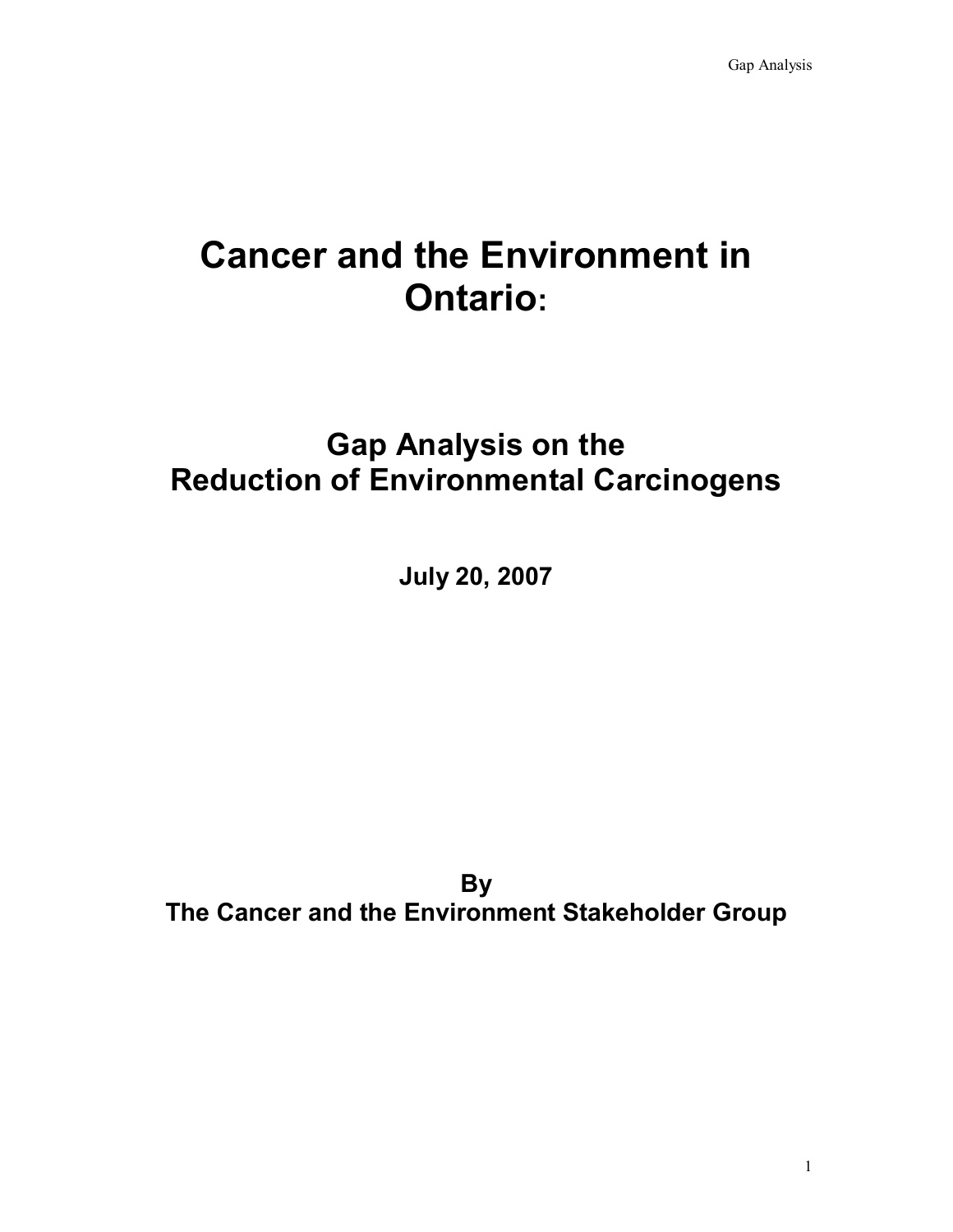# **Executive Summary**

### **Background**

 $\overline{a}$ 

Cancer is a global issue, particularly problematic in the developed world. In Canada, it is estimated that there will be 159,900 new cancers diagnosed in 2007, of which 59,500 will be in Ontario.<sup>1</sup>

A great deal of research and preventive efforts have been focused on cancer, and as a result, many gains have been made in the prevention and early detection of the disease. In spite of these gains, in Ontario (according to the best available estimates), the number of newly diagnosed cases increases by 2.5% every year; it is projected that in the year 2020, there will be 91,000 new cancers diagnosed.2 Cancer is costly to both the patient (personal discomfort, loss) and the Ontario healthcare system, and in the case of preventable cancers, these costs are not necessary. It is important to examine the preventable causes of cancer and to look for ways to stop cancer from developing.

While the exact contribution of the environment to cancer risk is not known, it is an important topic for consideration. There is public concern around the issue, and a number of cancers are potentially associated with exposure to environmental carcinogens. The Canadian Cancer Society (CCS) and Cancer Care Ontario (CCO) have established a comprehensive cancer prevention strategy for the province, known as Cancer 2020, in which action on environmental exposures was included among a set of targets to be achieved, by the year  $2020$ .

This document is a product of the Cancer and the Environment Stakeholder Group, which was supported by CCO and the CCS, which has the objective of developing and supporting the implementation of an environmental cancer prevention strategy for Ontario. Elements of the strategy include research, surveillance, policy initiatives, collaborative partnerships, knowledge exchange and skill building, media campaigns and educational and community based programs. Among its guiding principles, this group embraces the precautionary principle in its efforts to reduce the burden of illness from environmental carcinogens. The precautionary principle holds that if there is a threat of harm, risk should be avoided though reduced exposure, or elimination of the exposure, even when full cause and effect information is not available. This approach is complementary to Environment Canada's Environmental Protection Hierarchy.

<sup>&</sup>lt;sup>i</sup> Targets for environmental carcinogens, established in the Cancer 2020 Report are: the development of a surveillance system to estimate and monitor levels of exposure to specific substances, the identification of specific substances for action, and reduced exposure to the substances identified, based on practices used in comparable jurisdictions.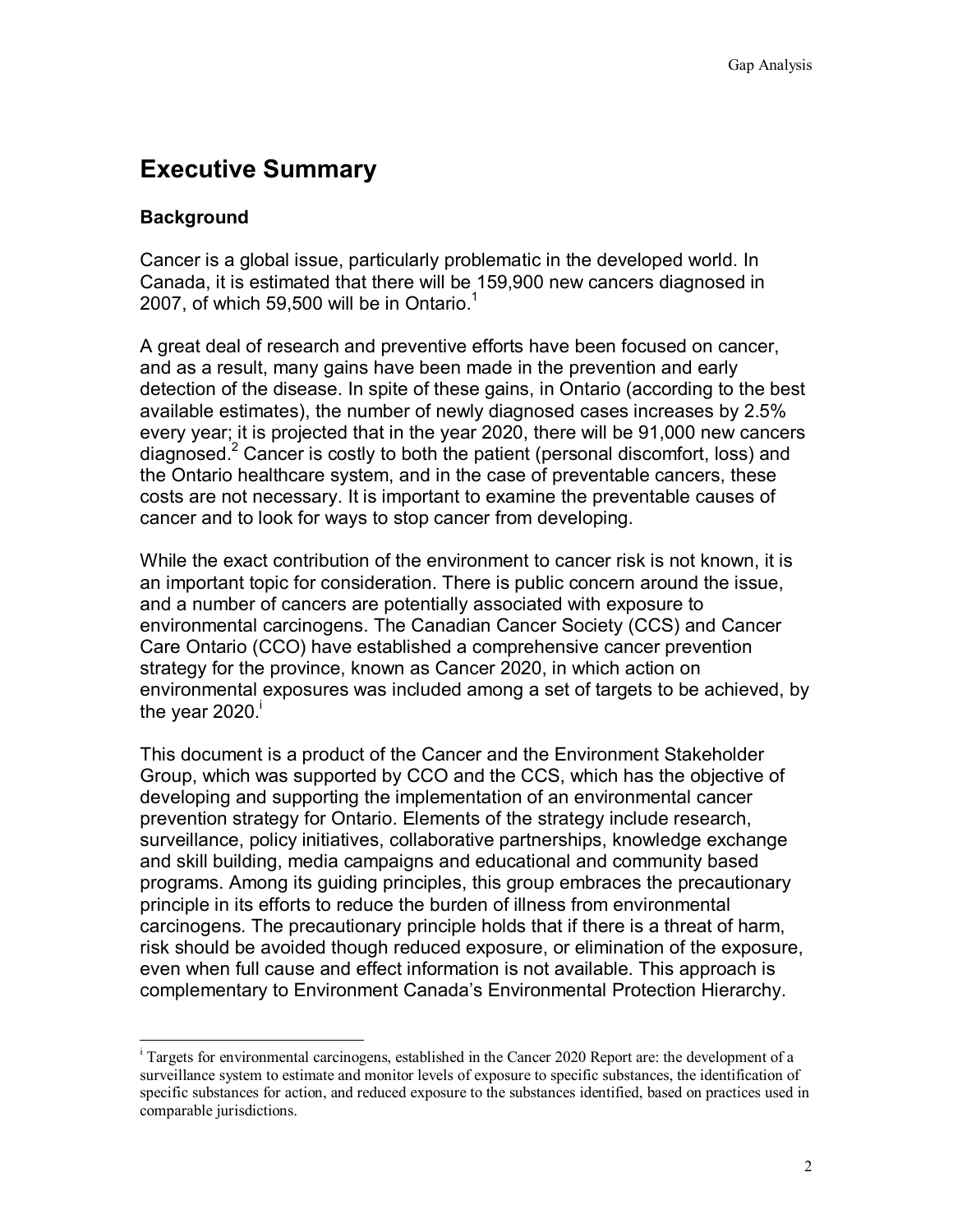### **Purpose and approach**

This paper examines overall regulatory strategies that are used to reduce the use and release of toxic substances within Ontario, and those in the United States and the European Union, with the understanding that its purpose is to explore how *environmental carcinogens* are controlled within these regulatory strategies.

Toxics use reduction is an approach used in some jurisdictions that is complementary to the existing system in Ontario. Toxics use reduction is an overall tactic that focuses on using less toxic substances, and ensures that carcinogenic substances are not replaced with other substances of concern (due to other health or environmental characteristics). The Environment and Cancer Stakeholder Group identified toxics use reduction as being a framework that would complement the existing system in Ontario, where toxic substances are currently controlled within general strategies, without an overall focus on carcinogenic substances.

In order to develop and support an environmental cancer prevention strategy, it was decided that the Stakeholder Group first needed to understand the current management of environmental carcinogens in the province, and to identify where improvements could be made. The **purpose** of this document is to describe the existing practices for managing environmental carcinogens in Ontario, to examine them in light of recognized international practices, and to identify directions for future policy development that will improve them. An additional purpose of this document is to develop a comprehensive list of environmental carcinogens for the province of Ontario. This document has been developed for non-government organizations (NGOs), government and other agencies focused on reducing environmental carcinogens in Ontario.

### **International regulatory strategies**

Regulatory approaches that can be used for environmental carcinogen use reduction include:

- Reporting requirements: includes reporting on health or environmental data, resource use, emissions, and developing pollution prevention plans
- Restrictions or limits: caps, controls or bans; restricted manufacture, use or emissions
- Increased manufacturer responsibility: e.g., liability, taxation, burden of proof (of safety)
- Product registration or pre-manufacturing data submission
- Substitution: includes product reformulation or process changes wherein hazardous materials are substituted with those that are less hazardous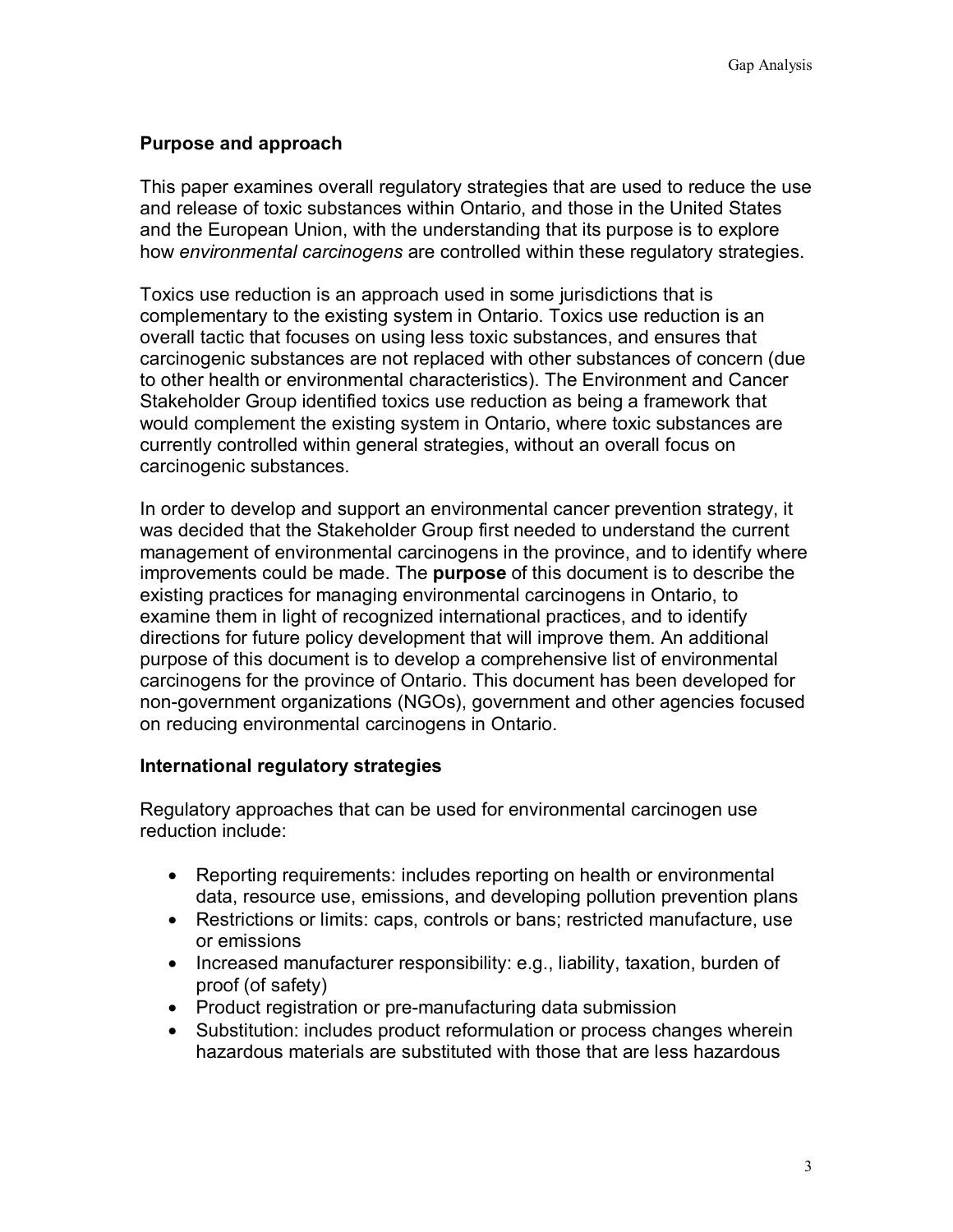- Comparative assessment: determining which product or process has the least adverse impact among a set of similar products or processes. This may incorporate an economic assessment.
- Public education and awareness: includes 'eco-labeling' (labeling products that are free of hazardous chemicals) and ingredient labeling requirements.
- Surveillance and tracking the use and release of environmental carcinogens, monitoring the chemical load in individuals.
- Process Changes: more efficiently controlling use of and exposure to carcinogens.
- Right-to-know laws: laws enabling access to information that is held by governments or industry.

After an examination of a number of selected international practices, it was determined that, generally speaking, the United States and the European Union place greatest emphasis on:

- 1. Public education and awareness,
- 2. Substitution of toxic chemicals with those that are less toxic, either through product reformulation or comparative assessment,
- 3. Placing greater responsibility on those who produce or use the toxic product, by requiring them to prove that they are necessary, and
- 4. Pollution prevention planning, requiring the replacement of toxic chemicals, or changes that lower the need for their use.

In some instances, carcinogens are specifically identified as being chemicals of priority, and steps are taken to control them. It was also found in the United States that when some form of technical assistance was provided to companies, they were more able to achieve toxics use reduction.

While the European and American programs surveyed do differ in many ways, what they share is an approach that emphasizes preventing pollution and population exposure to carcinogens.

### **Practices and Possibilities for Ontario**

In its work, the Stakeholder Group defined an *environmental carcinogen* as being a carcinogen "found in the environment to which the public can be expected to be exposed as the result of human activity."<sup>3</sup> The Stakeholder Group, using this definition, expert input, and lists from the International Agency for Research on Cancer and the U.S. National Toxicology Program then developed a target carcinogen list for Ontario. The Stakeholder Group then examined how environmental carcinogens are controlled in Ontario.

In Ontario, a number of methods are being used to reduce (or virtually eliminate) environmental carcinogen use, release and human exposure. The environmental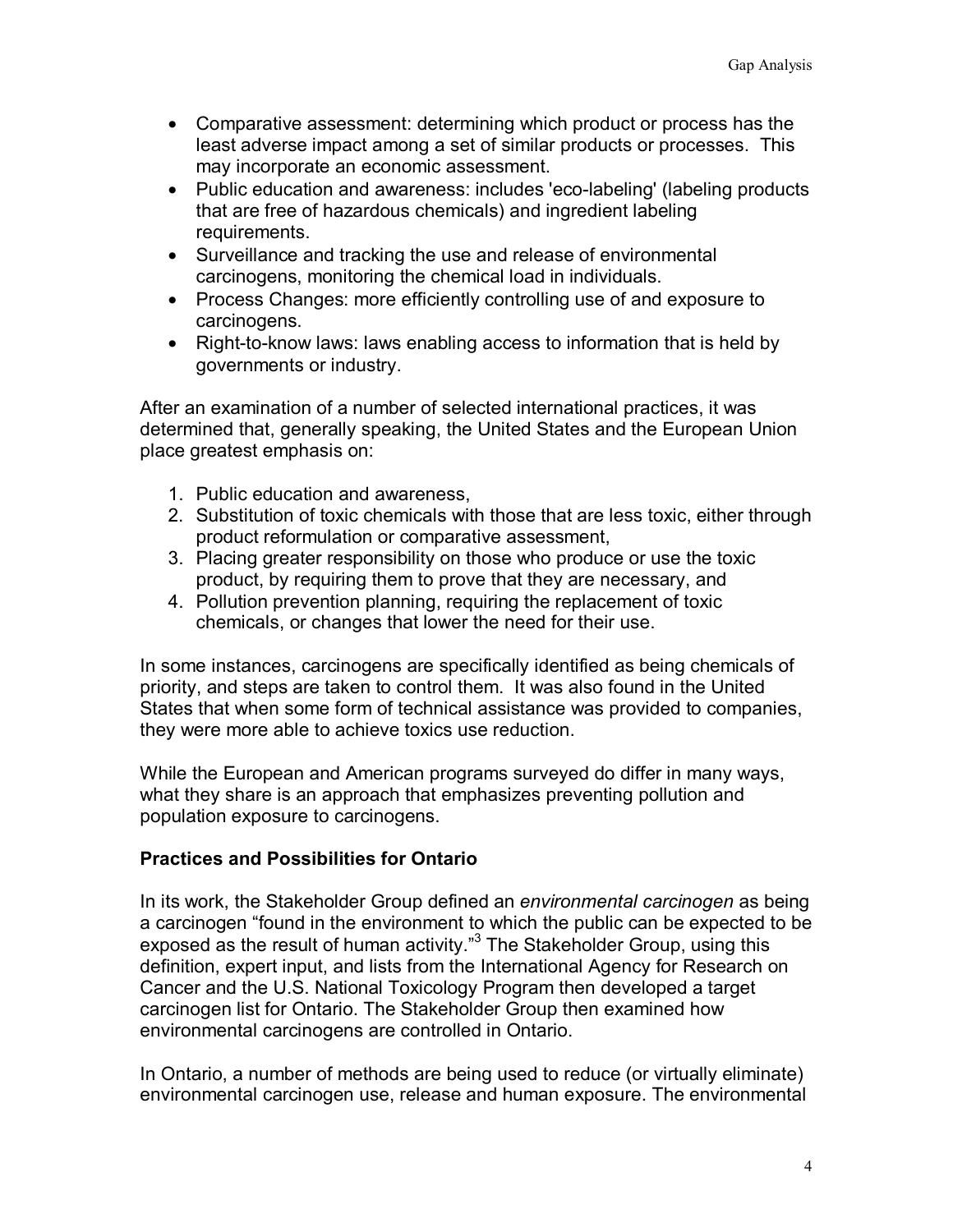carcinogens that are controlled within the province are done so on a substanceby-substance basis, as part of general regulatory strategies designed to control groups of toxic substances. In these regulatory strategies, carcinogens are not identified as such, nor are they marked for special treatment. Voluntary pollution prevention programs are commonly used in these strategies.<sup>4</sup> In short, an environmental carcinogen use reduction strategy does not exist for Ontario.

With respect to who is responsible for controlling environmental carcinogens, to a greater or lesser extent, all three levels of government (federal, provincial and municipal) have jurisdiction over toxic substances in Ontario. There is overlap between where and how a particular carcinogen is controlled, and the jurisdictions of those responsible.

In some individual instances, the current Ontario framework has realized significant improvements: *Canadian Environmental Protection Act* regulations (which apply to Ontario) have reduced ambient levels of the carcinogen benzene by almost 47% since 1998, and rural ambient benzene concentrations have been reduced by over 32%.<sup>5</sup> Further, some Canadian companies have eliminated or reduced the levels of carcinogens that they release, largely as the result of government regulations, or through the development of pollution prevention plans. Individual examples of Ontario companies instituting pollution prevention programs include Scarborough-based Novopharm, which modified its processes and led to the substitution of a solvent-based pill process using methylene chloride with an aqueous based process, and the company Interface, which changed its manufacturing process in Belleville so that it did not use dyes produced from heavy metals.<sup>6</sup> It is also true that Canada is the first country to have categorized all of the substances (23,000) on its Domestic Substances List, in order to determine priorities for health and the environment that take the potential for exposure into account.

However, according to PollutionWatch, which is a collaborative project of the group Environmental Defence and the Canadian Environmental Law Association, Ontario ranks highest among the provinces in environmental carcinogen release, and when Environmental Defence recently conducted lab testing on the blood of four Canadian politicians, it was found that their blood contained many toxic chemicals, including 54 carcinogens.<sup>7,8</sup>

The partial controls that currently exist show that while results can be achieved, there is no strategy in place that can deliver these gains across the board.

#### **Comparisons between practices**

There are a number of differences between the international practices surveyed and current practices in Ontario: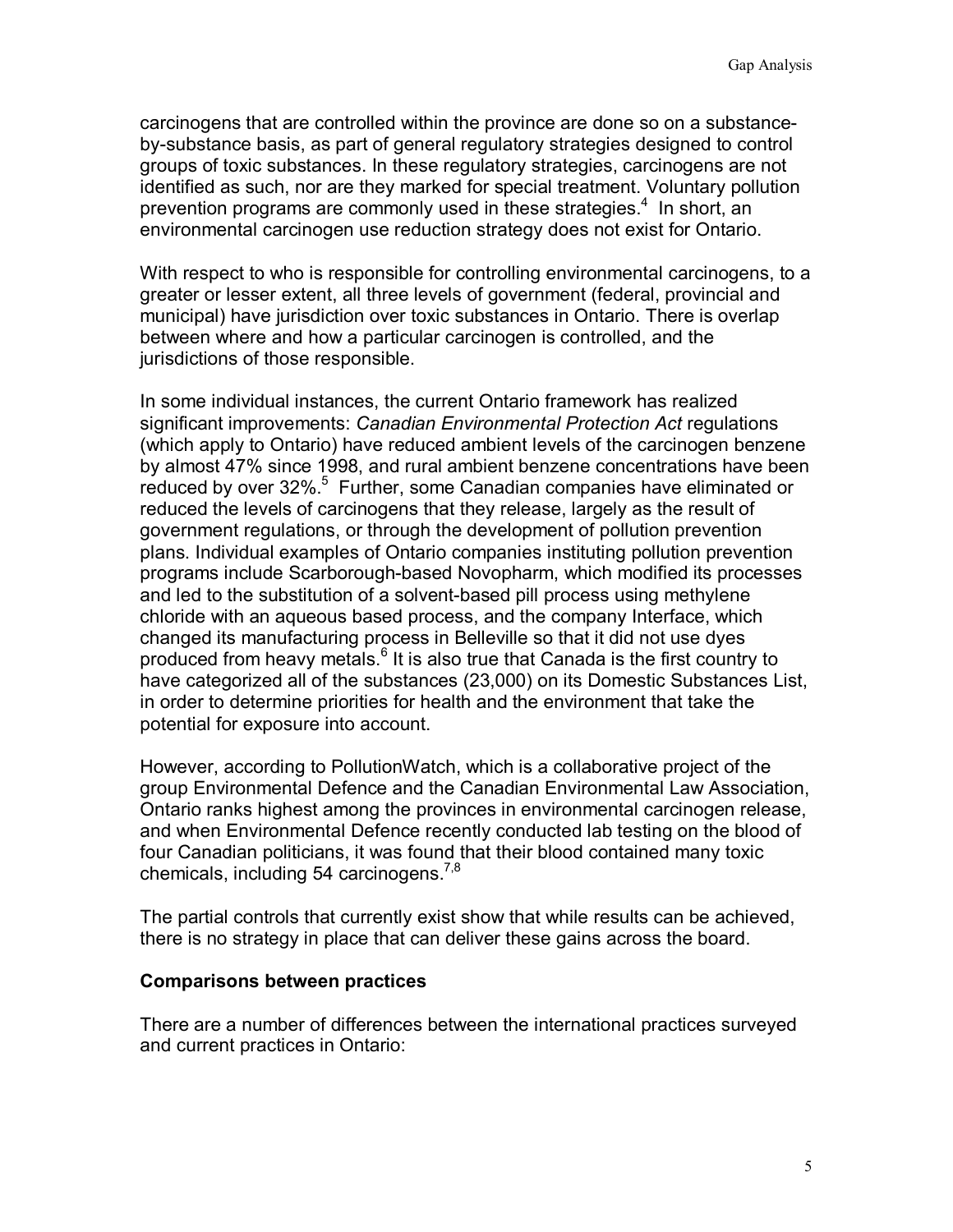- Public education and eco-labeling are used more commonly in the European Union and in some States than they are in Ontario.
- The right-to-know provisions and surveillance efforts that are used in Ontario could benefit from further expansion.
- Compared to the practices used in the European Union and in some States, environmental carcinogens are less controlled in Ontario.
- Environmental carcinogens are controlled differently elsewhere; Ontario might benefit from adopting some of the measures being used in other jurisdictions.
- Pollution prevention plans are voluntary in Ontario, whereas they are often mandatory in other jurisdictions.
- In the European Union, comparative assessment and substitution are used much more frequently than in Ontario.
- Compared to the jurisdictions examined, economic and practical incentives are not commonly used in Ontario.
- The province of Ontario could benefit from an independent body, dedicated to environmental carcinogen use reduction and surveillance, such as that found in Massachusetts.
- Compared to other countries, Canada is an international leader in the categorization of chemical substances.
- The needs of the unborn, children and pregnant women are not identified as a priority in standards setting in international or Ontario programs.

The approaches to future policy development described below outline how the governments that control environmental carcinogens in Ontario may adopt practices used in the European Union and in some States to reduce carcinogen use and release.

# **Next Steps**

The analysis undertaken in this document demonstrates that at present, a carcinogen use reduction strategy does not exist for the province of Ontario, and that the current system may be improved by adopting toxic use reduction as an overarching framework, incorporating relevant elements from programs that some States and European countries currently use.

At this point, there is a need for further action, including a full analysis of the approaches to future policy development that are suggested below. Nongovernment organizations, environmental groups, and the government could take these tasks on. This analysis should include an assessment of the overall impact of the changes suggested, including the evidence of health benefits and cost and benefits of implementation.

The guiding principles outlined here are to be considered in the application of the directions for future policy development outlined below.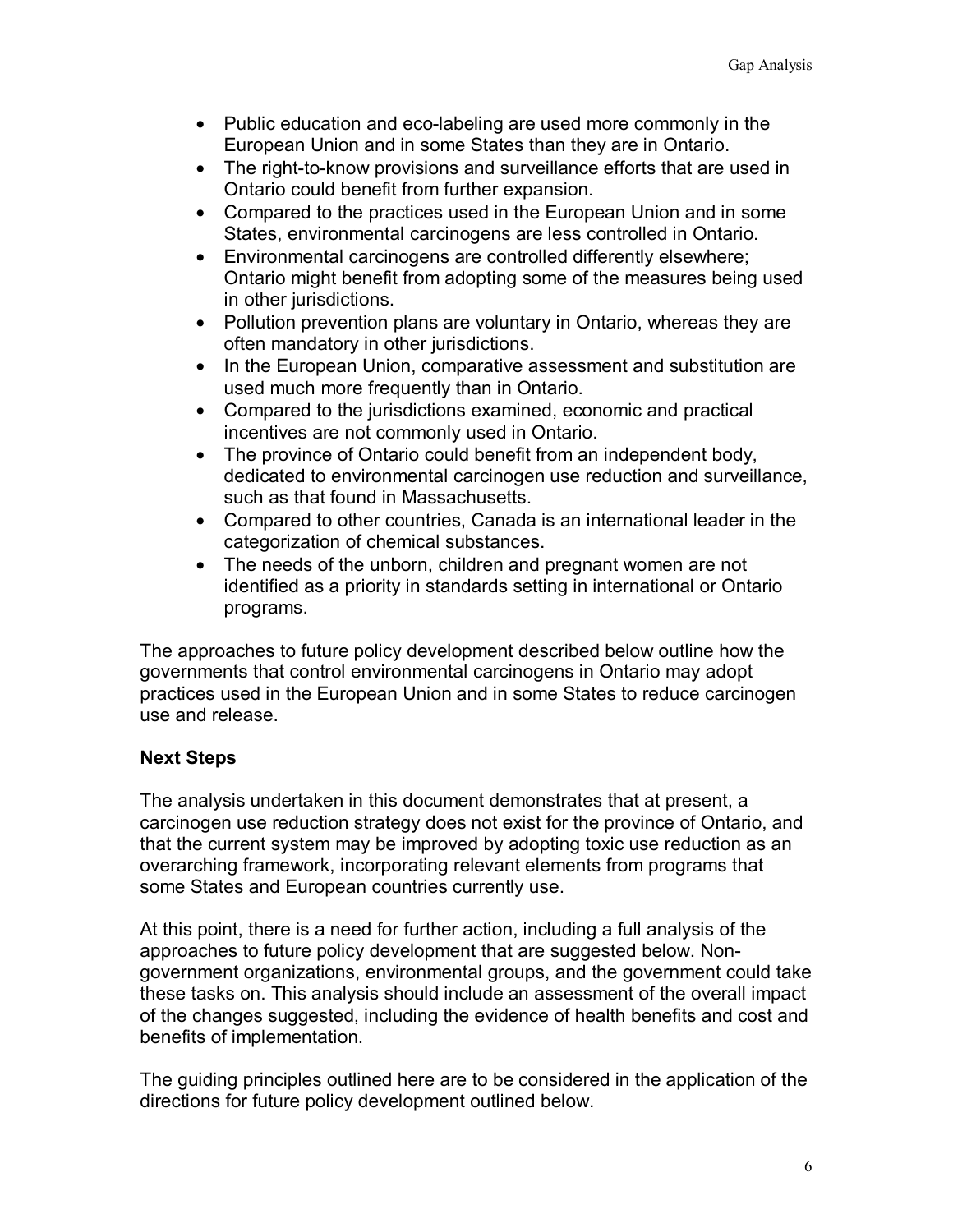#### *Guiding Principles*

*Identifiable groups that are vulnerable to environmental carcinogens include, but are not limited to, pregnant women and the unborn, seniors, children and Aboriginals. Standards of safety are needed to account for the greater vulnerability of some groups to environmental carcinogens.* 

*The precautionary principle, which states that action to reduce risk should not wait for scientific certainty, should be adopted in relation to environmental carcinogens.* 

*Carcinogen use reduction planning should take into account the cumulative effects of multiple pollutants, and aggregate carcinogen exposure.* 

*Wherever possible, the creation of pollutants or waste should be avoided or minimized.<sup>9</sup>*

#### Directions for future policy development

#### Primary Directions

1.1 That a comprehensive, integrated, provincial regulatory strategy be developed for environmental toxics use reduction. This strategy will involve government and key stakeholders, and focus on goals and caps for carcinogen use reduction.

1.2 That an arm's length Ontario Carcinogen Use Reduction Institute (OCURI) be established and fully funded, mandated by law, to reduce carcinogen use by: researching substitutes, assisting industry in switching to chemicals of lower toxicity (through training, knowledge transfer and direct assistance), collecting and reporting annually on the use of carcinogens, and following up with industry.

#### **Surveillance**

2.1 That an environmental carcinogen surveillance strategy (including environmentally-related cancer cases and deaths, residential and occupational history, biomonitoring, and tracking environmental carcinogen trends) be developed that easily links into federal information gathering databases.

2.2 That an environmental carcinogen surveillance strategy annually report on regional and provincial trends on environmental carcinogens (those with a known presence in Ontario, and classified by the International Agency for Research on Cancer as being a known or probable carcinogen, or classified as being a known or reasonable human carcinogen according to the U.S. National Toxicology Program) in the air, water and soil.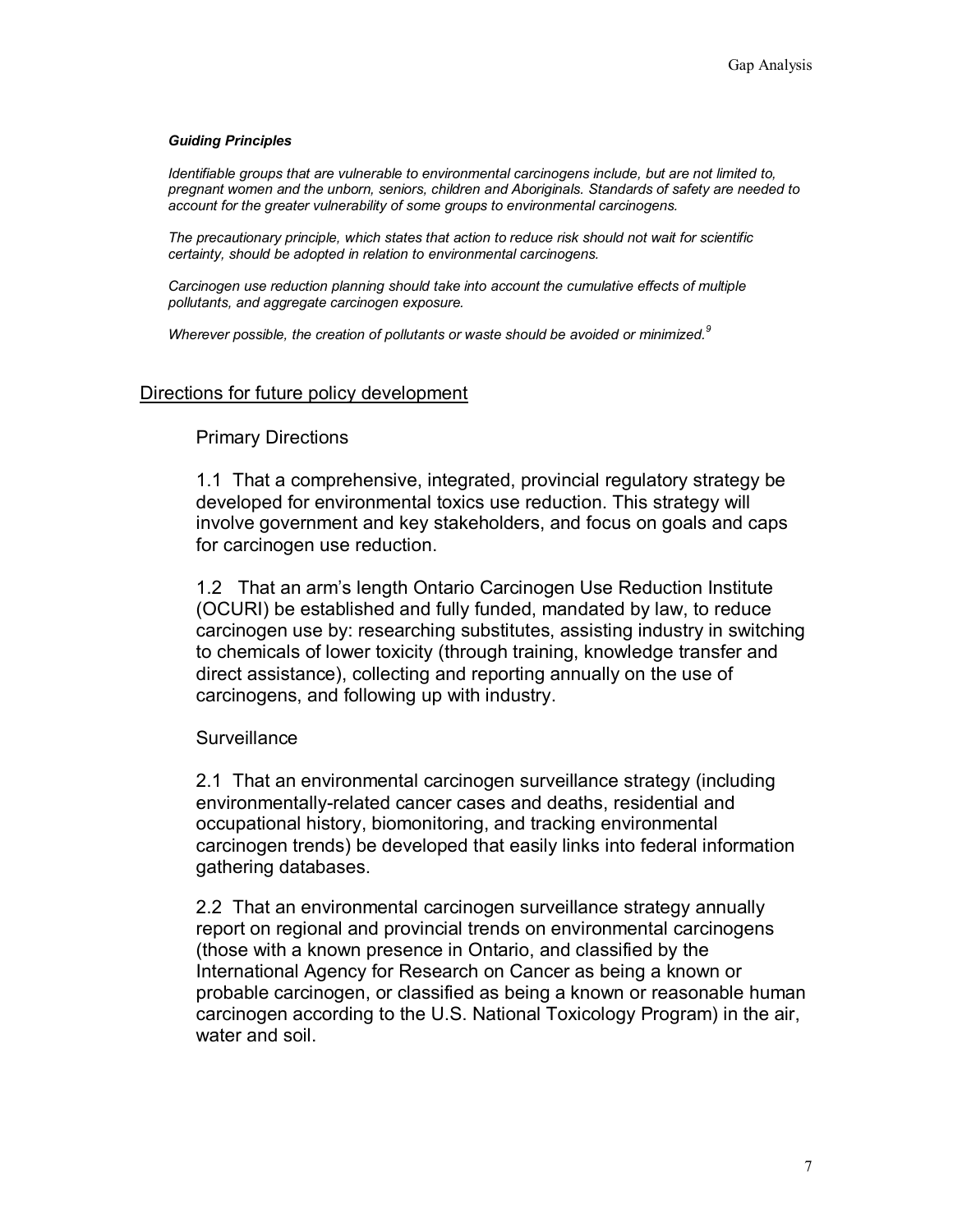Policies and Programs

3.1 That users, manufacturers and importers of new or existing substances be required to demonstrate, to the responsible Minister, that it does not pose significant environmental or health risks, before it is permitted for import, manufacture or use.

3.2 That comparative assessments and chemical substitution be adopted as the means of achieving carcinogen use reduction in Ontario, and that tax incentives, professional assistance and the scientific assessment of less toxic alternatives be provided to chemical users and manufacturers in the province.

3.3 That an accelerated assessment and approval process be developed for chemicals known to be of low risk, so that they may quickly move through the processes of obtaining permission for import, manufacture or use, and through comparative assessment.

3.4 That the list of substances in the federal National Pollutant Release Inventory be amended to include environmental carcinogens (substances with a known presence in Canada, and classified by the International Agency for Research on Cancer as being a known or probable carcinogen, or classified as being a known or reasonable human carcinogen according to the U.S. National Toxicology Program), and that this list be assessed annually and revised when necessary.

3.5 That the label on all consumer products sold in Ontario (including pesticides) clearly indicate the presence of carcinogens (those with a known presence in Ontario, and classified by the International Agency for Research on Cancer as being a known or probable carcinogen, or classified as being a known or reasonable human carcinogen according to the U.S. National Toxicology Program) with an easily recognized symbol.

3.6 That public health standards include carcinogen use reduction, including community-based programs, policies and education.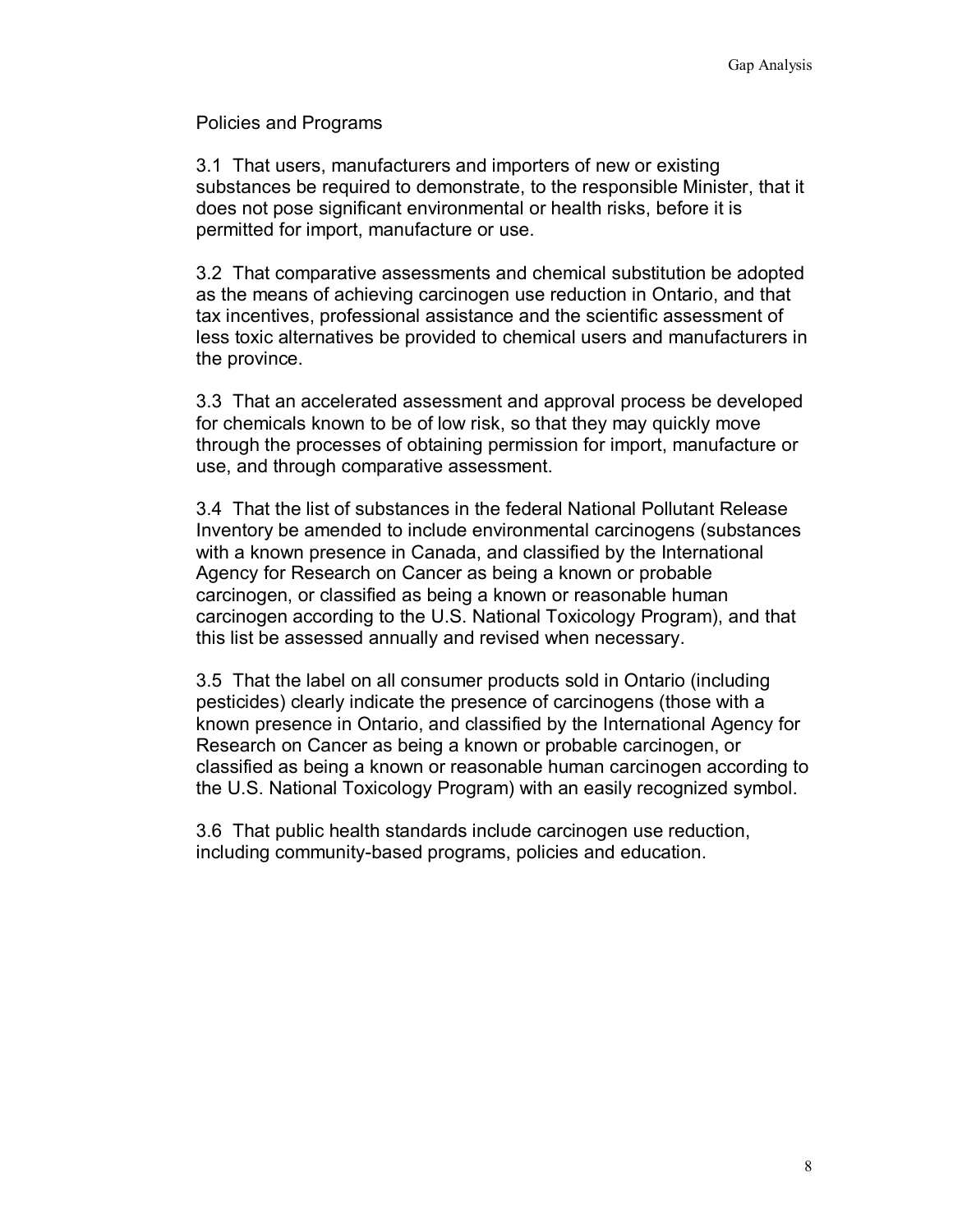# **Table of Contents**

| Table 1: Selected American and European Regulatory Strategies for Carcinogen Use Reduction and their |  |
|------------------------------------------------------------------------------------------------------|--|
|                                                                                                      |  |
|                                                                                                      |  |
|                                                                                                      |  |
|                                                                                                      |  |
|                                                                                                      |  |
|                                                                                                      |  |
|                                                                                                      |  |
|                                                                                                      |  |
|                                                                                                      |  |
|                                                                                                      |  |
|                                                                                                      |  |
|                                                                                                      |  |
| Section IV-The Control of Environmental Carcinogens in Ontario30                                     |  |
|                                                                                                      |  |
|                                                                                                      |  |
|                                                                                                      |  |
|                                                                                                      |  |
|                                                                                                      |  |
|                                                                                                      |  |
|                                                                                                      |  |
|                                                                                                      |  |
| Table 2: Air Carcinogens* with New and Updated Standards, Incorporated into Regulation 419/05  40    |  |
|                                                                                                      |  |
|                                                                                                      |  |
|                                                                                                      |  |
|                                                                                                      |  |
|                                                                                                      |  |
|                                                                                                      |  |
|                                                                                                      |  |
|                                                                                                      |  |
|                                                                                                      |  |
|                                                                                                      |  |

Section V-Gap Analysis: How does Ontario Compare to International Practices?............47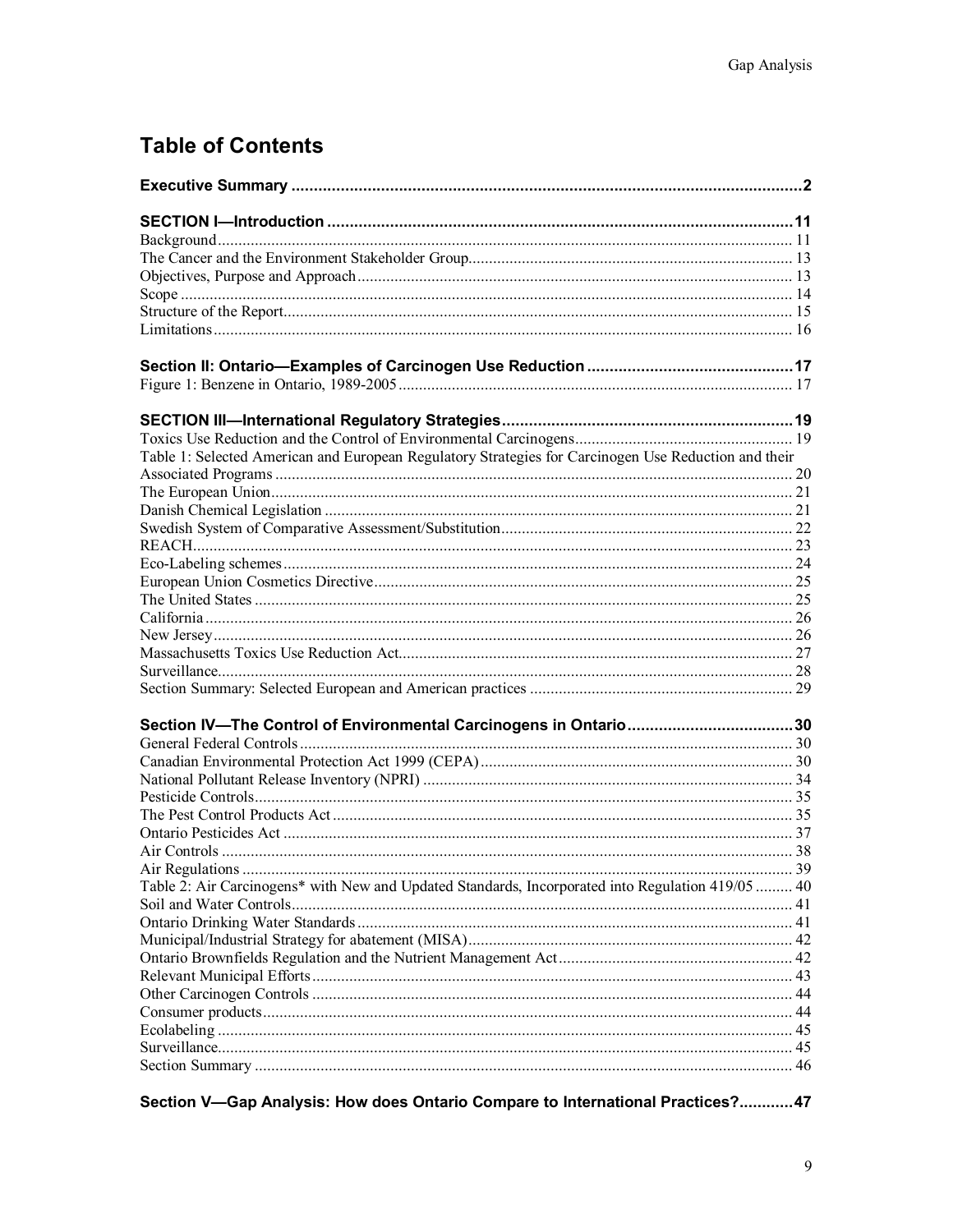| Appendix A: Stakeholder-Defined Carcinogen List as it compares to some selected |  |
|---------------------------------------------------------------------------------|--|
| Appendix B: The Environment and Cancer Stakeholder Group Membership             |  |
| Appendix C-The Environmental Carcinogen Use Reduction Symposium 77              |  |
|                                                                                 |  |
|                                                                                 |  |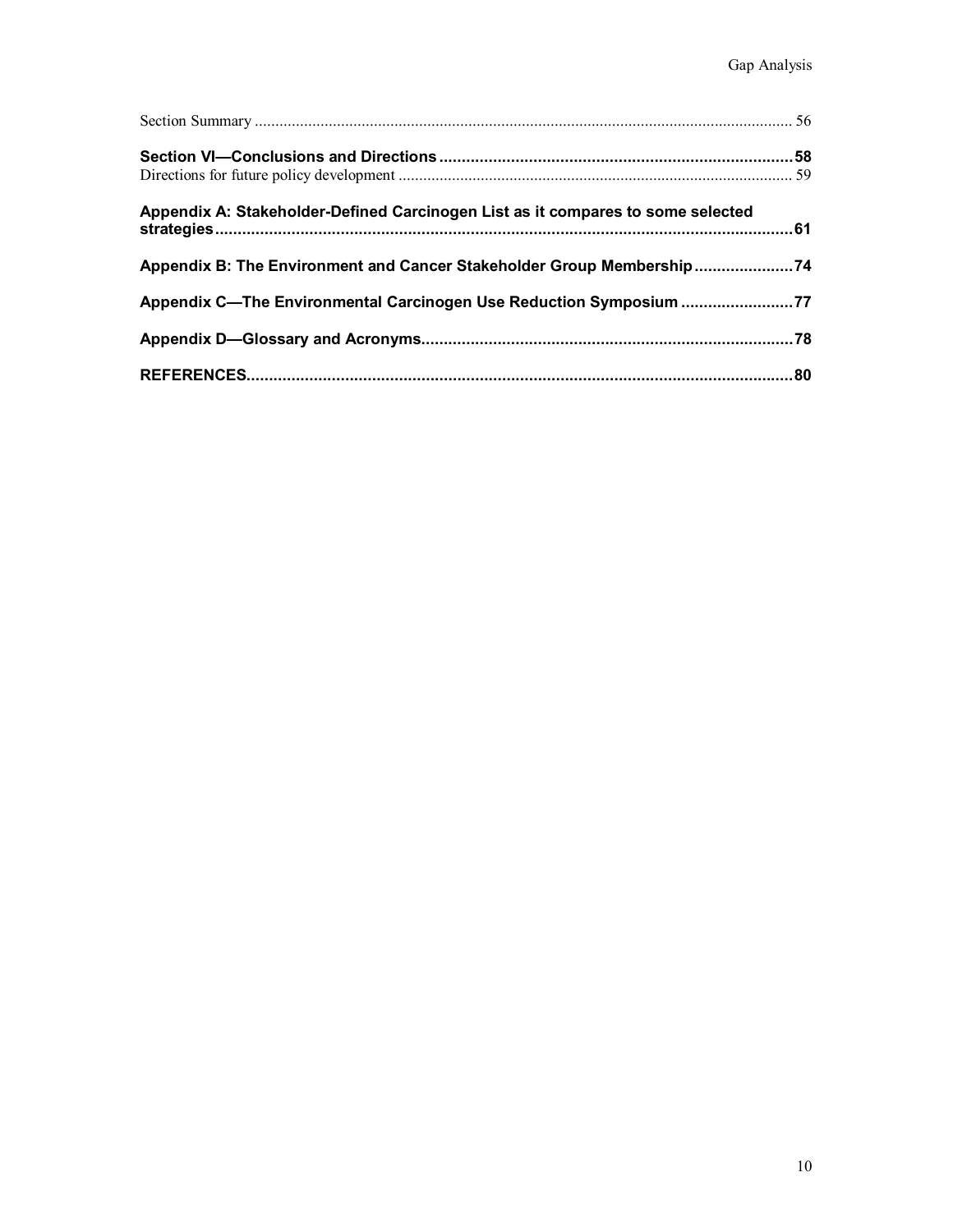# *SECTION I—Introduction*

### **Background**

Although many gains have been made in the prevention, early detection and treatment of cancer, across the globe, incidence of the disease is on the rise. In Canada, it is estimated that there will be 159,900 new cancers diagnosed in 2007, of which 59,500 will be in Ontario.<sup>10</sup> Further, it is expected that 26,900 Ontarians will die from the disease.11 In Ontario, every year (according to the best available estimates), the number of newly diagnosed cancers increases by 2.5%; it is projected that in the year 2020, there will be 91,000 new cancers diagnosed.<sup>12</sup>

Cancer is costly to both the patient (personal discomfort, loss) and the Ontario healthcare system, and in the case of preventable cancers, these costs are not necessary. It is important to examine the preventable causes of cancer, and to look for ways to stop cancer from developing.

Many studies have been dedicated to discovering the causes of cancer with the hope of preventing it, and much has been published in this regard. It is now known that about half of all cancer deaths can be attributed to tobacco use, poor diet and physical inactivity, and that occupational factors, infections, family history, and alcohol use are other important sources of risk.<sup>13</sup> It is also known that the projected increase in the number of new cancers is largely due to population aging and growth.

Despite research into the causes of cancer, a significant percentage (16 to 18%) of cancers cannot be explained by known risk factors, and although there is a link between increasing cancer rates and aging, cancer incidence is rising in young adults, and over half (56%) of new cancer cases occur among those under 70 years of age.<sup>14,15</sup> It is known from migrant studies of some cancers that individuals who move from a country with a low cancer risk to one with a higher risk acquire the higher risk, and that twin cohort studies have not found that inherited factors contribute greatly to the risk of most cancers.<sup>16,17</sup> This information has led many individuals to question what role the environment and environmental carcinogens play in causing cancer.

The percentage of cancers related to environmental exposure is not well documented, however there is public concern around the issue, a number of cancers are potentially affected by exposure to environmental carcinogens (e.g., those of the bladder, breast, pancreas, prostate, kidney, ovary and lung),  $^{18}$  and some childhood cancer sites (including those of the thyroid and brain, and childhood leukemia) have been linked to environmental exposures.<sup>19</sup> It appears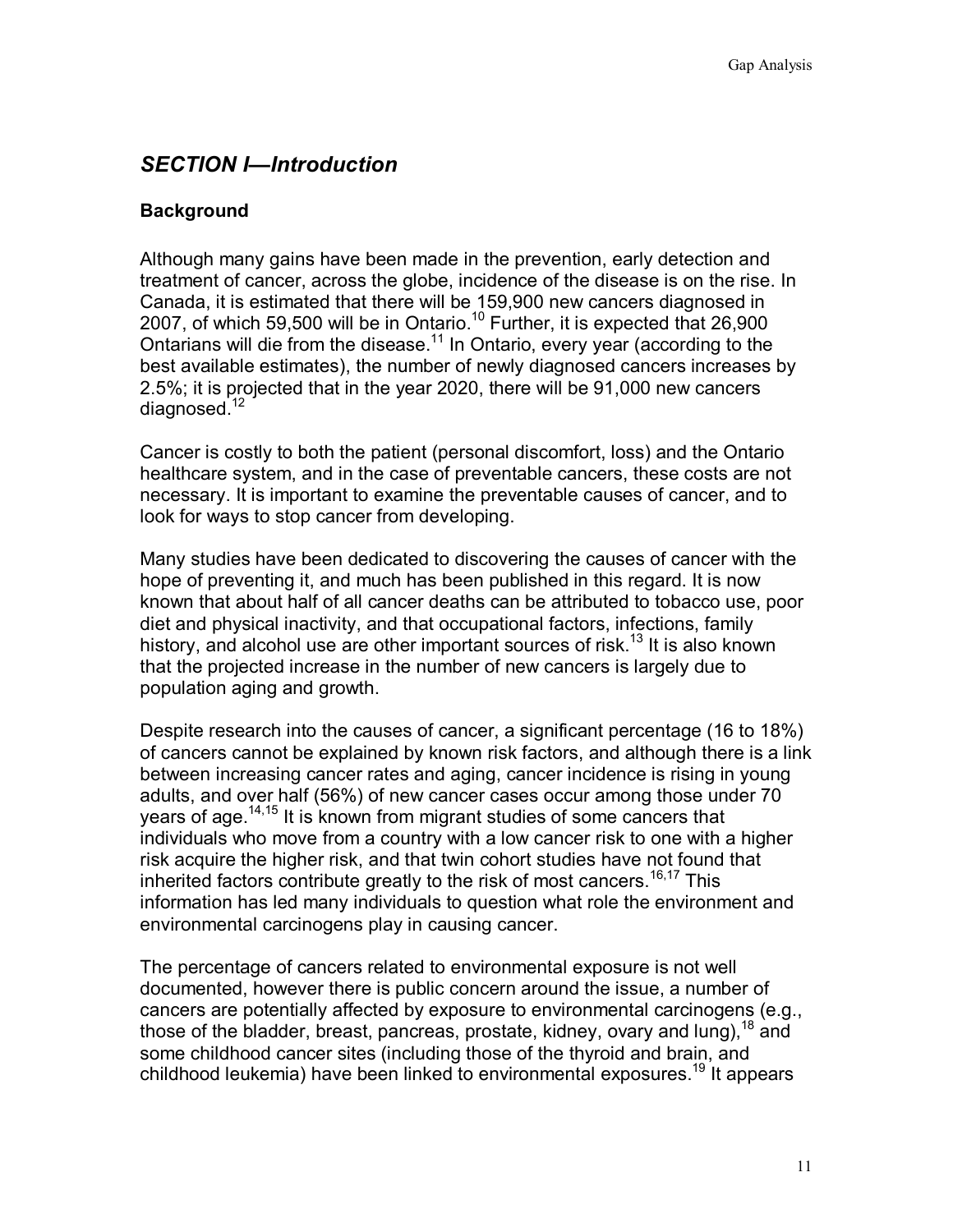that precautionary action would be a prudent approach to environmental carcinogens.

A recognition of the relevance of environmental carcinogens is reflected in the provincial cancer action plan of 2003, *Targeting Cancer: An Action Plan for Cancer Prevention and Detection (Cancer 2020 Report),* led by Cancer Care Ontario (CCO) and the Canadian Cancer Society (CCS), which sets targets for the province to be achieved by the year 2020, $\mathbf{u}$  wherein it is recommended that surveillance and action be taken on environmental exposures, despite the uncertainty surrounding the issue.<sup>20</sup>

The argument for action on environmental carcinogens in the Cancer 2020 Report was based on principles that include:

- The **precautionary principle**, which states that when an activity raises the threat of harm (in this case cancer), risk should be avoided through the reduction and/or elimination of the exposure, even if full cause and effect evidence is not yet available.
- **Pollution prevention**, which posits that damage to environment and human health is easier and less expensive to prevent than it is to manage.
- The **weight of evidence approach**, which combines the results of many types of studies investigating harm, concluding that there is a need for action on a particular issue.
- The community's right to know about environmental risk, and their right to participate in decisions that affect their health. $^{21}$

While cancer prevention programs must be evidence based and result in health benefits, action can be recommended based on the principles noted.

In 2005, CCO and CCS released a report entitled *Environmental Exposures and Cancer,* in which it concluded that evidence supports an association between the development of cancer and exposures from air pollution, arsenic, asbestos, water disinfection by-products, and radon in the environment. Further, a recent review undertaken for the Canadian Strategy for Cancer Control on best practices for preventing environmental cancers identified various measures that could be strengthened for cancer prevention. Among these measures is the minimization of exposure to carcinogens at all times, with an aim to eliminate them where possible. $^{22}$ 

Cancer is comprised of many individual diseases, and is the result of a complex interaction of multiple exposures. Cancer prevention efforts should include focus on reducing exposure to all avoidable sources of risk, which include

 $\overline{a}$ 

 $\frac{1}{10}$  Targets for environmental carcinogens, established in the Cancer 2020 Report are: the development of a surveillance system to estimate and monitor levels of exposure to specific substances, the identification of specific substances for action, and reduced exposure to the substances identified, based on practices used in comparable jurisdictions.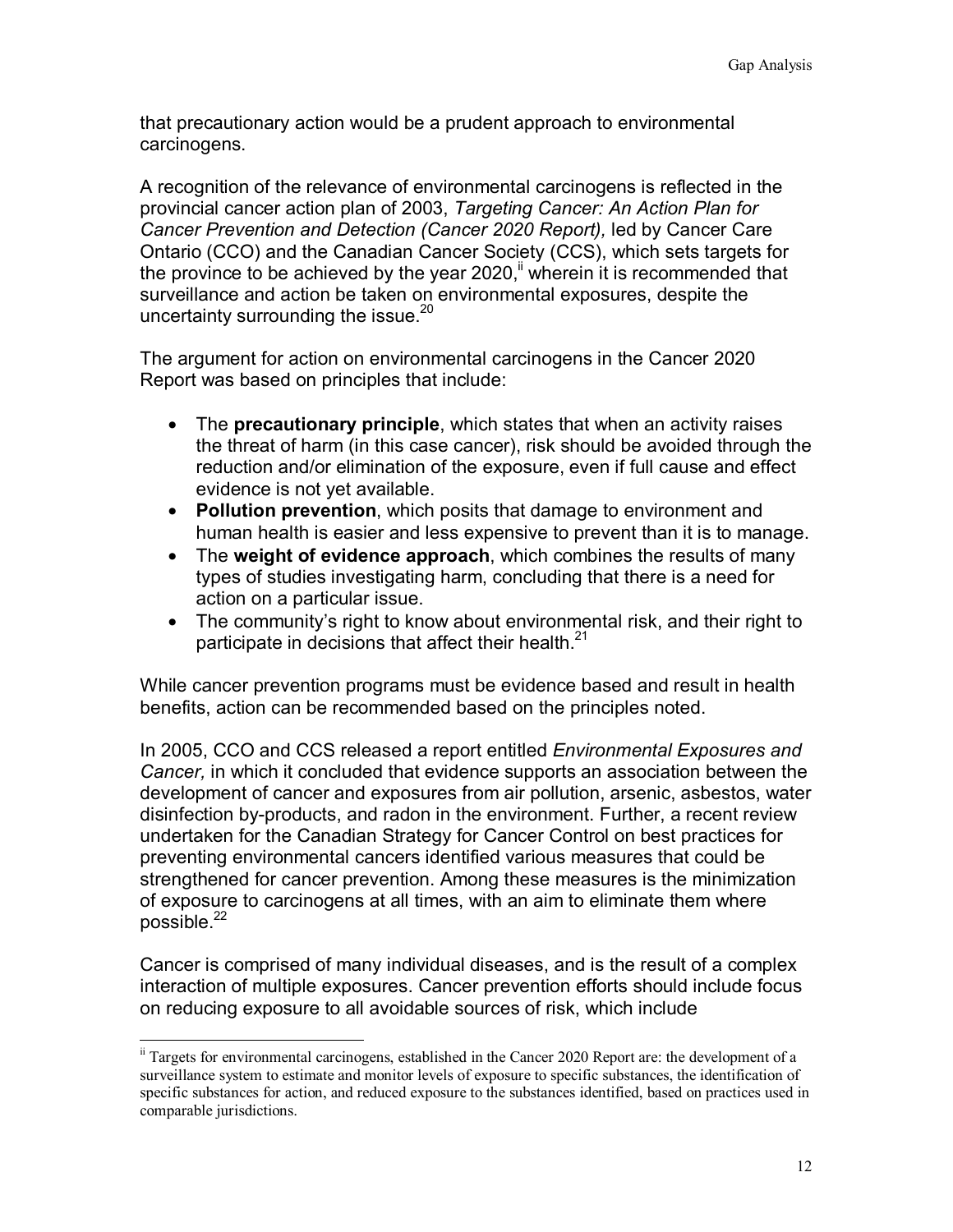environmental carcinogens. $^{23}$  A general approach to reduce exposure to many environmental carcinogens, such as those that reduce overall vehicle emissions would also lower the risk of other health problems that are caused by environmental pollutants, such as cardiovascular and respiratory problems, and increased hospital admissions, which are associated with high levels of air pollution. Efforts to control carcinogen release and exposure will also help reduce exposure to substances that are of concern due to reproductive, neurological, and endocrine disruption effects.

Although carcinogens are not its focus, Environment Canada does recognize the importance of prevention, placing pollution prevention at the top of the Environmental Protection Hierarchy. Here pollution prevention reduces the risk to human health and the environment by eliminating the causes of pollution, rather than treating its symptoms. This focus encourages the types of changes likely to lead to lower production costs, increased efficiency and a more efficient protection of the environment.<sup>24</sup>

# **The Cancer and the Environment Stakeholder Group**

As a result of the action plan described in the *Cancer 2020 report*, the **Cancer and the Environment Stakeholder Group** was created by CCO with support from the CCS with the objective of developing and supporting the implementation of an environmental cancer prevention strategy in Ontario. This group is guided by the precautionary principle and principles of prevention in its efforts to reduce the burden of illness from environmental carcinogens.

Members of the group include health, professional and environmental organizations, charities, and labour groups. Representatives from the Ministry of Health and Long-Term Care and the Ministry of the Environment were a resource to the group who provided information on programs in their respective ministries. A complete listing of the group terms of reference and its membership can be found in Appendix B.

# **Objectives, Purpose and Approach**

In order to develop and support an environmental cancer prevention strategy, the Stakeholder Group first needed to understand the current management of environmental carcinogens in the province, and to identify the areas where improvements could be made. The **purpose** of this document is to describe the existing practices for managing environmental carcinogens in Ontario, to examine them in light of recognized international practices, and to identify directions for future policy development that will improve them. An additional purpose of this document is to develop a comprehensive list of environmental carcinogens for the province of Ontario. This document has been developed for non-government organizations (NGOs), government and other agencies focused on reducing environmental carcinogens in Ontario.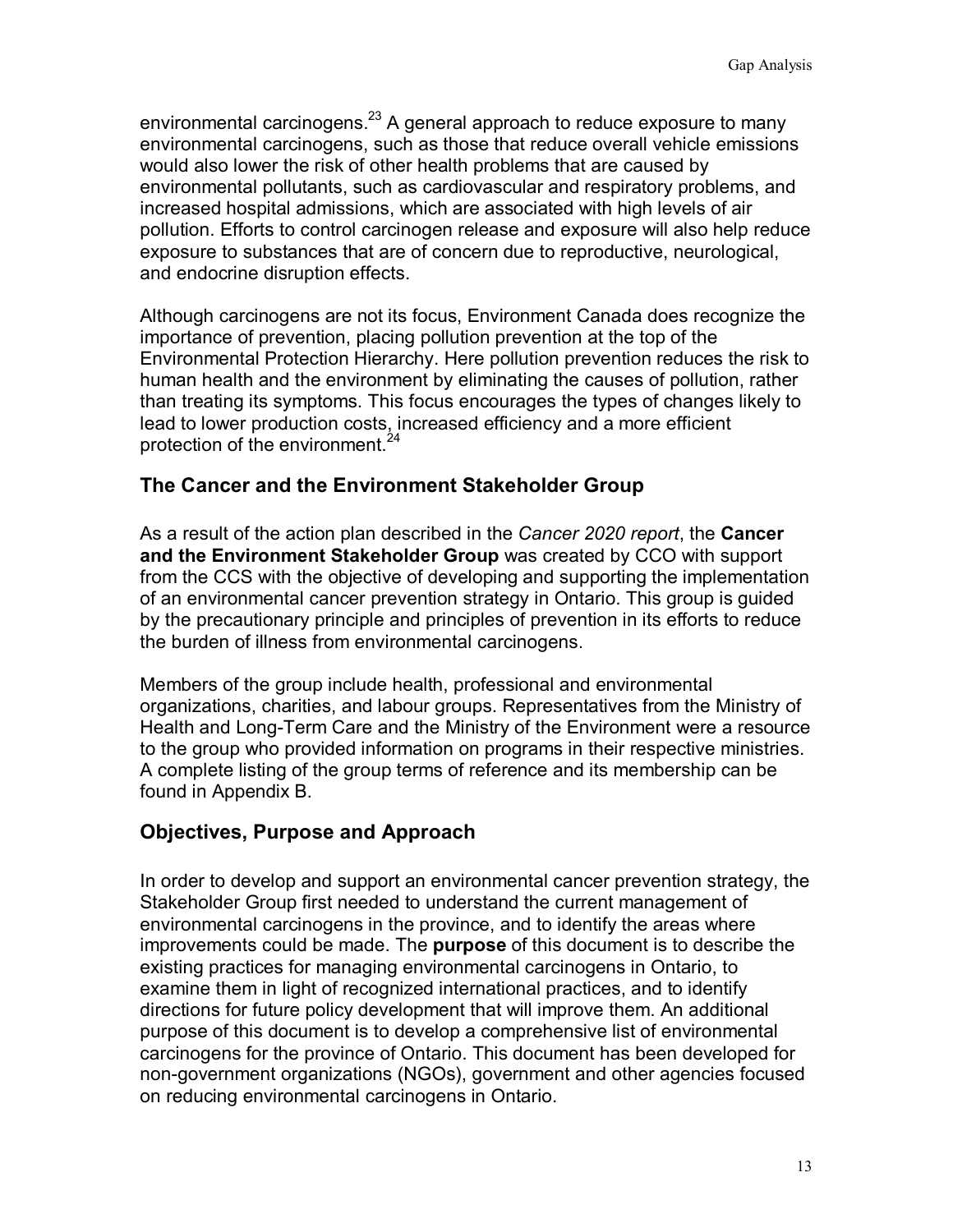Next steps would involve a full analysis of the directions for future policy development that are suggested, including an assessment of the overall impact of the changes suggested, including evidence of health benefits, and cost and benefits of implementation.

The **objectives** of this project are to:

- Identify the components of programs that reduce the release of toxic substances, environmental carcinogens in particular.
- Describe the current regulatory and policy approaches to environmental carcinogens in Ontario.
- Review the current Ontario practices and evaluate their effectiveness in reducing the use and release of toxic substances, carcinogens in particular.
- Identify gaps and determine ways that could further reduce the use and release of carcinogens in Ontario.
- Develop a set of directions for future policy development.

### **Scope**

This paper examines overall regulatory strategies that are used to reduce the use and release of toxic substances within Ontario, and those in the United States and the European Union, with the understanding that its purpose is to explore how *environmental carcinogens* are controlled within these regulatory strategies.

Toxics use reduction is an approach used in some jurisdictions that is complementary to the existing system in Ontario. Toxics use reduction is an overall tactic that focuses on using less toxic substances, and ensures that carcinogenic substances are not replaced with other substances of concern (due to other health or environmental characteristics). The Environment and Cancer Stakeholder Group identified toxics use reduction as being a framework that would complement the existing system in Ontario, where toxic substances are currently controlled within general strategies, without an overall focus on carcinogenic substances.

The stakeholders have defined an environmental carcinogen as being a carcinogen "found in the environment to which the public can be expected to be exposed as the result of human activity."<sup>25</sup> While occupational exposures are not a focus of this document, it is true that if a substance is an occupational carcinogen, from a precautionary stance, it is also an environmental carcinogen, and that if the substance is removed from the workplace, it is removed from the environment.

While the control of individual carcinogens is not the focus of this paper, the stakeholders developed a target **carcinogen list** (Appendix A), that is the result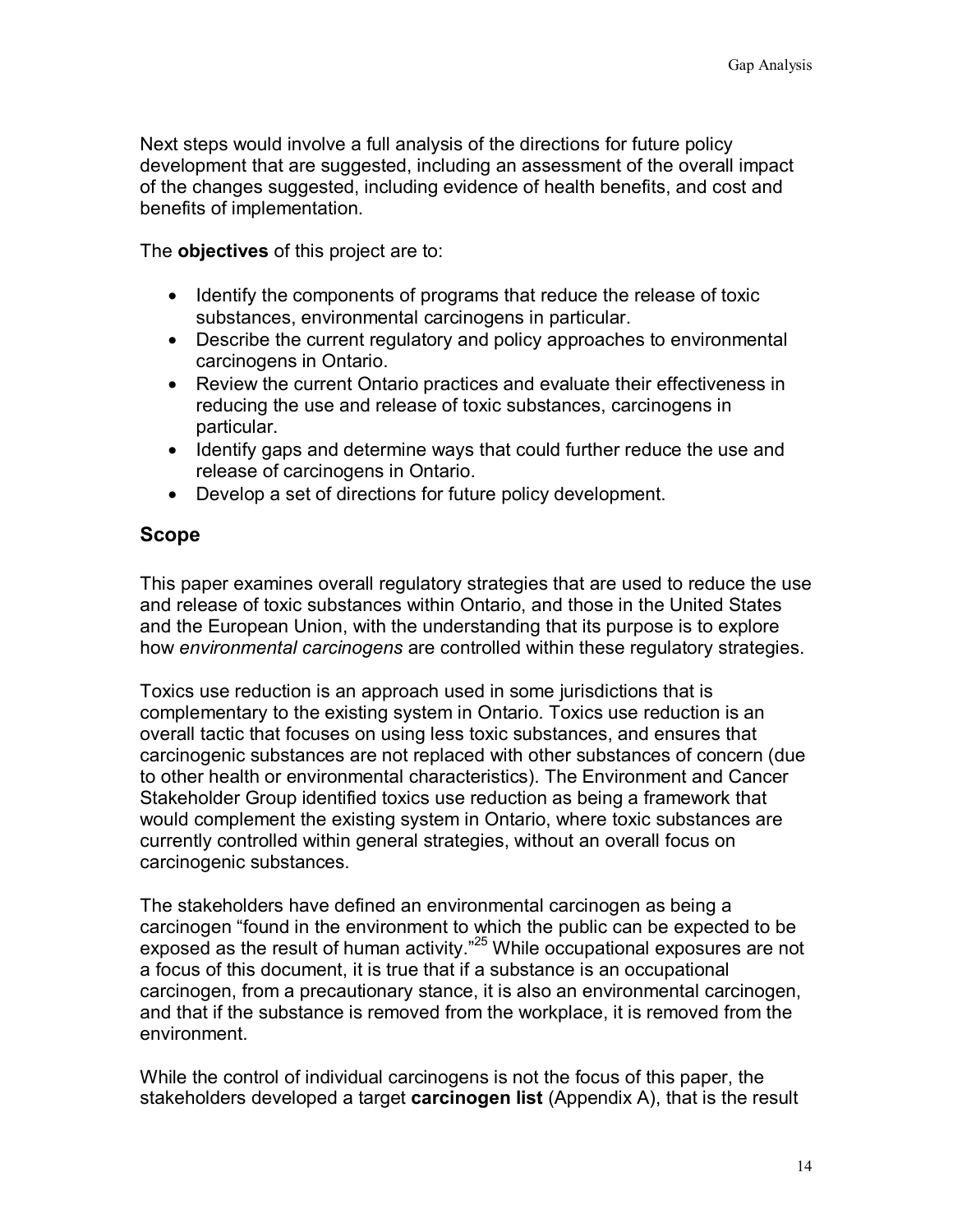of a complex, iterative process. It was decided out of this process that a substance would be retained on the list if it has a known presence in Ontario, is a known or probable carcinogen according to the International Agency for Research on Cancer (IARC), or has been identified as known or reasonably anticipated to be a human carcinogen by the U.S. National Toxicology Program (NTP). Biological agents or those used solely as pharmaceuticals were not included. Assessments made by IARC and the NTP were used as the basis of the Stakeholder list because these organizations are credible. Further, CCO is not in the position to develop and maintain such a list, and an official carcinogen list does not exist for Ontario or Canada.

The stakeholder-defined list does not include:

- 1. Substances where the scientific evidence is sufficient, but it has not yet been evaluated by IARC or NTP,
- 2. Substances that disrupt the endocrine system, but for which carcinogenicity has not yet been established,
- 3. Pharmaceuticals that enter the environment during manufacture or disposal, and
- 4. Particulate matter. While there is an association between exposure to particles in ambient air and cancer, it is though that their nitrogen and sulphur components (which play a significant part in the health impact of smog) are not carcinogenic, but act as a vehicle of carcinogen transmission.

# **Structure of the Report**

In the sections that follow, examples of progress in environmental carcinogen control in Ontario are cited, followed by a summary of practices that reduced (or are anticipated to reduce) the use and release of environmental carcinogens in North America and Europe. After this section is a description of selected federal, provincial and municipal legislation and other initiatives that deal with carcinogens found in the Ontario environment. While the international practices are presented as complete strategies, the Ontario context is organized by mode of delivery (air, water and land, and personal care products), as this is how the legislation is organized in the province.

The Ontario context is then compared to the selected international practices, and areas of strength and weakness are described, along with the gaps observed. The document concludes with directions for future policy development to strengthen the existing practices in Ontario, so that they can more effectively reduce the use of, and exposure to environmental carcinogens.

The Stakeholder group felt that it is important to pay specific attention to the greater vulnerability of children and the unborn to carcinogens. As a result,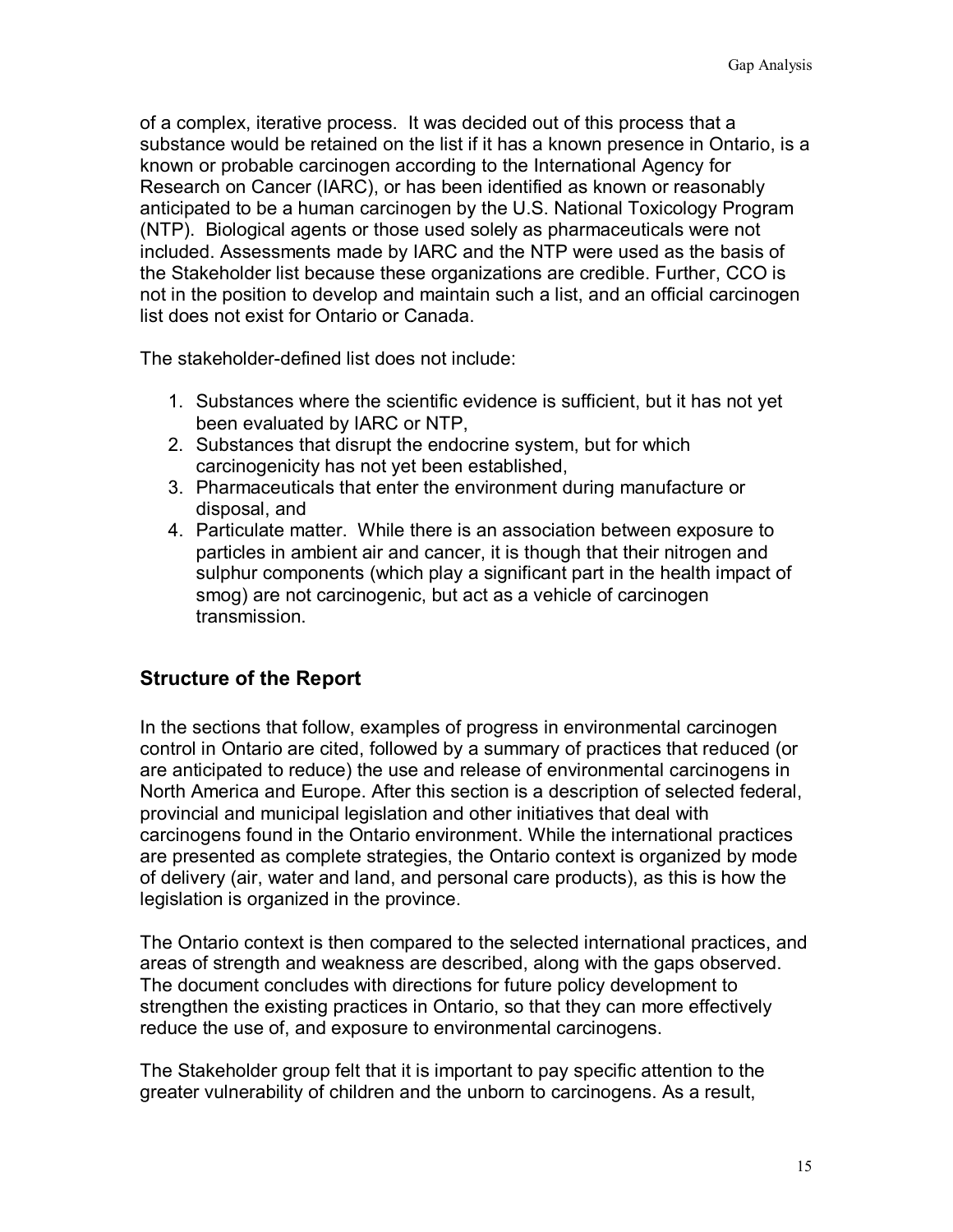children and the unborn (including pregnant women) were considered in the review of environmental carcinogen control strategies.

### **Limitations**

In the short time line for this paper it was not possible to ensure that every practice in Canada and the world was surveyed, yet this report did examine commonly cited practices in the European Union and the United States, and a number of Canadian practices.

A great deal of work is being done to control environmental carcinogens by labour and by environmental advocates in regard to occupational carcinogens, however, this work is out of the scope of this paper, as are strategies that deal with sunlight and environmental tobacco smoke.

The documents selected for inclusion were determined in consultation with Peggy Sloan of Cancer Care Ontario and Ronald Macfarlane of Toronto Public Health, the Cancer and the Environment Stakeholder Group, government experts, and as the result of literature searches.

Also used to inform this document were the presentations of keynote speakers and comments from attendees at the Environmental Carcinogen Use Reduction Symposium of February 6, 2007,  $^{26}$  hosted by the Canadian Cancer Society, the Canadian Strategy for Cancer Control, and Cancer Care Ontario (see Appendix C).

The precautionary principle is a tool for making decisions in the absence of certainty. In this document the principle is applied to assess Ontario's need for a strategy to further reduce exposure to environmental carcinogens. In order to do this, we made use of only those substances that are accepted as known human carcinogens, according to reputable international and national organizations.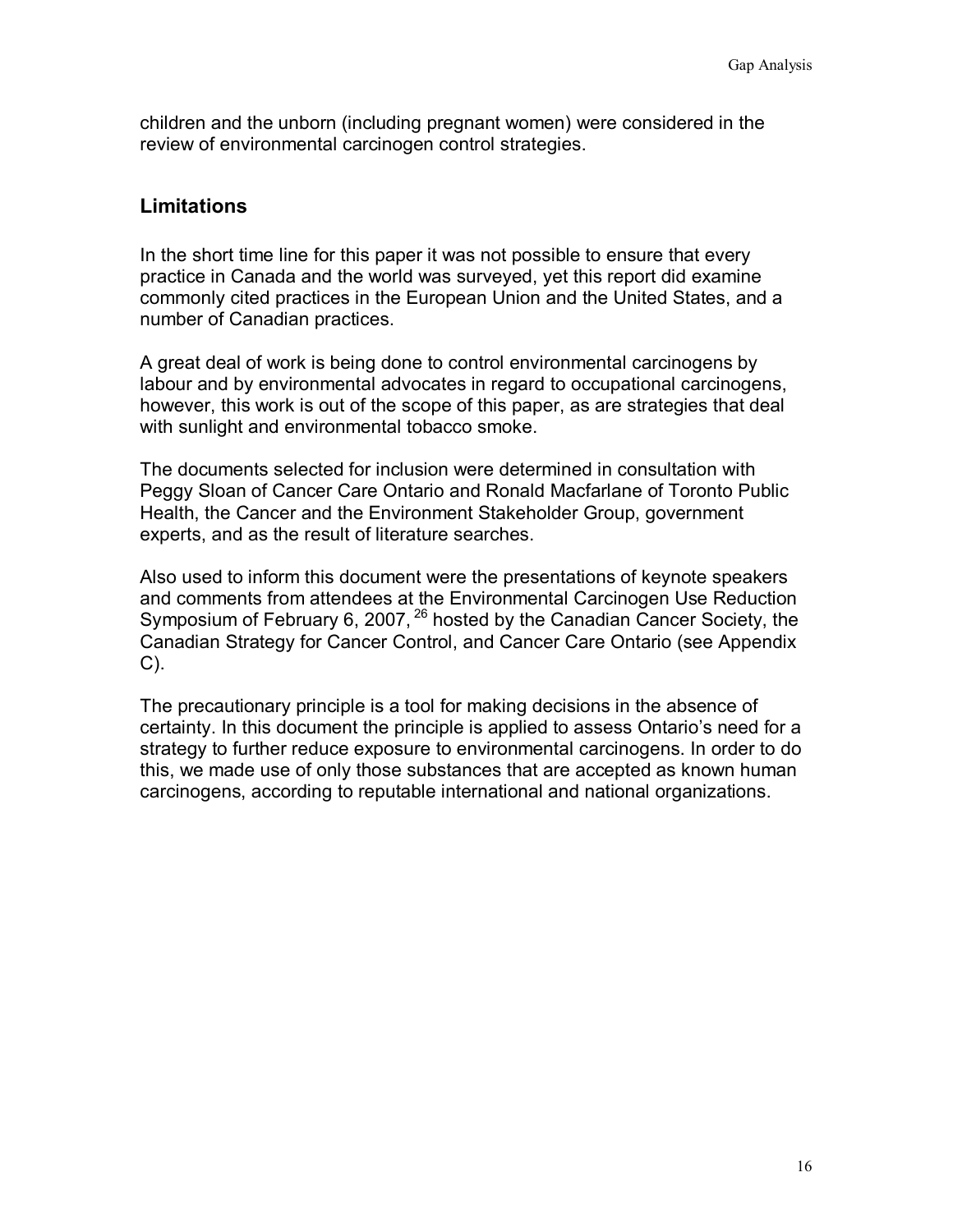# *Section II: Ontario—Examples of Carcinogen Use Reduction*

Before examining the control of environmental carcinogens in the United States and the European Union, it is important to note that:

- This discussion is meant to illustrate some techniques that may lead to improvements if they were to be applied to the Ontario context, and
- There are instances where the controls that already apply in Ontario have reduced the use or release of environmental carcinogens.

In fact, regulations under the federal *Canadian Environmental Protection Act 1999* (CEPA), which apply to Ontario, have led to a reduction in levels of ambient benzene concentrations by almost 47% since 1998, and rural ambient benzene concentrations have been reduced by over  $32\%$ .<sup>27</sup> Figure 1, using National Air Pollution Surveillance Network data provides an illustration of the positive results Ontario has experienced in reducing exposure to benzene. Benzene still remains a concern and a risk factor; these approaches have not virtually eliminated its presence.



# **Figure 1: Benzene in Ontario, 1989-2005**

**Source: National Air Pollution Surveillance Network**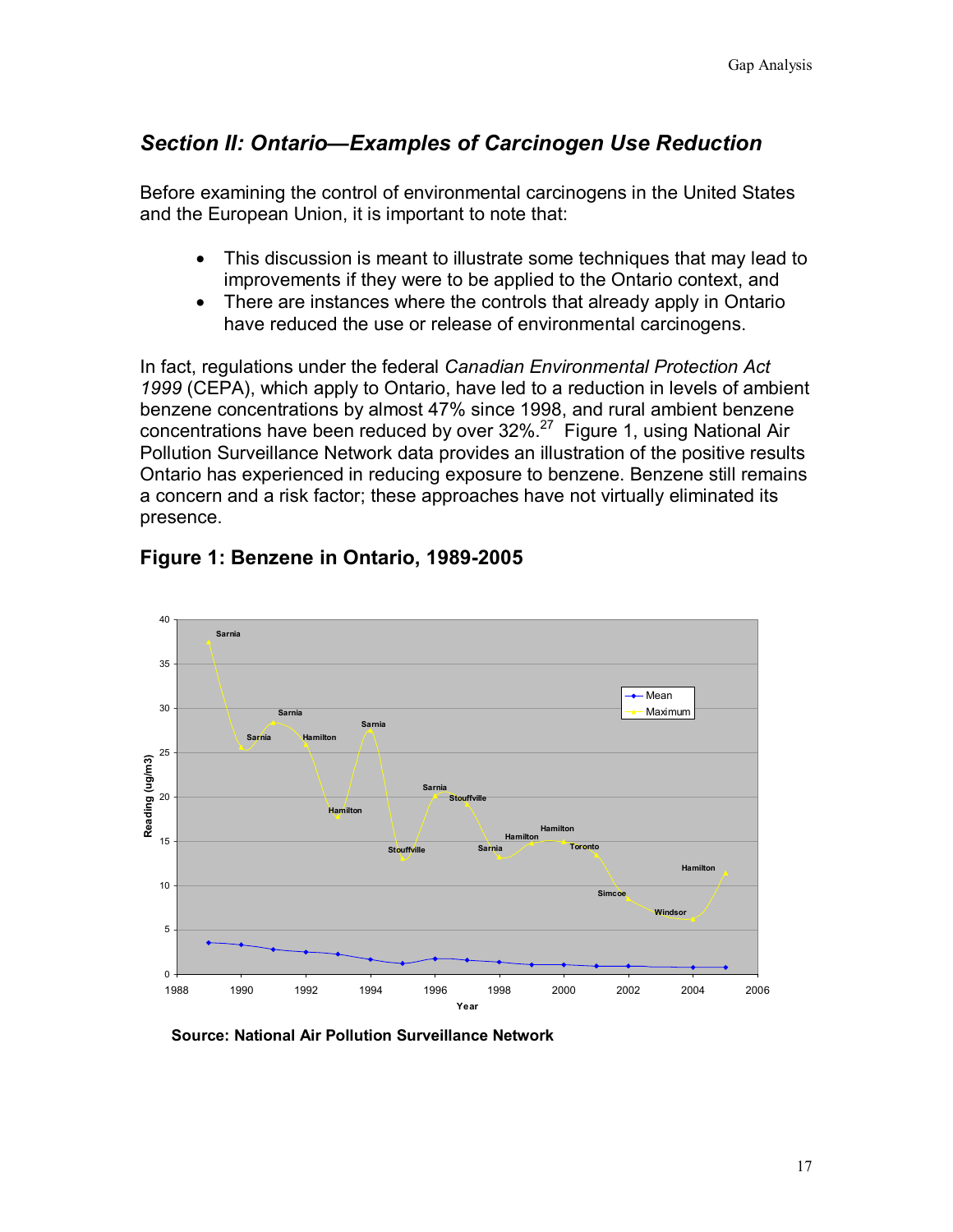Regulations for the pulp and paper sector under the *Fisheries Act*, together with similar regulations that are found under CEPA, which apply to Ontario, have been effective. These regulations have set discharge limits and monitoring requirements for furans, dioxin requirements from pulp mill effluents, and forced mills to monitor their effluents.<sup>28</sup> Because of this, most Canadian mills purchased control equipment, and converted from chlorine to chlorine dioxide processes, leading to a 99% drop in dioxin and furan discharges (in 1997) from 1989  $levels.<sup>29</sup>$ 

Trichloroethylene and tetrachloroethylene were assessed as toxic under CEPA, and solvent degreasing regulations were published in the Canada Gazette in 2003.<sup>30</sup> These regulations implemented a three year freeze in the consumption of the two chemicals, followed by a 65% reduction in their use (although this regulation applies only to companies using over 1,000 kg of solvent a year).  $31$ Regulations have led some companies to use substitution rather than continued monitoring and reporting. Environment Canada does list alternatives to solvent degreasers. Tetrachloroethylene regulations have been established for dry cleaners, and this has led to a reduction in its use, due to switching to better machinery.<sup>32</sup>

With respect to specific company examples, some Ontario companies have eliminated or reduced the levels of carcinogens that they release, largely as the result of government regulations, or through the development of pollution prevention plans. Notable examples of Ontario companies instituting pollution prevention programs include:

#### 1) Scarborough-based Novopharm

(http://www.novopharm.com/home\_main\_e.asp). This company modified its manufacturing process in order to substitute a solvent-based pill coating process that made use of methylene chloride with an aqueous-based process.

2) Interface (http://www.interfaceinc.com/). This carpet and fabric company changed its manufacturing process in Belleville so that it did not use dyes made from heavy metals.

3) Husky Injection Molding Systems (http://www.husky.ca/) which diverted 95% of its waste in 2000, realized a \$348,000 savings in disposal costs, and generated \$804,000 in revenue through the innovative reuse of materials.<sup>33</sup>

Although these examples may not illustrate a trend, it can be said that there are some aspects of the current framework that are efficient. Despite some areas of efficiency, the province of Ontario could benefit from adopting elements of carcinogen use reduction programs that are being used in other countries.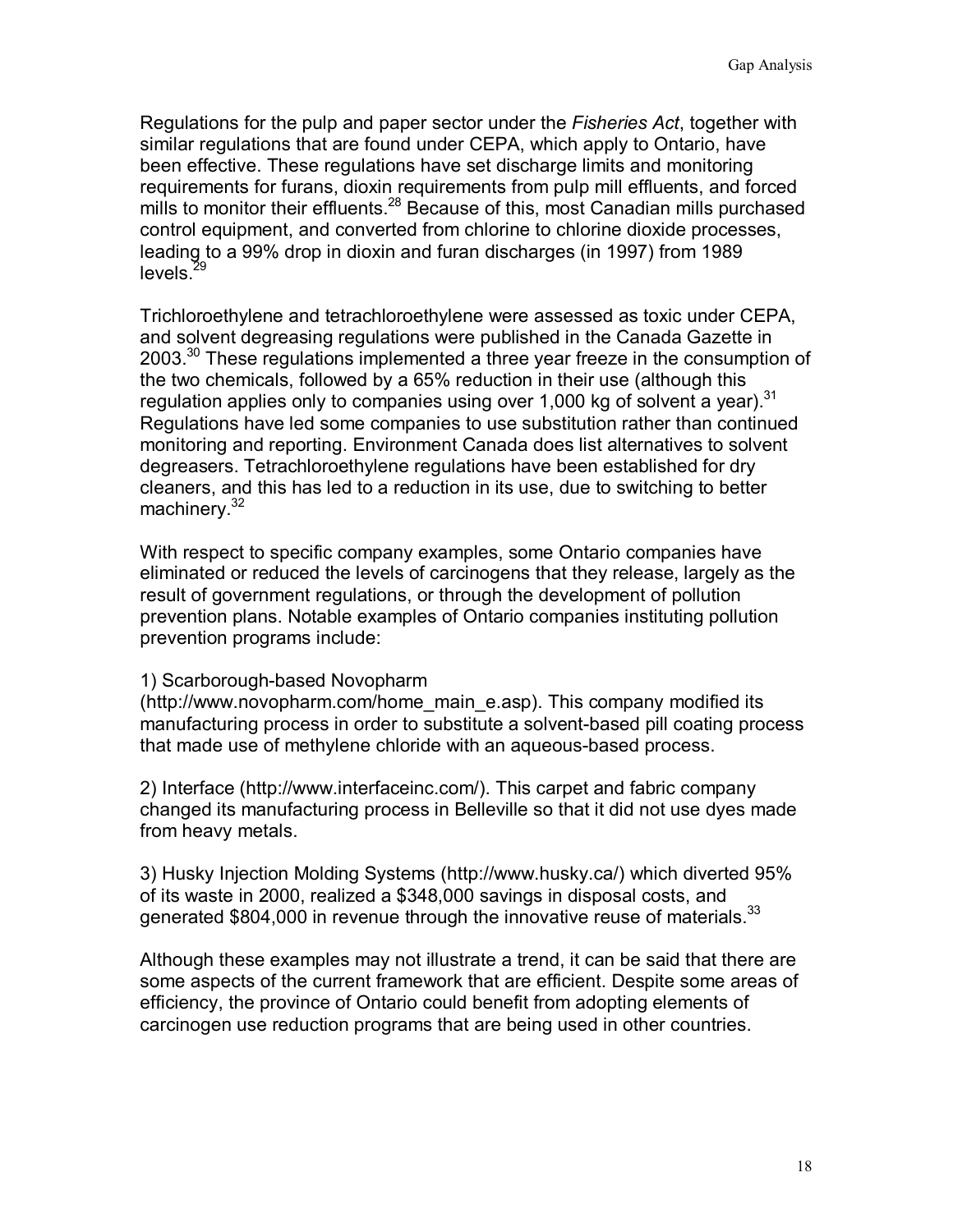# *SECTION III—International Regulatory Strategies*

### **Toxics Use Reduction and the Control of Environmental Carcinogens**

Examples of regulatory practices that reduce (or are expected to reduce) population exposure to toxic chemicals and environmental carcinogens are described in this section, in order to provide a basis for comparison, and to provide a platform from which improvements can be suggested.

Recognized regulatory approaches that can be applied to environmental carcinogen use reduction include:

- Reporting requirements: reporting on health or environmental data, resource use, emissions, developing pollution prevention plans, etc.
- Restrictions or limits: caps, controls or bans, restricted manufacture, use or emissions.
- Increased manufacturer responsibility: liability, taxation, burden of proof (of safety), etc.
- Product registration or pre-manufacturing data submission.
- Substitution: includes product reformulation or process changes wherein hazardous materials are substituted with those that are less hazardous.
- Comparative assessment: determining which product or process has the least adverse impact among a set of similar products or processes. This may incorporate an economic assessment.
- Public education and awareness: includes 'eco-labeling' (labeling products that are free of hazardous chemicals) and ingredient labeling requirements.
- Surveillance and tracking the use and release of environmental carcinogens, monitoring the chemical load in individuals.
- Process Changes: more efficiently controlling use of and exposure to carcinogens.
- Right-to-know laws: laws enabling access to information that is held by governments or industry.

The following section will describe recognized approaches in greater detail as they relate to practices in the European Union and the United States. Table 1 presents these main approaches, along with the programs to which they apply.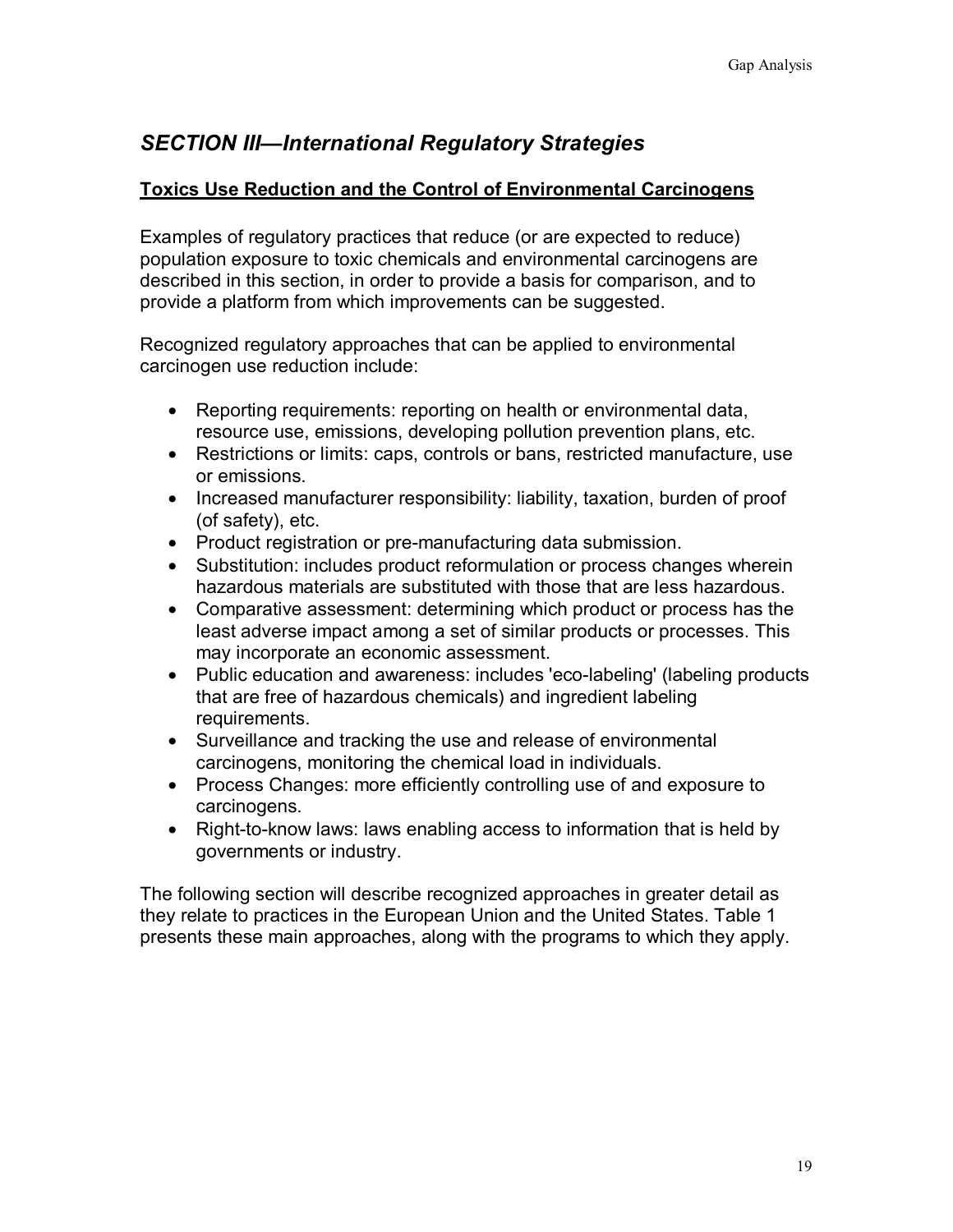| <b>Regulatory Programs</b>                                                                | Reporting Requirements | Restrictions or Limits | Increased Manufacturer<br>Responsibility | <b>Product Registration</b> | Substitution,<br>reformulation | Comparative Assessment | Public education and<br>Awareness | Surveillance and Tracking | Process Changes | Right-to-know laws |
|-------------------------------------------------------------------------------------------|------------------------|------------------------|------------------------------------------|-----------------------------|--------------------------------|------------------------|-----------------------------------|---------------------------|-----------------|--------------------|
| Denmark Chemical legislation                                                              |                        | X                      | X                                        | X                           | X                              |                        | X                                 |                           |                 |                    |
| Sweden-Comparative<br>assessment/substitution                                             | X                      |                        | X                                        | X                           | X                              | Χ                      |                                   |                           |                 | X                  |
| European Union-REACH                                                                      |                        | X                      | X                                        | X                           | $\mathsf X$                    |                        | X                                 |                           |                 | X                  |
| European Nations-Eco-Labeling<br>schemes                                                  |                        |                        |                                          |                             |                                | X                      | Х                                 |                           |                 |                    |
| European Union-CAREX, ASA                                                                 |                        |                        |                                          |                             |                                |                        |                                   | X                         |                 |                    |
| European Union-Cosmetics<br>Directive                                                     |                        | X                      |                                          |                             | X                              |                        | X                                 |                           |                 | X                  |
| United States-Toxics Release<br>Inventory (TRI)                                           | X                      |                        |                                          | X                           |                                |                        | X                                 |                           |                 | X                  |
| United States-Fair Packaging and<br>Labeling Act                                          |                        |                        |                                          |                             |                                |                        | X                                 |                           |                 | х                  |
| California-Safe Drinking Water and<br>Toxic Enforcement Act, Safe<br><b>Cosmetics Act</b> |                        |                        | X                                        |                             |                                |                        | X                                 |                           |                 | X                  |
| California-Bio-monitoring program                                                         |                        |                        |                                          |                             |                                |                        |                                   | X                         |                 |                    |
| California-Chemical Detection Bill                                                        |                        |                        | X                                        |                             |                                |                        |                                   |                           |                 |                    |
| New Jersey-Pollution Prevention<br>Act, Worker Right-to-Know Act                          | X                      | X                      | X                                        | X                           | X                              |                        |                                   |                           | х               |                    |
| Massachusetts-Toxics Use<br>Reduction Act, "CleanerSolutions"                             | X                      |                        | X                                        | X                           | X                              |                        | X                                 |                           | X               | X                  |

#### **Table 1: Selected American and European Regulatory Strategies for Carcinogen Use Reduction and their Associated Programs**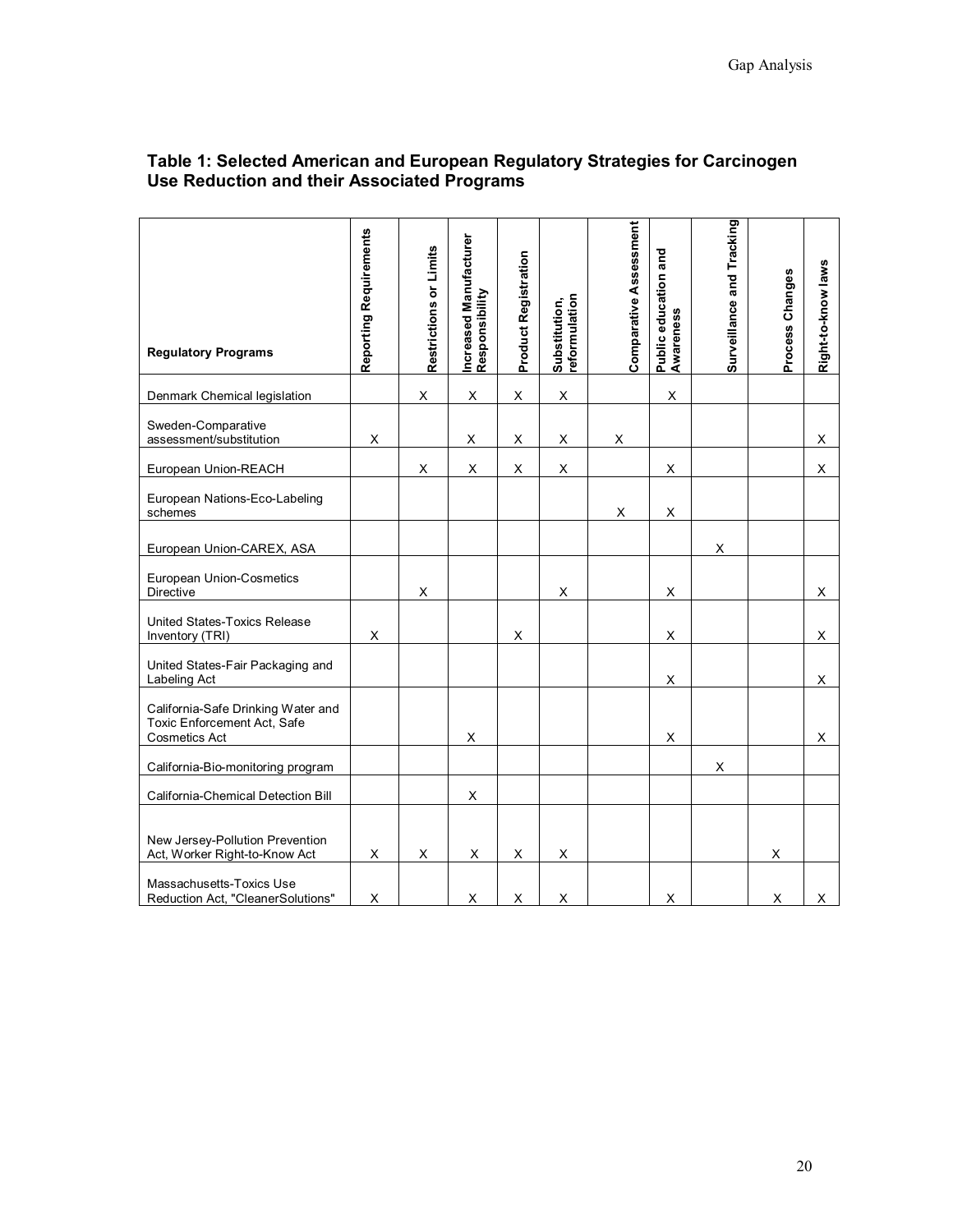# **The European Union**

European measures that address carcinogens are largely related to public education, often in the form of eco-labeling (which identifies products that are considered less harmful than other, similar products) and the elimination or substitution of toxic substances with those that are less toxic. The European Union has also introduced a number of laws, including those that place responsibility on industry for the disposal of potentially hazardous materials, along with those that restrict companies from using specific toxic chemicals in electrical and electronic products.<sup>34</sup>

# **Danish Chemical Legislation**

Denmark is among the international leaders in chemical regulations. In this country, emphasis is on reducing chemical use, particularly in the areas of agricultural pesticides and biocides. Danish efforts focus on: reducing the consumption of problematic chemicals, controlling the use of chemicals, increasing the responsibility of manufacturers (by making them financially responsible for clean-up), assuring public access to information, and encouraging the European Union to regulate chemicals more stringently.<sup>35</sup> Under the Danish system, less toxic alternatives are sought, risk assessments and regulations are completed, and products are registered.

In Denmark, a number of dangerous chemicals have been banned, prohibitions have been leveled against phthalates in certain toys, and the use of arsenic in preserved wood has been banned. As a result, the consumption of some important carcinogens has been reduced. Notably, the consumption of heavy metals (including the carcinogen cadmium) has been reduced by 50%.<sup>36</sup> Taxing the use of toxic substances of greatest concern has encouraged manufacturers to substitute them with less hazardous choices. Denmark also makes use of initiatives that foster the development of cleaner products, information campaigns and eco-labeling, and has worked to reduce the use of agricultural pesticides through reductions in the frequency of treatments, and in the protection of sensitive areas.<sup>37</sup>

Because environmental pollution does cross borders, and in the past the European Union did not have a cohesive regulatory system, Danish efforts were limited by continental legislative shortcomings. As a result, Denmark placed pressure on the European Union to tighten chemical regulations.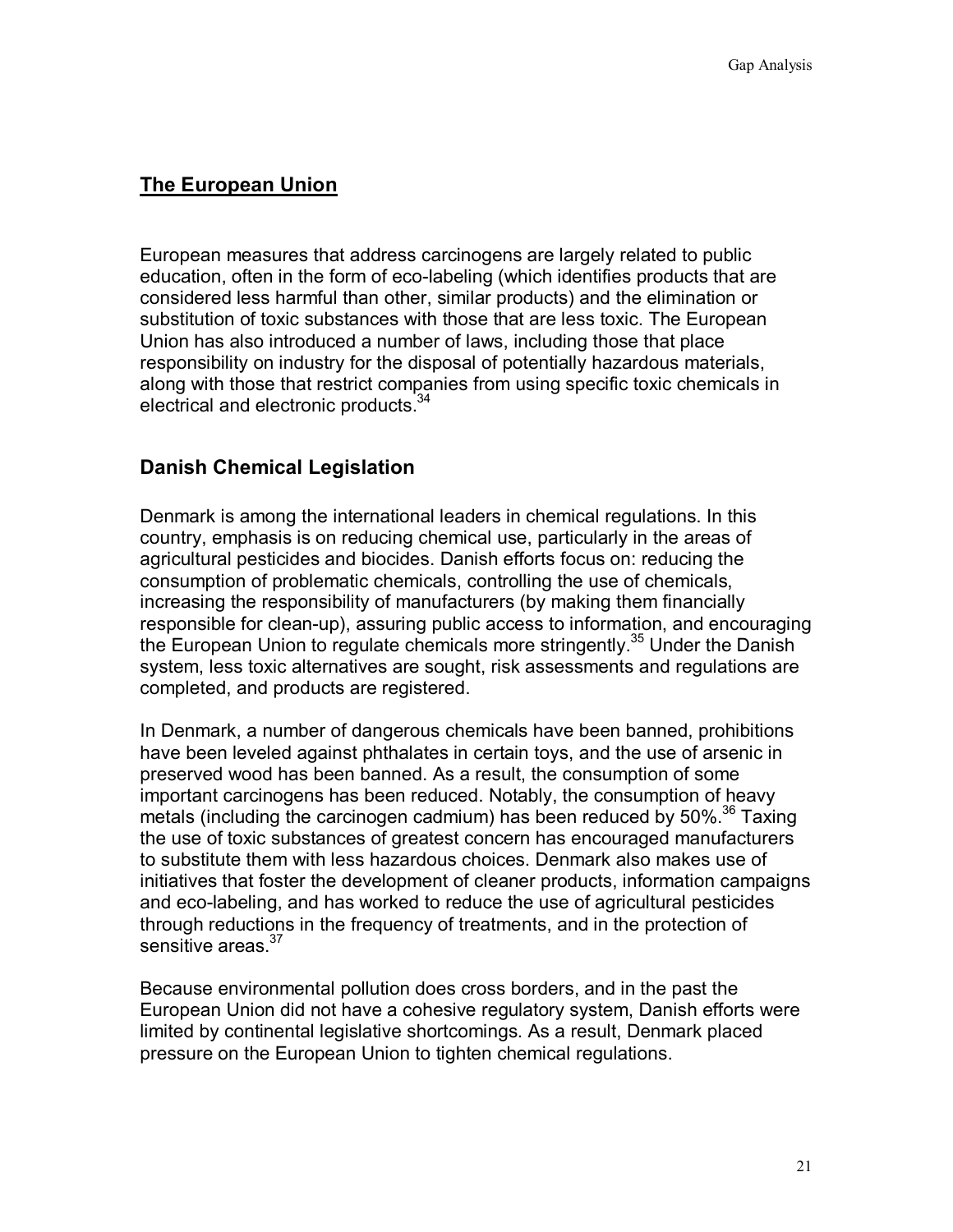# **Swedish System of Comparative Assessment/Substitution**

Sweden, which has strict chemical laws, is regarded as being the European leader in chemical regulation.<sup>38</sup> The Swedish Environmental Code includes the principles of precaution, product choice, and "polluter pays." In the product choice principle, there is an obligation to choose less harmful substances, wherever possible. Industrial and commercial operators must make use of the best available methods, their operations must be located where they will have the least environmental or human health impact, and those who damage the environment must clean it up.<sup>39</sup> The Swedish Parliament has set a goal to, within one generation, free the environment from man-made or extracted compounds and metals that threaten human health or biological diversity, and they prioritize chemicals for risk reduction based on this goal. In Sweden, manufacturers and importers of chemicals must provide sufficient information about the substances they wish to use or sell, along with risk, safety, and labeling information.<sup>40</sup>

Phasing out substances through product choice or substitution is advised for use when the substance has unacceptable environmental and health risks. A sevenstage model is recommended to users by which they may select substances that prevent or avoid risk. Carcinogens (Category 1 and 2) are among those selected for phase-out, with cadmium and lead considered to be particularly hazardous materials.<sup>41</sup>

Sweden has used the principle of substitution in its pesticide regulations. Starting in 1990, pesticides must be re-registered every five years, and are subject to comparative assessment. The level of risk between products of similar use are compared and ranked, with cut-off criteria applied, which include carcinogenic and reproductive effects. While high risk products are phased out and low risk items are approved, moderate risk items are subject to comparative risk assessment, and phased out if lower risk alternatives exist. Substitution may occur during a review, in new product examination, and when a new product is set to displace an existing product.<sup>42</sup> Alternative products must present a much lower risk to health or the environment, be effective against the target organism, must not impose any significant economic or practical disadvantage to the user, and must be available and applicable for the intended use. $43$ 

This method provides continuous improvement, and negates the need to manage the risk posed by obviously hazardous, potentially carcinogenic materials. This method encourages the development of less toxic substances, and prevents one dangerous substance from being replaced with another.<sup>44</sup> This method can be extrapolated to other areas where carcinogenic substances are used, allowing the replacement of dangerous carcinogens with products that do not damage human health or the environment.

Chemical emissions are also registered in Sweden, to give the public access to information, and to fulfill international commitments.<sup>45</sup>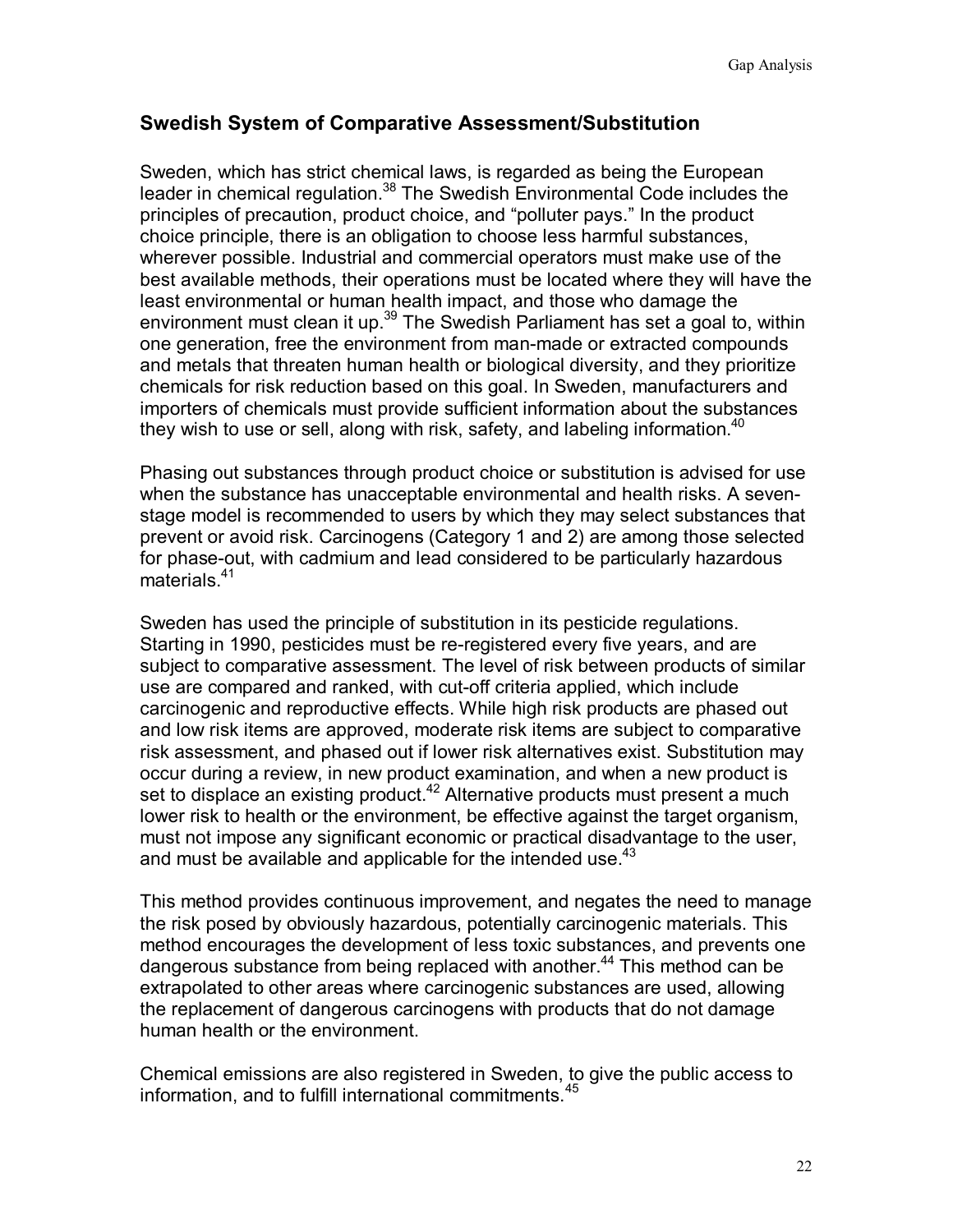The environmental quality objectives of Sweden have been met with approval from the public, regulators and industry, largely because of reasons particular to Sweden; their chemical industry is small, there are strong environmental interests in the country, and the public is concerned with the environment.<sup>46</sup> The system has been in effect for well over a decade, and many pesticide substances and products have been removed due to comparative assessment.<sup>47</sup>

Sweden advocated similar chemical legislation for the European Union for many years. In 2006 their goal was realized; new, far reaching legislation was agreed to by the European Parliament.

# **REACH**

Up until now, the legislative framework around chemical substances in the European Union was a patchwork of directives and regulations where, as is the case in other nations, 'existing' chemicals (the approximately 100,000 substances on the market between 1971 and 1981) were never tested, and 'new' chemicals (introduced after 1981, amounting to over 3800 substances) were tested before market placement.<sup>48</sup> The system: a) discouraged research and the invention of new substances, with companies naturally favouring the use of older, untested chemicals and b) placed the onus on public authorities to complete comprehensive substance risk assessments.49

In 2006, the European Parliament's environmental committee agreed to REACH (Registration, Evaluation, and Authorization of Chemicals), which is revolutionary legislation that uses the precautionary principle in relation to industrial chemicals. REACH shifted the burden of proof regarding chemical safety from regulators to businesses, and requires that they prove the safety of up to 30,000 commonly used substances.<sup>50</sup>

The two greatest aims of the strategy are to protect human health and the environment, and to enhance the competitiveness of the European Union chemicals industry.

Some important elements of the plan are that:

- The European Chemicals Agency (ECHA) is responsible for managing the administrative, technical and scientific aspects of the system at the community level.
- Chemical makers must register the properties of their substances, including information on their use and safe management.
- Correct information on the hazard and risk associated with a substance and its management must be made available throughout the supply chain.
- Testing proposals and compliance are checked by the ECHA, which also ensures the coordination of substance evaluations by the authorities.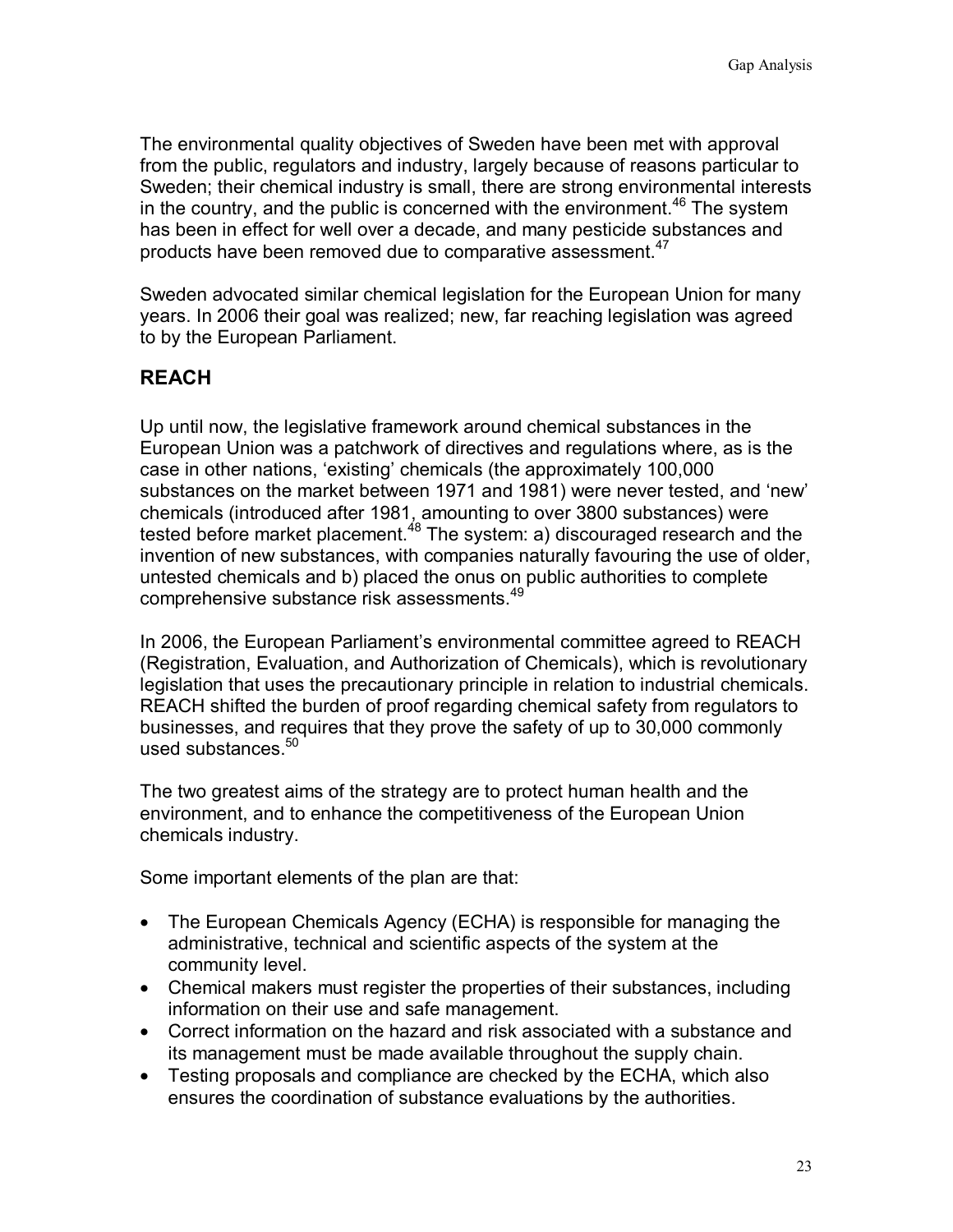- There are restrictions regulating the manufacture, availability or use of substances of concern, subjecting them to conditions or prohibition.
- There is a classification and labeling inventory of dangerous substances.
- Access to information rules apply, with publicly available information, and a system of requests for information that protects confidential business information.<sup>51</sup>

The chemicals industry and the United States strongly challenged REACH, which led to changes to the legislation that weaken it. Included among the changes are: 1) many lower volume chemicals are exempted from full testing, 2) companies can argue that the risks of a hazardous chemical are controlled for, or that there are no suitable alternatives to the chemical, and that the benefit outweighs the risk,  $52$  and 3) the 'right-to-know' clause, requiring the labeling of hazardous chemicals has been dropped.

REACH supersedes the legislation that exists in the individual European nations. As a result of the successful challenges to REACH, in some cases, Swedish and Danish efforts have been weakened.

Because the legislation is new, it will be some time before an evaluation of it is available. It is safe to assume that, if it is not further weakened, its results will be important.

There have been many impact studies evaluating the cost-benefit ratio of adopting REACH.<sup>53</sup> The results of studies not funded by industry groups suggest that the effects of implementing REACH on the GDP will be limited, that there will be significant health cost savings, and that there will be business benefits that include improvements in innovation, competitiveness and worker safety.<sup>54</sup>

# **Eco-Labeling schemes**

Product labeling is frequently used in European nations. In 1989 the Nordic Council of Ministers introduced "the swan" as its common, official environmental label. The swan logo is used by these countries as a way to designate an item as being a product with preferred environmental properties (compared to other products in its class). Under the scheme, a wide range of products that fulfill certain environmental criteria can apply the label.<sup>55</sup> The swan is a well known, cost efficient (as it does not require education campaigns) means of conveying environmental information to the consumers of these countries.

The European Union itself has also developed an eco-label scheme, similarly designed to stimulate the supply and demand of products that have a reduced environmental impact. Under the scheme, only those manufacturers, retailers or service providers who meet certain criteria (for a product group) and have applied for the eco-label may market their products as such. $56$  This voluntary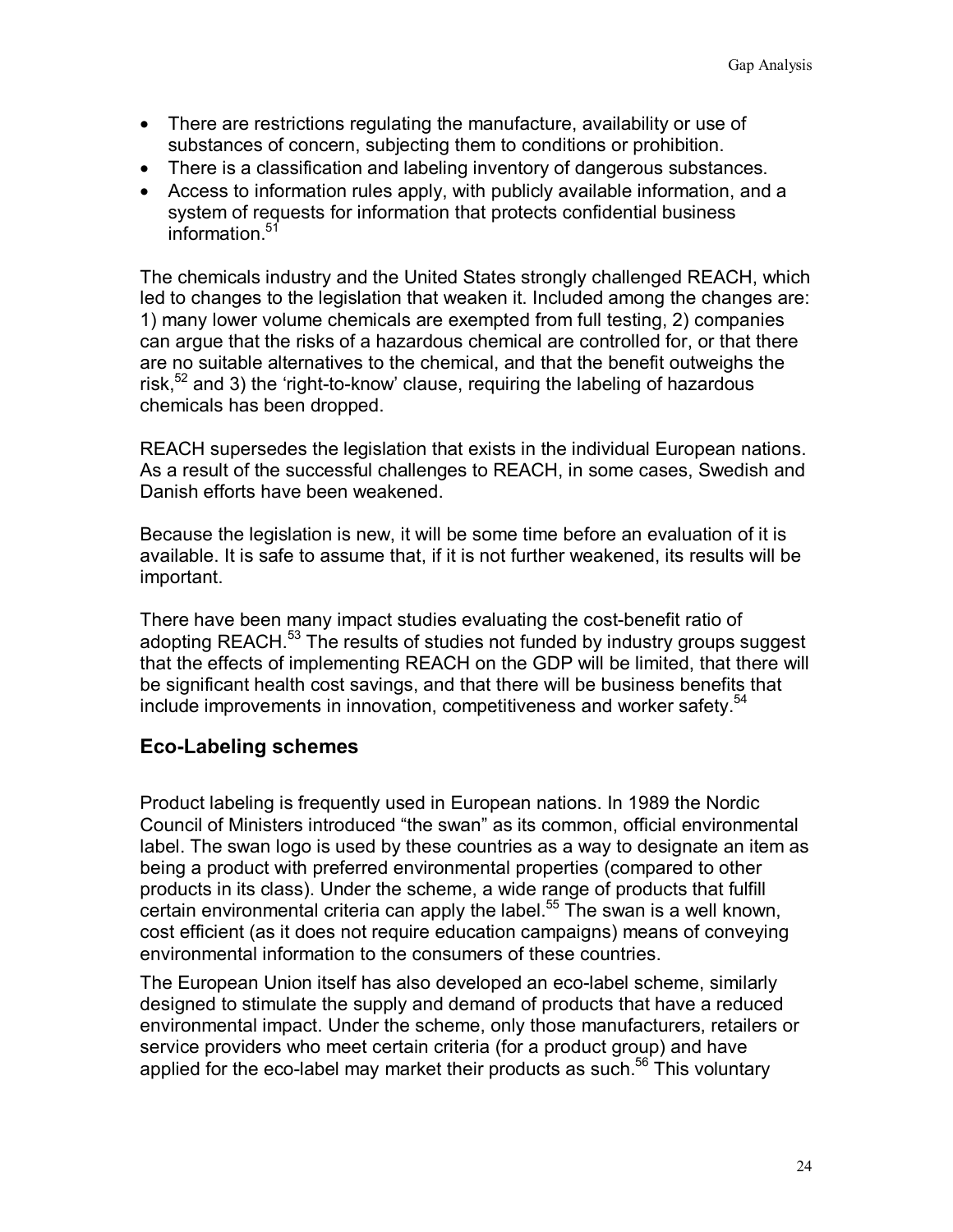program relies on comparative assessment, wherein only those products with the lowest environmental impact in a range of products are awarded the label.

The decision as to which products are awarded the label is determined by scientific and technical guidelines, and with the participation of other independent and neutral bodies, designated to implement the scheme.<sup>57</sup> Most participants in the European scheme use the logo in their marketing campaigns, and the scheme has made a positive impact on the market; over half of the eco-labeling companies have experienced an increased market share or more new customers.<sup>58</sup>

# **European Union Cosmetics Directive**

Cosmetics and other personal products can be an important source of toxic substances, and their ubiquitous nature makes them a particular concern. The European Union Cosmetics Directive of 1976, most recently amended in 2003, requires that the ingredients of personal care items be listed on product labels, and that the manufacturers or EU distributors of such products prove their safety.

Importantly, the 2003 amendment required that chemicals linked to cancer and birth defects be completely removed from personal care products by 2004. This legislation forced major companies to reformulate many of their products for the European market. While these products have yet to be made available globally, their existence presents an opportunity for global improvements as a result of this legislation.<sup>59</sup>

### **The United States**

While European countries tend to focus on substitution laws and labeling as a way to reduce the use of toxic chemicals and carcinogens, the United States emphasis has been put on "right-to-know" laws and toxics use reduction initiatives.

The main federal right-to-know legislation in the United States is the Toxics Release Inventory (TRI), established under the *Emergency Planning and Community Right-To-Know Act 1986* (EPCRA), and expanded under the *Pollution Prevention Act 1990*. The TRI is a publicly available database containing information on 581 individually listed chemicals and 30 chemical groups. TRI information includes quantities of chemicals released on-site, transferred off-site, waste treated on-site, and data on waste management and source reduction activities. While some companies have avoided reporting requirements by selling off some parts of their companies so their emissions appear lower, and not all substances are on the Inventory, $60$  the TRI is important. By providing publicly available information on these chemicals, environmental groups, communities, governments and ordinary citizens can identify local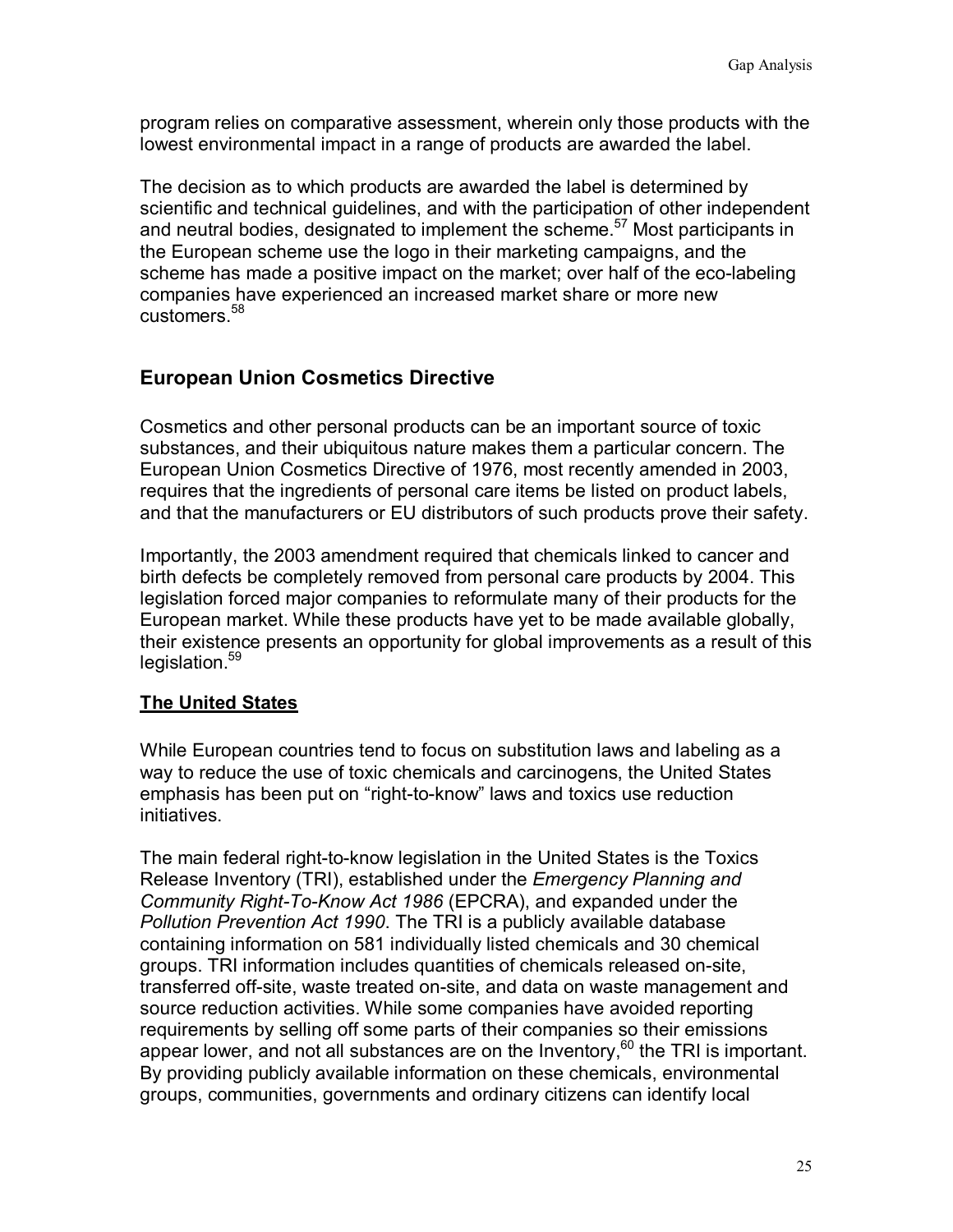facilities, quantify chemical disposal and other release patterns, and make informed decisions. The TRI website offers users an on-line tutorial, and tools that enable users to access data.

The *Fair Packaging and Labeling Act* of the United States is another example of right-to-know measures, which requires that the ingredients (including chemicals) of personal products and consumer goods be listed on them.<sup>61</sup>

A number of American States have laws beyond federal laws in promoting reduction in the use of toxic chemicals, examples of which are discussed in the following sections.

# **California**

Of particular relevance to this document is *California's Safe Drinking Water and Toxic Enforcement Act* (Proposition 65), which requires that drinking water and products available in the State that contain carcinogens have explicit warning labels. Some have commented that this Act has led to labels being applied too frequently, which points to the need to ensure that information provided to the public under such provisions is not redundant. $62$  Despite this criticism, these warnings have led many manufacturers to reformulate their products to avoid the application of warning labels.<sup>63</sup>

The State also passed an environmental contaminant biomonitoring program, designed to measure the chemical load in residents across the State for public health and regulatory purposes. This program will allow experts to identify trends, and determine the effectiveness of prevention methods and regulations.<sup>6</sup>

The governor of California has also signed a Chemical Detection Bill, which went into effect on January 1, 2007. This Bill shifts the cost of testing for chemicals in air, soil, water and humans to those that produce the chemicals, requiring that companies develop and provide these methods to State agencies. In this manner, State agencies will not waste precious resources and time on developing test methods.<sup>65</sup>

The *California Safe Cosmetics Act 2007* requires that companies producing cosmetics inform the State of product ingredients known to cause cancer or reproductive effects. This Act gives the Department of Health Services the authority to evaluate if normal product use could result in toxic effects, and to require that manufacturers provide health effects data.<sup>66</sup>

### **New Jersey**

The New Jersey *Worker and Community Right-to-Know Act 1983* is an example of a State initiative that has extended the federal right-to-know requirements.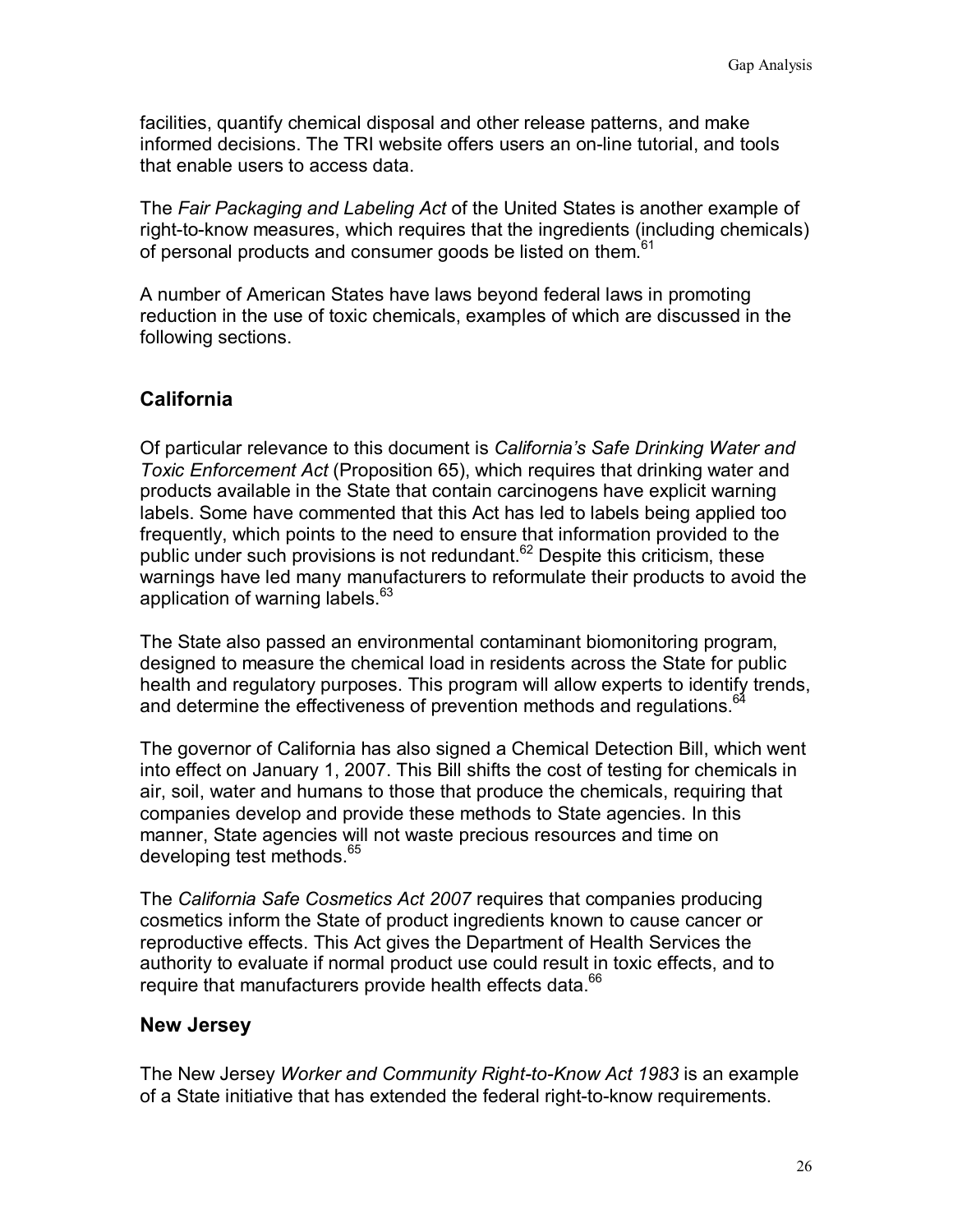This Act ensures that employers list the names and amounts of hazardous chemicals stored and used at their site. The *New Jersey Pollution Prevention Act 1991* aims to identify and minimize the use and generation of hazardous substances, so that they are not released.<sup>67</sup>

In this State, facilities must prepare plans demonstrating opportunities for pollution prevention, followed up by submitted summaries and yearly progress reports. Further, they must complete surveys of the names and amounts of hazardous chemicals that are stored and used at their site. The pollution prevention categories used in New Jersey are: input substitution, product reformulation, efficiency improvement, in-process recycling, and housekeeping improvements. The Pollution Prevention Act helped many New Jersey companies make changes which led to significant toxics use reduction, and to considerable cost savings.<sup>68</sup>

### **Massachusetts Toxics Use Reduction Act**

The *Massachusetts Toxics Use Reduction Act 1989* is designed to protect and promote the competitive advantage of Massachusetts businesses. There is evidence that this Act has been very successful in advancing toxics use reduction and management.<sup>69</sup> Within nine years of being enacted, this Act reduced the amount of toxic waste generated in the State by 50%, and carcinogen use, byproduct and release were significantly reduced, with participating firms experiencing cost savings.<sup>70</sup>

The Act itself is a planning tool for the development of efficient operations that produce less waste. Under the Act, those firms using over 10,000 pounds of any of 1200 toxic chemicals must pay an annual fee, and develop a plan (certified by a Toxics Use Reduction Planner and updated every two years) that describes how and why these chemicals are used, how they plan to reduce or eliminate these chemicals, and provide an evaluation of their other options.<sup>71</sup> Further, these companies must annually report the quantity of toxic chemicals used, the amounts they generate as waste, and how much they ship in or out as product. These data are available on the internet, displayed by year, by chemical and by facility. While companies are not required to implement their plans, the mandatory requirement that they prepare such documentation, and fees paid on high volume chemical users have led to a significant reduction in the use of the targeted chemicals in this State. Preparing the plan often results in companies making process changes that lead to savings; less money spent on environmental permitting, and improved company operation and maintenance. By not requiring that companies implement their plans, companies are able to consider ambitious goals, and to implement what is feasible. $72$ 

The implementation of the Act is supported through research and the provision of technical advice. There are a number of on-line technical support services that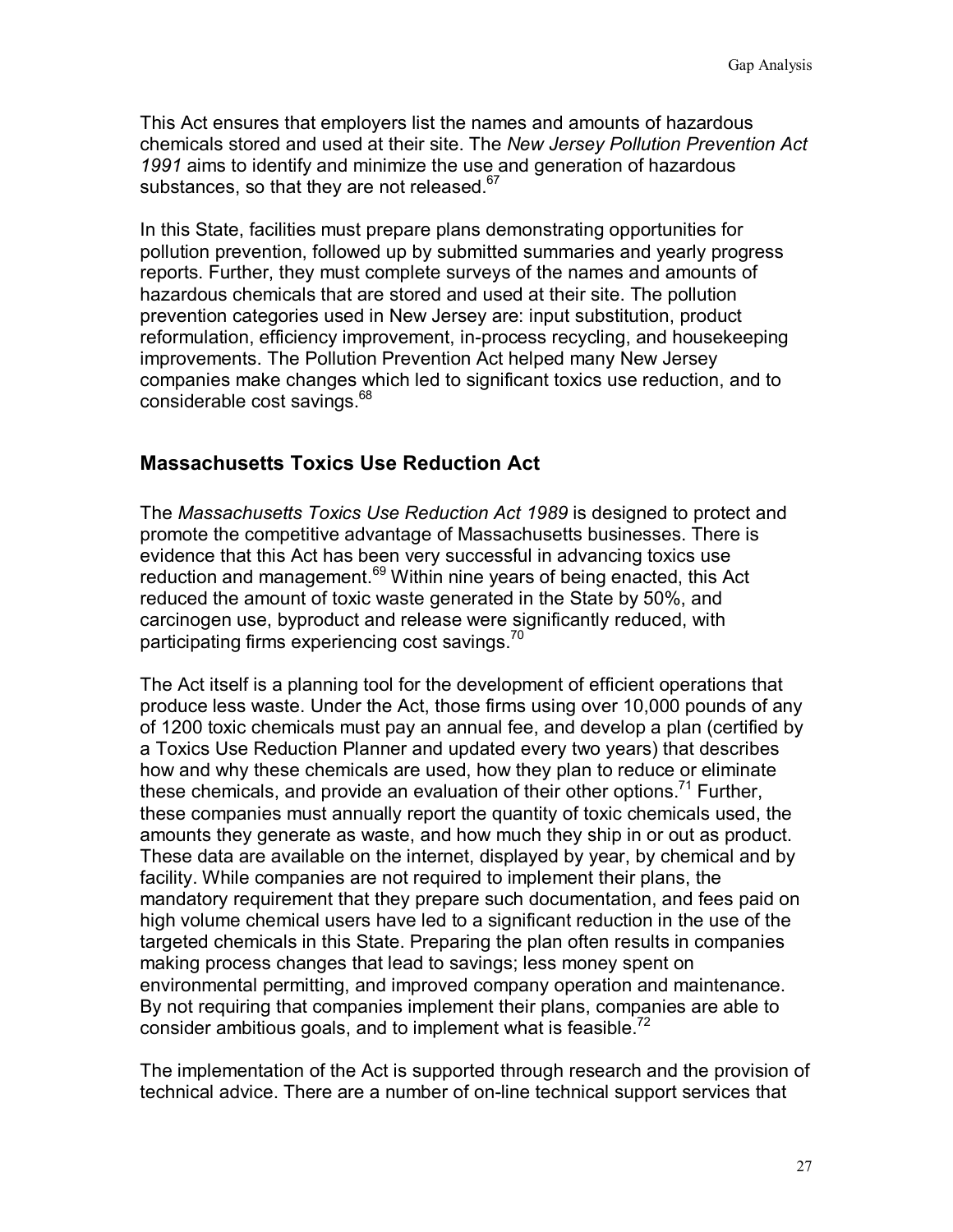exist. For example, the Toxics Use Reduction Institute provides an online database, CleanerSolutions, an interactive website designed to help manufacturers switch to safer surface cleaning solvents.<sup>73</sup> This free tool helps manufacturers find safer cleaning alternatives that perform as well as hazardous chemicals. Manufacturers can find safer cleaning products, along with performance test results and safety information, based on five environmental and health indicators (global warming potential, ozone depletion potential, volatile organic content, flammability/reactivity and acute toxicity).<sup>74</sup>

The Toxics Use Reduction Institute, established under the Act, is maintained as a university centre with 14 full-time employees, and has an annual budget of \$1.2 million. The Institute provides research, training, technical support and public awareness, and runs a number of programs, such as 1) technical and policy research, 2) Toxics Use Reduction Planner training, and 3) maintains a Surface Solutions laboratory (a lab that works to help industry find safer cleaning processes, through the development and promotion of less hazardous alternatives).<sup>75</sup> This Institute has a legislated mandate to study alternatives to priority chemicals, and suggest alternatives to formaldehyde, hexavalent chromium, and perchloroethylene.<sup>76</sup>

# **Surveillance**

In a discussion of the prevention of population exposure to environmental carcinogens, it is important to address the issue of surveillance. The surveillance of environmental carcinogens involves the collection of data for the purposes of planning interventions that might reduce the amount, or consequences of exposure. Surveillance of cancer cases is technically a way to identify environmental carcinogens and their role in cancer however, due to the long latency between an exposure and cancer, and the multi-causal nature of the disease, this is not the best surveillance method for environmental carcinogens.<sup>77</sup>

In the European Union, the International Information System on Occupational Exposure to Carcinogens (CAREX) is used to estimate the burden of occupational cancer. This information system has been modified for use in Canadian provinces to estimate the numbers of workers who are exposed to common workplace carcinogens.78 In Finland, the ASA registry is used to document workers exposures to carcinogens, which are classified and listed in the Registry.

Internationally, human biomonitoring is commonly used to assess environmental exposure. Biomonitoring assesses chemical exposure based on findings from human tissues or fluids, plants and animals.<sup>79</sup> These studies demonstrate the possible items that can be tracked and reported, and can identify emerging problems. Over time, this research can be used to identify chemical exposure  $t$ rends. $80$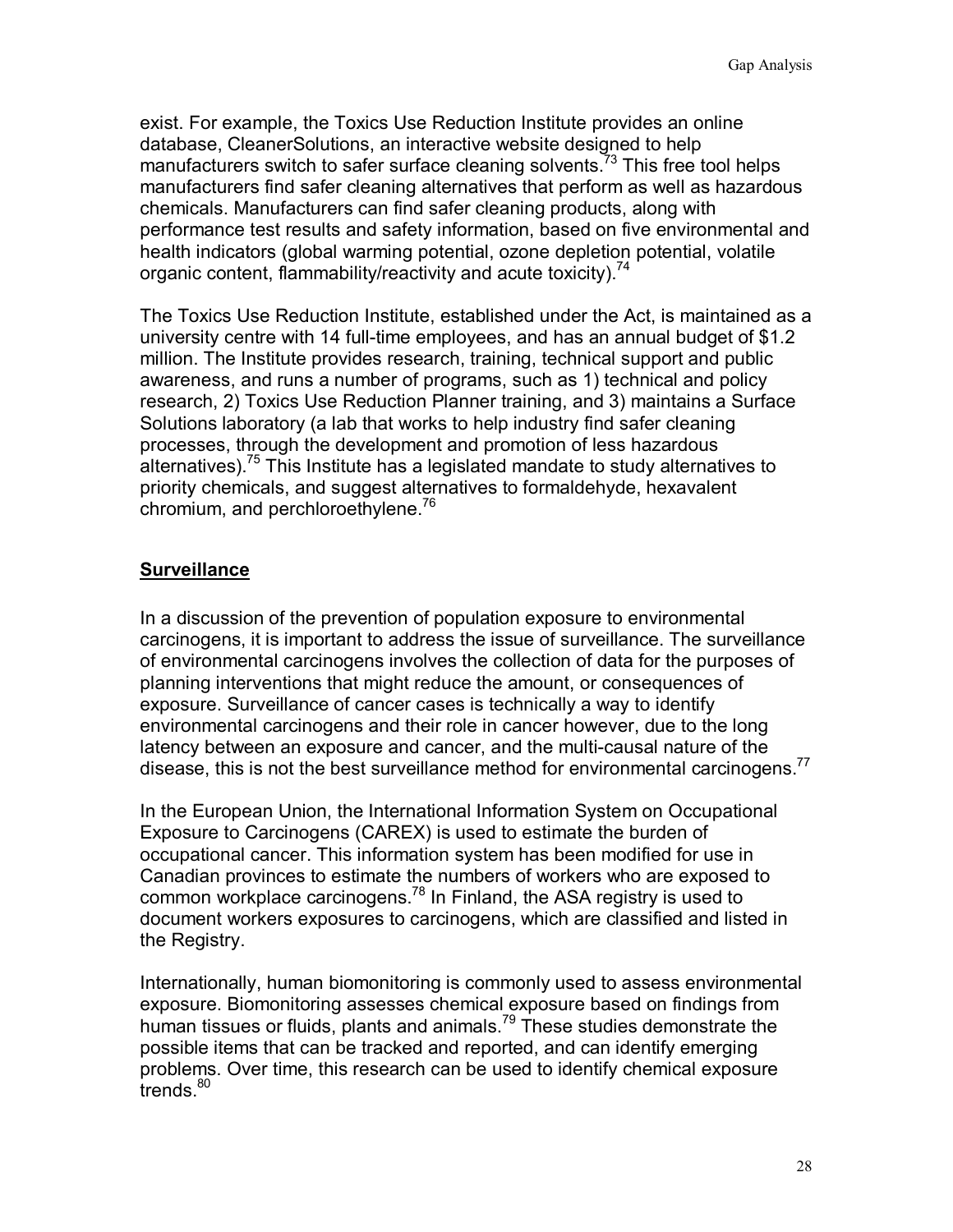Another example of surveillance is the California Air Resources Board, which monitors air quality through real-time measurements of ambient level pollutants, at locations across the State. Site data are used to determine the nature and severity of pollution, to identify trends, to develop air models and emission inventories, and to designate areas as having reached attainment or nonattainment (of the standard). A non-attainment designation brings with it costs and plan development.<sup>81</sup>

### **Section Summary: Selected European and American practices**

As the preceding discussion has shown, efforts are being made in Europe and the United States in toxics use reduction, and as an extension, carcinogen use reduction. A number of practices are being undertaken in these countries that provide useful elements which may be adopted to strengthen the Ontario framework for reducing the use and release of carcinogens, and the production of wastes containing them. These practices are summarized in Table 1.

Generally speaking, as Table 1 shows, recognized international programs place great emphasis on:

- Public education and awareness,
- Substitution of toxic chemicals with those that are less toxic, either through product reformulation or comparative assessment,
- Placing greater responsibility on those who produce or use the toxic product, by requiring them to prove that they are necessary, and
- Pollution prevention planning, requiring the replacement of toxic chemicals, or changes that lower the need for their use.

In some instances, these strategies specifically identify carcinogens as chemicals of priority, with steps taken to control them. It was also found in the United States that when some form of technical assistance is provided to companies as part of a mandatory program requiring reporting and planning, they are more likely to achieve toxics use reduction.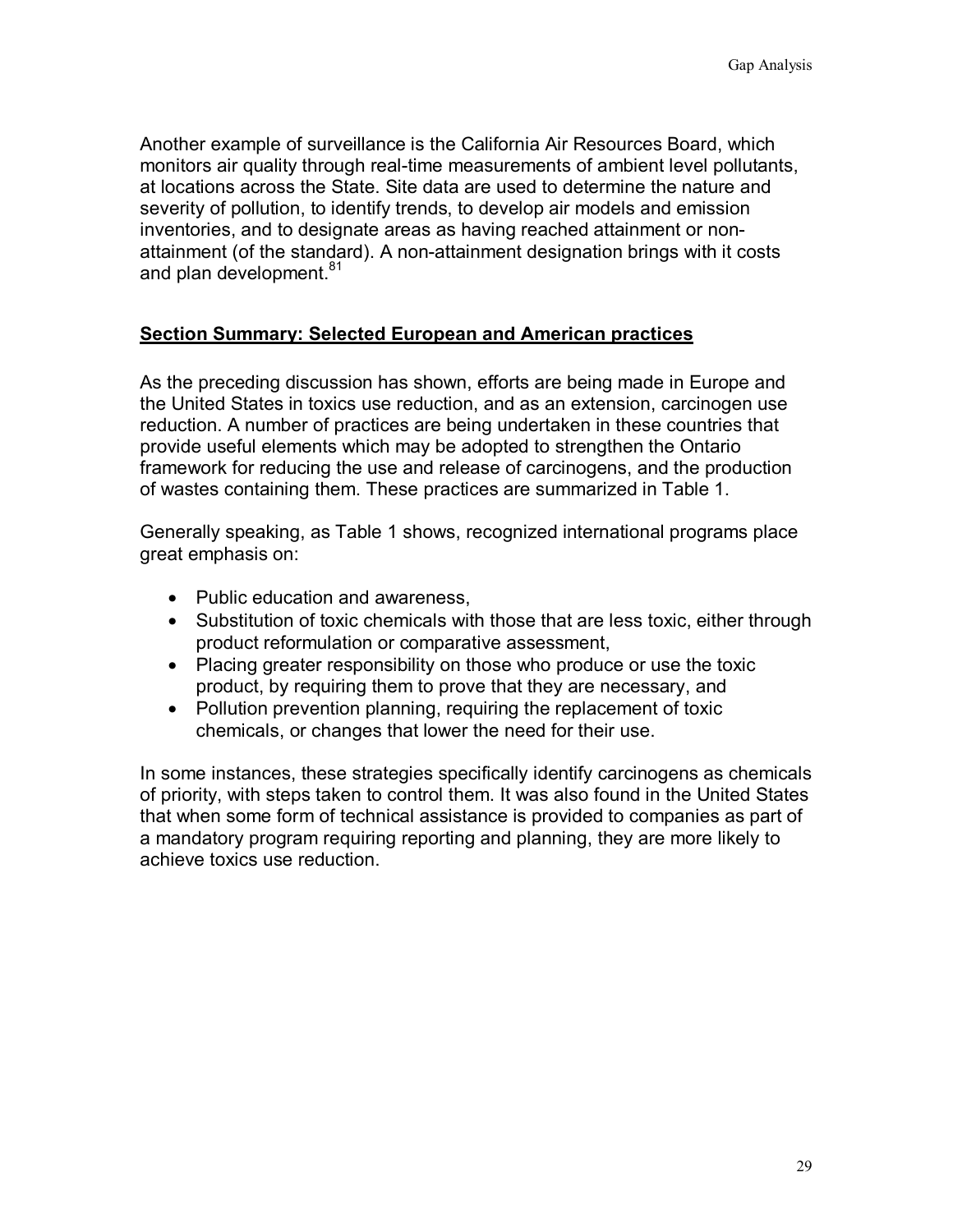# *Section IV—The Control of Environmental Carcinogens in Ontario*

In Ontario, while there are a number of strategies around individual environmental carcinogens such as tobacco smoke and sunlight, and occupational strategies have dealt with a number of others (such as benzene and asbestos), 'carcinogen' control legislation does not exist for the province Ontario. In existence are general regulatory strategies that apply to environmental substances, which include carcinogens.

This section reviews a number of regulatory strategies used by the provincial government to reduce or eliminate the threat posed by dangerous environmental substances, and, where applicable in Ontario, a number of those used by federal and municipal governments. The purpose of this section is to describe how environmental *carcinogens* are controlled within these strategies.

This section will first discuss the overarching federal legislation, the *Canadian Environmental Protection Act 1999*, and will then go on to describe some of the ways that carcinogens are controlled in the soil, water, and air, along with the control of pesticides, and carcinogens in personal products in the province of Ontario.

As this chapter will demonstrate, in Ontario, responsibility for the environment is shared between the federal and provincial governments. For the most part, environmental carcinogens are controlled in Ontario through limits and reporting requirements.

### **General Federal Controls**

# **Canadian Environmental Protection Act 1999 (CEPA)**

Although it is federal legislation, no discussion of the control of environmental carcinogens in Ontario would be complete without a discussion of the **Canadian Environmental Protection Act, or CEPA**. CEPA is the legislative tool the federal government uses for managing toxic chemicals in Canada. CEPA gives the government the power to control environmental carcinogens.

The aim of CEPA is to protect human health and the Canadian environment from new and existing substances of concern.<sup>82</sup> CEPA is jointly administered by Health Canada and Environment Canada, and work under CEPA is guided by the following principles:

• Sustainable development: development should not compromise future generations.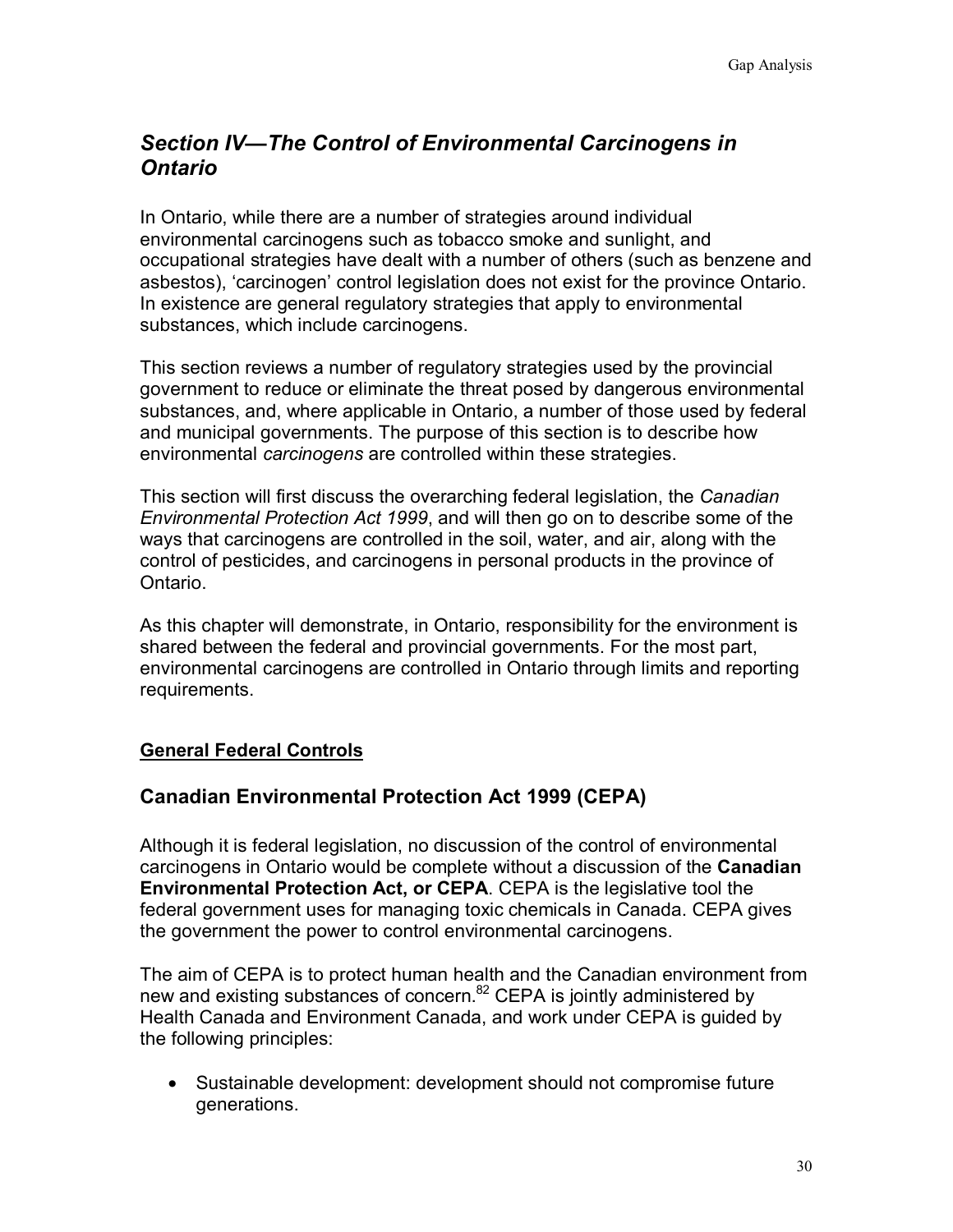- Pollution prevention: the creation of pollutants or waste should be avoided or minimized.
- Ecosystem approach: reflects an understanding that living organisms and their non-living environment are interrelated.
- Precautionary principle: if inaction might lead to serious, irreversible damage, the enactment of preventive, cost-effective measures should not be postponed.
- Virtual elimination: substances that are declared 'toxic' under CEPA are those that are persistent, are bioaccumulative (collect in living organisms), and result from human activity are given special attention, in order to ensure that the release of the substance to the environment is not detectable by current technology.
- Polluter pays principle: producers and users of harmful substances have a responsibility for the costs associated with safe use and disposal of these substances and wastes.
- Intergovernmental cooperation: the recognition that all governments can benefit from cooperative problem solving.
- Science-based decision making: using the weight of evidence approach and the precautionary principle.<sup>83</sup>

Under CEPA, a substance can be designated as 'toxic' if it is found to enter the environment in quantities that:

- Have or may have harmful long-term or immediate effects, either on the environment or its biological diversity,
- Present, or might present, a danger to the environment upon which life depends, or
- Present, or might present, a danger to human life or health. $84$

Under the Act, if a substance is found to be 'toxic', it may be proposed for addition to the List of Toxic Substances (Schedule 1 of CEPA 1999). A Schedule 1 designation gives the government the authority to adopt ways to manage the substance, in order to reduce or eliminate the risk it poses.<sup>85</sup>

Tools used to manage toxic substances are developed through the Toxics Management Process, wherein a Risk Management Strategy document is prepared by Environment Canada, in consultation with Health Canada, outlining an approach to managing the risks to the environment and human health posed by a particular substance. If several substances from one sector require management, a sector specific strategy is developed. In developing the strategy, high risk sectors are identified through a risk assessment, followed by the identification of risk management objectives.<sup>86</sup>

Once the objectives are set, risk management tools and instruments are selected, including those available both inside and outside CEPA, including the regulations of other governments, and voluntary approaches.<sup>87</sup> Instruments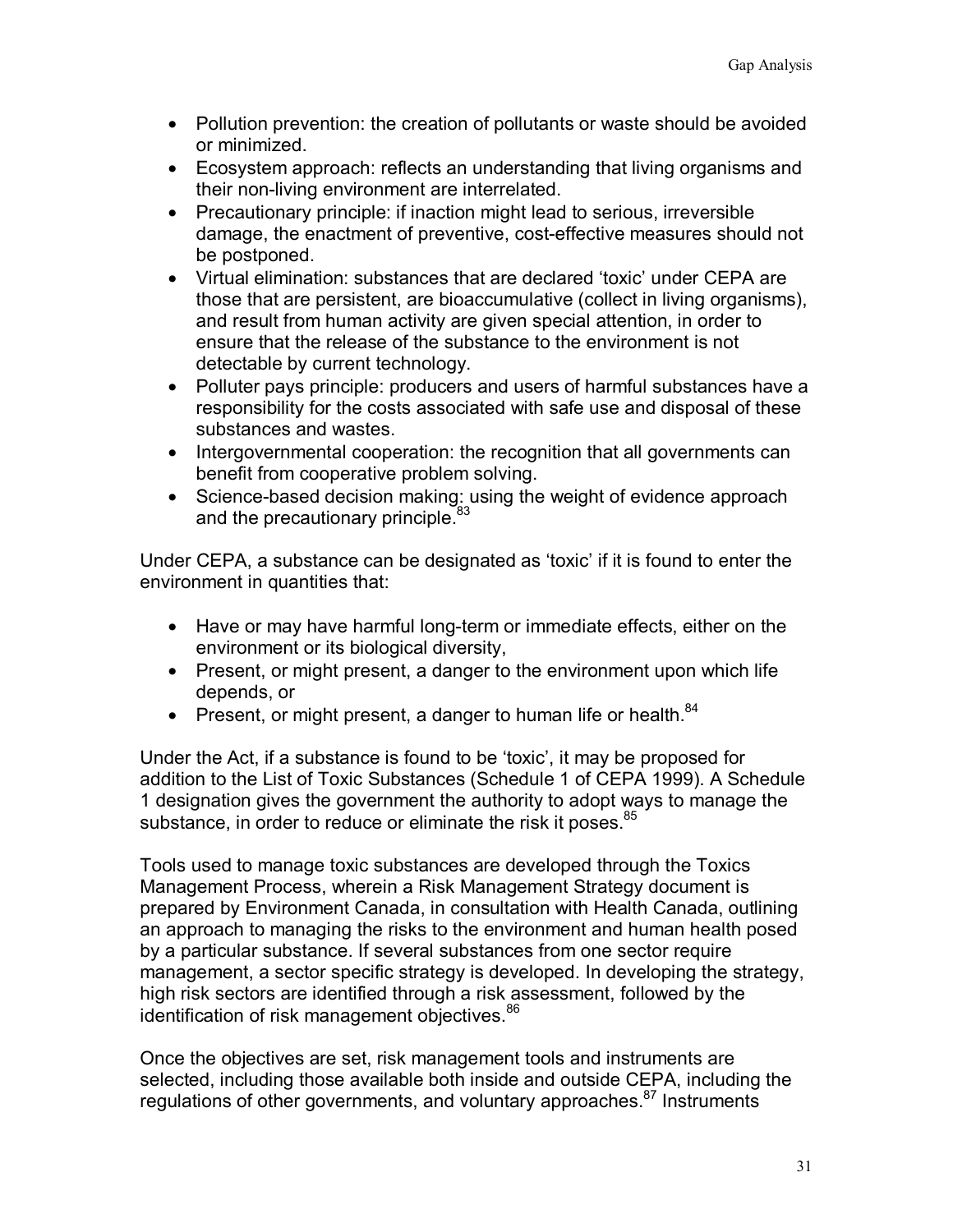authorized under CEPA include economic instruments (including financial incentives, environmental taxes), joint federal/provincial/territorial initiatives, provincial/territorial Acts, and other federal Acts (such as the Fisheries Act, Hazardous Products Act, Pest Control Products Act).<sup>88</sup>

CEPA Management tools are those that manage the toxic substance, while a CEPA instrument includes regulations, and is authorized under CEPA. CEPA authorized instruments must actually establish preventive or control actions that reduce or eliminate the risk.<sup>89</sup> These instruments include:

- Regulations, which restrict activities related to the substance, or limit concentrations used, released, or present in a product.
- Environmental objectives, which recommend goals or purposes for pollution prevention or environmental control.
- Environmental guidelines, including recommendations that support particular uses of the environment.
- Environmental release guidelines, which are limits on concentrations or quantities for release of a substance into the environment.
- Codes of practice recommend practices, procedures, and release limits for developmental and operation phases, and any monitoring activities.
- Pollution prevention plans, which the Minister can require preparation and implementation of, showing how to prevent or minimize the creation, use or release of pollutants or waste.
- Environmental emergency plans involving the preparation and use of an environmental emergency plan.
- Data and research agreements involving the creation, operation or maintenance of environmental quality monitoring stations.
- Administrative agreements which are usually work-sharing agreements between the federal and other governments regarding CEPA administration. Canada-Wide Standards are signed under this authority. <sup>90</sup>

**Canada-Wide Standards (CWSs)** are developed by federal, provincial and territorial ministers of the environment to coordinate action towards reaching common environmental standards. CWSs represent commitments by the Ministers to address key issues of environmental protection and risk issues associated with environmental health.<sup>91</sup> A CWS can target certain substances from sectors in a specific timeframe, or could be a broad control management strategy. Once set, each provincial government is responsible for implementing the CWS, and provincial governments are expected to address the problem correctly, doing what makes sense within their jurisdiction.  $92$ 

A CWS establishes preventive or control actions, which are developed within CEPA timelines, can be combined with other instruments as part of a risk management strategy. If the federal government is best suited to action on a certain sector or source, the federal government can develop a regulation,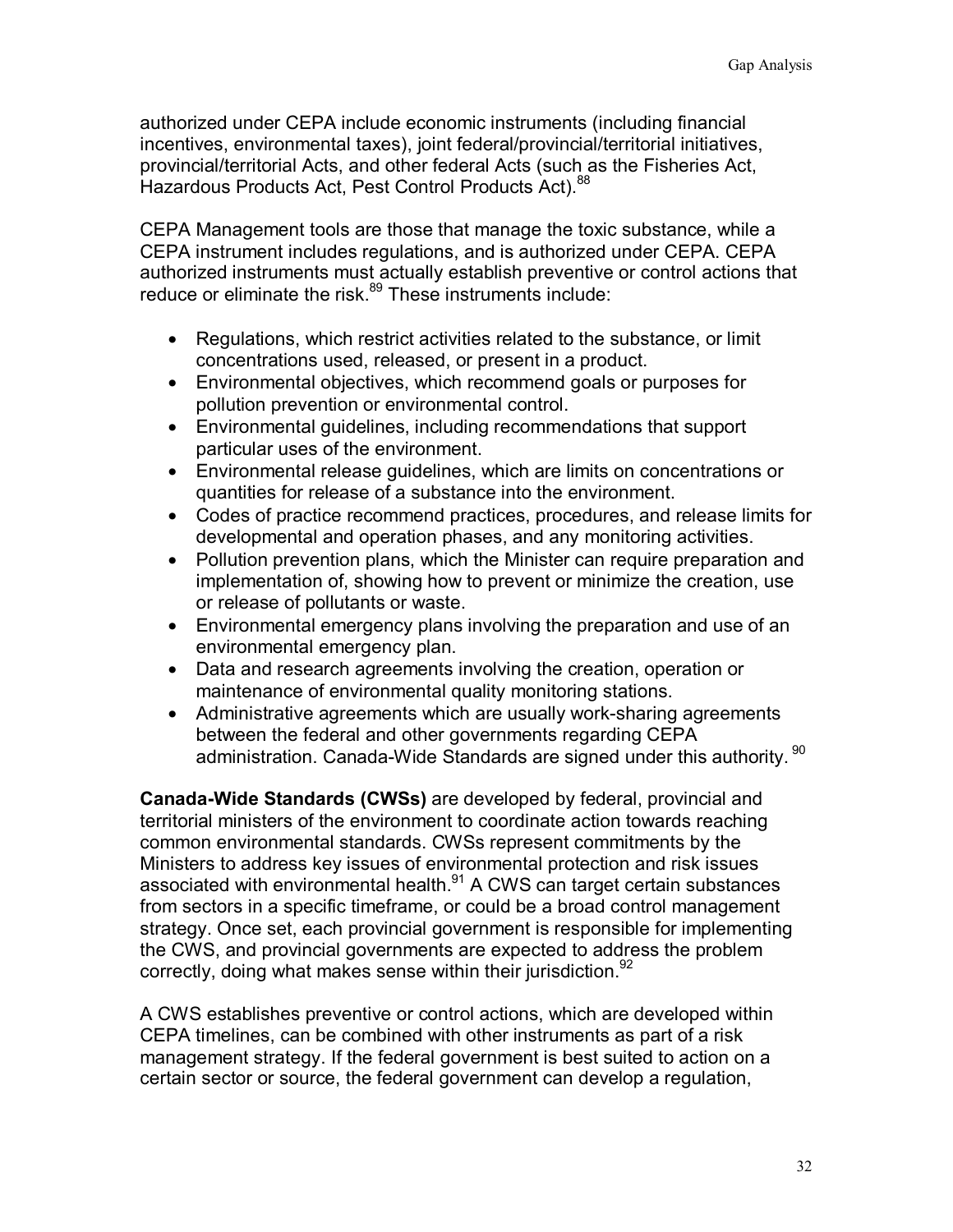guideline or another preventive or control instrument under CEPA to fulfill the CWS agreement.

The ways these substances are managed varies; sometimes management is achieved through a CWS, other times it is through substance specific regulations, and on occasion a substance is banned. Toxicity determinations depend on whether the substance enters the environment in a concentration, quantity or under conditions that have a harmful effect on the environment or its biological diversity, poses a danger to the environment upon which life depends, or poses a danger to human life or health in Canada. $93$ 

Through risk management, Environment Canada can identify sectors posing the greatest threat to the environment, guided by the science of a risk assessment. A risk management objective is then identified for the factors, based on the best available processes, products or techniques, or in some cases, environmental quality objectives.  $94$  The strategies employed vary; they may be substance specific, or sector-specific.

Examples of carcinogen controls under CEPA are few: they include the federal prohibitions on N-nitrosodimethylamine and dichlorodiphenyltrichloroethane (DDT), and the partial or conditional prohibitions on benzidine and hexachlorobenzene.<sup>95</sup> Canada-Wide Standards have been set for benzene, dioxins and furans, and petroleum hydrocarbons in soil.<sup>96</sup>

Health Canada considers carcinogenicity to be one of the most serious impacts of a chemical on human health. Under CEPA, the potency of a carcinogen and the potential for exposure are considered in order to determine the priority for risk management. Carcinogens that are considered to be 'non-threshold' carcinogens have their risk managed by reducing exposure to the greatest extent possible by using best available technology.<sup>97</sup>

As stated above, companies can be required by the government to develop and implement a Pollution Prevention Plan. It is not required that these plans are submitted or made public, and companies only must declare that they have developed and are implementing their plan.<sup>98</sup>

Environment Canada and Health Canada recently completed a review of over 23,000 substances already in commercial use (on the Domestic Substances List) and categorized them according to important characteristics (persistence, bioaccumulation, toxicity and potential for human exposure) that determine their perceived level of risk and need for further assessment. The analysis of risk will help the government determine if control is needed, and what type of control is best.<sup>99</sup> The health hazards considered did include known or suspected carcinogenicity, and evaluations were based on studies in mammals after short medium, and long-term exposure, along with clinical and epidemiological investigations into human populations.<sup>100</sup> Out of the review, it was determined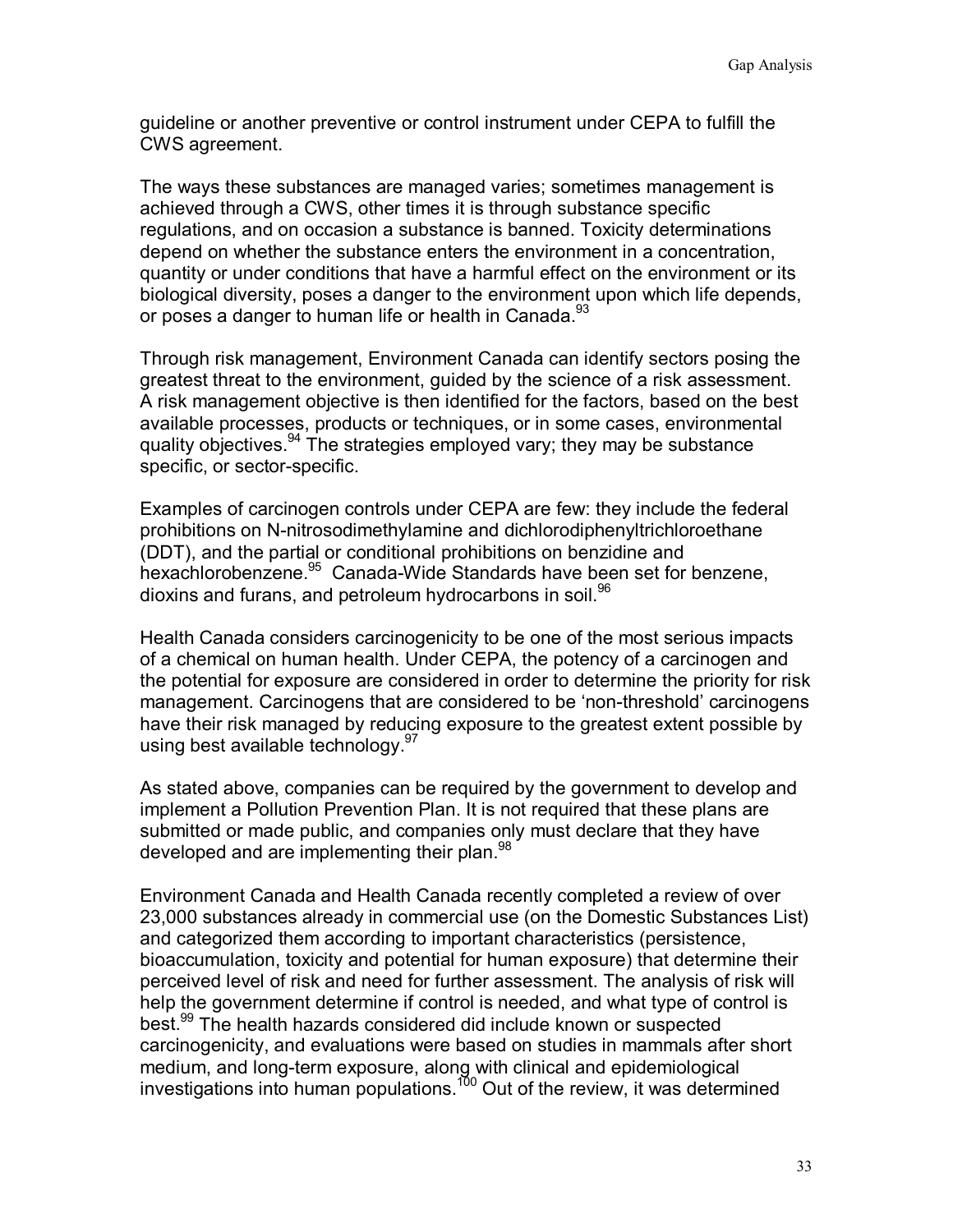that approximately 4300 substances require future attention, 500 of which are of high priority for action. The next step for substances requiring further attention involves a screening assessment, research (if necessary), and control measures, if necessary. It may also be determined that some substances pose no significant risk $101$ 

At this time, the government has challenged industry to provide more information on a number of potentially harmful chemicals. Substances in groups of 15-30 are being published every three months, along with a chemical profile, which stakeholders and industry can comment on and provide information regarding, over a six month period. Following this, government scientists will review the information, and the government will decide on action.<sup>102</sup>

In the future assessment, a greater focus on carcinogens might be used, with known carcinogens screened first.<sup>103</sup>

### **National Pollutant Release Inventory (NPRI)**

There is an information gathering provision in CEPA, requiring that there be a national inventory of the release of certain pollutants. The National Pollutant Release Inventory (NPRI) is the only official, publicly accessible, chemical release inventory available in Canada, providing legislated, company-specific information about the release and transfer of a limited number of pollutants (under 400), including known and probable carcinogens.<sup>104</sup> The PollutionWatch website does provide the same information, in a more user friendly format.

Over 60 carcinogens on the Cancer and the Environment Stakeholder list are currently reported in the NPRI (see Appendix A). For most of the inventory substances, companies report if they are manufactured, processed or used in very large quantities (10 tonnes or more), with employees working 20,000 hours or more at the facility. Lower thresholds were recently established for a number of substances, including cadmium, arsenic and lead, which must be reported at quantities of 50 kilograms or more, and the incidental manufacture, release, disposal or transfer of polycyclic aromatic hydrocarbons, which are also reported at the 50 kilogram threshold.<sup>105</sup>

The NPRI tracks information on these pollutants when they are released, disposed of, and recycled by facilities in Canada. Many industrial, municipal and commercial companies meet the criteria for reporting to the NPRI, yet many other users and small companies are not required to report. Facilities must explain changes to their yearly releases, and the changes they anticipate in their pollution prevention activities.

NPRI information is publicly available through a searchable website, which also contains information on the facility, such as its number of employees, location and nature of business. This information is also available in an annual public report, and on a website that is maintained by the Canadian Environmental Law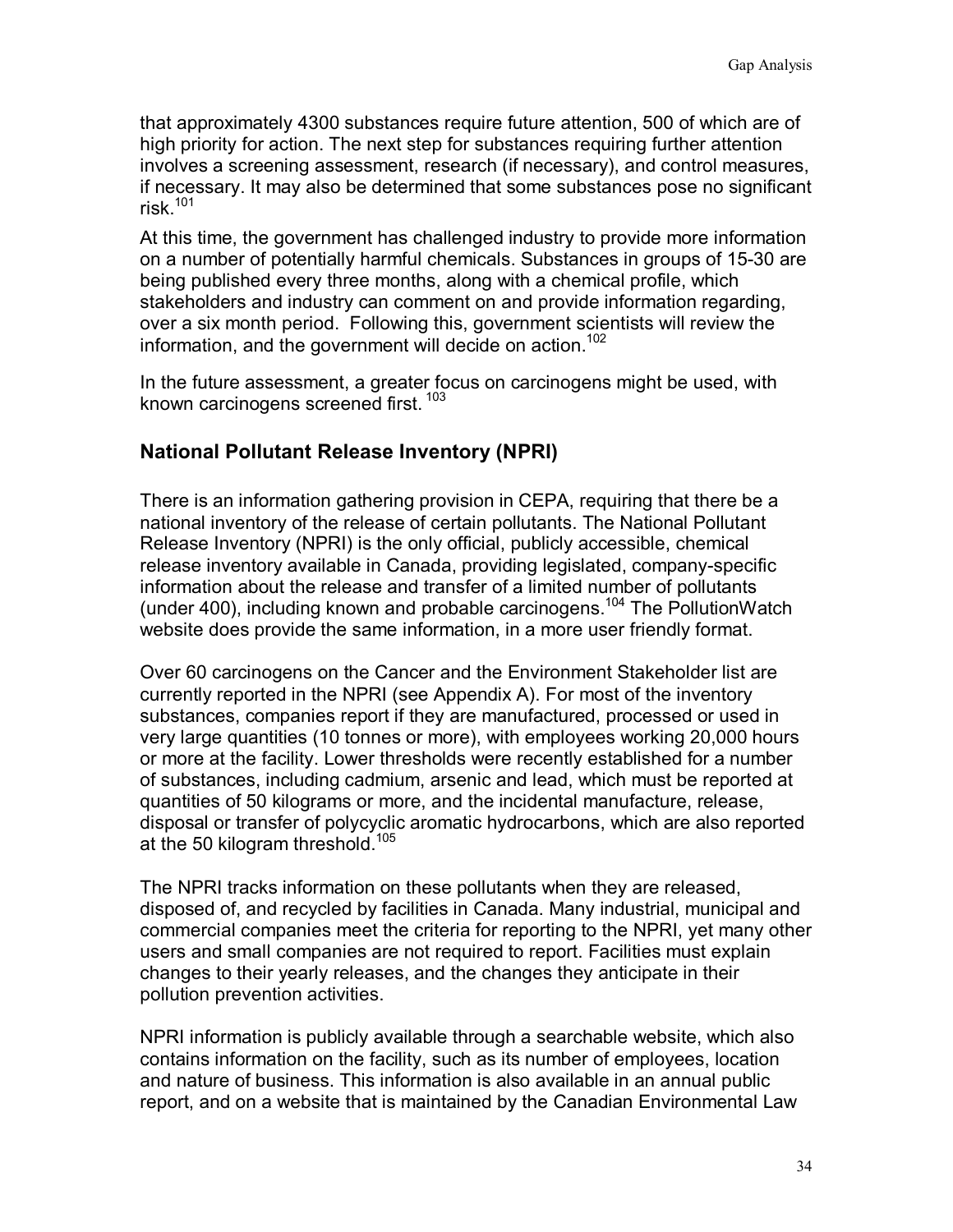Association and Environmental Defence, known as PollutionWatch (see http://www.pollutionwatch.org/).

Environment Canada notes that publishing this information in the NPRI can lead to some voluntary reductions in substance release and transfer, and that this information helps the government track reductions or increases in the release of these pollutants, and make decisions regarding action.<sup>106</sup> As a result of this information, it is thought that communities can identify some of the carcinogens that are being released in their vicinity.

Using NPRI data, the group PollutionWatch estimated that the air releases of chemicals designated as toxic under CEPA and carcinogens dropped by 4% and 22%, respectively in the period from 1995-2002.<sup>107</sup> However in 2004, this same group indicated that most pollutants are released into the air, and that most of the pollutants released into the air are considered toxic under CEPA.<sup>108</sup>

# **Pesticide Controls**

Pesticides control, destroy, attract, reduce or repel pests.<sup>109</sup> Humans can be exposed to pesticides through inhalation, ingestion or absorption. Included among these substances are insecticides, herbicides, and fungicides.<sup>110</sup> Because pesticide residues can be found in the air, soil, water, fresh food and on household surfaces, it is important to control those that are carcinogenic. The Ontario College of Family Physicians, the Registered Nurses' Association of Ontario, the Ontario Public Health Association and the Canadian Cancer Society support precautionary restrictions on the non-essential use of pesticides, and one of Canada's largest food distributors, Loblaws, has phased out chemical pesticides, and offers its customers lower-risk alternatives for pest control.<sup>111</sup>

The protection of the Canadian public and the environment from unacceptable risks posed by pesticides has traditionally been through harmonized regulatory systems at the federal and the provincial levels. In recent years, well over 100 municipalities have adopted bylaws that place further restrictions on the use of pesticides within their boundaries.

# **The Pest Control Products Act**

Before a pesticide can be used in Canada, it undergoes scientific review and risk assessment by the Pest Management Regulatory Agency (PMRA) of Health Canada, which controls pesticides through the *Pest Control Products Act.* Health Canada promotes the reduced use of pesticides, supporting approaches that combine biological, physical, cultural and chemical tools to manage pests and publishes educational material for the safe use of these substances in and around the home. The PMRA registers new pesticides for a specific use, and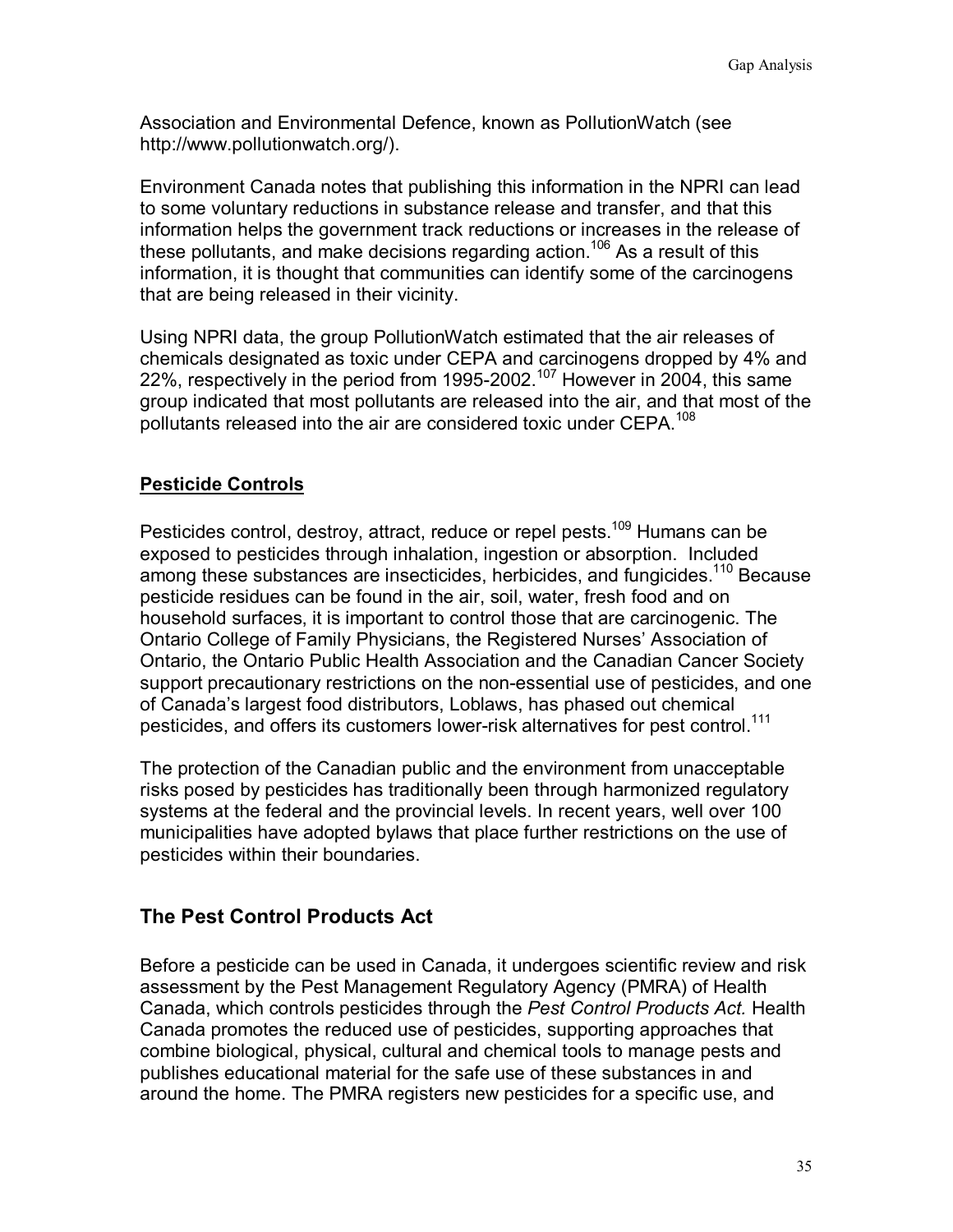reevaluates older pesticides to ensure that they meet current safety standards.<sup>112</sup> Among the steps of a scientific risk review is an examination of the likelihood that a pesticide may cause an adverse health effect, such as cancer.

A chemical's potential to cause cancer is determined based on information from experiments conducted by industry on at least two species, combined with evidence from genotoxicity (toxic to DNA) studies, taking into consideration the number and type of lesions that appear. If this information is submitted, by industry, to the PMRA, it is then combined with what is known about the substance mechanism, in order to decide how much risk the chemical poses to humans.<sup>113</sup> Further assessment uses complex statistics to translate the results of animal testing to human populations. For humans, it is 'acceptable' if there is a lifetime human cancer risk of one in a million when exposure occurs through pesticide residue on food, or through unintentional exposure. A higher risk has been tolerated in some instances of occupational exposure.<sup>114</sup> When it is expected that children will be exposed to a pesticide, risk assessments do take into account their unique biological characteristics and exposure patterns (e.g., through crawling).<sup>115</sup> Extra protection is also provided for pregnant women. As part of its review, PMRA consults other regulatory agencies, such as the United States Environmental Protection Act, and the European Union, in order to compare their findings and conclusions.<sup>116</sup>

The Pest Control Products Act supports pesticide risk reduction by ensuring that only products making a useful contribution to pest management are registered, with lower risk products receiving expedited registration.<sup>117</sup> Recent revisions to the Act increase requirements for transparency and enhance public participation. A public registry that provides access to non-confidential information on products and the regulatory process has been created. There is also a reading room, where confidential test data can be viewed.<sup>118</sup>

Further, approved pest products are re-evaluated every fifteen years, and if necessary products can be removed, and registrants and applicants are required to report incidents and adverse effects (human or environmental). Higher penalties can be imposed under the recent changes, up to \$1 million for serious offenses.<sup>119</sup> Under the revised Act, the PMRA holds that Canadian growers will be better able to access new, safer pesticides that increase their competitiveness in the global market.<sup>120</sup>

Product assessments ensure that a pesticide is only registered if it manages pests, does not pose an unacceptable risk, and serves a useful purpose to health, the economy or the environment.<sup>121</sup> From the information obtained in the scientific review, the agency sets dose standards, determines the best application mode, decides what protective measures are needed, and sets maximum residue limits.<sup>122</sup>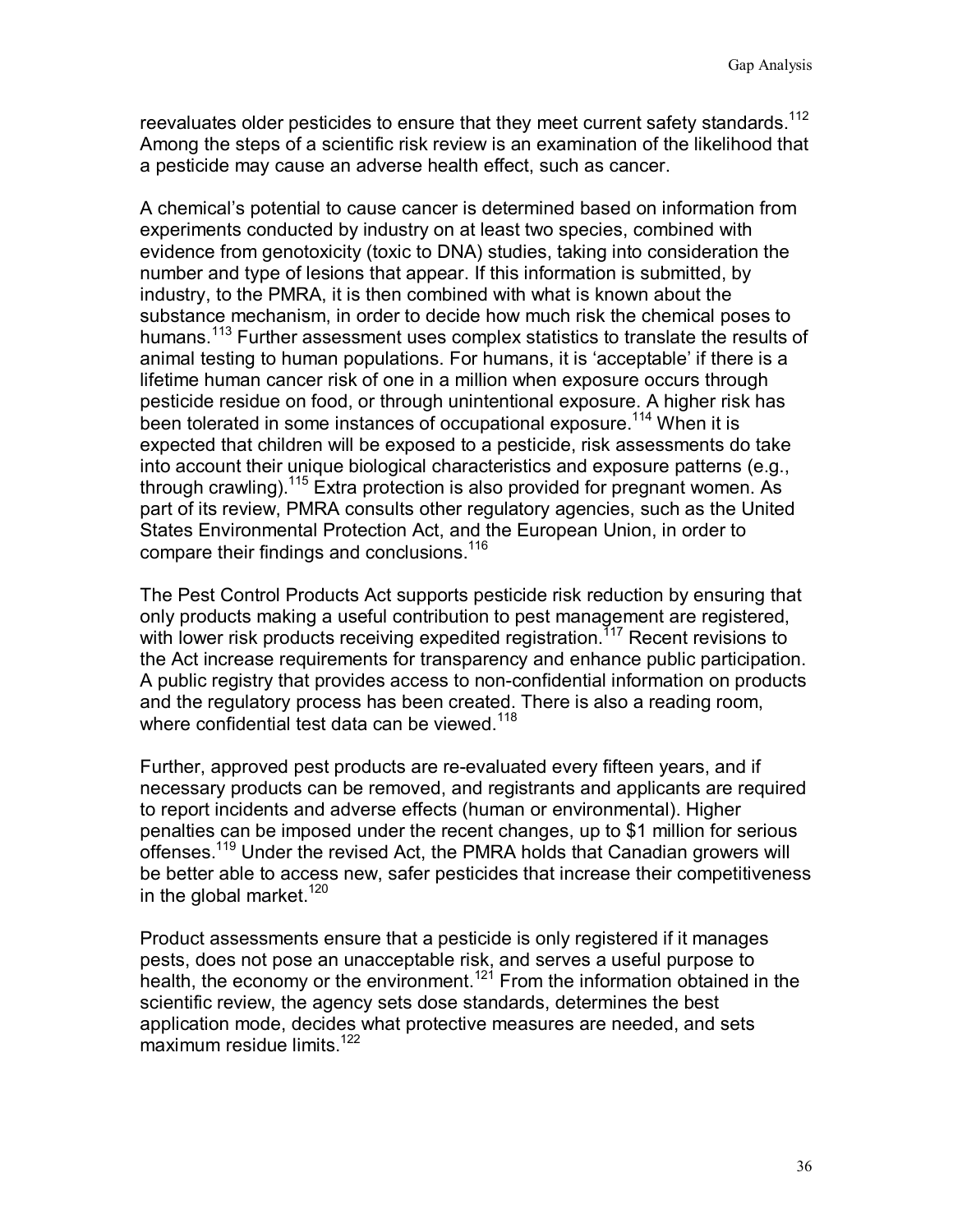Health Canada promotes the reduced use of pesticides, supporting approaches that combine biological, physical, cultural and chemical tools to manage pests and publishes educational material for their safe use in and around the home.<sup>123</sup> Pesticides are federally regulated, with control resting on the federal parliament's criminal law power, and the provinces can also restrict or prohibit their use by enacting legislative authority to create regulations, and municipalities can enact bylaws around their use.<sup>124</sup> For example, in 1987 the Ontario Ministry of Agriculture, Food and Rural Affairs launched the Food Systems 2002 program, which aimed to reduce pesticide use on agricultural crops in Ontario by 2002. A pesticide use survey in 2003 found that from the benchmark year of 1983, pesticide use dropped on agricultural crops by 52%.<sup>125</sup>

## **Ontario Pesticides Act**

For a pesticide to be sold or used within Ontario, it must be federally registered, and undergo provincial review by a committee of experts, who will recommend that it be classified into one of six schedules. The schedule determines who can sell or use it and restricts the use of more toxic products to persons who are trained to handle and use them. For example, homeowners do not have access to the more toxic pesticides that licensed exterminators and certified growers can use for commercial and agricultural pest control. Characteristics of the pesticide (e.g., toxicity and persistence) are factors that determine what schedule products are placed into.<sup>126</sup> Provincial decisions can take into consideration general welfare and public concerns.<sup>127</sup>

Pesticides are managed within Ontario under the *Ontario Pesticides Act* and Regulation 914. Under these regulations, the Ministry of the Environment regulates the sale, use, transportation, storage and disposal of pesticides, monitors compliance, issues applicator, vendor and operator licenses, and enforces the regulation.<sup>128</sup> Further, the Ministry requires that commercial applicators be trained and certified, as well, growers must be certified to purchase and use more toxic pesticides and vendors selling more toxic pesticides must employ certified staff to sell those products. The Ministry also has requirements for public notification of pesticide use in landscapes. Public notification requirements serve to inform the public of pesticide use, provides information on which pesticides are used and when the application took place, and allows the public to make a personal choice about whether to avoid areas where pesticides were applied. For a complete list of pesticides available for sale and use in Ontario, see: www.opac.gov.on.ca.

At this time, the province is working with the federal government and other provinces to develop a national pesticide classification system. The Ministry has worked with the federal PMRA, provincial agencies and stakeholders to implement a Healthy Lawns Strategy to reduce reliance on lawn pesticides. The Healthy Lawns strategy promotes the use of integrated pest management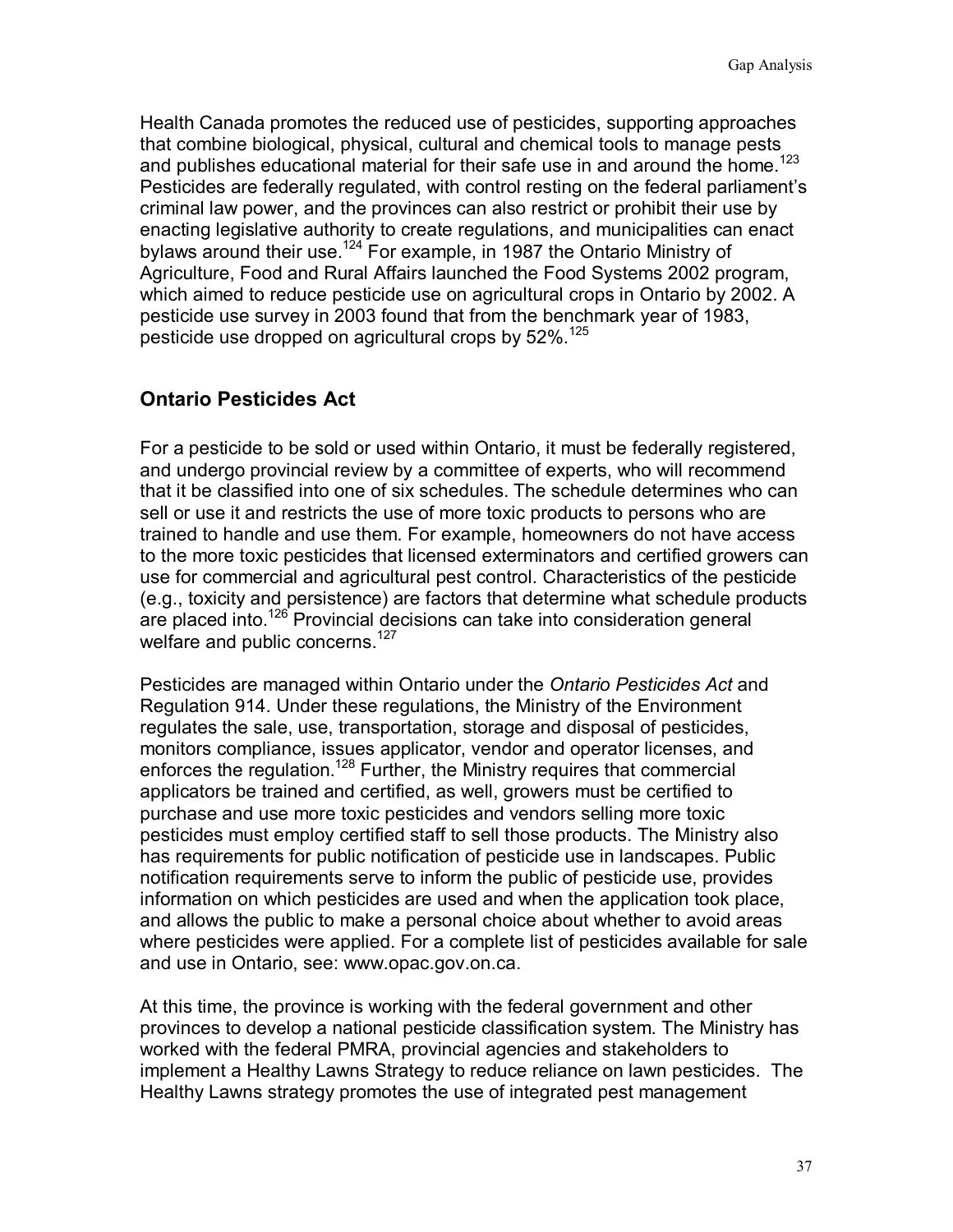approaches to maintain healthy lawns so that they are less susceptible to damage by pests.

The PMRA is responsible for assessing the safety of pesticides and approving them for sale and use in Canada, and the Ontario Ministry of the Environment then classifies pesticides into schedules to direct products to users (i.e. to those with appropriate training and /or licensing or to homeowners). Although they are subject to reevaluation, known carcinogens are contained in a few of the pesticides approved for use in Ontario.

## **Air Controls**

Clean and safe air is essential to human health. Air pollution occurs when there are substances in the air that can harm the health of living beings (including humans and plants), property and the environment. Many chemicals, some of which are carcinogenic, pollute the air. Inhaling indoor or outdoor pollutants is generally the way one is exposed to carcinogens in the air.<sup>129</sup>

The federal government manages some sources that emit or discharge carcinogens in the air through CEPA (discussed above). The federal government controls vehicle emissions, limiting the release of air pollutants deemed toxic under the Act, and trans-boundary pollution.  $130$  The federal government can also set national ambient air quality objectives and guidelines that govern industrial emissions. The National Plan for Action on Clean Air (2003) focuses on transportation, the industrial sector, monitoring and reporting.<sup>131</sup> Air quality information is released to the public through the NPRI and the National Air Pollution Surveillance (NAPS) Network, which is said to enable Canadians to take actions that will protect their health.<sup>132</sup> Under CEPA, the NPRI inventories specific chemicals released in the air, including many known and suspected environmental carcinogens.

In order to help Canadians make decisions about their health, Environment Canada's Air Quality Services maintains a website where the air quality of various regions of the country can be viewed, along with the region's recent history, the causes of poor air quality (such as fine particulate matter), and the potential health effects of these pollutants.<sup>133</sup>

Generally, the provinces control pollution from commercial activities and industry in their jurisdictions. In Ontario, the Ministry of the Environment (MOE) sets contaminant-specific air quality standards and guidelines to manage air pollution from industrial and commercial sources. Ontario's air standards are based on the best scientific information available and are now being set at levels that safeguard the natural environment and protect sensitive populations such as children and the elderly. Ontario Regulation 419/05: Air Pollution – Local Air Quality is the primary regulatory tool used for the assessment and implementation of air standards to protect local air quality in communities. Other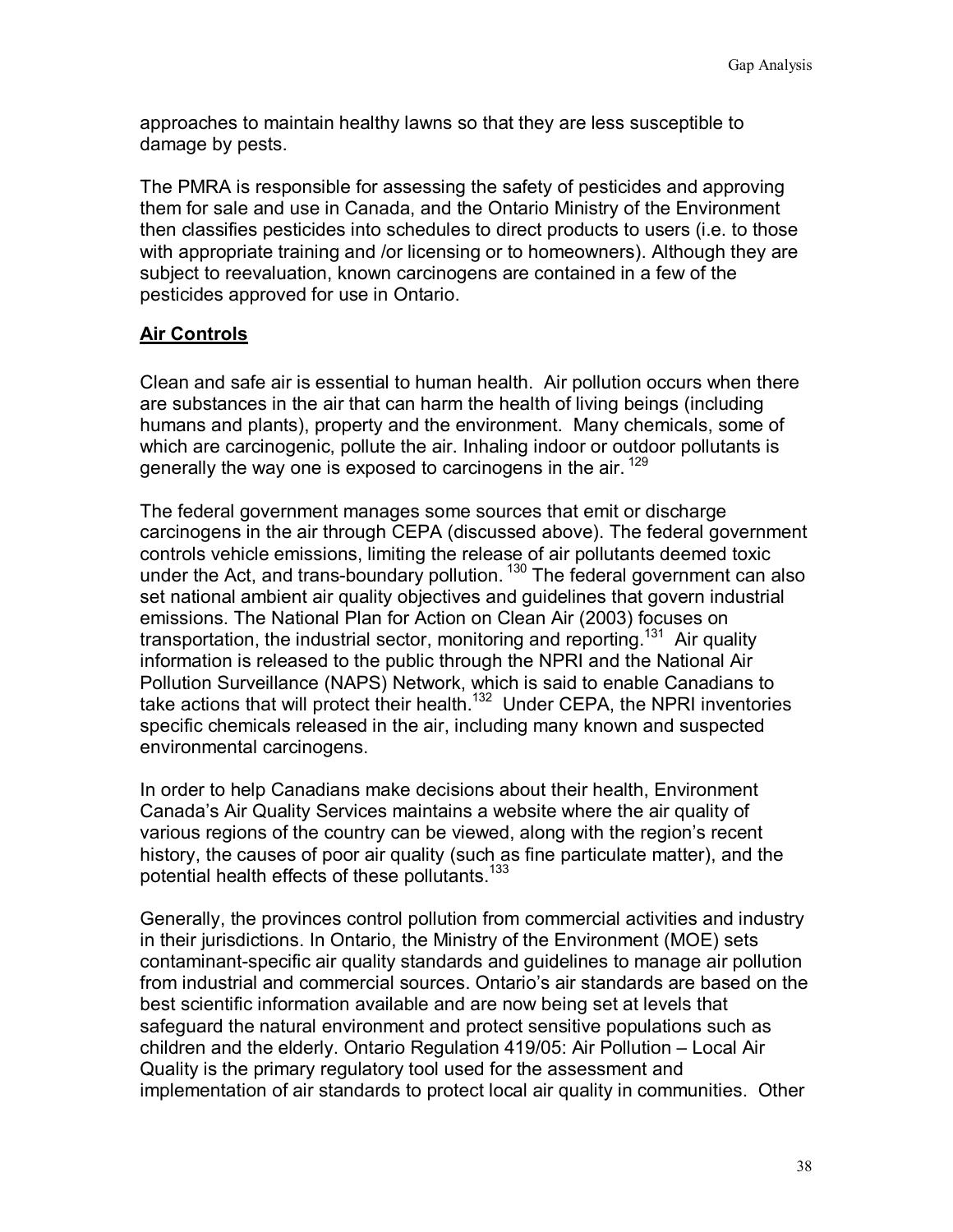general provisions of the *Environmental Protection Act* (EPA) are also made use of, including the prevention of adverse effects. The Ministry has a list of over 300 air quality standards and guidelines. Standards and guidelines are used to assess air quality and possible health and/or environmental effects.

The MOE administers the protection of local air quality through a series of legal requirements, as well as policy/quidance documents.<sup>134</sup> In general, there is a hierarchy of requirements, which work from top to bottom in this order: Legislation (laws approved by legislature; EPA), Regulations (laws approved by cabinet), Legal instruments (e.g., certificates of approval), MOE guidelines, MOE guidance, and other technical documents.<sup>135</sup>

## **Air Regulations**

In 2005, the Ontario government updated its air regulations. The two new air regulations are 194/05 (Industry Emissions – Nitrogen Oxides and Sulphur Dioxide) and 419/05 (Air Pollution – Local Air Quality). While Regulation 194/05 addresses important smog-causing pollutants, this regulation will not be discussed in this document: as stated earlier, fine particulate matter is an important vehicle of carcinogen transmission, however nitrogen oxide and sulphur dioxide are not thought to be carcinogens themselves.<sup>136</sup> Provincial laws require facilities to comply with air and water discharge limits. The Ministry publishes known cases of non-compliance in annual Environmental Compliance Reports. Information on testing for toxic substances in drinking water is also available.

Regulation 419/05 updated or set provincial standards for 40 harmful air pollutants, including carcinogens and toxic substances. This regulation phases in some requirements, such as the use of air dispersion models from the U.S. Environmental Protection Agency, thought to offer good assessments of air pollution's impact.<sup>137</sup> Risk assessments of an additional 18 substances have been published as information drafts, and work on another 40 substances is in process. As the result of a comparison of standards published by other regulatory agencies, the Ministry has proposed that another 75 of its air standards be reaffirmed at their present values.

The items contained in this new regulation that correspond with the stakeholder group list of environmental carcinogens can be found in Appendix A. Incorporating the standards within the regulation has made them more enforceable and easier to use in assessing and managing the potential impact of an industry on its neighbours and surrounding community.<sup>138</sup> To give industry time to make the necessary changes in order to comply with the regulation, more stringent standards are being phased in over a five year period, with these standards applying to all facilities by February 1, 2010.<sup>139</sup> The Ministry anticipates that new standards and improvements in the ability to enforce these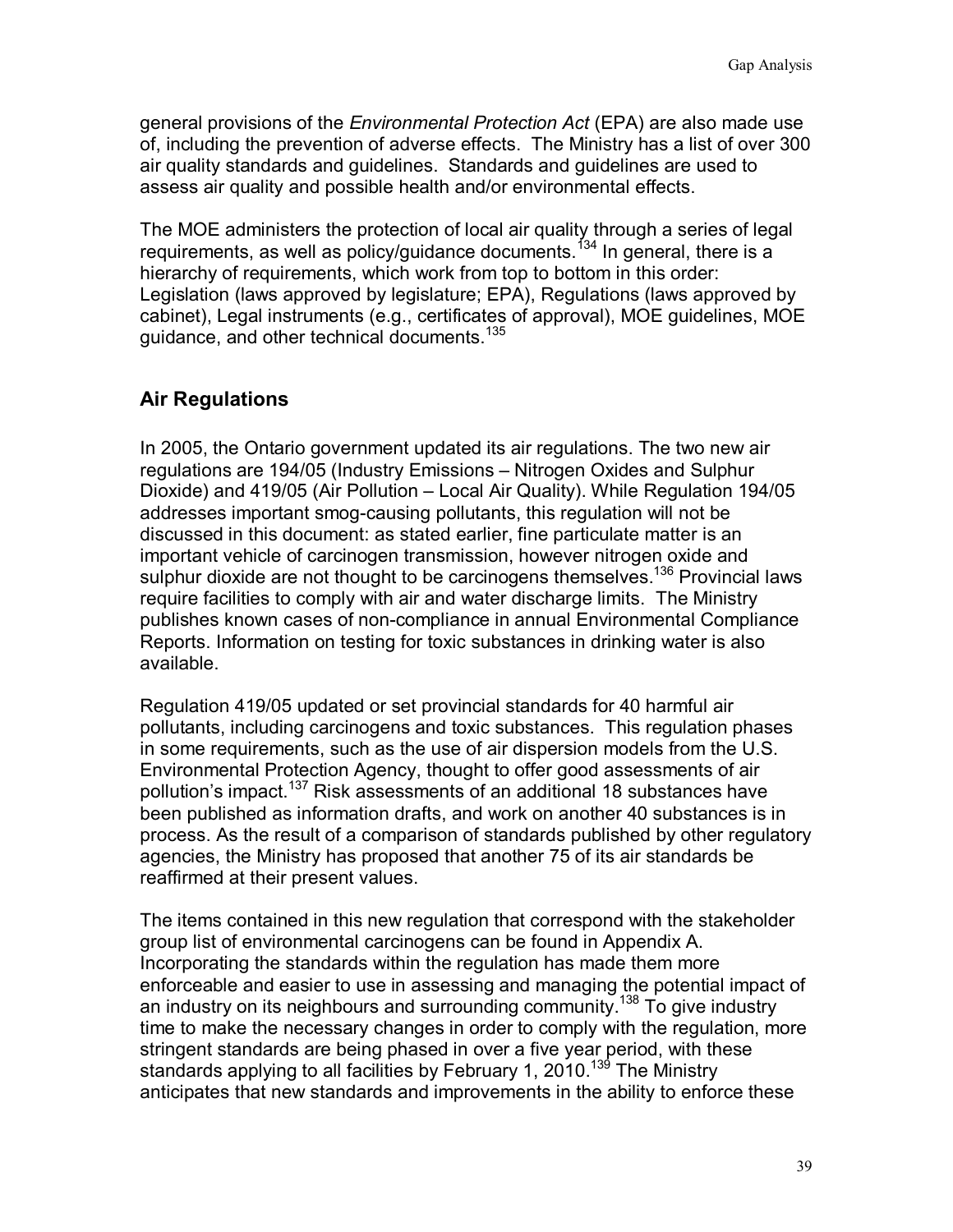standards will lead to lower industrial emissions, and/or improved protection of local air communities.<sup>140</sup> Examples of new standards can be seen in Table 2.

| <b>Substance</b>                        | <b>Example of industrial emitter</b>                                               | New POI Standard 1/2<br>Hour Average (ug/m3) |
|-----------------------------------------|------------------------------------------------------------------------------------|----------------------------------------------|
| Acetaldehyde                            | Chemical production, leather tanning                                               | 500                                          |
| Acrylonitrile                           | Plastics and synthetics, rubber products                                           | 1.8                                          |
| Carbon tetrachloride                    | Industrial gas production, chemical lab fume<br>hoods                              | 7.2                                          |
| Chloroform                              | Pulp and paper industry                                                            | 3                                            |
| Di (2-ethylhexyl)<br>phthalate (DEHP)   | Auto paints and varnishes, plastics &<br>synthetics, rubber products, pulp & paper | 100                                          |
| Dichlorobenzene, 1-4                    | Sewage sludge & municipal waste<br>incineration                                    | 285                                          |
| Ethylene dichloride                     | Vinyl chloride, manufacturing,<br>petrochemical manufacturing, degreasers          | 6                                            |
| Methylene chloride<br>(Dichloromethane) | Foam & expanded plastics, pharmaceutical<br>manufacturing                          | 660                                          |
| Propylene oxide                         | Chemical and chemical products<br>manufacturing                                    | 4.5                                          |
| Tetrachloroethylene<br>(PERC)           | Metal degreasing operations, dry cleaning                                          | 1,080                                        |
| Toluene                                 | Polyutherane foam manufacturing                                                    | 0.6                                          |
| diiscocyanate                           |                                                                                    |                                              |
| Trichloroethylene                       | Metal degreasing operations, adhesive                                              | 36                                           |
| (TCE)                                   | coatings                                                                           |                                              |
| Vinyl chloride                          | Plastics and synthetics, rubber products                                           | 3                                            |
|                                         | *Carcinogens as defined on the cancer and the environment stakeholder list         |                                              |

|                          | Table 2: Air Carcinogens* with New and Updated Standards, Incorporated into |
|--------------------------|-----------------------------------------------------------------------------|
| <b>Regulation 419/05</b> |                                                                             |

POI: point of impingement concentrations. This refers to the closest point where air contamination emitted by a source will impinge on a building or beyond the property line

The first step in showing compliance with the new regulation is to develop an Emission Summary and Dispersion Modeling Report, including a summary of the air emissions from the property. Emissions can then be assessed, using either air dispersion models, or monitoring methods. Point Of Impingement (POI) concentrations are often assessed using mathematical air dispersion models that consider emission rates and weather conditions, along with site-specific factors in calculating a concentration that is compared to the air quality standard or guideline. The new dispersion models are a more advanced tool than are the existing models, and are also used to assess compliance with the standards and guidelines. The phase-in of new models is by sector; in choosing the sectors, the Ministry considered the level of risk associated with the substances emitted by those industries. By 2010 the first industry group must demonstrate compliance using new models, followed by the second in 2013, and the rest by 2020.<sup>141</sup>

Within the regulation is a process to deal with compliance barriers by using sitespecific considerations of technical limitations for industry, the cost, and potential risks to the local community, and public notification. Site-specific alternative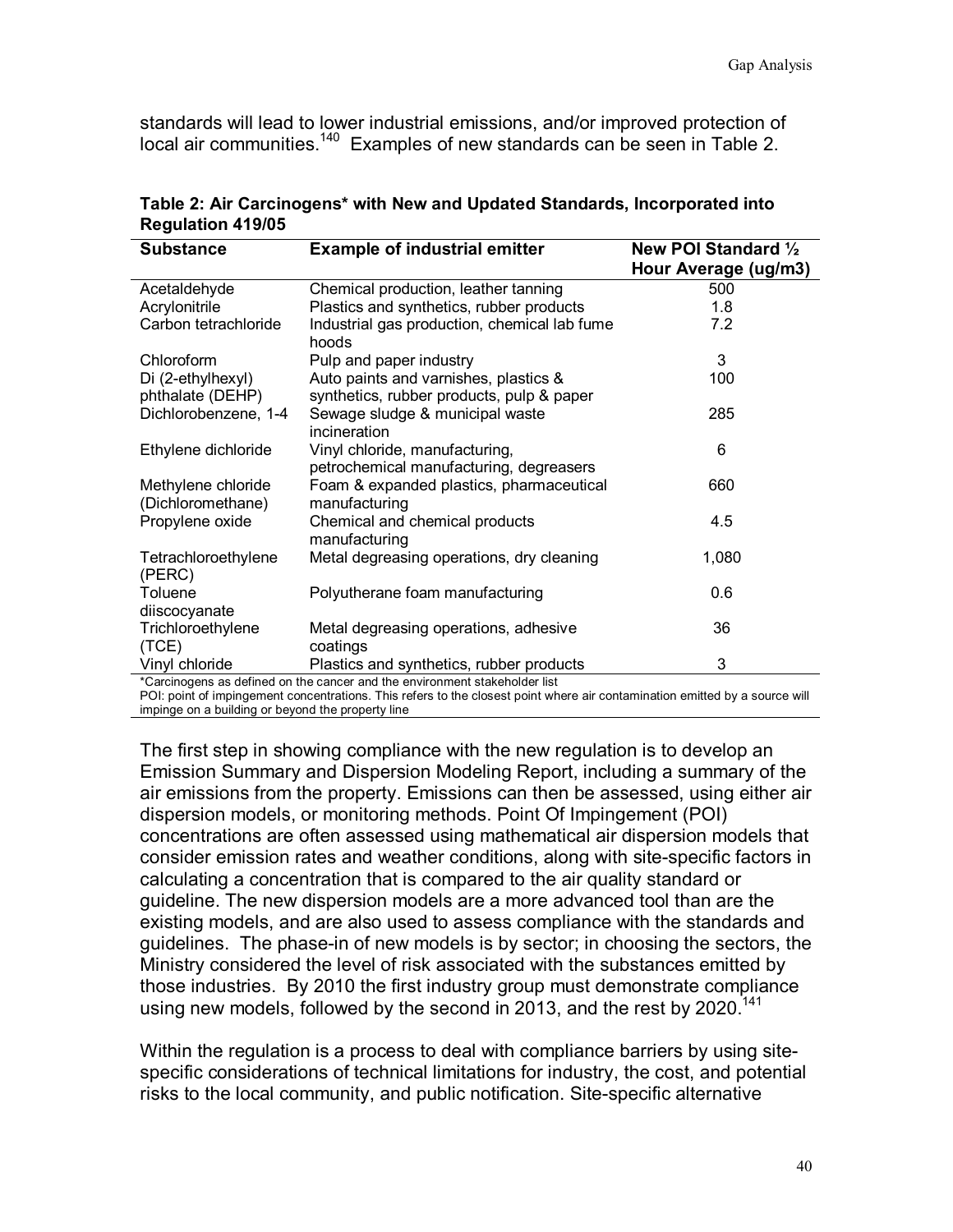standards will be set, based on a consideration of timing, technical limitations and/or economic barriers.  $142$  Facilities must demonstrate that they are doing their best to reduce concentrations, and report to the Ministry on how they plan to improve their emissions over time. Site-specific alternative standards will be periodically reviewed, in order to ensure continuous improvement towards achieving the standard.<sup>143</sup>

Approval cannot be given if emissions result in a concentration of a contaminant that exceeds a predetermined upper risk level (the upper risk threshold) at places including schools, homes and hospitals. For carcinogens, the upper risk threshold is based on the risk of 1 person in 10,000 who may develop some form of cancer (100x the standard). If these thresholds are exceeded, the MOE must be notified immediately.

## **Soil and Water Controls**

Under CEPA, the NPRI inventories specific chemicals released in the water, including many known and suspected environmental carcinogens. The *Fisheries Act* prohibits the deposit of deleterious items in water frequented by fish, unless specifically permitted. Also under CEPA, the NPRI inventories specific chemicals released in the soil, including many known and suspected environmental carcinogens

## **Ontario Drinking Water Standards**

Ontario enacted the *Safe Drinking Water Act* in 2002, converting drinking water standards into legally binding standards, which are captured in the Ontario Drinking Water Quality Standards Regulation. The Drinking Water Systems Regulation requires that drinking water be tested for many substances, which include many known and probable carcinogens. Furthermore, this information is made available to the public, and published in an annual report.

In general, Ontario adopts the federal drinking water quality guidelines, and, in some cases has set more conservative limits. For example, Ontario has proposed a lower standard for trihalomethanes (some of which are carcinogens) than the federal guidelines (80ug/L, in contrast to the Federal guideline of 100ug/L).144 The carcinogens that Ontario water which are located on the stakeholder group list can be viewed in Appendix A. As this list demonstrates, arsenic, radionuclides, cadmium and benzene are among the carcinogens monitored.

The *Safe Drinking Water Act (2002)* and Drinking Water Quality Systems Regulation mandate that the results of water tests for specific substances be available to the public, and the suppliers of water, primarily municipalities, must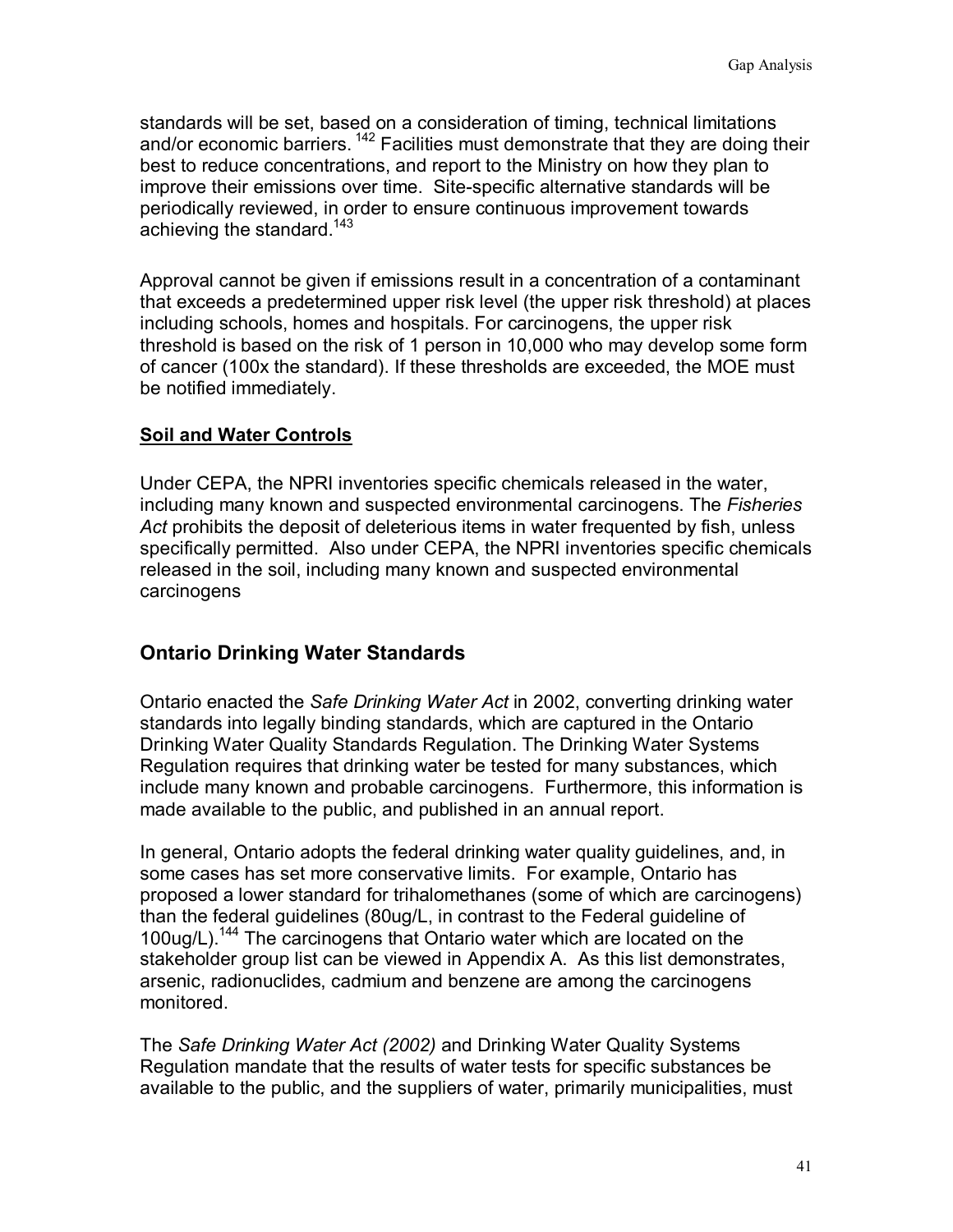prepare annual reports, including test results. The municipalities are responsible for the operation of the drinking water systems.

## **Municipal/Industrial Strategy for abatement (MISA)**

Ontario signed an Agreement Respecting the Great Lakes Basin Ecosystem in the years 1987, 1994 and 2002, committing the province to managing persistent toxic substances. MISA is the way Ontario addresses persistent toxic substances in direct industrial discharges that enter Ontario's waterways. MISA focuses on specific sectors: petroleum, metal mining, industrial minerals, metal casting, organic and inorganic chemical manufacturing, iron and steel, and electricity generation. MISA sets regulations for monitoring and reporting, and sets limits on what a facility can discharge.

- Every MISA chemical has two limits, which are daily (not to be exceeded in a day) and a monthly average,
- Monthly compliance monitoring,
- Effluents that are not toxic to fish and water fleas,
- Plants must prepare publicly available annual reports,
- Quarterly reports are submitted to the ministry, and
- Non-compliance is reported to the ministry.<sup>145</sup>

This strategy provides protocols for sampling and analysis of industrial/municipal wastewater, and for conducting a storm water control study. The carcinogens in this regulation that correspond with those on the stakeholder list can be viewed in Appendix A.

## **Ontario Brownfields Regulation and the Nutrient Management Act**

The Ministry of the Environment (MOE) uses regulations, environmental approvals and standards, targeted monitoring and enforcement, reduction programs, safe tracking and disposal of hazardous waste, and a host of programs to clean up and reclaim land.<sup>146</sup>

Provincially, soil and groundwater standards are covered under Regulation 153/04. Property owners must meet site standards before they can change the use of their land to a more sensitive use, and what standards are used depend on the intended use.

Before a property can undergo an alteration of the use of the land to a more sensitive use, owners must file a Record of Site Condition (RSC) with the Environmental Site Registry. In completing an RSC, the property is assessed for soil, sediment and groundwater standards that are appropriate for the proposed use.<sup>147</sup> Land users are given protocols for the analysis of soil, sediment and groundwater.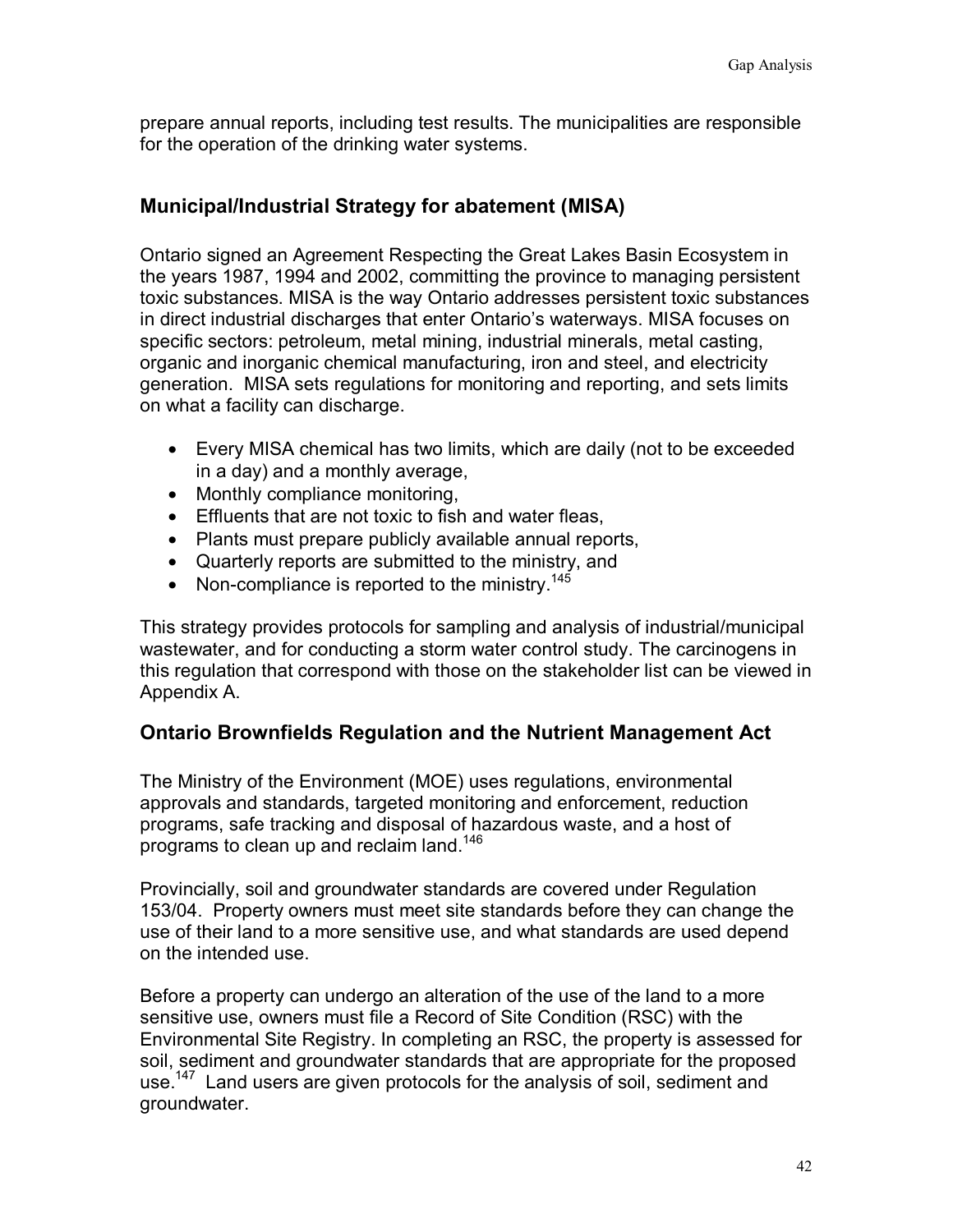Brownfield sites are lands that are undeveloped or previously developed (such as gas stations) that could be contaminated. The redevelopment of a brownfield can lower the level of contamination in soil or groundwater.<sup>148</sup> Brownfield redevelopment often reclaims land that already has transit infrastructure and surrounding population. The redevelopment of such land has environmental and health benefits, such as the need to cut down fewer trees, the availability of public transit, and the option of walking to destinations. Property owners and developers must follow requirements under the Ontario *Environmental Protection*  Act before the land can be developed. <sup>149</sup>

The Ministry of Environment reviews and approves risk assessments, acknowledges RSCs, and sets out changes in property use for which a RSC must be filed before a building permit can be issued. Web links and learning opportunities are made available to interested individuals.

Current brownfields legislation provides property owners with general protection from environmental cleanup orders for historic contamination after they have appropriately filed a RSC, acknowledged by the MOE. Ontario's new Record of Site Condition Regulation (O. Reg. 153/04) details requirements related to risk assessment and obtaining a RSC. The regulation replaces the Guideline for Use at Contaminated Sites in Ontario.<sup>150</sup>

The government provides property tax incentives for brownfields redevelopment. Reclaiming land saves greenfields (i.e. undeveloped, likely clean land), and cleans up contaminated sites. Municipalities across the province are invited to submit proposals for affordable housing projects on brownfield sites. Under the EPA there is limited liability protection for municipalities, secure creditors, receivers and others active at former commercial or industrial land sites. Changes have been made to property tax law that offsets site remediation costs.

Also with respect to land, the *Nutrient Management Act 2002* does have a testing requirement, wherein soil is tested for regulated metals, some of which are carcinogens, before bio-solids are applied on lands.

## **Relevant Municipal Efforts**

As the earlier discussion on pesticides has demonstrated, it is possible for known carcinogens to be contained in the pesticides currently used in Ontario. The *Municipal Act* allows municipal governments to adopt measures to control environmental carcinogens through a general health clause allowing municipalities to pass by-laws that regulate the health, safety, mortality and welfare of the people who live there. A good example of this power is in relation to pesticides. Well over 100 municipalities have instituted, or are considering instituting restrictions on the use of pesticides on private and public lands. It is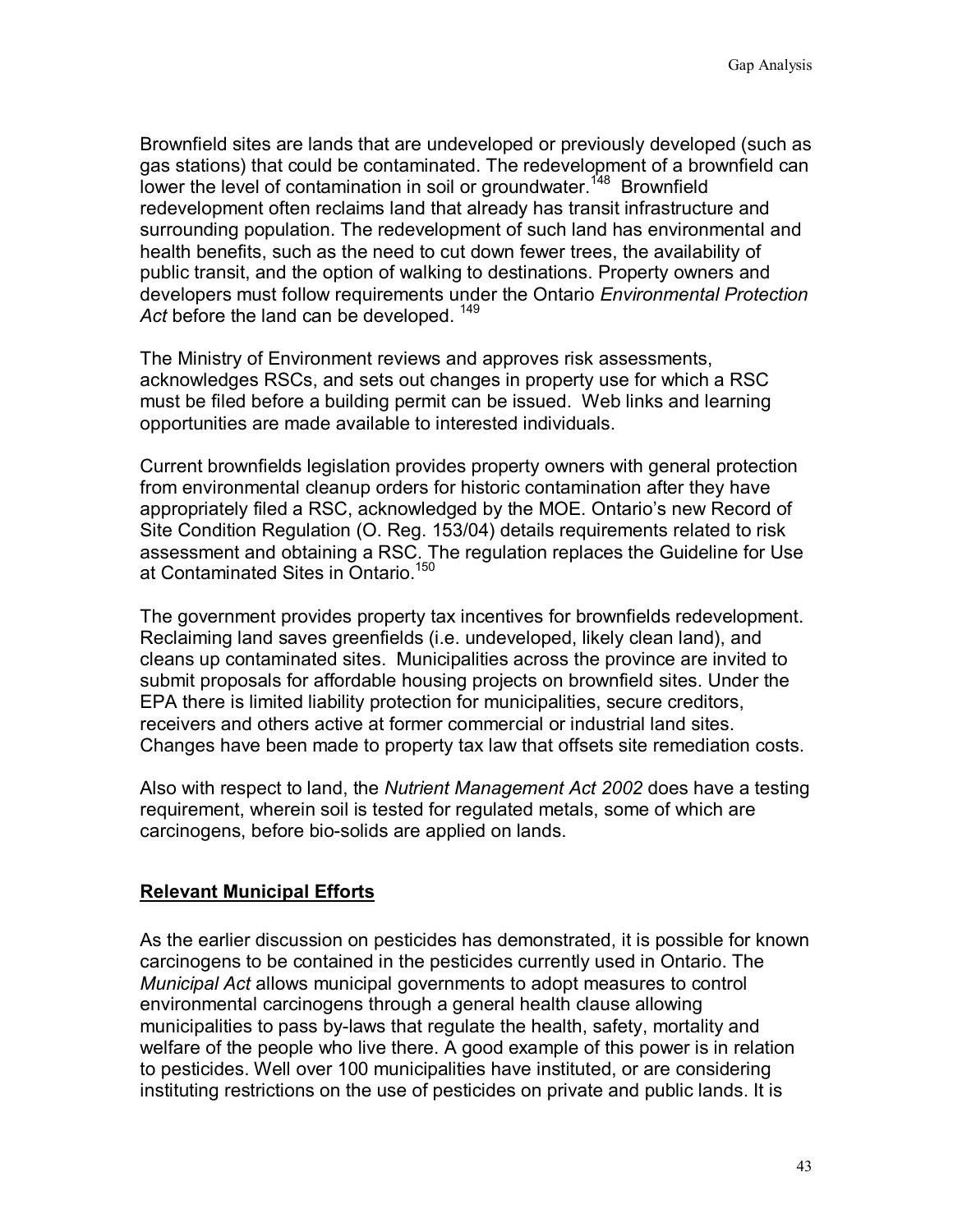easier to achieve such changes at the municipal level, where politicians are more accessible to the public.

On June 28, 2001, the Supreme Court of Canada upheld a bylaw passed on pesticides by the Town of Hudson, Quebec, confirming the authority of municipalities to restrict pesticide use, setting a precedent for future restrictions on their non-essential use. In 2002, the City of Cobalt was the first municipality in Ontario to pass a bylaw banning the non-essential use of pesticides on all properties. Many other municipalities followed suit; for example, the Town of Caledon enacted similar restrictions in 2003, as did the City of Toronto in 2004 (with fines imposed as of 2005).

Some municipalities, such as The City of Toronto have enacted a Sewer Use Bylaw that limits the discharge of substances, including some carcinogens, into sewers, and requires pollution prevention planning on a number of priority pollutants.151 Some municipalities have green procurement policies. For example, the City of Toronto encourages the avoidance of products that contain carcinogenic ingredients, and has consulted the federal Environmental Choice program in identifying non-toxic cleaning products for use.<sup>152</sup>

Municipalities can also encourage the redevelopment of brownfields through their own planning documents, including official plans, community improvement and planning applications. Under community improvement programs, municipalities can require a copy of a filed RSC before funding is provided. Further, municipalities can ask for a RSC in subdivision, zoning and consent applications.

Through a Community Improvement Plan (CIP) municipalities can encourage the redevelopment of brownfields by offering financial incentives to owners, assignees or tenants within a designated improvement area. Incentives offered by municipalities to redevelop such land can include grants or loans to help with feasibility studies, municipal fees and other eligible costs.<sup>153</sup>

Municipalities have control and influence of a number of sources of air pollution, and can take action to improve their air quality. Among the actions municipalities can take are smog management plans, land use planning, increased investment in public transit, education campaigns and greening operations.<sup>154</sup> Proximity to carcinogen emitters is an important risk for residents; land use planning allows municipalities to consider residential home proximity to industrial sites.

## **Other Carcinogen Controls**

## **Consumer products**

In 2006, a new Cosmetic Regulation became law, requiring mandatory ingredient labeling, in both official languages, on all cosmetic products sold in Canada. These labels must appear by November 16, 2007. Manufacturers and suppliers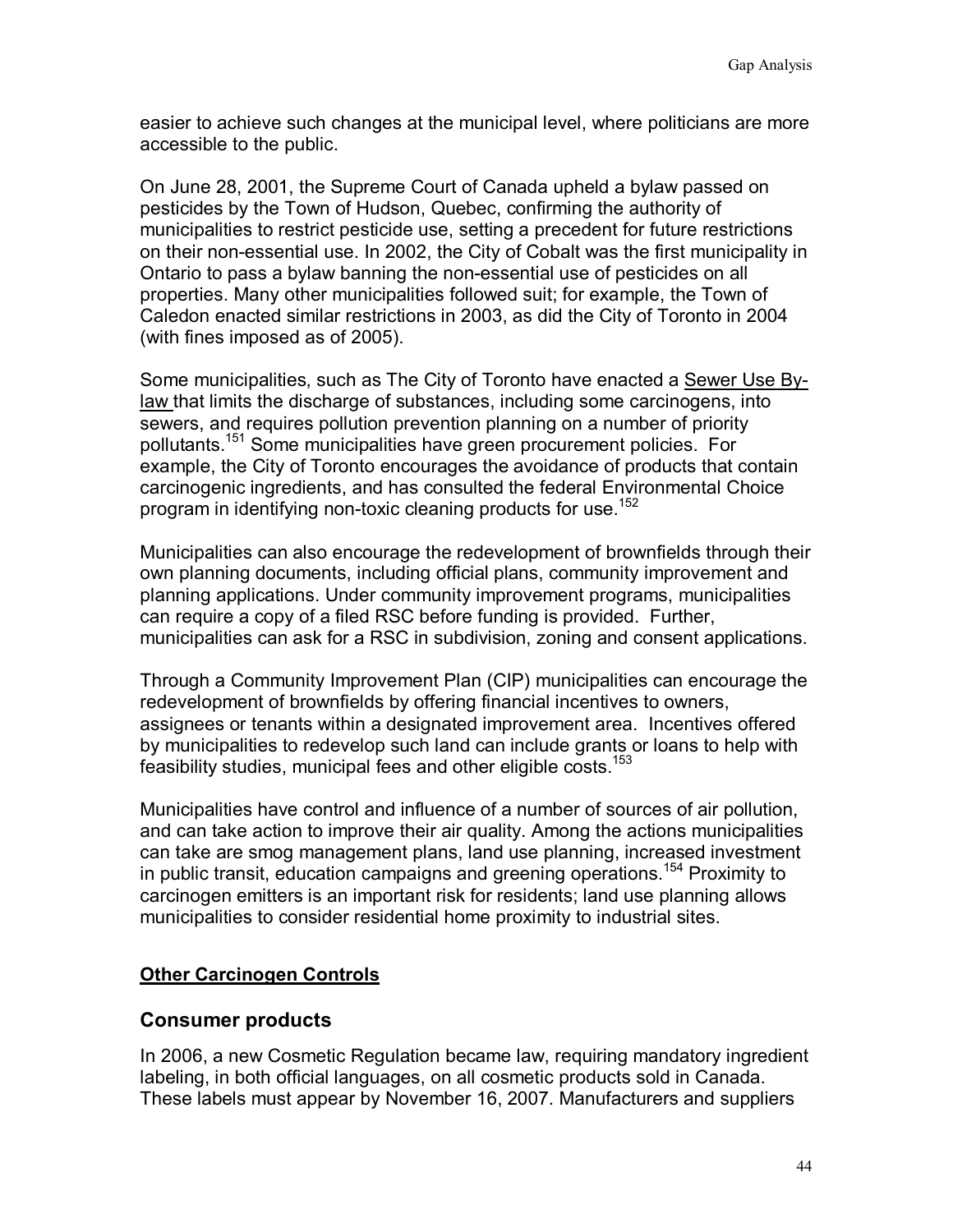must ensure their products are safe and comply with Canadian regulations. The ingredient names to be used must be those used by the International Nomenclature of Cosmetic Ingredients labeling system, which will make it easier to a consumer to identify an ingredient, as the same name will be used across all products that contain it.<sup>155</sup>

Ensuring that products are labeled properly will help medical professionals treat and report adverse events more efficiently, and help consumers to use the product appropriately, although the labels contain ingredients unfamiliar to the public.

# **Ecolabeling**

Canada's Environmental Choice Program (ECP) is a voluntary eco-labeling scheme, designed to identify products and services that are less harmful to the environment. ECP certification indicates that a product or service: uses recycled materials, can be reused, reduces hazardous byproducts, or improves energy efficiency.<sup>156</sup> Over 3,000 products and services have been certified by the program. TerraChoice Environmental Services Inc., a private sector company, currently manages the program. While consumers were the initial target audience for ECP, currently, the targets of the program have shifted upstream (industry groups, school boards and private institutions, for example).<sup>157</sup> Products receiving approval in the program must not be formulated with proven or probable carcinogens, as appear on IARC's list of carcinogens.

## **Surveillance**

In Canada, little surveillance is undertaken that specifically targets environmental carcinogens. The NPRI (discussed above) is technically a surveillance tool; it does provide gross emission estimates, however these data are limited.

**The National Air Pollution Surveillance Network (NAPS)** provides an air quality surveillance function. Established as a joint program of the federal and provincial governments, NAPS gathers air quality data that are used to evaluate air pollution control strategies, and track urban air quality trends and emerging air quality issues. Data regarding sulphur dioxide  $(SO<sub>2</sub>)$ , carbon monoxide  $(CO)$ , nitrogen dioxide ( $NO<sub>2</sub>$ ), ozone ( $O<sub>3</sub>$ ), metals and volatile organic compounds (VOCs) (which contain some carcinogens), and total suspended particulates (TSP) are measured across the country at various stations, and reports are published annually. The Ontario Ministry of the Environment also publishes an annual air quality report using data from its own monitoring network, and Environment Canada's stations. In addition to the regular program, Environment Canada and the Ontario Ministry of the Environment will occasionally undertake special monitoring activities.<sup>158</sup>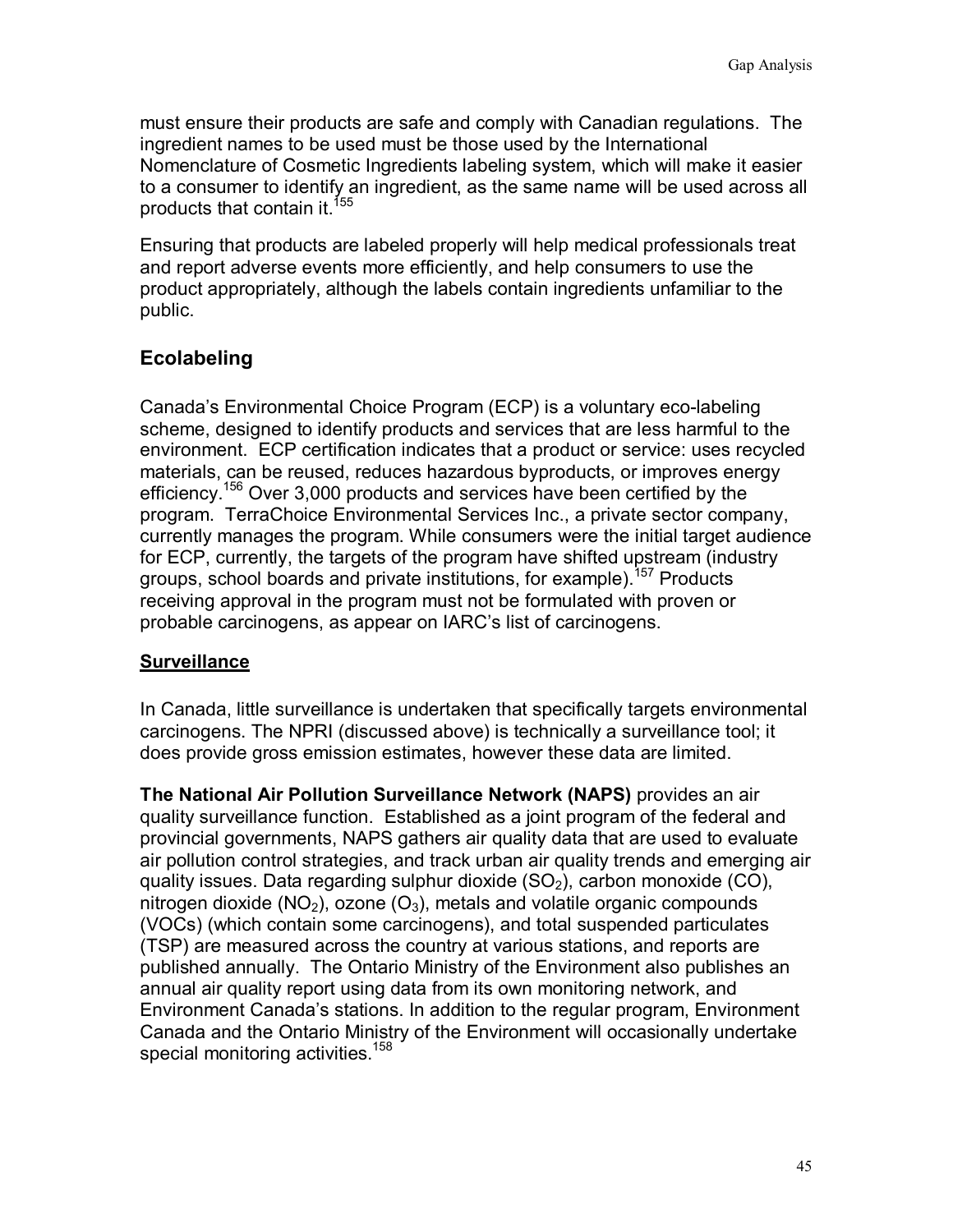Statistics Canada is undertaking a national survey (from 2007 to 2009) of a sample representative of all Canadians over six years of age. This study will include biomonitoring as a way to measure human levels of environmental chemicals. Blood and urine samples will be analyzed for a number of target substances, including metals, PCBs, phthalates and perfluorinated compounds.<sup>159</sup>

In Ontario, Regulation 127/01-Airborne Contaminant Discharge Monitoring and Reporting requires that facilities based in Ontario report to the government, and make this information public (beginning in 2005), through NPRI reporting. Ontario also has a Drinking Water Information Management System, which collects and stores drinking water quality data in order to: support standards development, audit water samples, define contaminant level and trends, assess emerging contaminants, and track the efficiency of water treatment processes.<sup>160</sup>

The best surveillance program in Canada, although related to occupational exposures, is the National Dose Registry, which monitors workers' exposure to ionizing radiation, a known carcinogen. Further, in Alberta, the Community Exposure and Health Assessments Program and the Northern Contaminants Program both provide information on environmental carcinogens that can be used for preventive programming.<sup>161</sup>

### **Section Summary**

All three levels of government have some jurisdiction over toxic substances, within which many carcinogens are included, even though they are not specified as such. As Appendix A demonstrates, there overlap between where and how particular carcinogens are controlled, and the jurisdictions of those who are responsible for their control. Similar to the international measures discussed, the special needs of children and pregnant women are not specifically mentioned to any great extent in the existing Ontario framework.

While this section simply presented the Ontario situation, the following section discusses the control of environmental carcinogens in Ontario in light of the methods employed internationally.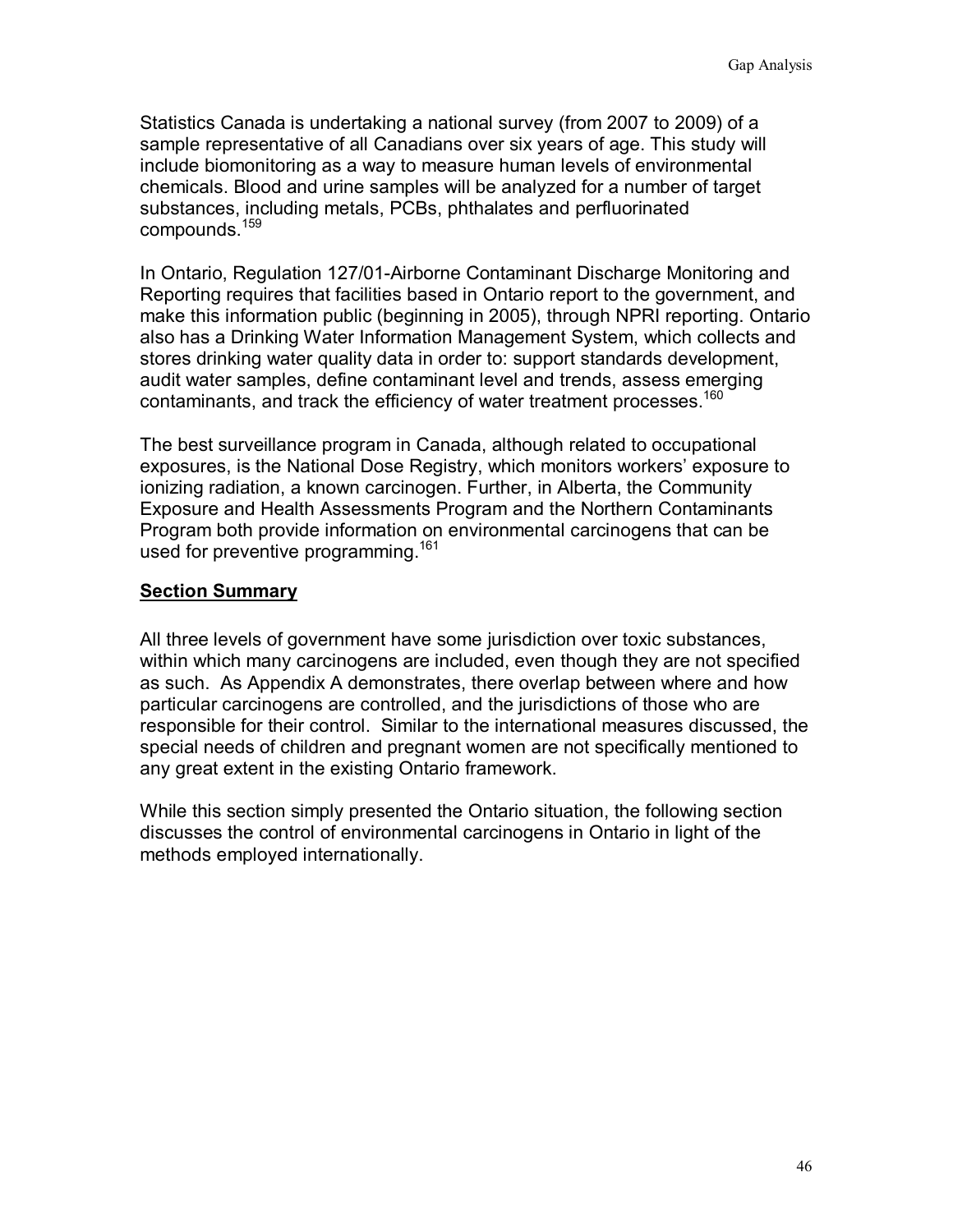# *Section V—Gap Analysis: How does Ontario Compare to International Practices?*

From the preceding discussion and an examination of the items contained in Appendix A, it is readily evident that to a greater or lesser extent, all three levels of government have jurisdiction over toxic substances, including carcinogens, and that toxic substances are controlled on a substance-by-substance basis.

What follows is a discussion of how the framework for controlling carcinogens in Ontario compares with, and may benefit from an incorporation of some of the elements from the programs described in some States and the European Union

#### **Public education and eco-labeling are used more commonly in the European Union and in some States than they are in Ontario**

Providing the public with information about the presence of carcinogens serves to identify substances that may potentially cause cancer. Examples include information in the form of educational materials and disclosing the results of testing for carcinogens, labeling products as being carcinogenic (or not carcinogenic) and labeling products with their ingredients.

Although cosmetics sold in Canada must now contain ingredient listings, carcinogens and toxic substances are not specifically addressed in the regulation, and ingredients are not easily understood by the public. It would be beneficial if products sold in Ontario specifically identified any substances in these products that are suspected of causing cancer. While Health Canada does publish a 'hotlist' of substances that are banned or restricted in Canadian cosmetics, not all substances used in cosmetics have been reviewed by Health Canada, and there is a need for a list of permitted ingredients for Canadian cosmetics.<sup>162</sup> While it is true that some cosmetics are labeled with avoidable hazards and cautions if they contain particular ingredients, carcinogens and toxic substances are not yet specifically addressed in the regulation. Cosmetics sold in other countries (where carcinogens are not permitted in cosmetics) may potentially differ from those sold in Canada, even for the same brand or product. In some of the strategies used in other jurisdictions, products are labeled as being cancer free, carcinogens are not allowed in the product at all, or the known carcinogens are labeled. The province of Ontario may benefit from adopting elements of these strategies.

While Canada's Environmental Choice Program can be used to identify carcinogen-free products, at this time program marketing focuses on upstream users, i.e., it is not directed at consumers; it is used by businesses and governments to find environmental products when they have made a decision to go 'green'.163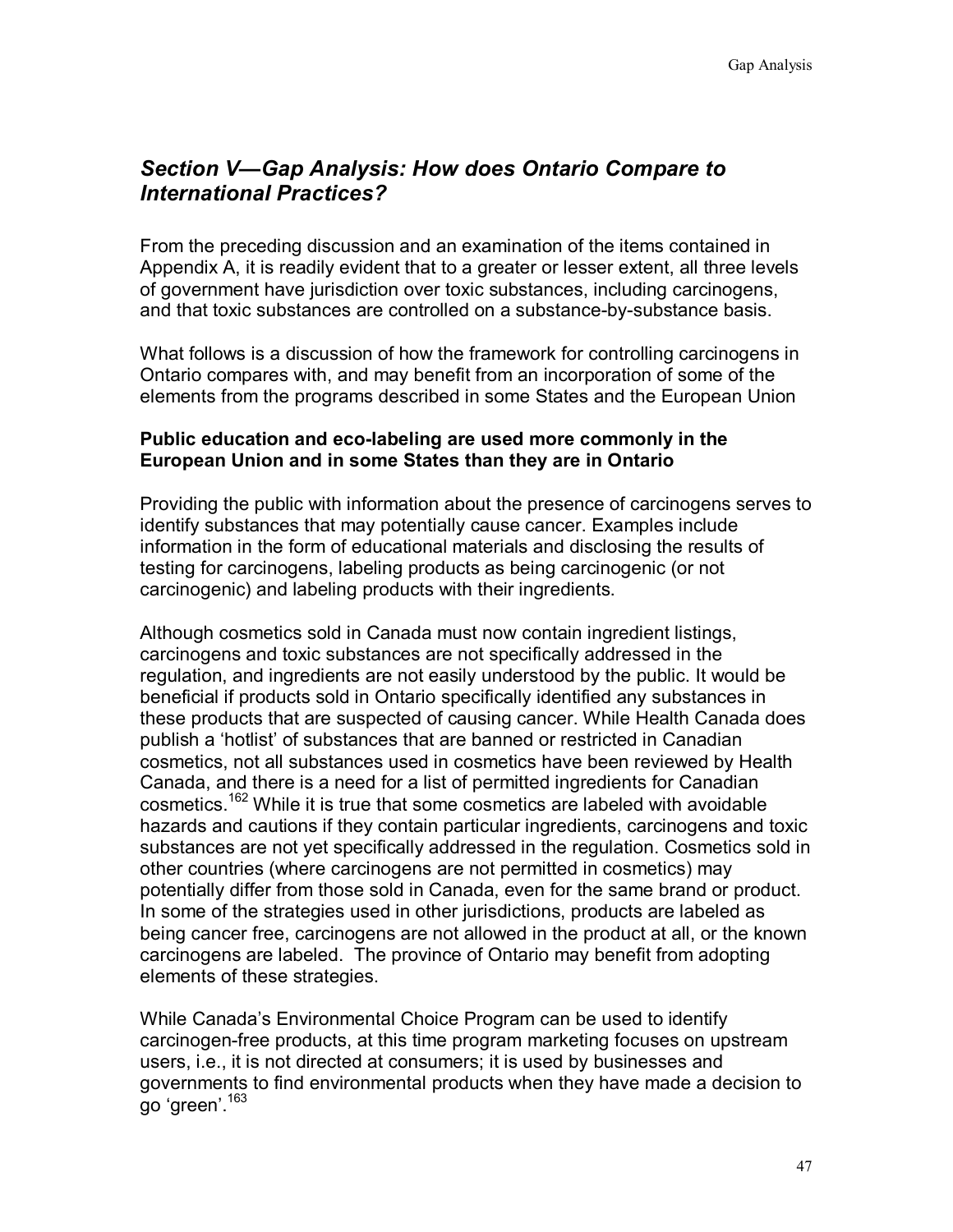This program may consider increasing advertising efforts in order to target the general public, by offering tax incentives to companies to reformulate their products, and by incorporating comparative assessments and phase outs of the less 'green' brands, as is done in Europe, which could lead to market-based incentives to produce safer products.

#### **The right-to-know provisions and surveillance efforts that are used in Ontario could benefit from further expansion**

Similar to the practice in the United States, in Canada there are established rightto-know measures. For example, Ontario's Regulation 127/01- Airborne Contaminant Discharge Monitoring and Reporting Regulation requires public reporting by Ontario-based facilities that emit specified quantities of certain substances, and new amendments harmonize it with the federal NPRI in order to eliminate duplicate reporting. The NPRI is a good example of attempts on the part of federal authorities to inform the public about the release of certain chemicals.

However, there are some areas where the NPRI could be improved.<sup>164</sup> According to the group PollutionWatch, under the current NPRI: pesticides are not included, limited releases are unreported, recycling and energy recovery are not included, not all substance users report (e.g., small companies, research facilities, schools, agriculture, mining—processing of mined materials is included are exempt), and information is not included on the amount of carcinogens that can be released under permits, agreements or regulations.165 The high reporting thresholds for the NPRI generally exclude smaller facilities. In Toronto, 97 percent of facilities are not required to report their emissions due to their small size. In response to the situation, Toronto Public Health developed a framework wherein institutional, commercial and industrial operators in the city report the use and emission of 25 priority chemicals, including carcinogens such as vinyl chloride, nickel, and lead.  $166$ 

As Appendix A demonstrates, carcinogens such as asbestos, vinyl chloride, benzene and trichloroethelene are reported according to the Part 1A rules of the NPRI, which means that they are reported if the company employs the equivalent of 10 full-time employees, and the company manufactures, processes or uses the substance in quantities of 10 tonnes or more. Other carcinogens, such as arsenic and cadmium are reported at lower thresholds (50 kilograms or more), if employees work many hours. While threshold reporting can lead to less use of these products, this method does not encourage the use of products that are necessarily safer, and it has been commented that while releases have decreased, transfers have increased.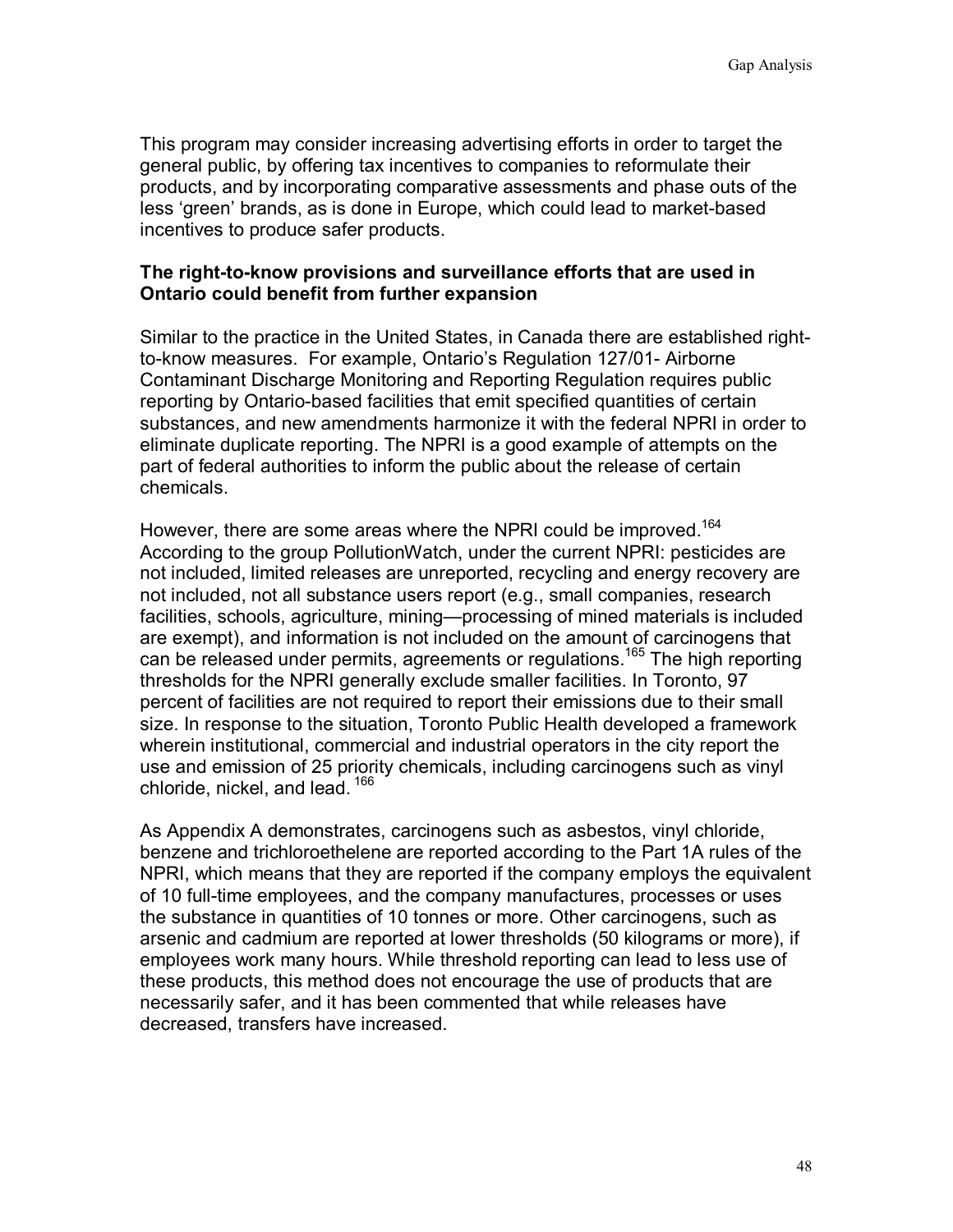In comparison with the American TRI, the NPRI contains fewer chemicals (under 400 substances, compared to the almost 600 individual chemicals, and 30 chemical categories found in the TRI) and the TRI reports on pesticides.

The TRI led to a drop in the use of chemicals (reported) in the United States, and has become a tool used by the public, providing information on potential health hazards. It is difficult to assess the effectiveness of NPRI reporting, as the rules have, changed over time, and reporting has limitations (discussed above). The group PollutionWatch, using NPRI data, demonstrates on their website that six of the top ten facilities releasing carcinogens into the environment in 2005 were located in Ontario (see http://www.pollutionwatch.org, carcinogens released in Canada, on and off site).

Annual reports on CEPA are available on the general CEPA website. However, the currently available report is for the period of 2003-2004. Reporting on these data has improved recently; 2005 data were released less than six months after the reporting deadline.

In summary, the NPRI could be improved by requiring reporting on additional carcinogens, including pesticides, and the adoption of lower thresholds for reporting carcinogens.

Canadian communities would benefit from greater access to information about carcinogens that are used or stored locally. Occupational Material Safety Data Sheets may be present at companies, are available on-line, and the community can ask their local Medical Officer of Health for them, but they are not made available or accessible to the wider community, i.e., individuals must actively seek them out. In the United States under their Emergency Planning and Community Right-to-Know Act such information is readily available. Canada's Environmental Emergency Regulations do allow for, but not require that hazardous chemical information be disclosed to firefighters or local communities.167

With respect to water, information is available to the public; municipalities do post annual reports of water quality on the internet. The people of Ontario might benefit if a more systematic approach were adopted in this regard, and an explanation of health effects. In the United States for example, the reporting of a value that exceeds standards under the *Safe Drinking Water Act* requires that the notification provide an explanation of the health effects.<sup>168</sup>

While surveillance is not a focus of this document, it can play an important role in assessing exposures to carcinogens, and can provide an indication of the effectiveness of intervention strategies. The NPRI could be used for surveillance, however, its reporting requirements only ensure data for crude measures. Figure 2 demonstrates how reporting requirements can vary, and the limitations of this reporting system.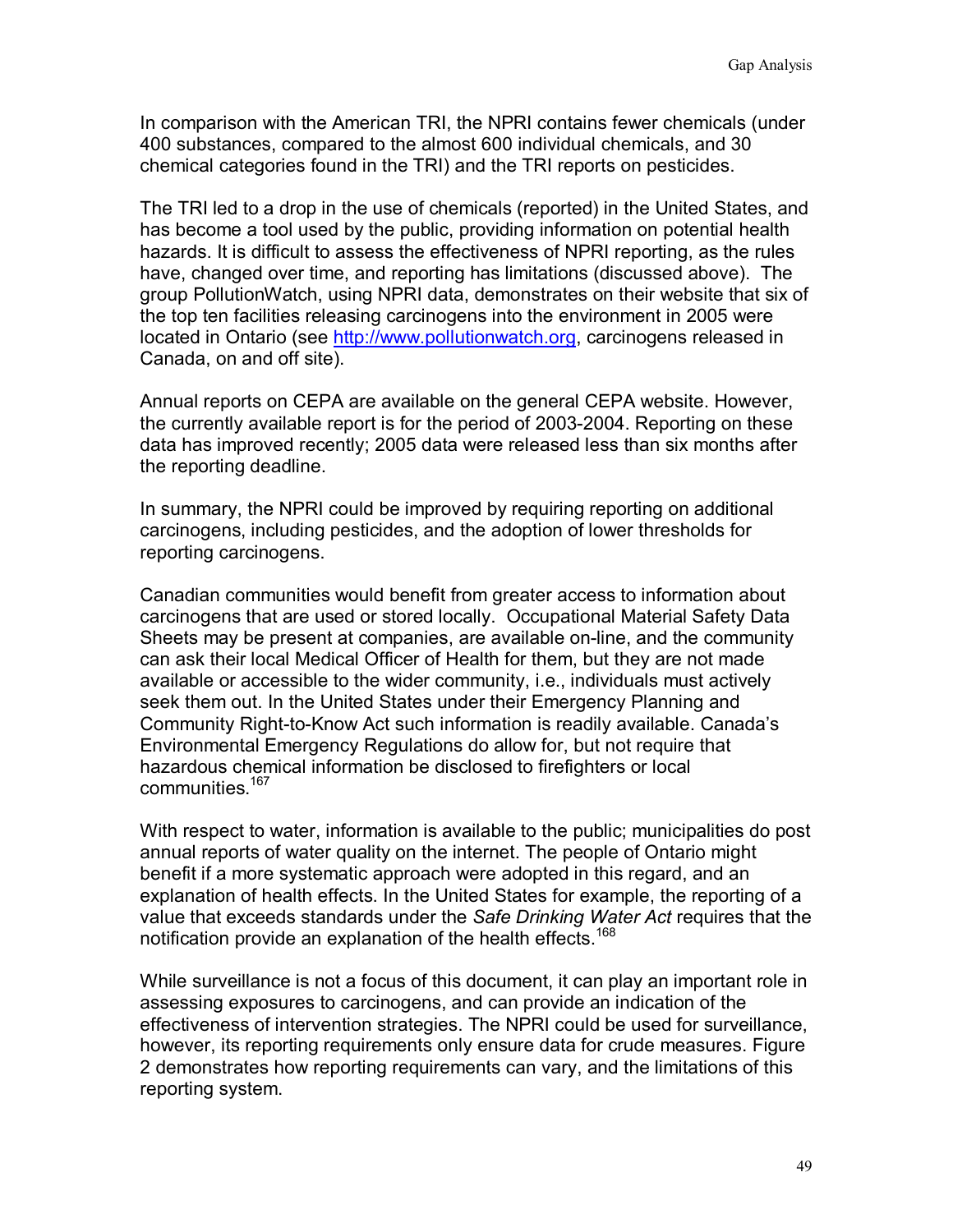

**Figure 2: Carcinogens Released On-and Off-Site, Ontario 1995-2004 (NPRI Reporting)**

NB: The chemicals reported here are those deemed carcinogens by the NPRI. According to PollutionWatch, Core Chemicals are **reported more consistently** than are Supplementary Chemicals, which accounts for the large increase in 1999. It is also likely that since these data are reported by industry, 1999 data reflect overestimates.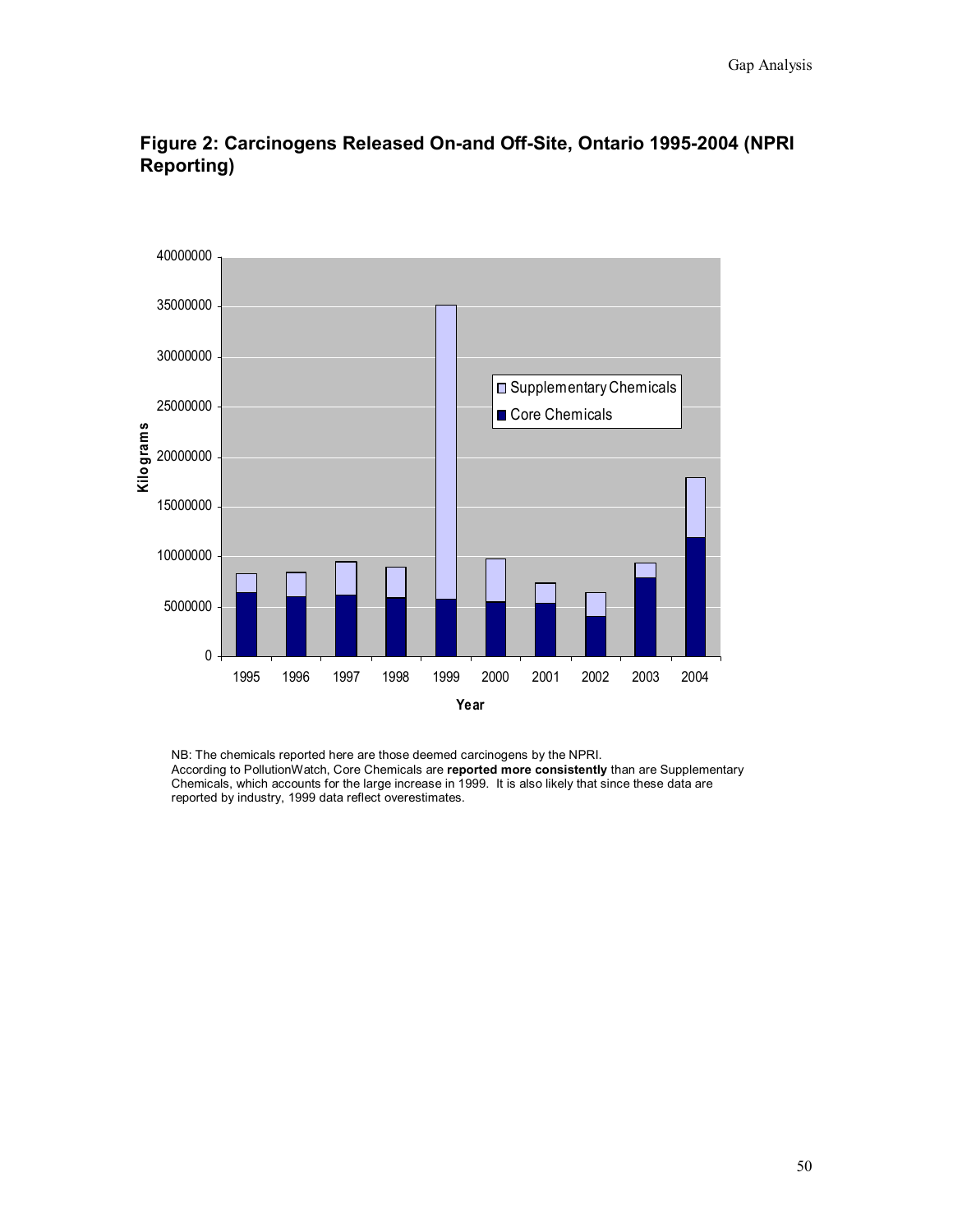The National Air Pollutants Surveillance Network does encompass some carcinogens, therefore it provides more useful information for assessing trends and progress. While the air is probably the most important route of exposure for many environmental carcinogens, a full picture of environmental carcinogen exposure would need to include other media. Personal monitoring studies have shown that ambient measurements are often an underestimate of actual exposure.

Epidemiologic studies measure past exposures, while biomonitoring can be used to assess current exposure. Biomonitoring is now being undertaken by Statistics Canada, and presents a good way to assess exposure to some environmental carcinogens. If repeated over time, Ontario would benefit from the increased surveillance of environmental carcinogens. When the group Environmental Defence recently conducted lab testing on the blood of four Canadian politicians, it was found that their blood contained many toxic chemicals, including 54 carcinogens.<sup>169,170</sup>

In Canada, all three levels of government play a role in addressing toxic substances, including carcinogens. As stated earlier, carcinogens are not specifically targeted as a class of substances; they are generally addressed within larger frameworks of control, such as those for pesticides, air pollution or toxic substances.

#### **Compared to practices in the European Union and in some States, environmental carcinogens are less controlled in Ontario**

While there are important municipal, provincial and federal efforts that protect the environment, Canada and Ontario could benefit by adopting some of the strategies used by the European Union and in some States in pollution and environmental carcinogen control.

According to the group PollutionWatch (using NPRI data), in 2005, Ontario released over 33 million kg of carcinogenic pollutants. (see http://www.pollutionwatch.org, carcinogens released in Ontario, on and off site, 2005). A NAPS paper on benzene found that mean concentrations of the substance are highest at an Ontario site, Sault Ste. Marie, Marie-Bonney Street Mill Facility (10.3 ug/m3). This study found that results varied over time, with most sites recording decreased concentrations between 1990 and 1997, however, at some sites no improvement was observed (between 1990 and 1996), with some sites with the highest mean concentration showing little or no improvement. Review of data from 1987-1997 showed that levels of PAHs in Hamilton showed considerable variation across the years and their median concentration was the same in 1996 as it was in 1989. Toronto did show a significant decline in PAH levels from 1994 to 1996. This paper concluded that action to accelerate reductions in environmental exposure was needed.<sup>171</sup>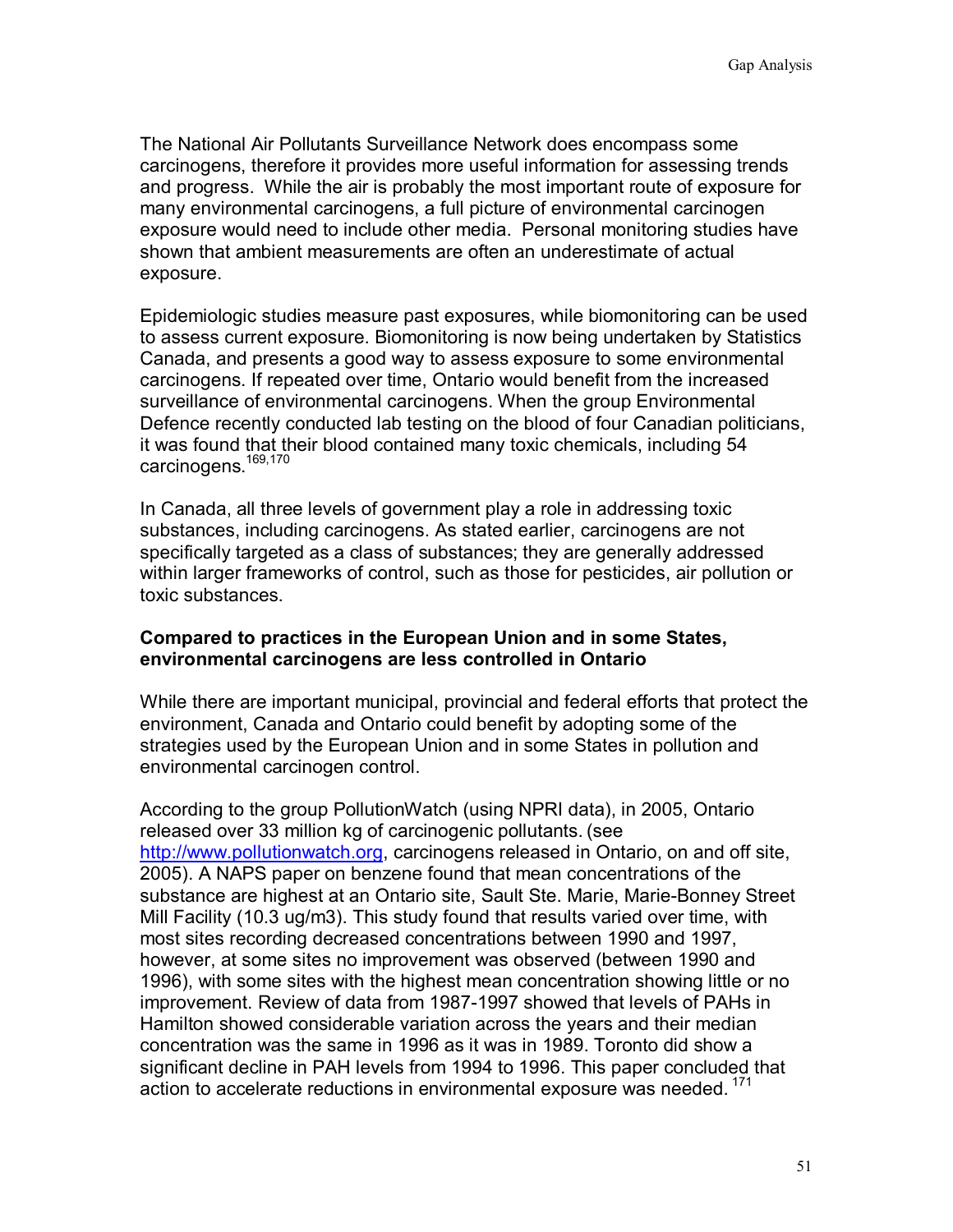These data suggest that more could be done to reduce the use and release of carcinogens in Ontario.

#### **Environmental carcinogens are controlled differently elsewhere; Ontario might benefit from adopting some measures from other jurisdictions**

CEPA provides the necessary authority to address and even eliminate the use of dangerous substances, such as carcinogens, yet the process for this has been described as slow. In Canada, there are few bans or restrictions on carcinogens in the workplace, environment or products. The regulations that do exist favour pollution control over the elimination or substitution of dangerous substances. Canada differs from Europe in that carcinogens are not systematically treated as chemicals of high concern, and ways to eliminate them are not articulated,  $172$ and they are not banned from personal products. CEPA does not specifically target carcinogens.

It is hopeful to note that recently, proposed amendments to Bill C-30 (Canada's Clean Air and Climate Change Act) that include substitution as a principle to be incorporated was agreed to by all four political parties.

The governments of Canada and Ontario provide limited resources for the regulation of substances, and for proving the safety of chemicals. In the European Union, however, burden is placed on industry to prove that chemicals are safe, before their continued use is allowed.

### **Pollution prevention plans are voluntary in Ontario, whereas they are often mandatory in other jurisdictions**

While there are efforts being undertaken in Ontario that have yielded progress (as described earlier), and efforts which include risk based inspections (in sectors of concern), compliance assistance pilot projects, and the small business compliance improvement strategy have been undertaken, the federal and Ontario governments tend to focus on voluntary goals and targets with regard to toxics use reduction, and the enforcement and regulatory tools are often unclear.

It was suggested at a recent House of Commons Standing Committee on Environment and Sustainable Development that without a regulatory framework requiring all companies to meet carcinogen use reduction targets, future improvements will be limited, and that in the United States, their approach is legally binding, with standards, emissions monitoring and pollution attainment designations.<sup>173</sup> Perhaps Ontario might examine and adopt the segments of this approach that are relevant.

The statistics on carcinogen release outlined earlier indicate that voluntary measures are not working very well in Ontario. Under CEPA, the federal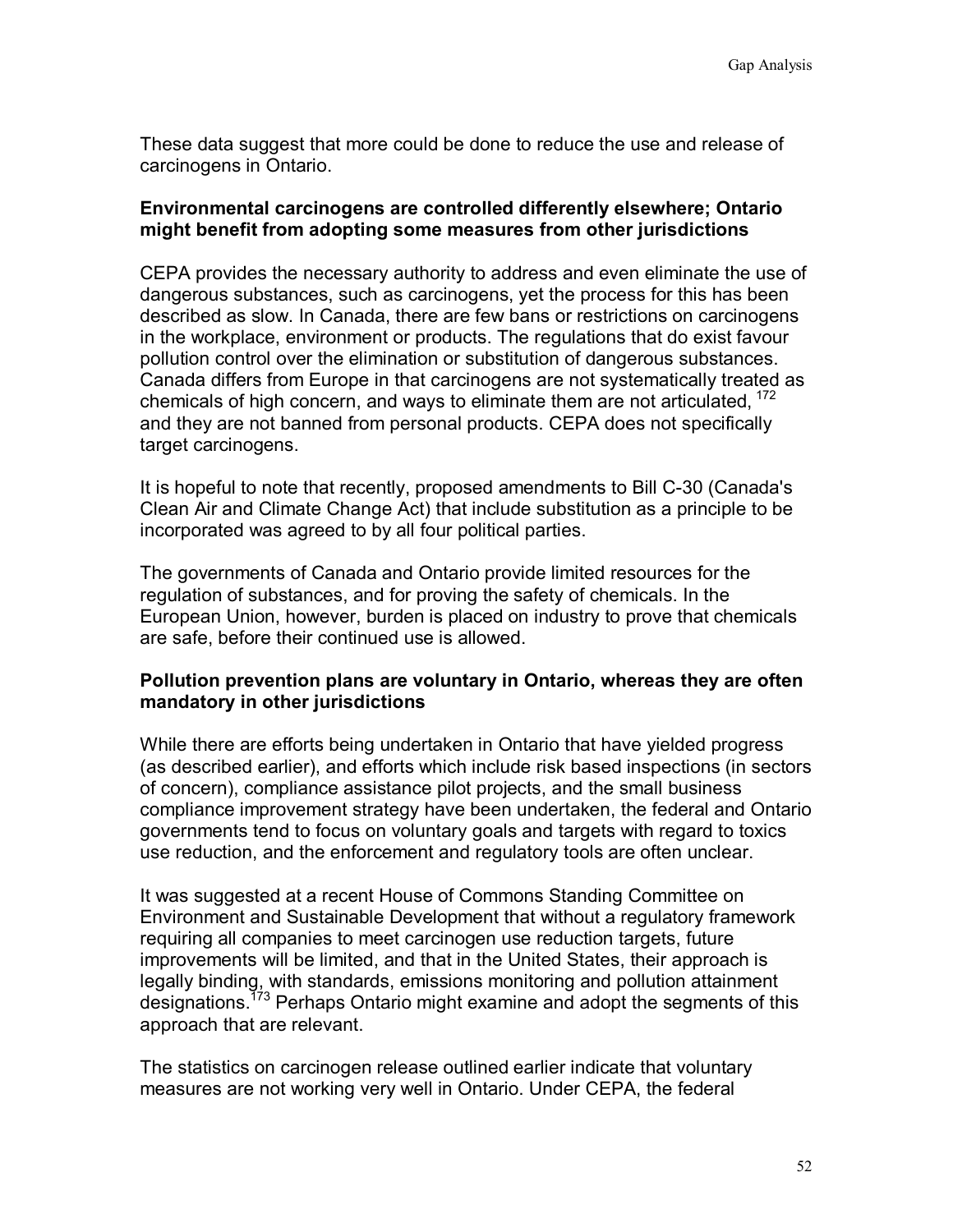government uses Pollution Prevention Plans as its way of limiting specific toxic substances, rather than requiring companies to make comprehensive plans and reductions (as is the case in Massachusetts).<sup>174</sup> Further, it is impossible to evaluate the effectiveness of such Plans, as they are not publicly available.

Further, there are questions regarding what needs to be done about the 4300 substances on the Domestic Substances List that require further examination. The group PollutionWatch has suggested that for CEPA to reach its greatest potential to control environmental carcinogens, a stronger and more modern legal framework is needed.175 PollutionWatch goes on to suggest that under CEPA, deadlines are needed, with stronger provisions that are less discretionary, with multiple stages in the process in order to review the worst chemicals and eliminate them where necessary. 176

In the United States, laws such as the Massachusetts *Toxic Reduction Act* have aimed to reduce the amount of toxic waste generated in the State by a specified time. Massachusetts also has a regulatory scheme similar to Ontario wherein limits are set. In this State it was found that if a careful balance is maintained between mandatory and voluntary instruments, innovative solutions can result.<sup>177</sup> By requiring that companies who use over 10,000 pounds of specific chemicals develop a plan examining how and why the chemicals are used and to evaluate their options (without requiring implementation, but requiring that there be reporting planning and payment of a levy on toxic substances used), the actual preparation of the plans has led to many substitutions and process changes. Since the Act was passed, a 50% reduction was seen in the generation of hazardous waste, a 40% reduction in the use of toxic chemicals and a 30% reduction in emissions. The Act also demonstrates an economic benefit, i.e. savings of over \$14 million, and other benefits such as lower environmental permitting, improved operation and maintenance, and product reformulation with non-toxic materials.<sup>178</sup> Direct assistance was provided to these companies at a level that exceeds the amount provided to Ontario companies.

#### **In the European Union, comparative assessment and substitution are used much more frequently than in Ontario.**

It is clear from this discussion that the strategies around toxic substances used in Ontario concentrate on approaches that manage the risk that they pose. This approach stands in contrast to the strategies examined that achieve toxics use reduction through comparative assessment and/or substitution with safer alternatives. The principle of substitution operates under the premise that hazardous chemicals should be substituted with chemicals of lower toxicity.

The greatest benefit of a strategy that embraces a toxics use reduction framework which incorporates comparative assessment and substitution as its methods is that it would ensure that one toxic substance (e.g., carcinogen) is not replaced with another toxic substance (e.g., endocrine disruptor). Without a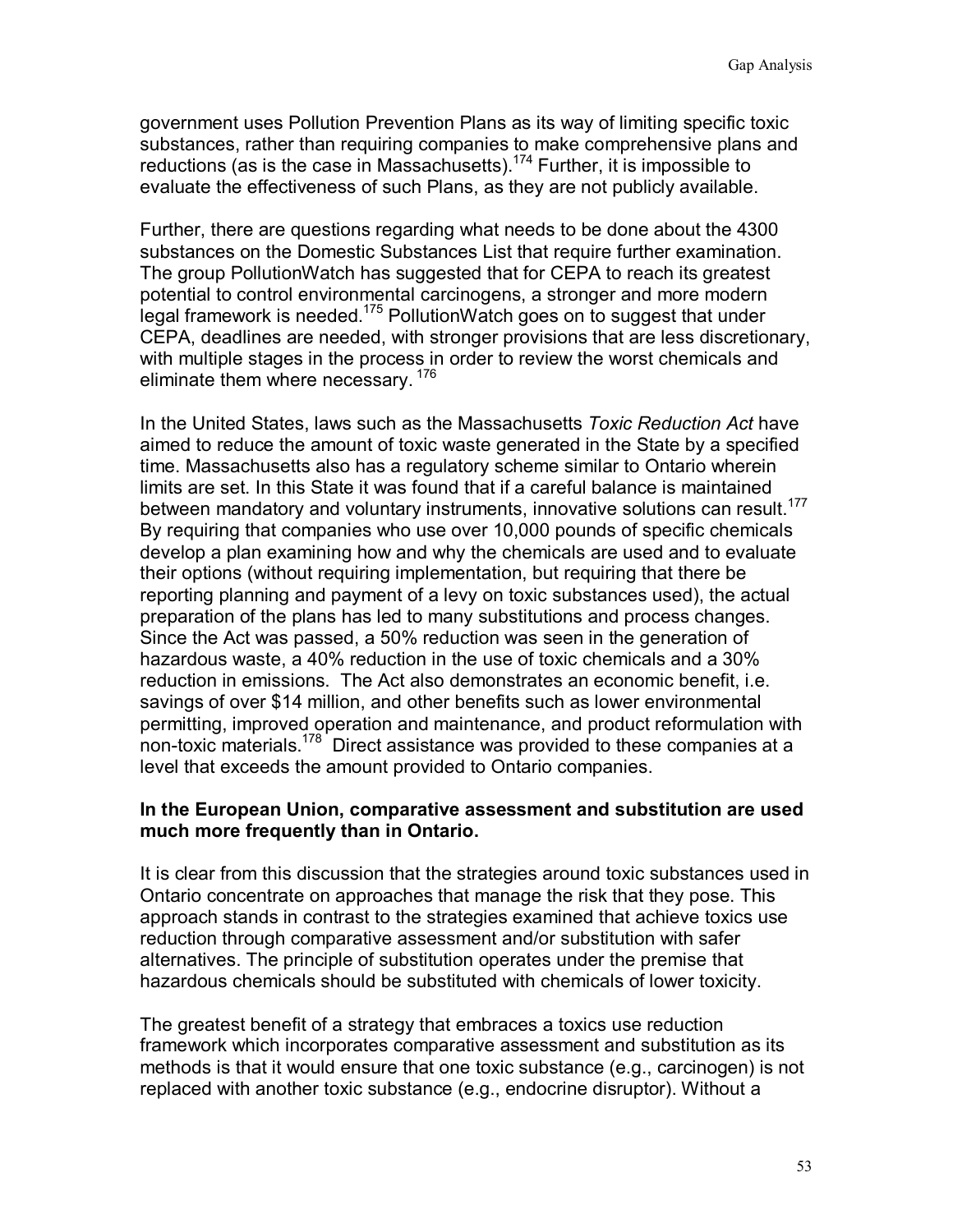specific policy to use alternatives that are not toxic, the replacement can be just as hazardous, or it may involve only a reduction in the amount of the chemical used or released, as opposed to complete substitution.<sup>179</sup>

Canada could benefit from the use of substitution laws. A recent review by the Canadian Strategy for Cancer Control found that in Canada, the only federal substitution legislation refers to the occupational setting, under the Canada Labour Code. This legislation requires that where a less hazardous substance is available, it should be used, and this applies only to federal employees and those in other federal undertakings such as post offices and railways. The authors of this paper did not list any substitution laws for Ontario.<sup>180</sup>

In Europe, there are initiatives that identify carcinogens for elimination or substitution with less hazardous substances. Many Swedish companies have phased out potentially harmful substances, including many carcinogens, with Germany and Norway seeking similar substitution. Further, in the EU, carcinogens are not allowed in personal care products.

A good illustration of the situation in Ontario is in relation to a common chemical used for dry cleaning. Tetrachloroethylene is a Group 2A carcinogen according to IARC, and is reported under the NPRI at the 10 tonne threshold (Health Canada does not consider it to be a carcinogen). While a decreased use of this substance is a CEPA success story, it is still being used, and can affect workers health.<sup>181</sup> Efforts to control this substance have led to a reduction, not to an elimination or substitution of the use of this carcinogen.

#### **Compared to the jurisdictions examined, economic and practical incentives are not commonly used in Ontario**

Economic incentives are rarely used in efforts to control environmental contaminants in Ontario. As has been found in Massachusetts, the environment can be improved by reducing toxic chemicals use, with focus on facility planning and chemical management.<sup>182</sup> This gap between Ontario and international practices presents an effective, unexplored opportunity for the province.

Actions to close the gaps between international practices and Ontario would reduce the level of risk posed by environmental carcinogens and present important economic and social implications. It has been demonstrated in Massachusetts that toxics use reduction, if applied appropriately, can lead to significant cost savings to industry, <sup>183</sup> and if efforts to match EU regulations were matched here, there is the possibility that Ontario's economic picture would be improved, as it could facilitate increased trade with the European Union and other nations with strict chemical controls.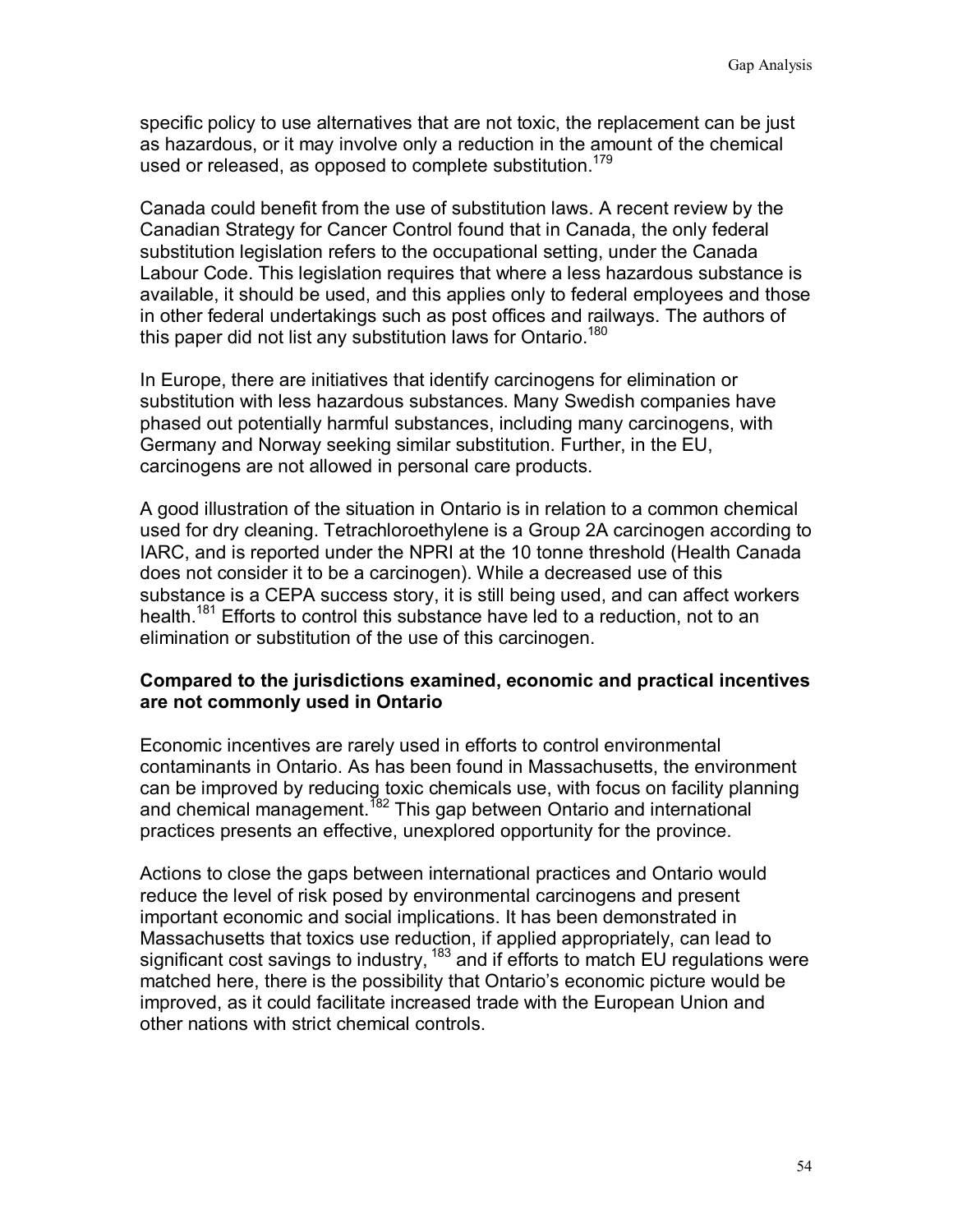#### **Ontario would benefit from an independent body, dedicated to environmental carcinogen use reduction and surveillance, such as that found in Massachusetts.**

The Massachusetts Toxics Use Reduction Institute (TURI) has likely played a role in reducing the use and production of hazardous materials. TURI is dedicated to providing research, training, support and public awareness regarding toxic chemicals. While organizations such as the Canadian Centre for Pollution Prevention do provide information and support for reduction in the use of toxic chemicals, there is no program equivalent to the TURI; carcinogens and toxic chemicals are managed within the programs of the various Ministries.

When jurisdictional control of substances overlaps, there is a risk that control will not be optimal. A clear opportunity for this to happen is in the case of pesticide controls, where all three levels of government have jurisdictional responsibility, and in the establishment of Canada Wide Standards, where provincial governments must implement the standard in their own jurisdictions, and are expected to do what makes sense for their own province.

As has been observed in this document, the combination of research and technical assistance, offered by a government-funded, independent body, similar to that offered in Massachusetts, would help the province to adopt the use of safer chemicals, and carcinogen use reduction.

It is difficult to assess the number of environmental cancers, due to a lack of data on exposure and surveillance of cases. An Ontario Carcinogen Reduction Institute, if established, could also coordinate surveillance of these areas.

### **Compared to other countries, Canada is an international leader in the categorization of substances**

Canada is the first country to have categorized all of the substances (23,000) on its Domestic Substances List, in order to determine priorities for health and the environment, taking the potential for exposure into account. While the categorization process has been met with the criticism from groups such as PollutionWatch, who claim that it made use of dated and incomplete information.<sup>184</sup> the work itself is a step forward, it considers human health, and sets triggers for more work.

At this time, Canada and other jurisdictions are developing ways to deal with the legacy of existing substances, and tools are being designed that will fill in data gaps, and establish priorities. Further, the government believes that out of this, improvements will be made to product labeling, and it will deal with imports which use prohibited chemicals.<sup>185</sup> In the next step of the categorization process being undertaken by Canada, comparative analysis of the cancer risk posed by prioritized substances could be made better use of, as a means of identifying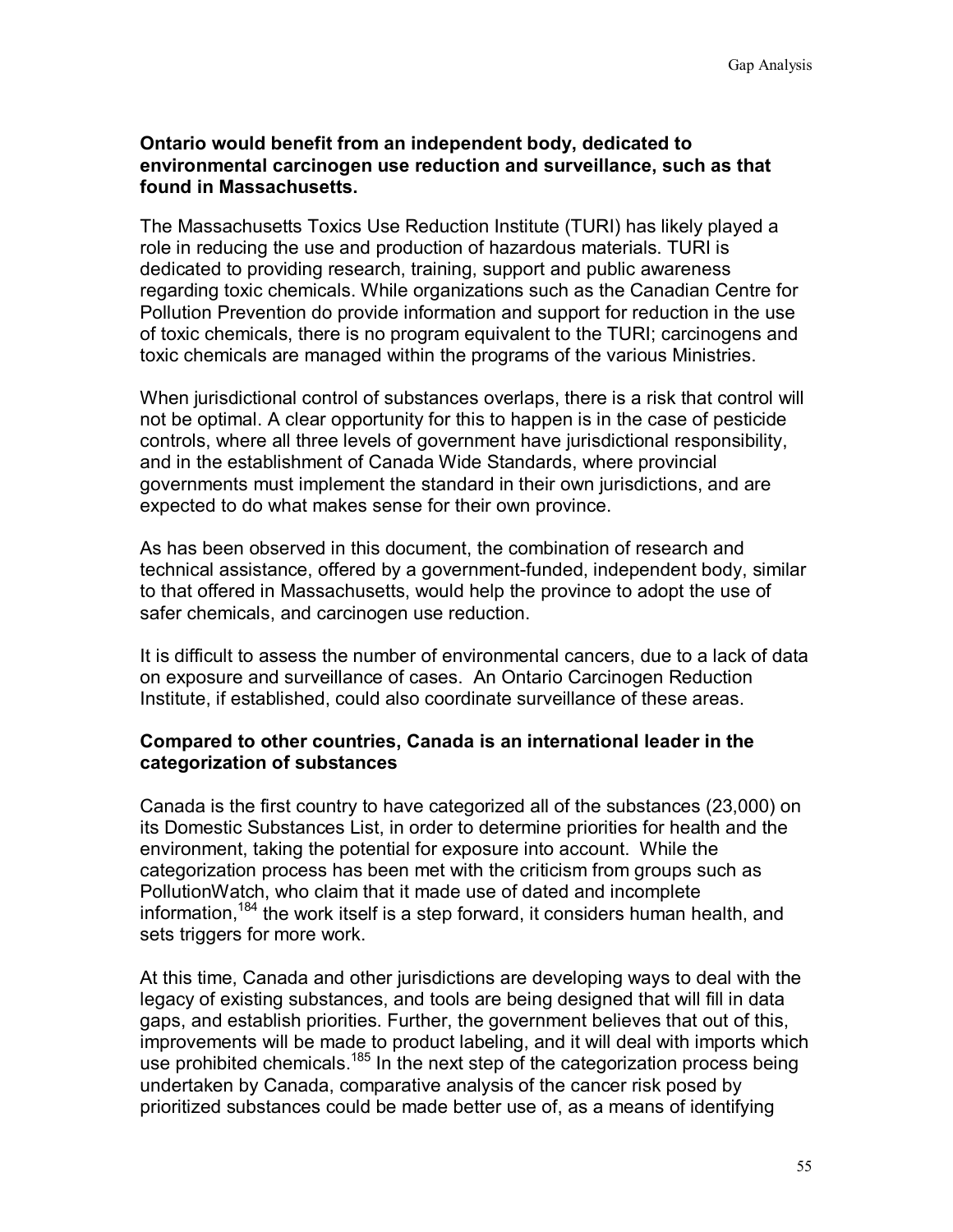carcinogenic products as being unacceptable, and require that they be replaced by products that are less destructive to the environment, and are of lower concern. This would help lower the exposure of Canadians to carcinogenic substances, and encourage the development of lower risk substances.

In comparison with international practices, Ontario does not make use of the effective practice of Comparative Assessment, as is being undertaken by Sweden, described in Section II.

#### **The needs of the unborn, children and pregnant women are not identified as a priority in standards setting in either international or Ontario programs**

Environmental carcinogens can affect children and fetuses differently than adults, because they may be exposed in different ways, have longer to develop problems, and because they may be more vulnerable to carcinogens.

Although childhood cancer is relatively rare, cancer is still the leading cause of disease-related death among Canadians aged 1-14. Relative to their size, compared to adults, children eat and drink more, and breathe more air, exposing them to relatively higher amounts of carcinogens, and the activities of children (crawling, putting their hands in their mouths, etc.) can result in their facing greater exposure than adults.<sup>186</sup> A recent report found that for all cancers diagnosed in Ontario children aged 0-14, the average annual age-standardized cancer rates increased from 147 per million in 1991 to 157 per million in 2001. This study also projected that the number of new cancers will increase, from an average of 320 per million in 1995 to 347 per million in 2015.<sup>187</sup>

Despite the recognition that children and the unborn are often more susceptible to toxic chemicals, among the documents examined for this paper, special consideration was mentioned only occasionally. This omission is a gap observed across the nations examined.

### **Section Summary**

While the international programs surveyed earlier in this document differ in many ways, they do share an approach that emphasizes preventing pollution and population exposure to carcinogens. Ontario, in contrast, places its greatest emphasis on reducing the release of toxic substances on a substance-bysubstance basis, and on the use of voluntary pollution prevention programs, which are not the most effective way to achieve environmental carcinogen reduction.<sup>188</sup>

In order to meet the goal of reduced environmental carcinogen exposure, a strategy could be developed at all three levels of government, with a stated purpose to reduce exposure to environmental carcinogens, and a provincial institute may be established in order to meet this goal.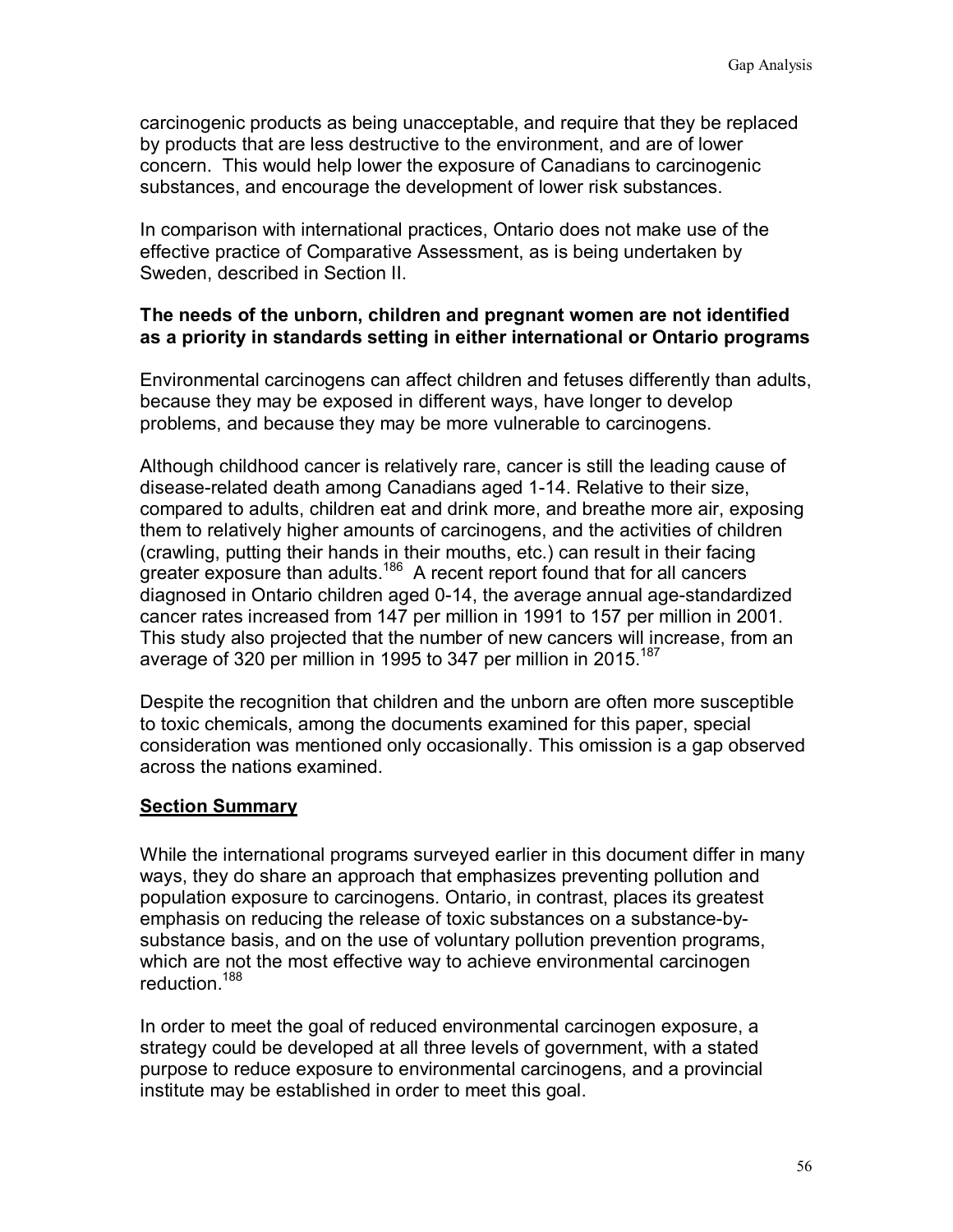For Ontario, switching its focus to substitution and comparative assessment would provide further protection for the citizens of the province, and provide a competitive edge to Ontario industry. As REACH becomes entrenched in Europe, Ontario companies will have the ability to demonstrate their competitive edge, where environmental regulations and standards are important to trading with these countries.<sup>189</sup>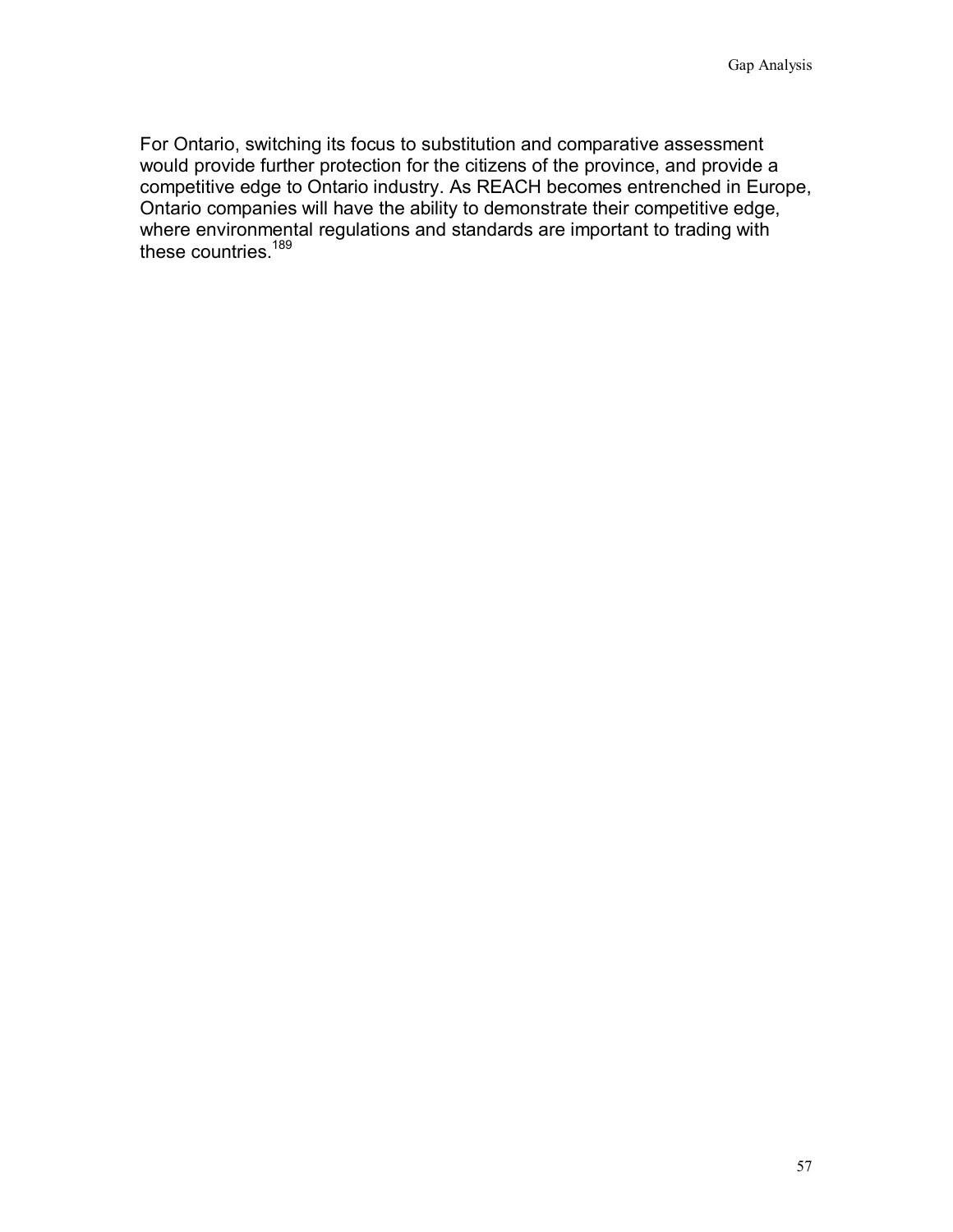# *Section VI—Next Steps*

As this document has demonstrated, Ontario does not have an environmental carcinogen reduction strategy. There are a number of activities being undertaken by all three levels of government to manage the risk posed by toxic chemicals, yet these efforts are on a substance-by-substance basis, focused on reducing the amount released into the air, water and on land, and on removing them from consumer products.<sup>190</sup> Strategies, programs and legislation frequently overlap in scope and jurisdiction. As in other countries, except in a few instances, vulnerable groups such as children and pregnant women are not often explicitly given special consideration in the management of these substances, and surveillance of their release is inconsistent, which makes assessing their impact difficult. Typically, carcinogens are controlled and tested for among a group of toxic substances, and are controlled as part of general regulations that do not assign carcinogens with a specific label. There are no specific procedures for the control of carcinogens as a special class of substances.

Because responsibility for the environment is multi-jurisdictional, Ontario would benefit from collaboration with federal counterparts to ensure the development of a comprehensive strategy for the province. Current methods to protect the Ontario population from environmental carcinogens would benefit from the incorporation of a number of practices commonly employed in the European Union and in the United States.

The analysis undertaken in this document demonstrates that at present, a carcinogen use reduction strategy does not exist for the province of Ontario, and that the current system may be improved by adopting toxic use reduction as an overarching framework, incorporating relevant elements from programs that some States and European countries currently use.

The directions for future policy development outlined below incorporate lessons learned from the practices of the countries examined. More specifically, they identify how Ontario can move forward in the reduction of environmental carcinogens, and the guiding principles provide an important filter to consider.

At this point, there is a need for further action, including a full analysis of the directions for future policy development that are suggested below. Nongovernment organizations, environmental groups, and the government could take these tasks on. This analysis should include an assessment of the overall impact of the changes suggested, including the evidence of health benefits and cost and benefits of implementation.

The guiding principles outlined here are to be considered in the application of the directions for future policy development.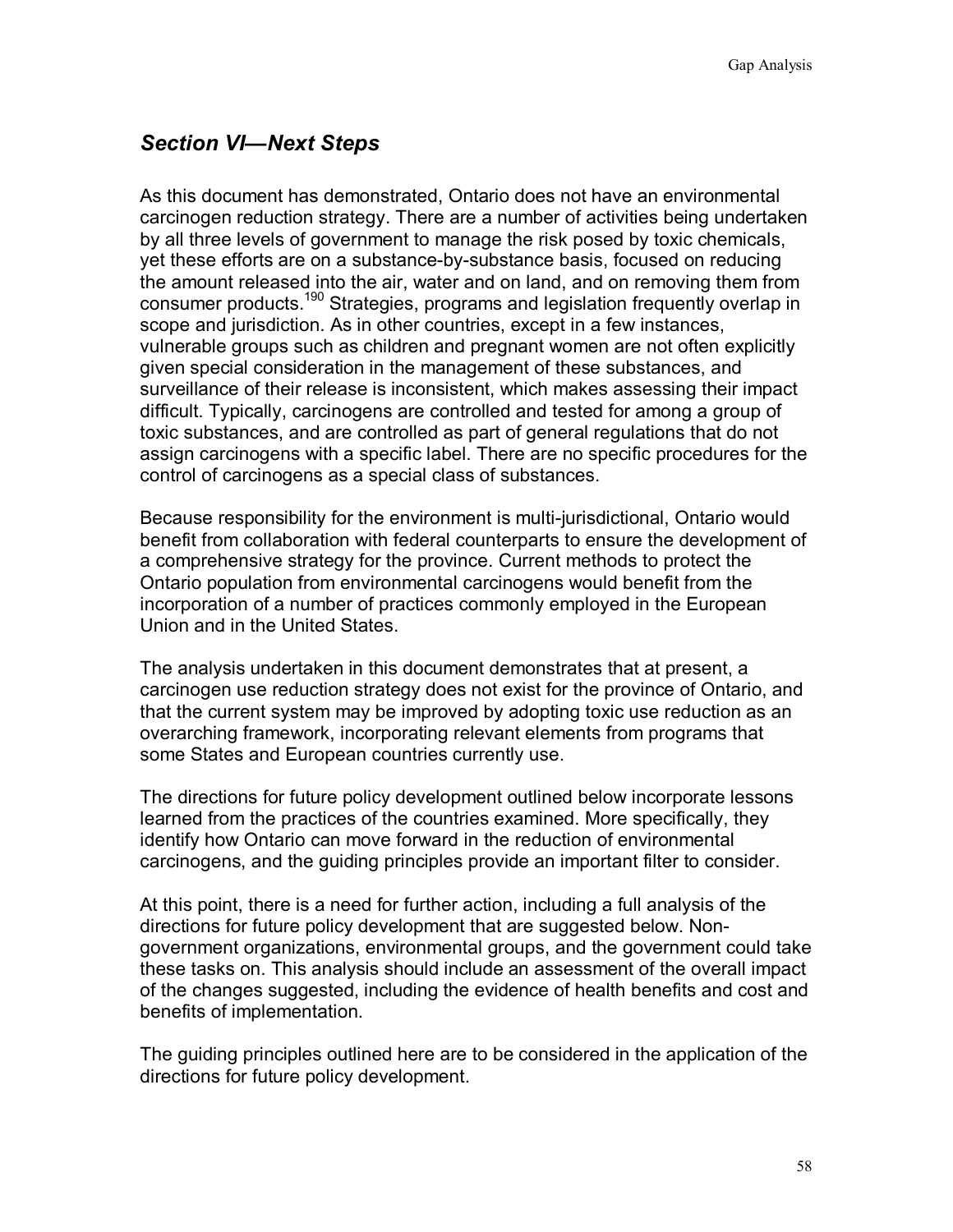#### *Guiding Principles*

*Identifiable groups that are vulnerable to environmental carcinogens include, but are not limited to, pregnant women and the unborn, seniors, children and Aboriginals. Standards of safety are needed to account for the greater vulnerability of some groups to environmental carcinogens.* 

*The precautionary principle, which states that action to reduce risk should not wait for scientific certainty, should be adopted in relation to environmental carcinogens.* 

*Carcinogen use reduction planning should take into account the cumulative effects of multiple pollutants, and aggregate carcinogen exposure.* 

*Wherever possible, the creation of pollutants or waste should be avoided or minimized.<sup>191</sup>*

#### Directions for future policy development

#### Primary Directions

1.1 That a comprehensive, integrated, provincial regulatory strategy be developed for environmental toxics use reduction. This strategy will involve government and key stakeholders, and focus on goals and caps for carcinogen use reduction.

1.2 That an arm's length Ontario Carcinogen Use Reduction Institute (OCURI) be established and fully funded, mandated by law, to reduce carcinogen use by: researching substitutes, assisting industry in switching to chemicals of lower toxicity (through training, knowledge transfer and direct assistance), collecting and reporting annually on the use of carcinogens, and following up with industry.

#### **Surveillance**

2.1 That an environmental carcinogen surveillance strategy (including environmentally-related cancer cases and deaths, residential and occupational history, biomonitoring, and tracking environmental carcinogen trends) be developed that easily links into federal information gathering databases.

2.2 That an environmental carcinogen surveillance strategy annually report on regional and provincial trends on environmental carcinogens (those with a known presence in Ontario, and classified by the International Agency for Research on Cancer as being a known or probable carcinogen, or classified as being a known or reasonable human carcinogen according to the U.S. National Toxicology Program) in the air, water and soil.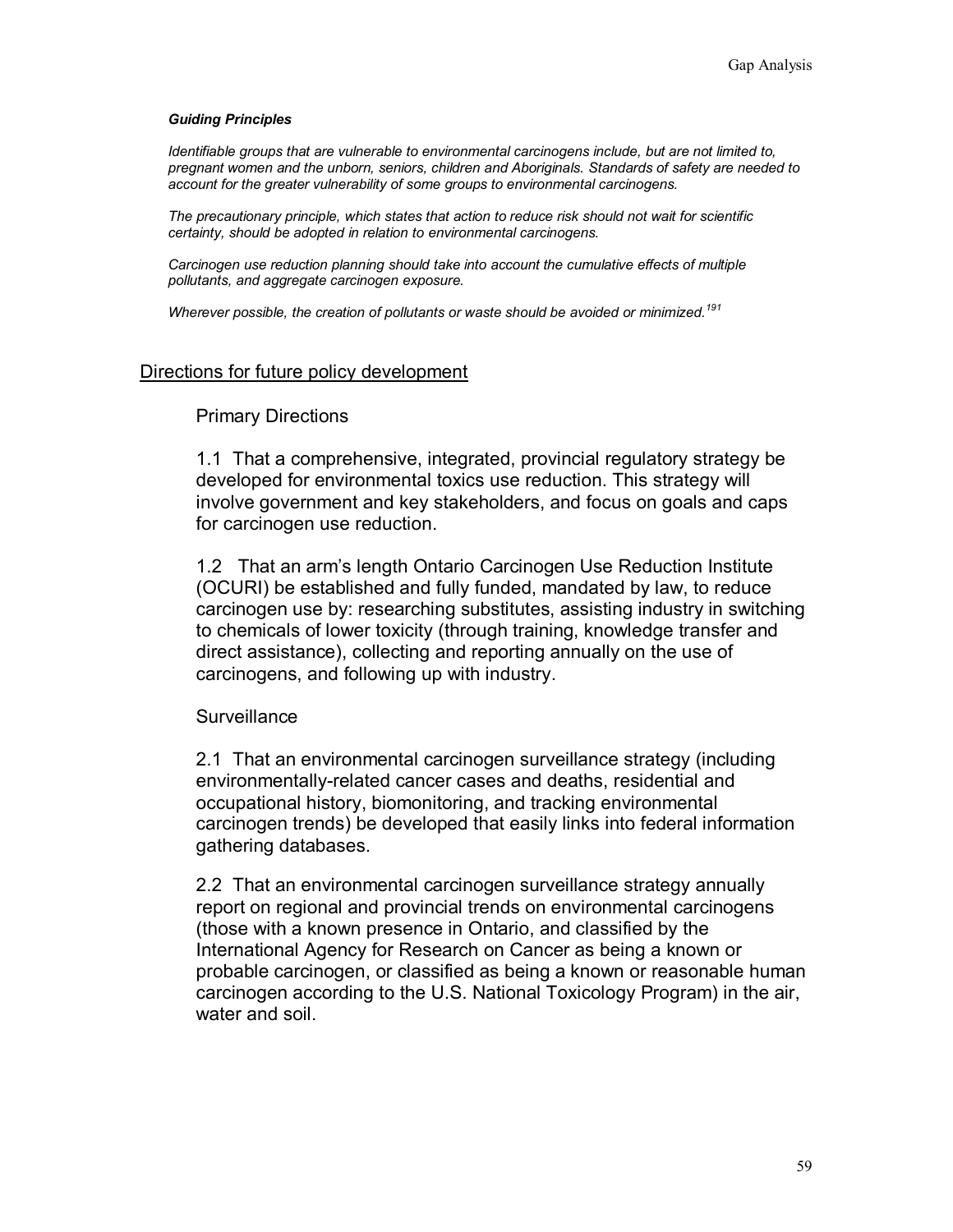Policies and Programs

3.1 That users, manufacturers and importers of new or existing substances be required to demonstrate, to the responsible Minister, that it does not pose significant environmental or health risks, before it is permitted for import, manufacture or use.

3.2 That comparative assessments and chemical substitution be adopted as the means of achieving carcinogen use reduction in Ontario, and that tax incentives, professional assistance and the scientific assessment of less toxic alternatives be provided to chemical users and manufacturers in the province.

3.3 That an accelerated assessment and approval process be developed for chemicals known to be of low risk, so that they may quickly move through the processes of obtaining permission for import, manufacture or use, and through comparative assessment.

3.4 That the list of substances in the federal National Pollutant Release Inventory be amended to include environmental carcinogens (substances with a known presence in Canada, and classified by the International Agency for Research on Cancer as being a known or probable carcinogen, or classified as being a known or reasonable human carcinogen according to the U.S. National Toxicology Program), and that this list be assessed annually and revised when necessary.

3.5 That the label on all consumer products sold in Ontario (including pesticides) clearly indicate the presence of carcinogens (those with a known presence in Ontario, and classified by the International Agency for Research on Cancer as being a known or probable carcinogen, or classified as being a known or reasonable human carcinogen according to the U.S. National Toxicology Program) with an easily recognized symbol.

3.6 That public health standards include carcinogen use reduction, including community-based programs, policies and education.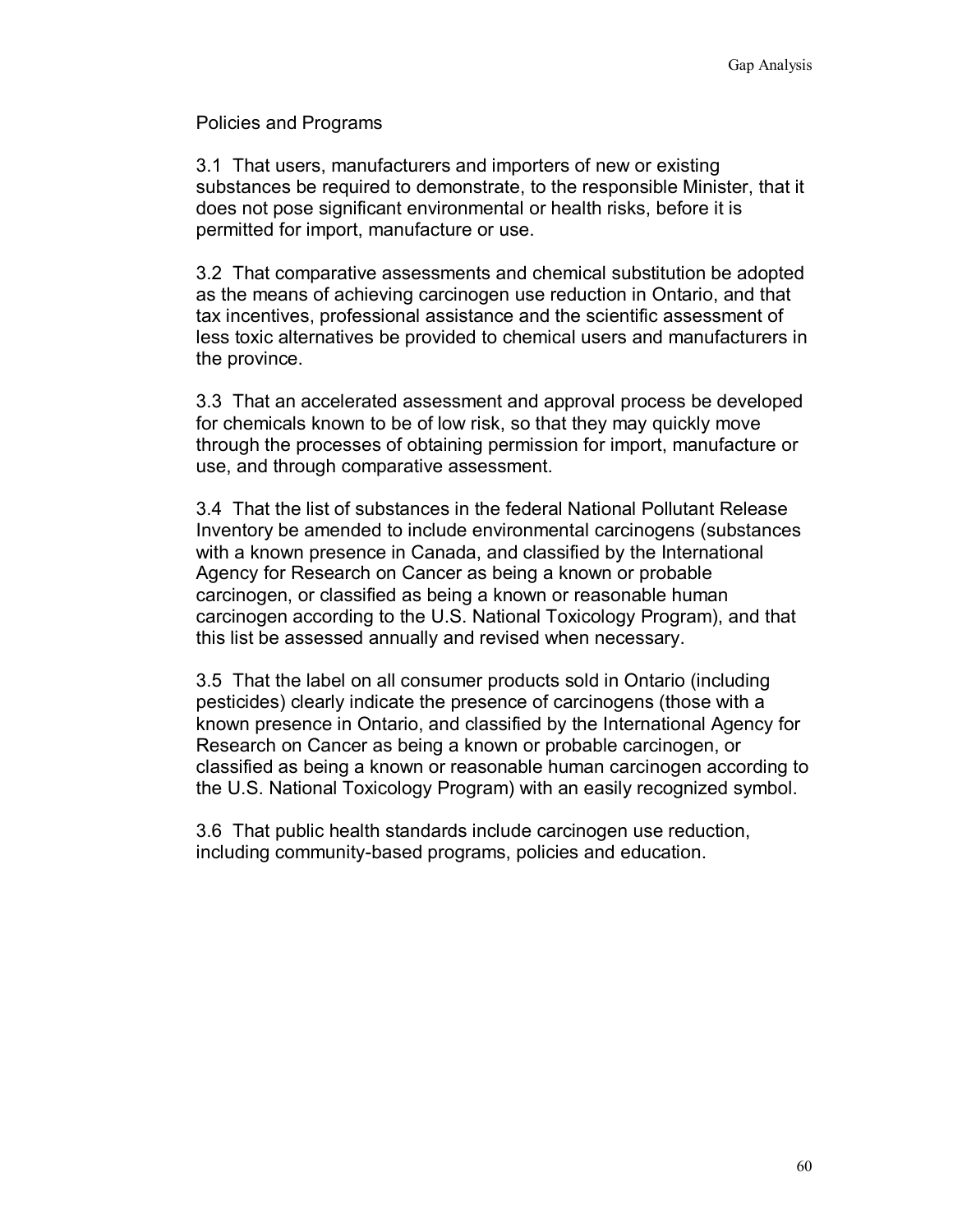| <b>ASIM</b>                                                                                                                                           |                                 |                        |                                           | ×                                           |                       |                                  |                       |                     | ×                             |                     |                     |                     |                                      |                                   |               |                                          |
|-------------------------------------------------------------------------------------------------------------------------------------------------------|---------------------------------|------------------------|-------------------------------------------|---------------------------------------------|-----------------------|----------------------------------|-----------------------|---------------------|-------------------------------|---------------------|---------------------|---------------------|--------------------------------------|-----------------------------------|---------------|------------------------------------------|
| <b>Act, 2002</b><br><b>Safe Drinking Water</b>                                                                                                        |                                 |                        |                                           | ×                                           |                       |                                  |                       |                     | ×                             |                     |                     |                     |                                      |                                   |               |                                          |
| teassessueuf<br>ingredient, subject to<br><b>Known pesticide</b>                                                                                      |                                 |                        |                                           |                                             |                       |                                  | ×                     |                     |                               |                     |                     |                     |                                      |                                   |               |                                          |
| <b>未900乙</b><br>Under NPRI reporting,                                                                                                                 |                                 |                        |                                           | LŊ<br>Part 1A                               |                       | m<br>Part 1A                     |                       |                     | m<br>Part 1A,                 | Part                |                     |                     |                                      |                                   |               |                                          |
| Condition)<br>Potable Ground Water<br>(Full Depth Generic Site,<br><b>EPA, March 28, 2007</b><br><b>Sediment Standards-</b><br>Soil, Ground Water and |                                 |                        |                                           | ×                                           |                       |                                  | $\boldsymbol{\times}$ |                     | ×                             | ×                   |                     |                     |                                      |                                   |               |                                          |
| $\textrm{LOI}_\upsilon$<br>In Ontario Reg. 419/05                                                                                                     |                                 |                        |                                           | S                                           |                       |                                  |                       |                     | w                             | ௨                   |                     |                     |                                      |                                   |               |                                          |
| (.2.U) msngonq<br><b>National Toxicology</b>                                                                                                          | Reason                          | Reason                 | Reason                                    | Reason                                      |                       | Known                            | Reason                | Reason              | Reason                        | Reason              | Reason              | Reason              | Reason                               | Reason                            | Reason        | Reason                                   |
| <b>IARC Carcinogen Group</b>                                                                                                                          | Group 2B                        | Group 2A               | Group <sub>2B</sub>                       | Group <sub>2B</sub>                         | Group $2^A$           | Group 2A                         | Group 2B              |                     | Group <sub>2B</sub>           | Group <sub>2B</sub> | Group <sub>2B</sub> | 28<br>Group         |                                      | Group 3                           | Group 2B      | Group <sub>2B</sub>                      |
| <b>Registry Number</b><br><b>Service</b><br><b>Chemical Abstracts</b>                                                                                 | $57 - 14 - 7$                   | 4<br>96-18             | $\infty$<br>96-12-                        | 107-06-2                                    | 540-73                | $\frac{\infty}{\cdot}$<br>106-99 | ٩<br>542-75           | 1120-71-4           | $106 - 46 - 7$                | 로<br>123-91         | 42397-64-8          | $5 - 3$<br>42397-6. | 81-49-2                              | 82-28-0                           | 5522-43-0     | 3296-90-0                                |
| <b>Comparison of</b><br>Lists                                                                                                                         | 1,1-Dimethylhydrazine<br>(UDMH) | 1,2,3-Trichloropropane | chloropropane (DBCP)<br>$1, 2$ -Dibromo-3 | (Ethylene dichloride)<br>1,2-Dichloroethane | 1,2-Dimethylhydrazine | 1,3-Butadiene                    | 1,3-Dichloropropene   | 1,3-Propane sultone | 1,4-Dichlorobenzene<br>(PDCB) | 1,4-Dioxane         | 1,6-Dinitropyrene   | 1,8-Dinitropyrene   | dibromoanthraquinone<br>1-Amino-2,4- | methylanthraquinone<br>1-Amino-2- | 1-Nitropyrene | 2,2-Bis(bromomethyl)-1,3-<br>propanediol |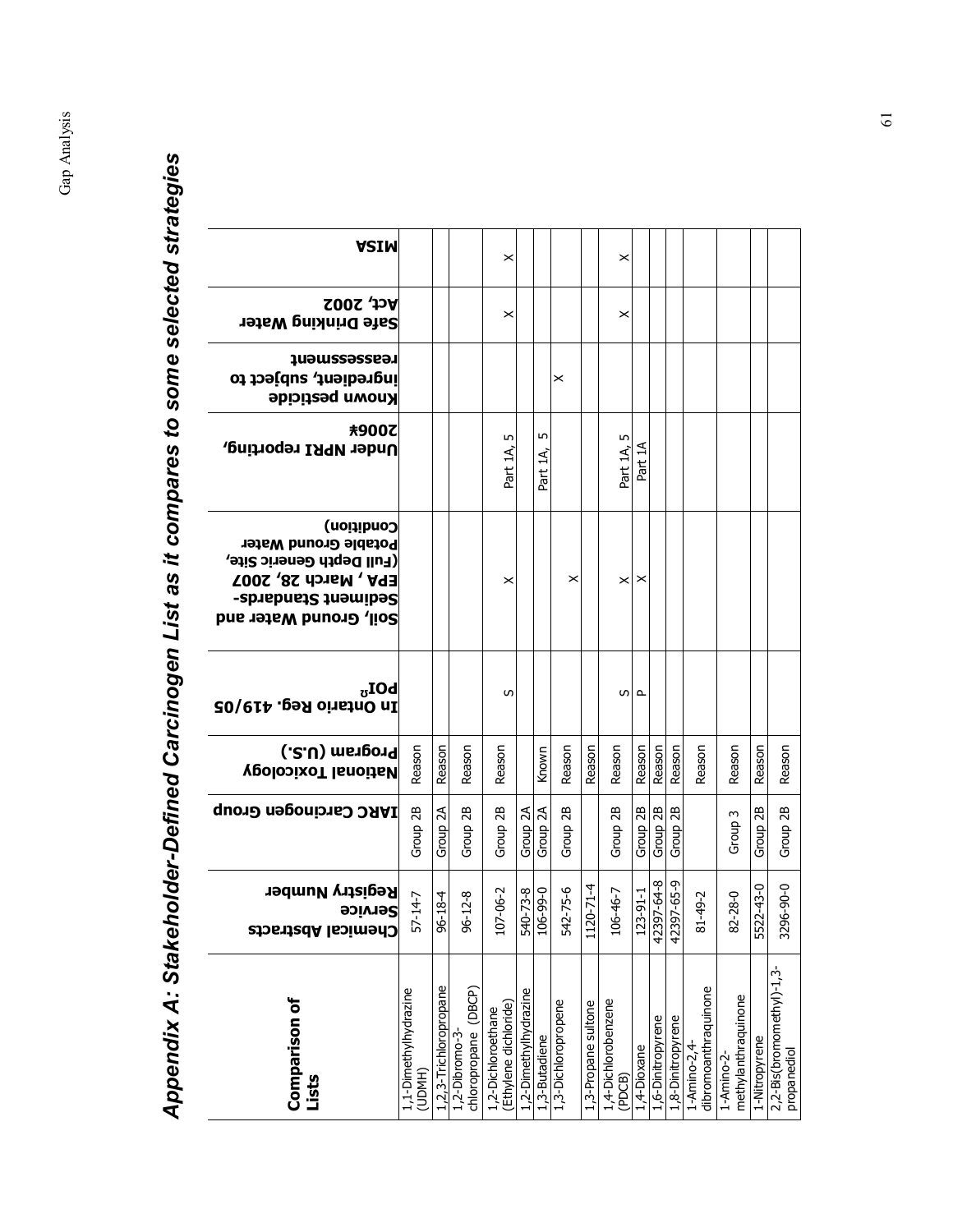| <b>ASIM</b>                                                                                                                                 | $\pmb{\times}$                                   |                        | ×                     |                            |                    |                       |                                                                              |                                                                  |                                                      |                       |                                       |                 |                     |                                                 |                                                     |
|---------------------------------------------------------------------------------------------------------------------------------------------|--------------------------------------------------|------------------------|-----------------------|----------------------------|--------------------|-----------------------|------------------------------------------------------------------------------|------------------------------------------------------------------|------------------------------------------------------|-----------------------|---------------------------------------|-----------------|---------------------|-------------------------------------------------|-----------------------------------------------------|
| <b>Act, 2002</b><br>Safe Drinking Water                                                                                                     |                                                  |                        | $\times$              |                            |                    |                       |                                                                              |                                                                  |                                                      |                       |                                       |                 |                     |                                                 |                                                     |
| teassessueu£<br>ingredient, subject to<br><b>Known pesticide</b>                                                                            |                                                  |                        |                       |                            |                    |                       |                                                                              |                                                                  |                                                      |                       |                                       |                 |                     |                                                 |                                                     |
| ★900乙<br>Under NPRI reporting,                                                                                                              | Part 3                                           |                        |                       |                            | Part 1A            |                       |                                                                              |                                                                  |                                                      |                       |                                       |                 | Part 1A             | Part 1A                                         |                                                     |
| Condition)<br>Potable Ground Water<br>(Full Depth Generic Site,<br><b>EPA, March 28, 2007</b><br>Sediment Standa-<br>Soil, Ground Water and | $\boldsymbol{\times}$                            |                        | ×                     |                            |                    |                       |                                                                              |                                                                  |                                                      |                       |                                       |                 |                     | ×                                               |                                                     |
| $_{\mathtt{U}}$ IOd<br>In Ontario Reg. 419/05                                                                                               |                                                  |                        |                       |                            |                    |                       |                                                                              |                                                                  |                                                      |                       |                                       |                 |                     | ௨                                               |                                                     |
| Program (U.S.)<br><b>Vedional Toxicology</b>                                                                                                | Known                                            | Reason                 | Reason                | Reason                     | Reason             | Reason                | Reason                                                                       | Reason                                                           | Reason                                               | Reason                | Reason                                | Known           | Reason              | Reason                                          | Reason                                              |
| <b>IARC Carcinogen Group</b>                                                                                                                | Group 1                                          | 2B<br>Group            |                       |                            | Group 2B           |                       | Group <sub>2B</sub>                                                          | Group <sub>2B</sub>                                              | Group <sub>2A</sub>                                  | Group <sub>3</sub>    | Group 2B                              | Group 1         | Group <sub>2B</sub> | 28<br>Group                                     | Group <sub>2B</sub>                                 |
| <b>Registry Number</b><br>Service<br><b>Chemical Abstracts</b>                                                                              | 1746-01-6                                        | $96 - 13 - 9$          | 88-06-2               | 156-41-7<br>391            | 95-80-7            | 5-96-5                | $105650 - 23 -$                                                              | 94-11-2<br>770                                                   | 80-96-6<br>761                                       | $7 - 79 - 3$<br>$\Xi$ | 75-55-8                               |                 | 0-34-67<br>8-65-16  | 612-83-9<br>91-94-1                             | $9 - 90 - 4$<br>ᄇ                                   |
| Comparison of<br>Lists                                                                                                                      | Tetrachlorodibenzo-para-<br>$2,3,7,8-$<br>dioxin | 2,3-Dibromo-1-propanol | 2,4,6-Trichlorophenol | 2,4-Diaminoanisole sulfate | 2,4-Diaminotoluene | 2-Acetylaminofluorene | 2-Amino-1-methyl-6-<br>phenylimidazol <sup>[4</sup> ,5-<br>b]pyridine (PhIP) | dimethylimidazo[4,5-<br>f]quinoline (MeIQ)<br>$2 -$ Amino $-3,4$ | methylimidazo[4,5-<br>flquinoline (IQ)<br>2-Amino-3- | 2-Aminoanthraquinone  | 2-Methylaziridine<br>(Propyleneimine) | 2-Naphthylamine | 2-Nitropropane      | 3,3'-Dichlorobenzidine<br>(and dihydrochloride) | 3,3'-Dimethoxybenzidine<br>(o-Dianisidine) and dyes |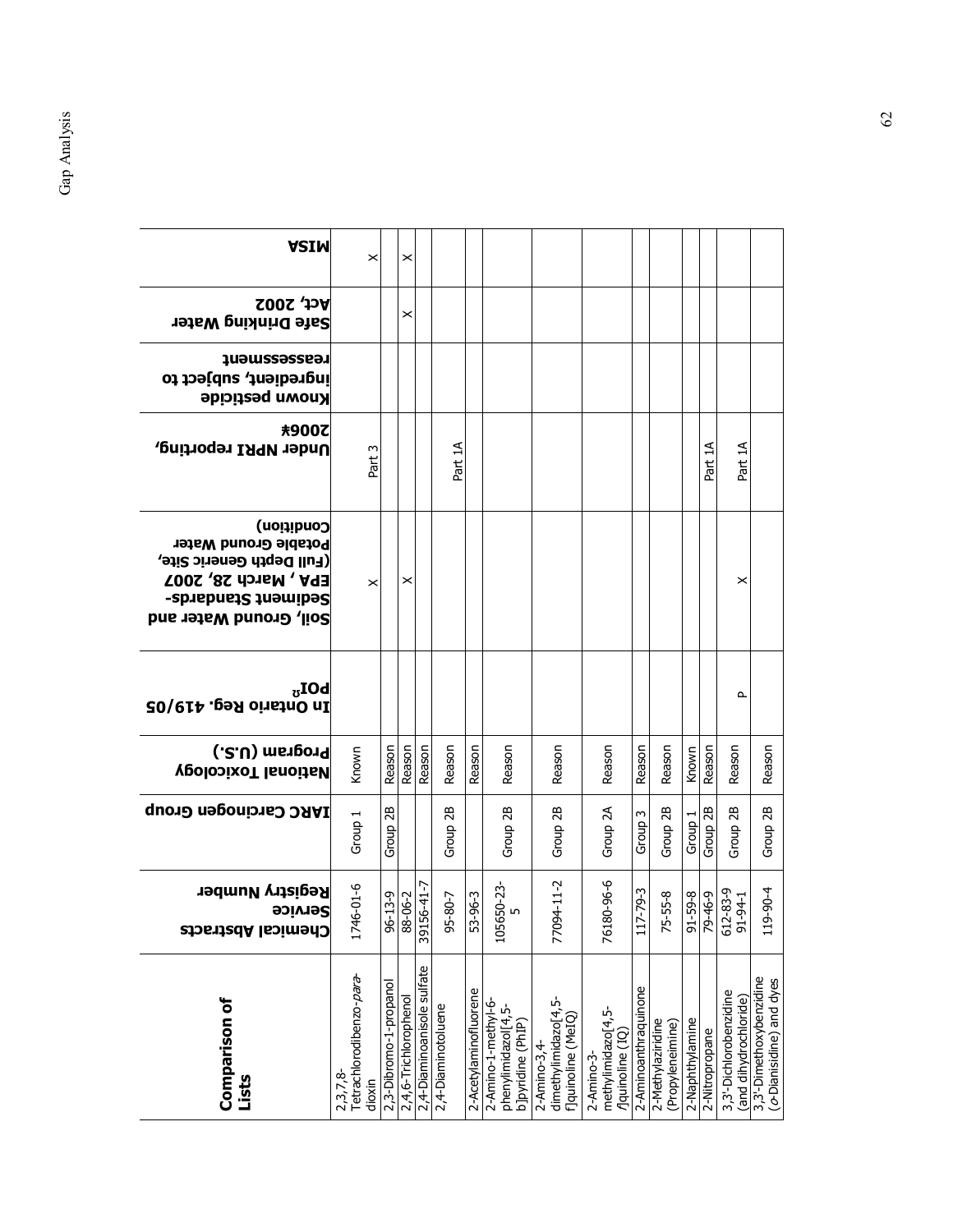| <b>ASIM</b>                                                                                                                                           |                                                                  |                          |                                                              |                                                   |                                         |                                                  |                                                  |                     |                 |                                |                                             |                         |                                                                  |                   |                  |
|-------------------------------------------------------------------------------------------------------------------------------------------------------|------------------------------------------------------------------|--------------------------|--------------------------------------------------------------|---------------------------------------------------|-----------------------------------------|--------------------------------------------------|--------------------------------------------------|---------------------|-----------------|--------------------------------|---------------------------------------------|-------------------------|------------------------------------------------------------------|-------------------|------------------|
| <b>Act, 2002</b><br>Safe Drinking Water                                                                                                               |                                                                  |                          |                                                              |                                                   |                                         |                                                  |                                                  |                     |                 |                                |                                             |                         |                                                                  |                   |                  |
| teassessueu£<br>ingredient, subject to<br>Known pesticide                                                                                             |                                                                  |                          |                                                              |                                                   |                                         |                                                  |                                                  |                     |                 |                                |                                             |                         |                                                                  |                   |                  |
| <b>未900乙</b><br>Under NPRI reporting,                                                                                                                 |                                                                  | Part 1A                  |                                                              |                                                   | Part 1A                                 |                                                  | Part 1A                                          |                     |                 |                                |                                             |                         |                                                                  |                   |                  |
| Condition)<br>Potable Ground Water<br>(Full Depth Generic Site,<br><b>EPA, March 28, 2007</b><br><b>Sediment Standards-</b><br>Soil, Ground Water and |                                                                  |                          |                                                              |                                                   |                                         |                                                  |                                                  |                     |                 |                                |                                             |                         |                                                                  |                   |                  |
| $\rm \bf{b} O I_{\sigma}$<br>In Ontario Reg. 419/05                                                                                                   |                                                                  |                          |                                                              |                                                   | Δ                                       |                                                  | ௨                                                |                     |                 |                                |                                             |                         |                                                                  |                   |                  |
| Program (U.S.)<br><b>VeolopixoT lanoitaV</b>                                                                                                          | Reason                                                           | Reason                   | Reason                                                       | Reason                                            | Reason                                  | Reason                                           | Reason                                           | Reason              | Known           | Reason                         | Reason                                      | Reason                  | Reason                                                           |                   | Reason           |
| <b>IARC Carcinogen Group</b>                                                                                                                          | Group 2B                                                         | Group <sub>3</sub>       | Group <sub>2B</sub>                                          | Group <sub>2B</sub>                               | Group <sub>2A</sub>                     | Group <sub>3</sub>                               | Group 2B                                         | Group <sub>2B</sub> | Group 1         | Group <sub>2B</sub>            | Group <sub>2A</sub>                         | Group <sub>2B</sub>     | Group 2B                                                         | Group 2A          | Group 2B         |
| <b>Registry Number</b><br><b>Service</b><br><b>CNemical Adstracts</b>                                                                                 | 119-93-7<br>612-82-8                                             | 563-47-3                 | 64091-91-4                                                   | $01 - 80 - 4$                                     | $01 - 14 - 4$                           | $01 - 61 - 1$                                    | 13552-44-8<br>$-27 - 101$                        | $139 - 65 - 1$      | $92 - 67 - 1$   | 95-83-0                        | 3165-93-3<br>$95 - 69 - 2$                  | $60 - 11 - 7$           | $106 - 87 - 6$                                                   | 84-20-8           | 3697-24-3        |
| <b>Comparison of</b><br>Lists                                                                                                                         | 3,3'-Dimethylbenzidine (o-<br>dihydrochloride)<br>Tolidine) (and | 3-Chloro-2-methylpropene | 4-(/KNitrosomethylamino)<br>1-(3-pyridyl)1-butanone<br>(NNK) | 4,4'-Diaminodiphenyl ether<br>(4,4'-Oxydianiline) | 4,4'-Methylene bis(2-<br>chloroaniline) | 4,4'-Methylene bis(N, /V<br>dimethyl)benzenamine | 4,4'-Methylenedianiline<br>(and dihydrochloride) | 4,4'-Thiodianiline  | 4-Aminobiphenyl | phenylenediamine<br>4-Chloro-0 | 4-Chloro-o-toluidine (and<br>hydrochloride) | Dimethylaminoazobenzene | 4-Vinyl-1-cyclohexene<br>cyclohexenedioxide)<br>diepoxide (Vinyl | 5-Methoxypsoralen | 5-Methylchrysene |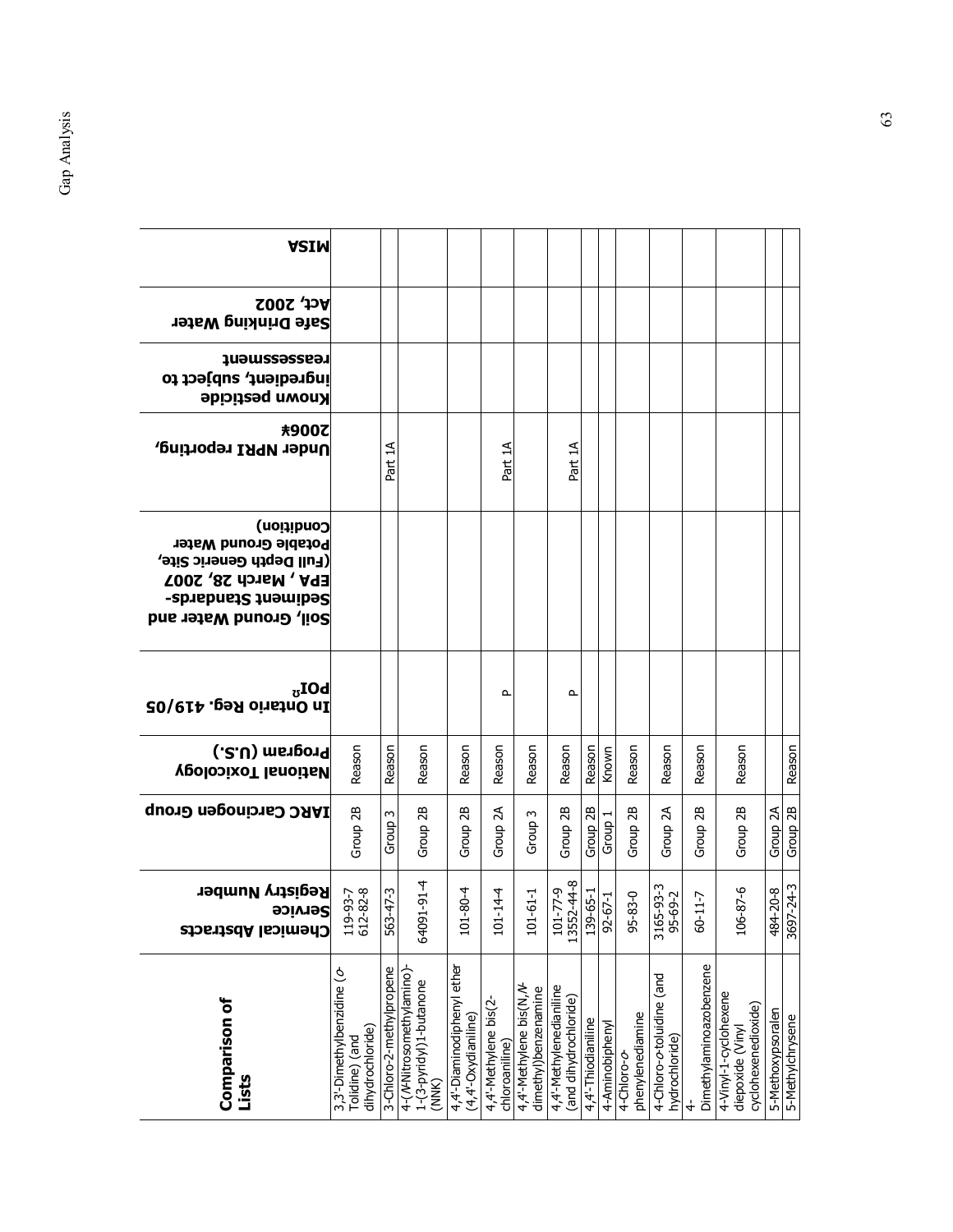| <b>ASIM</b>                                                                                                                                    |                 |                          |                     |                     | ×                   |            |                     | $X$<br>(Alumi<br>num)                               |                    |                                                            | ×                                           |                           |                                                |                           |                       | $\boldsymbol{\times}$   | ×                  |                      | ×                    |                      |
|------------------------------------------------------------------------------------------------------------------------------------------------|-----------------|--------------------------|---------------------|---------------------|---------------------|------------|---------------------|-----------------------------------------------------|--------------------|------------------------------------------------------------|---------------------------------------------|---------------------------|------------------------------------------------|---------------------------|-----------------------|-------------------------|--------------------|----------------------|----------------------|----------------------|
| <b>Act, 2002</b><br>Safe Drinking Water                                                                                                        |                 |                          |                     |                     |                     |            |                     |                                                     |                    |                                                            |                                             | ×                         |                                                |                           |                       |                         | ×                  |                      |                      |                      |
| <b>Teassessment</b><br>ingredient, subject to<br><b>Known pesticide</b>                                                                        |                 |                          |                     |                     |                     |            |                     |                                                     | ×                  |                                                            | ×                                           |                           |                                                |                           |                       |                         |                    |                      |                      |                      |
| 未900乙<br>Under NPRI reporting,                                                                                                                 |                 | Part 2                   | Part 1A             | Part 1A             | Part 1A             |            |                     | (fume or<br>dust)<br>Part 1A                        |                    |                                                            | (arsenic and<br>compounds)<br>Part 1B<br>£i |                           |                                                | (friable form)<br>Part 1A |                       | Part 2                  | Part 1A,           |                      | Part 2<br>Part 2     |                      |
| Condition)<br>Potable Ground Water<br>(Full Depth Generic Site,<br><b>EPA, March 28, 2007</b><br>Sediment Standards-<br>Soil, Ground Water and |                 |                          |                     |                     |                     |            |                     |                                                     |                    |                                                            |                                             | ×                         |                                                |                           |                       | ×                       | ×                  |                      | ×                    |                      |
| $\rm \mathbf{b}$ OI $_{\rm \mathbf{u}}$<br>In Ontario Reg. 419/05                                                                              |                 |                          |                     | ທ ທ ທ               |                     |            |                     | P sterate<br>P disterate<br>P tristerate<br>P oxide |                    |                                                            | $\sim$                                      |                           |                                                | ௨                         |                       |                         | ≏                  |                      |                      |                      |
| (.2.U) msnponq<br>စ္တိ <b>ြက္ (၂၁၁)</b><br>စို့ Mational Toxicology                                                                            |                 | Reason                   | Reason              | Reason              | Reason              | Known      | Known               |                                                     | Reason             |                                                            | Known                                       |                           | Reason                                         | Known                     |                       | Reason                  | Known              | Known                | Reason               | Reason               |
|                                                                                                                                                |                 | Group <sub>2B</sub>      | Group <sub>2B</sub> | Group <sub>2A</sub> | Group <sub>2B</sub> | Group 1    | Group 1             | Group 1                                             | Group <sub>3</sub> | Group <sub>2A</sub>                                        | Group 1                                     | Group <sub>1</sub>        | Group <sub>2A</sub>                            | Group <sub>1</sub>        | Group <sub>1</sub>    | Group 2A                | Group <sub>1</sub> | Group <sub>2A</sub>  | Group 2B             | Group 2B             |
| <sup>s</sup><br><sup>So</sup> Service<br>Soervice<br>Registry Number<br>Registry Number                                                        |                 | 194-59-2                 | 75-07-0             | 79-06-1             | $107 - 13 - 1$      | 1402-68-2  | ł.                  | ł                                                   | $61 - 82 - 5$      | ł                                                          | 7440-38-2<br>1001                           | ł,                        | $\mathbf{I}% _{0}\left( \mathbf{I}_{1}\right)$ | 1332-21-4                 | 492-80-8              | $rac{56-55-3}{71-43-2}$ |                    | ł                    | 205-99-2<br>205-82-3 |                      |
| <b>Comparison of</b><br>Lists                                                                                                                  | 6-Nitrochrysene | 7H-Dibenzo[c,g]carbazole | Acetaldehyde        | Acrylamide          | Acrylonitrile       | Aflatoxins | Alcoholic beverages | Aluminum production                                 | Amitrole           | (naturally occurring<br>Aristolochic acids<br>mixtures of) | Arsenic (inorganic arsenic<br>compounds)    | Arsenic in drinking-water | Art glass (manufacture of)                     | Asbestos                  | Auramine, manufacture | Benz(a)anthracene       | Benzene            | Benzidine-based dyes | Benzo(b)fluoranthene | Benzo(j)fluoranthene |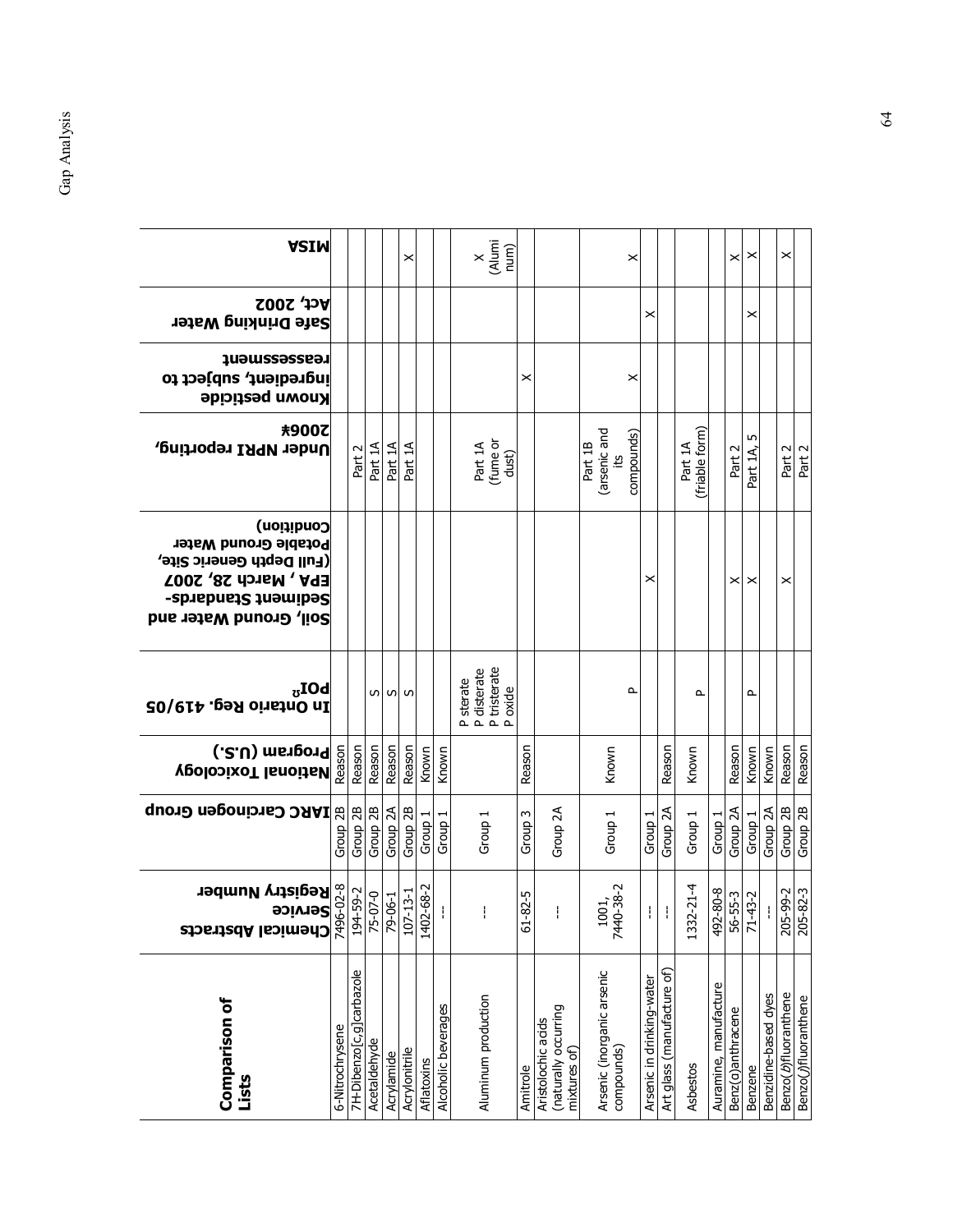| <b>ASIM</b>                                                                                                                                                   | ×                    | $\times$            | ×                       |                                                         |                                         | ×                    |                                   |                                       | ×                                |           | ×                    |                      |                     |                            | $\boldsymbol{\times}$              |             |
|---------------------------------------------------------------------------------------------------------------------------------------------------------------|----------------------|---------------------|-------------------------|---------------------------------------------------------|-----------------------------------------|----------------------|-----------------------------------|---------------------------------------|----------------------------------|-----------|----------------------|----------------------|---------------------|----------------------------|------------------------------------|-------------|
| <b>Act, 2002</b><br>Safe Drinking Water                                                                                                                       |                      | ×                   | ×                       |                                                         |                                         |                      |                                   |                                       | ×                                |           | ×                    |                      |                     |                            |                                    |             |
| reasesseueuf<br>ingredient, subject to<br><b>Known pesticide</b>                                                                                              |                      |                     |                         |                                                         |                                         |                      |                                   |                                       |                                  |           |                      |                      |                     |                            |                                    |             |
| $\left \frac{\omega}{\omega}\right $ upka reporting,<br> -<br> 2                                                                                              |                      | Part 2              |                         |                                                         |                                         |                      |                                   |                                       | Part 1B                          |           | Part 1A              |                      | Part 1A             |                            | Part 1A                            |             |
| Condition)<br>Potable Ground Water<br>(Full Depth Generic Site,<br>$ X  \times$   EPA, March 28, 2007<br><b>Sediment Standards-</b><br>Soil, Ground Water and |                      |                     | ×                       |                                                         |                                         | ×                    |                                   |                                       | ×                                |           | ×                    |                      |                     |                            | ×                                  |             |
| $_{\mathtt{U}}$ IOd<br>In Ontario Reg. 419/05                                                                                                                 |                      | ≏                   | S                       |                                                         |                                         |                      |                                   |                                       | S                                |           | S                    |                      |                     |                            | S                                  |             |
| Program (U.S.)<br>% VeolooixoT lanoitaN<br>© S.U) ms1po1q<br>© Perograp                                                                                       |                      | Reason              | Known                   | Known                                                   |                                         | Reason               | Reason                            | Reason                                | Known                            |           | Reason               | Reason               | Reason              | Reason                     | Reason                             | Reason      |
|                                                                                                                                                               |                      | Group <sub>2A</sub> | Group <sub>1</sub>      | Group <sub>1</sub>                                      | Group 1                                 | Group 2B             | Group 2B                          | Group 2B                              | Group 1                          | Group 2A  |                      | Group 2B             | Group <sub>2B</sub> | Group 2B                   | Group 2B                           |             |
| c <b>Registry Number</b><br>⊜ Service<br>⊙ Service<br><b>Chemical Abstracts</b>                                                                               | ຊ                    | $50 - 32 - 8$       | 7440-41-7               | $7 - 30 - 2$<br>$42 - 88 - 1$<br>음 R                    | ł                                       | $75 - 27 - 4$        | $13 - 16 - 5$<br>250              | $-19-6i$<br>ပိုင                      | 7440-43-9<br>1004                | 2425-06-1 | $56 - 23 - 5$        | 143-50-0             | $-8 - 5$<br>Η       | 108171-26<br>$\sim$        | $\frac{67 - 66 - 3}{126 - 99 - 8}$ |             |
| <b>Comparison of</b><br>Lists                                                                                                                                 | Benzo(k)fluoranthene | Benzo(a)pyrene      | Beryllium and compounds | Bis(chloromethyl)ether and<br>chloromethyl methyl ether | manufacture and repair<br>Boot and shoe | Bromodichloromethane | Butylated hydroxyanisole<br>(BHA) | monohydrochloride<br>C.I. Basic Red 9 | Cadmium and cadmium<br>compounds | Captafol  | Carbon tetrachloride | Chlordecone (Kepone) | Chlorendic acid     | Chlorinated paraffin waxes | Chloroform                         | Chloroprene |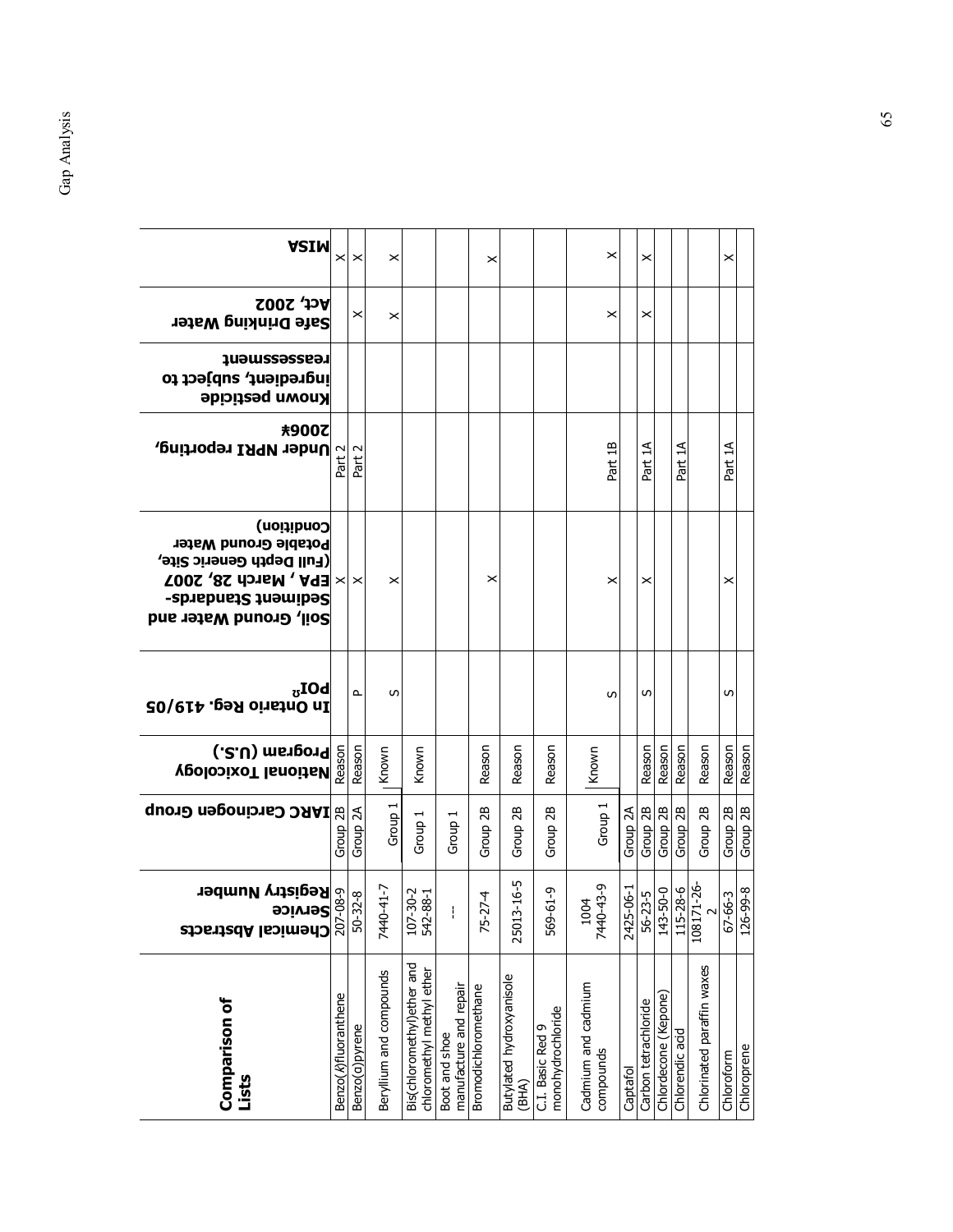| <b>Comparison of</b><br>Lists              | <b>Registry Number</b><br>Service<br><b>Chemical Abstracts</b> | <b>IARC Carcinogen Group</b> | Program (U.S.)<br><b>VeolopixoT lanoitaM</b> | $\rm_{\sigma}$ IOd<br>In Ontario Reg. 419/05 | Condition)<br>Potable Ground Water<br>(Full Depth Generic Site,<br><b>EPA, March 28, 2007</b><br>Sediment Standards-<br>Soil, Ground Water and | ★900乙<br>Under NPRI reporting, | reassessueuf<br>ingredient, subject to<br><b>Known pesticide</b> | <b>Act, 2002</b><br>Safe Drinking Water | <b>ASIM</b>           |
|--------------------------------------------|----------------------------------------------------------------|------------------------------|----------------------------------------------|----------------------------------------------|------------------------------------------------------------------------------------------------------------------------------------------------|--------------------------------|------------------------------------------------------------------|-----------------------------------------|-----------------------|
| Chromium compounds                         | 1012<br>7440-47-3                                              | Group 1                      | Known                                        |                                              | $\pmb{\times}$                                                                                                                                 |                                |                                                                  |                                         |                       |
|                                            |                                                                |                              |                                              | $\Delta$                                     |                                                                                                                                                | Part 1A                        |                                                                  | ×                                       | ×                     |
| Coal gasification                          | ł                                                              | Group 1                      |                                              |                                              |                                                                                                                                                |                                |                                                                  |                                         |                       |
| Coal-tar pitches                           | 65996-93-2                                                     | Group 1                      | Known                                        |                                              |                                                                                                                                                |                                |                                                                  |                                         |                       |
| Coal-tars                                  | $07 - 45 - 2$<br>8                                             | Group 1                      | Known                                        | $\mathbf{r}$                                 |                                                                                                                                                |                                |                                                                  |                                         |                       |
| Cobalt metal with tungsten<br>carbide      | ł                                                              | Group <sub>2A</sub>          |                                              |                                              |                                                                                                                                                |                                |                                                                  |                                         | ×                     |
| Coke production                            | ł                                                              | Group 1                      | Known                                        |                                              |                                                                                                                                                |                                |                                                                  |                                         |                       |
| Creosotes                                  | $01 - 58 - 9$<br>8                                             | Group $2A$                   |                                              |                                              |                                                                                                                                                | Other groups<br>and mixtures   |                                                                  |                                         |                       |
| DDT (Dichlorodiphenyl-<br>trichloroethane) | $0 - 29 - 3$<br>m                                              | Group <sub>2B</sub>          | Reason                                       |                                              | ×                                                                                                                                              |                                |                                                                  | $\times$                                |                       |
| di(2-ethylhexyl)phthalate                  | 117-81-7                                                       | Group                        | Reason                                       | S                                            |                                                                                                                                                | ₹<br>Part                      |                                                                  |                                         | ×                     |
| Diazoaminobenzene                          |                                                                |                              | Reason                                       |                                              |                                                                                                                                                |                                |                                                                  |                                         |                       |
| Dibenz[a,h]acridine                        | 136-35-6<br>226-36-8                                           | Group <sub>2B</sub>          | Reason                                       |                                              |                                                                                                                                                |                                |                                                                  |                                         |                       |
| Dibenz[a, h]anthracene                     |                                                                | Group 2A                     | Reason                                       |                                              | ×                                                                                                                                              | $\sim$<br>Part                 |                                                                  |                                         | ×                     |
| Dibenz[a,j]acridine                        | $\frac{53-70-3}{224-42-0}$                                     | Group <sub>2B</sub>          | Reason                                       |                                              |                                                                                                                                                | $\sim$<br>Part                 |                                                                  |                                         |                       |
| Dibenzo[a,e]pyrene                         |                                                                | Group <sub>2B</sub>          | Reason                                       |                                              |                                                                                                                                                |                                |                                                                  |                                         |                       |
| Dibenzo[a,h]pyrene                         | 0-02-161<br>6-55-681<br>0- <del>19</del> -681                  | Group <sub>2B</sub>          | Reason                                       |                                              |                                                                                                                                                |                                |                                                                  |                                         |                       |
| Dibenzo[a,i]pyrene                         |                                                                | Group 2B                     | Reason                                       |                                              |                                                                                                                                                | $\sim$<br>Part                 |                                                                  |                                         |                       |
| Dibenzo[a,l]pyrene                         |                                                                | Group <sub>2B</sub>          | Reason                                       |                                              |                                                                                                                                                |                                |                                                                  |                                         |                       |
| (methylene chloride)<br>Dichloromethane    | $5 - 09 - 2$                                                   | Group 2B                     | Reason                                       | S/P                                          | ×                                                                                                                                              | Part 1A                        |                                                                  | $\boldsymbol{\times}$                   | $\boldsymbol{\times}$ |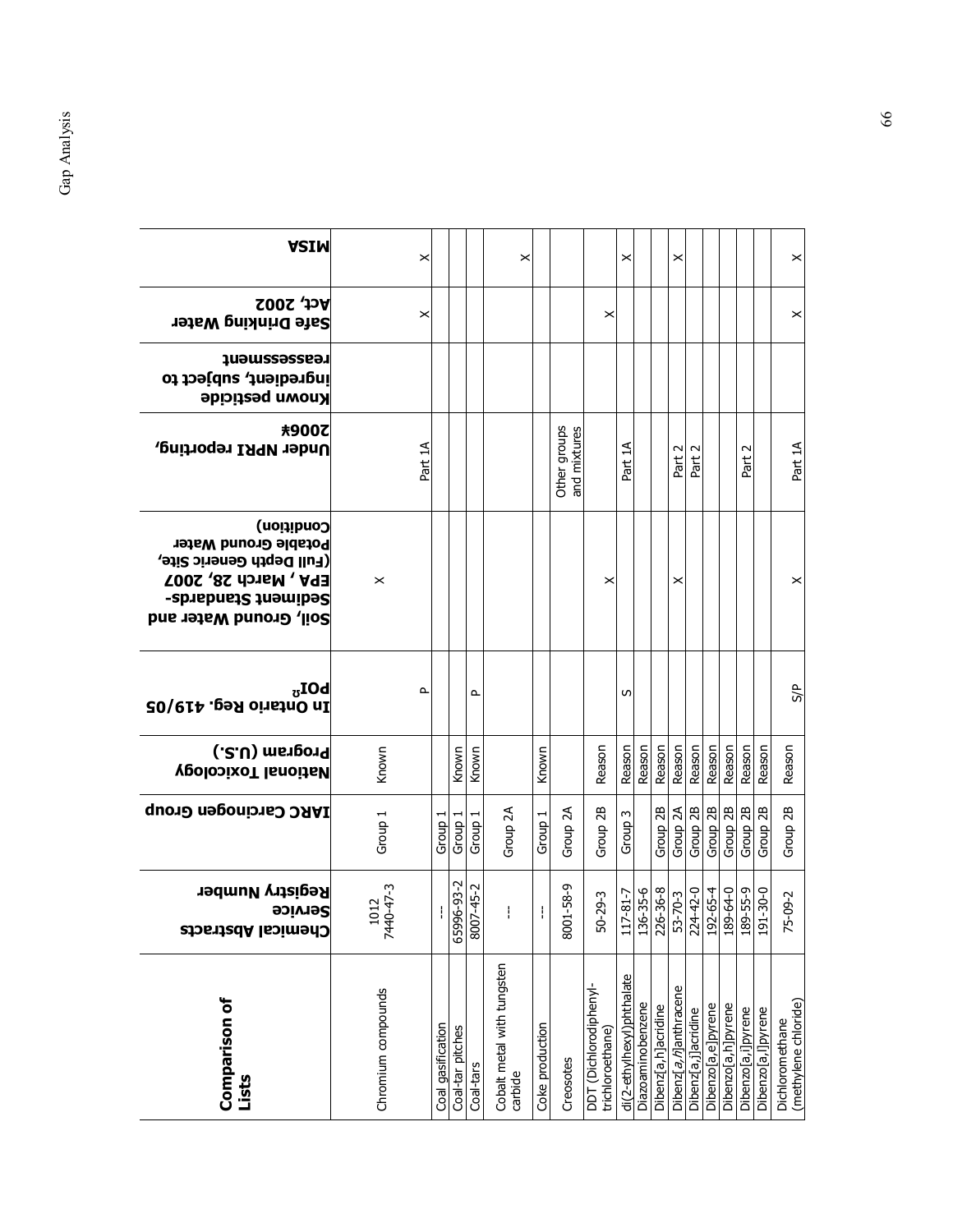| <b>ASIM</b>                                                                                                                                    |                       |                     |                                       |                     |                               |                     |                 |                              |                |                    |                    |          |                                 |                    |                     |                                                          |                                           | ×                   | ×                   |                                   |                       |
|------------------------------------------------------------------------------------------------------------------------------------------------|-----------------------|---------------------|---------------------------------------|---------------------|-------------------------------|---------------------|-----------------|------------------------------|----------------|--------------------|--------------------|----------|---------------------------------|--------------------|---------------------|----------------------------------------------------------|-------------------------------------------|---------------------|---------------------|-----------------------------------|-----------------------|
| <b>Act, 2002</b><br><b>Safe Drinking Water</b>                                                                                                 |                       |                     |                                       |                     |                               |                     |                 |                              |                |                    |                    | ×        |                                 |                    |                     |                                                          |                                           |                     |                     |                                   |                       |
| teassessment<br>ingredient, subject to<br><b>Known pesticide</b>                                                                               |                       |                     |                                       |                     |                               |                     |                 |                              | ×              |                    | ×                  |          |                                 |                    |                     |                                                          |                                           |                     |                     |                                   |                       |
| <b>未900乙</b><br>Under NPRI reporting,                                                                                                          |                       | Part 1A             |                                       | Part 1A             |                               |                     | Part 1A         |                              | Part 1A        | Part 1A            | m<br>Part 1A,      |          |                                 |                    |                     |                                                          |                                           | Part 3              | ₹<br>Part           |                                   | Part 1A               |
| Condition)<br>Potable Ground Water<br>(Full Depth Generic Site,<br><b>EPA, March 28, 2007</b><br>Sediment Standards-<br>Soil, Ground Water and |                       |                     |                                       |                     |                               |                     |                 |                              |                |                    |                    | ×        |                                 |                    |                     |                                                          |                                           | ×                   | ×                   |                                   |                       |
| $\rm \mathbf{b}$ OI $_{\rm \mathbf{u}}$<br>In Ontario Reg. 419/05                                                                              |                       |                     |                                       |                     |                               |                     |                 |                              | Δ              |                    | w                  |          |                                 |                    |                     |                                                          |                                           |                     |                     |                                   |                       |
| ြို <b>  Rational Toxicology</b><br> မို့   Wational Toxicology                                                                                |                       | Reason              | Reason                                | Reason              | Reason                        | Reason              | Reason          | Reason                       | Known          | Reason             | Reason             | Reason   |                                 |                    | Reason              |                                                          |                                           | Reason              | Reason              | Reason                            | Reason                |
| <b>S LARC Carcinogen Group</b>                                                                                                                 |                       | Group <sub>2A</sub> | Group 2B                              | Group <sub>2A</sub> | Group 2A                      | Group <sub>2B</sub> | Group 2A        | Group <sub>3</sub>           | Group 1        | Group <sub>3</sub> | Group <sub>1</sub> | Group 2B | Group 1                         | Group              | Group <sub>2A</sub> | Group 2A                                                 | Group <sub>1</sub>                        | Group <sub>2B</sub> | Group <sub>2B</sub> | Group <sub>2B</sub>               | Group 2B              |
| <b>Registry Number</b><br><b>Service</b><br><b>Chemical Abstracts</b>                                                                          |                       | $64 - 67 - 5$       | 101-90-6                              | 77-8-1              | 79-44-7                       | 2475-45-8           | 106-89-8        | 510-15-6                     | $75 - 21 - 8$  | $96 - 45 - 7$      | $50 - 00 - 0$      | 110-00-9 |                                 | $03 - 00 - 0$<br>Ω | 556-52-5            | I                                                        |                                           | $18 - 74 - 1$       | $67 - 72 - 1$       | 680-31-9                          | $302 - 01 - 2$        |
| <b>Comparison of</b><br>Lists                                                                                                                  | Diesel engine exhaust | Diethyl sulfate     | Diglycidyl resorcinol ether<br>(DGRE) | Dimethy sulfate     | Dimethylcarbamoyl<br>chloride | Disperse Blue 1     | Epichlorohydrin | Ethyl-4,4'-dichlorobenzilate | Ethylene oxide | Ethylene thiourea  | Formaldehyde       | Furan    | Furniture and cabinet<br>making | Gallium arsenide   | Glycidol            | (occupational exposures as<br>Hairdresser or barber<br>ଟ | Hematite mining with<br>exposure to radon | Hexachlorobenzene   | Hexachloroethane    | Hexamethylphosphoramide<br>(HEMA) | Hydrazine (and salts) |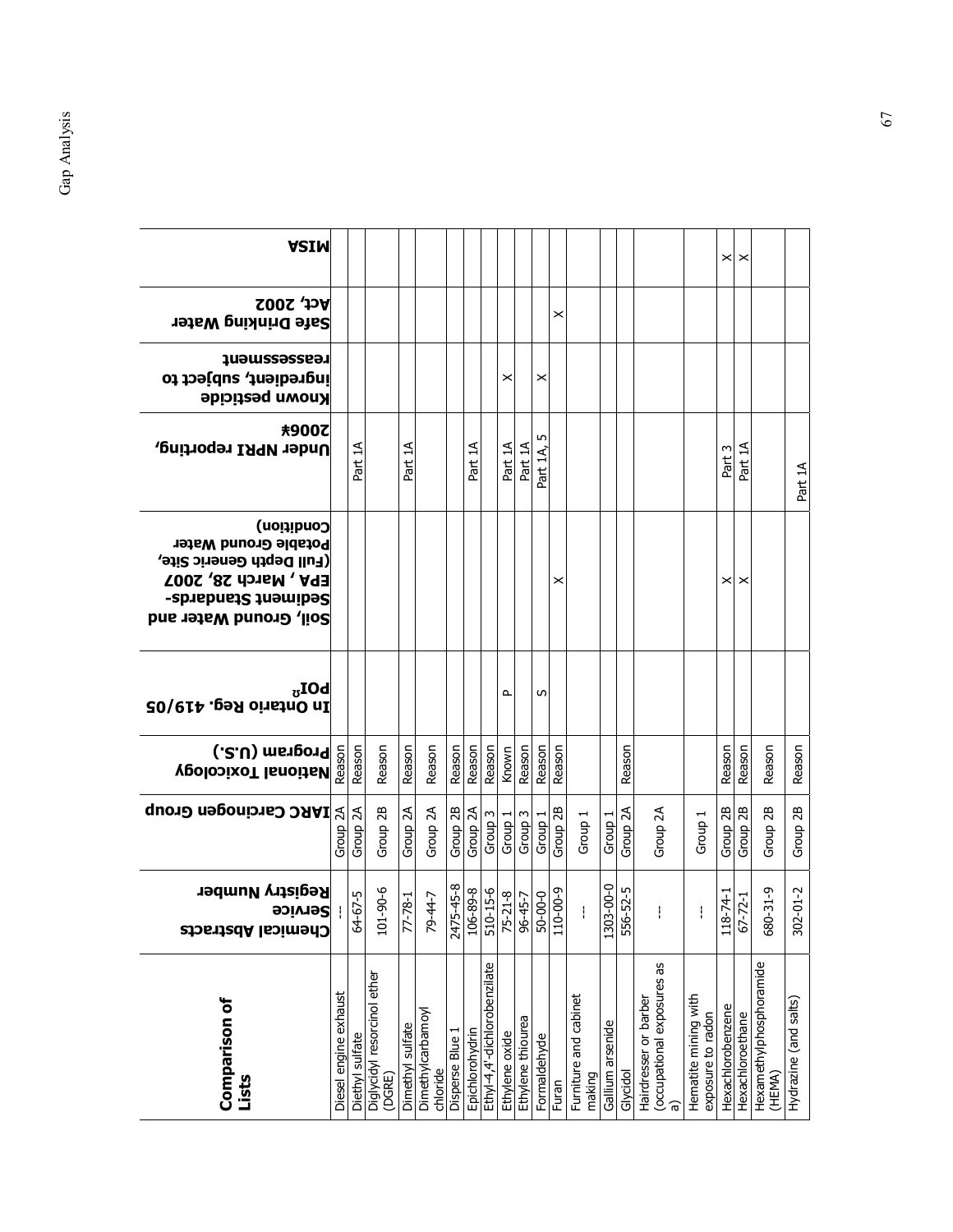| <b>Comparison of</b><br>Lists                         | <b>Registry Number</b><br><b>Service</b><br><b>Shemical Abstrac</b> | <b>IARC Carcinogen Group</b> | Program (U.S.)<br><b>Vectional Toxicology</b> | $\rm_{\sigma}$ IOd<br>In Ontario Reg. 419/05 | Condition)<br>Potable Ground Water<br>(Full Depth Generic Site,<br><b>EPA, March 28, 2007</b><br>Sediment Standards-<br>Soil, Ground Water and | <b>未900乙</b><br>Under NPRI reporting,                            | <b>Teassessment</b><br>ingredient, subject to<br><b>Known pesticide</b> | <b>Act, 2002</b><br><b>Safe Drinking Water</b> | <b>ASIM</b>       |
|-------------------------------------------------------|---------------------------------------------------------------------|------------------------------|-----------------------------------------------|----------------------------------------------|------------------------------------------------------------------------------------------------------------------------------------------------|------------------------------------------------------------------|-------------------------------------------------------------------------|------------------------------------------------|-------------------|
| Hydrazobenzene (1,2-<br>Diphenylhydrazine)            | $.22 - 66 - 7$                                                      |                              | Reason                                        |                                              |                                                                                                                                                |                                                                  |                                                                         |                                                |                   |
| Indeno[1,2,3-cd]pyrene                                | 93-39-5                                                             | Group <sub>2B</sub>          | Reason                                        |                                              | ×                                                                                                                                              | $\sim$<br>Part                                                   |                                                                         |                                                | ×                 |
| Indium phosphide                                      | 22398-80-7                                                          | Group <sub>2A</sub>          |                                               |                                              |                                                                                                                                                |                                                                  |                                                                         | ×                                              |                   |
| Involuntary smoking                                   | $\mathbb{F}$                                                        | Group 1                      | Known                                         |                                              |                                                                                                                                                |                                                                  |                                                                         |                                                |                   |
| Iron and steel founding                               |                                                                     | Group 1                      |                                               |                                              |                                                                                                                                                |                                                                  |                                                                         | ×                                              | ×                 |
| Isoprene                                              | $8 - 79 - 5$                                                        | Group <sub>2B</sub>          | Reason                                        |                                              |                                                                                                                                                | Part 1A                                                          |                                                                         |                                                |                   |
| Isopropanol manufacture<br>(strong-acid process)      | ł                                                                   | Group 1                      |                                               | 5P                                           |                                                                                                                                                |                                                                  |                                                                         |                                                |                   |
| Lead compounds,<br>inorganic                          | 139-92-1<br>1026<br>Σ                                               | Group <sub>2A</sub>          | Reason                                        | S                                            | ×                                                                                                                                              | Part 1B                                                          |                                                                         | ×                                              | ×                 |
| hexachlorocyclohexane<br>Lindane and other<br>isomers | 58-89-9<br>608-73-1                                                 |                              | Reason                                        | $\Delta$                                     | ×                                                                                                                                              |                                                                  |                                                                         | ×                                              |                   |
| Magenta, manufacture                                  | ł                                                                   | Group                        |                                               |                                              |                                                                                                                                                |                                                                  |                                                                         |                                                |                   |
| Methyleugenol                                         | $33 - 15 - 2$                                                       |                              | Reason                                        |                                              |                                                                                                                                                |                                                                  |                                                                         |                                                |                   |
| Michler's ketone                                      | $9 - 94 - 8$                                                        |                              | Reason                                        |                                              |                                                                                                                                                | Part 1A                                                          |                                                                         |                                                |                   |
| Mineral oils, untreated and<br>mildly treated         | ł                                                                   | Group 1                      | Known                                         |                                              |                                                                                                                                                | (white mineral<br>Other groups<br>and mixtures<br>$\overline{o}$ | ×                                                                       |                                                |                   |
| Mirex                                                 | 2385-85-5                                                           | Group <sub>2B</sub>          | Reason                                        |                                              |                                                                                                                                                |                                                                  |                                                                         |                                                |                   |
| Naphthalene                                           | $91 - 20 - 3$                                                       | Group 2B                     | Reason                                        |                                              |                                                                                                                                                | Part 1A                                                          | ×                                                                       |                                                |                   |
| Nickel (Metallic)                                     | 7440-02-0                                                           | Group <sub>2B</sub>          | Reason                                        | പ ഗ                                          | $\times$ $\times$                                                                                                                              | Part 1A                                                          |                                                                         |                                                | $\times$ $\times$ |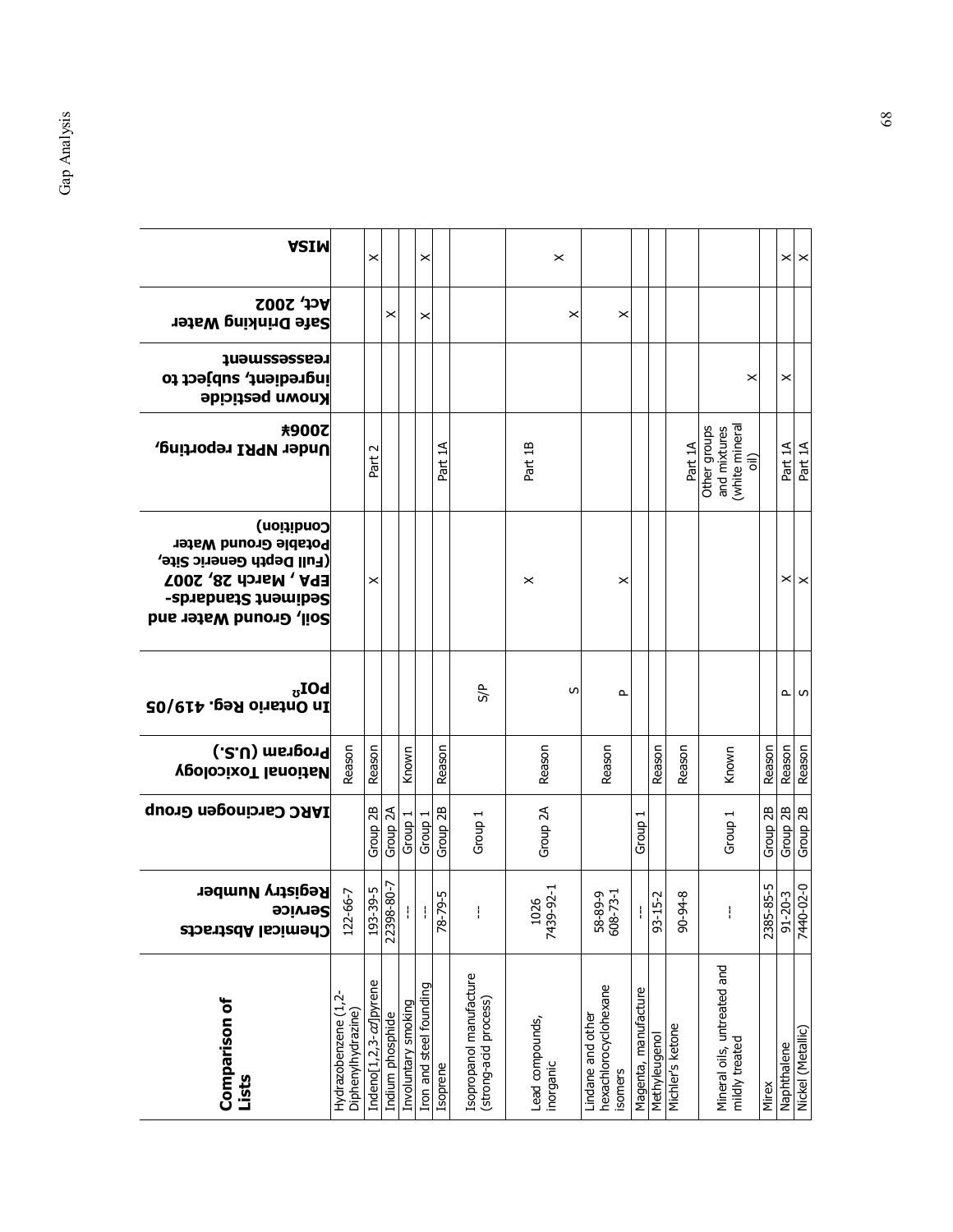| <b>ASIM</b>                                                                                                                                    |                    |                                                         |                     |                          |                                   |                            |                           |                                              |                                  |                          |                         |                            |                                                       |                                    |              |                               |                                    |                                         |                |
|------------------------------------------------------------------------------------------------------------------------------------------------|--------------------|---------------------------------------------------------|---------------------|--------------------------|-----------------------------------|----------------------------|---------------------------|----------------------------------------------|----------------------------------|--------------------------|-------------------------|----------------------------|-------------------------------------------------------|------------------------------------|--------------|-------------------------------|------------------------------------|-----------------------------------------|----------------|
| <b>Act, 2002</b><br><b>Safe Drinking Water</b>                                                                                                 |                    | ×                                                       |                     |                          |                                   | $\times$                   |                           |                                              |                                  |                          |                         |                            |                                                       |                                    |              |                               |                                    |                                         |                |
| teassessueu£<br>ingredient, subject to<br><b>Known pesticide</b>                                                                               |                    |                                                         |                     |                          |                                   |                            |                           |                                              |                                  |                          |                         |                            |                                                       |                                    |              |                               |                                    |                                         |                |
| ★900乙<br>Under NPRI reporting,                                                                                                                 |                    | Part 1A                                                 | Part 1A             |                          |                                   |                            |                           |                                              |                                  |                          |                         |                            |                                                       |                                    |              |                               |                                    |                                         |                |
| Condition)<br>Potable Ground Water<br>(Full Depth Generic Site,<br><b>EPA, March 28, 2007</b><br>Sediment Standards-<br>Soil, Ground Water and |                    |                                                         |                     |                          |                                   |                            |                           |                                              |                                  |                          |                         |                            |                                                       |                                    |              |                               |                                    |                                         |                |
| $\textrm{LOI}_\mathrm{U}$<br>In Ontario Reg. 419/05                                                                                            |                    | S                                                       |                     |                          | ௨                                 | ௨                          |                           |                                              |                                  |                          |                         |                            |                                                       |                                    |              |                               |                                    |                                         |                |
| (.2.U) msngonq<br><b>National Toxicology</b>                                                                                                   | Known              | Reason                                                  | Reason              | Reason                   | Reason                            | Reason                     | Reason                    | Reason                                       | Reason                           | Reason                   | Reason                  | Reason                     |                                                       | Reason                             | Reason       | Reason                        | Reason                             |                                         | Reason         |
| IARC Carcinogen Group                                                                                                                          | Group <sub>1</sub> | Group <sub>2B</sub>                                     | Group <sub>2B</sub> | Group <sub>2B</sub>      | Group 2A                          | Group 2A                   | Group 2B                  | Group 2B<br>Group 2B<br>Group 2B<br>Group 2B |                                  |                          |                         | Group <sub>2B</sub>        | Group <sub>2A</sub>                                   | Group 2B                           |              | $\frac{Group\ 2B}{Group\ 2B}$ | Group <sub>2A</sub>                | Group 1                                 | Group 2B       |
| <b>Registry Number</b><br><b>Service</b><br><b>Chemical Abstracts</b>                                                                          | .029               | 139-13-9<br>18662-53-8                                  | 98-95-3             | $16 - 54 - 7$<br>日       | 5-18-5<br>62-75-9                 |                            | 4549-40-0                 | 59-89-2                                      | 16543-55-8                       |                          | 100-75-4<br>930-55-2    | 13256-22-9                 | ł                                                     | 134-29-2<br>90-04-0                |              | $\frac{303-47-9}{91-23-6}$    | 636-21-5<br>95-53-4                |                                         | $120 - 71 - 8$ |
| Comparison of<br>Lists                                                                                                                         | Nickel compounds   | Nitrilotriacetic acid,<br>monohydrate<br>trisodium salt | Nitrobenzene        | /V-Nitrosodiethanolamine | <b>/<br/>KNitrosodiethylamine</b> | /<br>WNitrosodimethylamine | /KNitrosomethylvinylamine | /<br>WNitrosomorpholine                      | <b>/<br/>WNitrosonornicotine</b> | /<br>/ Nitrosopiperidine | /<br>Mitrosopyrrolidine | <b>//-Nitrososarcosine</b> | Non-arsenical insecticides<br>(occupational exposures | o-Anisidine (and<br>hydrochloride) | Ochratoxin A | o-Nitroanisole                | o-Toluidine (and<br>hydrochloride) | Painter (occupational<br>exposure as a) | $p$ Cresidine  |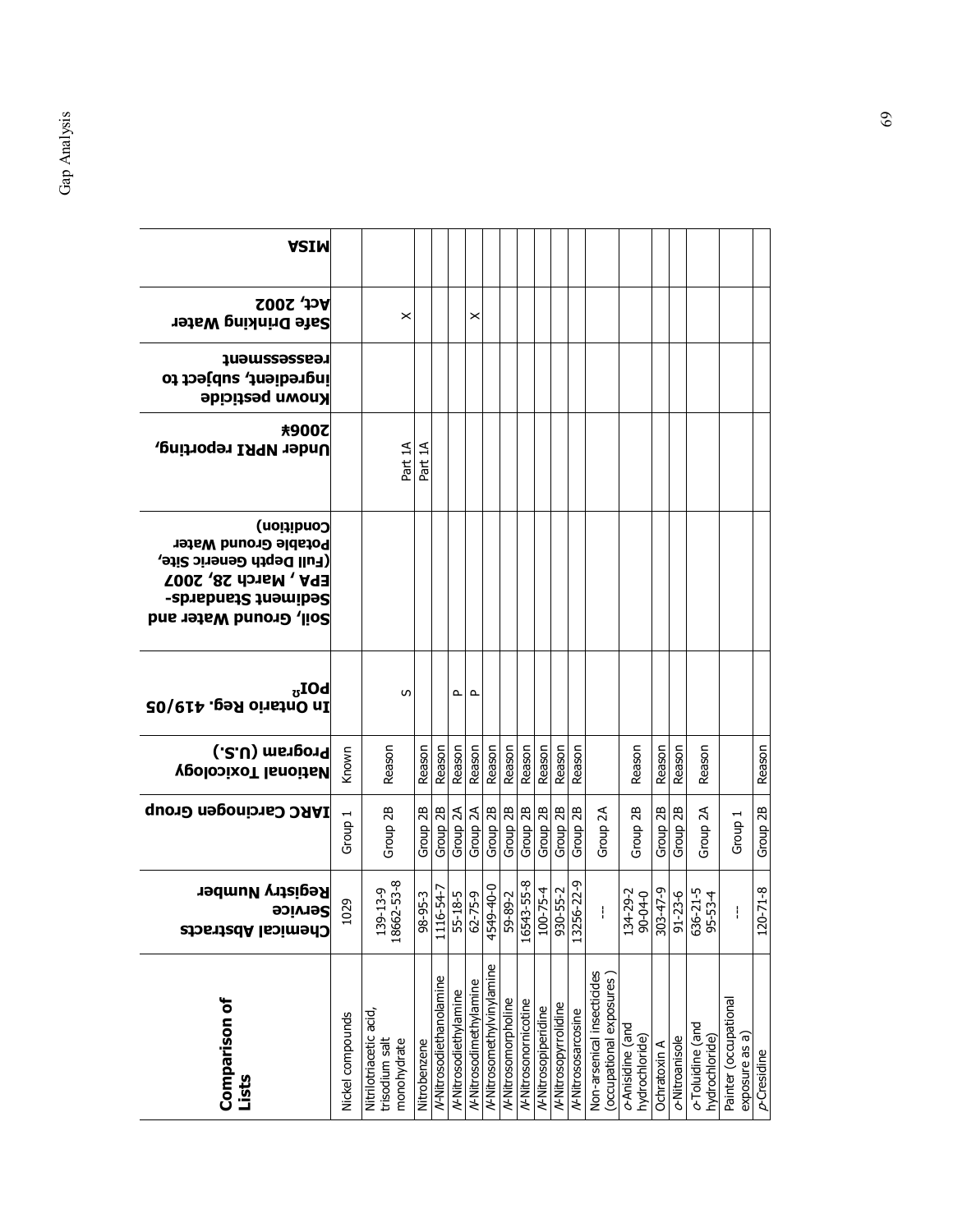| <b>ASIM</b>                                                                                                                                           |                                                                  | ×                              |                                                      |                                    | ×                                   |                     |                                        |                                                                   |                                      |                                      |                                      |                                     |                           |
|-------------------------------------------------------------------------------------------------------------------------------------------------------|------------------------------------------------------------------|--------------------------------|------------------------------------------------------|------------------------------------|-------------------------------------|---------------------|----------------------------------------|-------------------------------------------------------------------|--------------------------------------|--------------------------------------|--------------------------------------|-------------------------------------|---------------------------|
| $ACo$ , 2002<br><b>Safe Drinking Water</b>                                                                                                            |                                                                  | ×                              |                                                      |                                    | ×                                   |                     |                                        |                                                                   | ×                                    | ×                                    | ×                                    |                                     |                           |
| teassesseueu<br>ingredient, subject to<br><b>Known pesticide</b>                                                                                      |                                                                  |                                |                                                      |                                    |                                     |                     |                                        |                                                                   |                                      |                                      |                                      |                                     |                           |
| <b>未900乙</b><br>Under NPRI reporting,                                                                                                                 |                                                                  |                                |                                                      |                                    |                                     | Part 1A             |                                        |                                                                   |                                      |                                      |                                      |                                     |                           |
| Condition)<br>Potable Ground Water<br>(Full Depth Generic Site,<br><b>EPA, March 28, 2007</b><br><b>Sediment Standards-</b><br>Soil, Ground Water and |                                                                  |                                |                                                      |                                    | ×                                   |                     |                                        |                                                                   |                                      |                                      |                                      |                                     |                           |
| $\textrm{LOI}_\mathrm{U}$<br>In Ontario Reg. 419/05                                                                                                   |                                                                  |                                |                                                      |                                    | $\mathbf{r}$                        | S                   |                                        |                                                                   |                                      |                                      |                                      |                                     |                           |
| (.2.U) msnpo19<br><b>VgolopixoT lanoitaV</b>                                                                                                          |                                                                  |                                |                                                      | Reason                             | Reason                              | Reason              |                                        |                                                                   |                                      |                                      |                                      | Known                               | Reason                    |
| <b>IARC Carcinogen Group</b>                                                                                                                          | Group 2A                                                         | Group 1                        | Group 1                                              | Group <sub>2B</sub>                | Group <sub>2A</sub>                 | Group <sub>2B</sub> | Group 1                                | Group 1                                                           | Group 1                              | Group                                | Group:                               | Group 1                             | Group <sub>2B</sub>       |
| <b>Registry Number</b><br><b>Service</b><br>רווהשורפו אספננפכנפ                                                                                       | $\frac{1}{2}$                                                    | ł                              | ł                                                    | 536-65-1<br>59                     | 1336-36-3                           | 75-56-9             | ł                                      | ł                                                                 | ł                                    | ł                                    | ł                                    | ł                                   | Ť.                        |
| <b>Comparison of</b><br>Lists                                                                                                                         | (occupational exposures<br>Petroleum refining<br>$\widehat{\Xi}$ | Phosphorus-32, as<br>phosphate | decay products as aerosols<br>Plutionium-239 and its | Polybrominated biphenyls<br>(PBBs) | Polychlorinated biphenyls<br>(PCBs) | Propylene oxide     | Radioiodines (including<br>iodine-131) | particle-emitting, internally<br>Radionuclides, a/B-<br>deposited | Radium-224 and its decay<br>products | Radium-226 and its decay<br>products | Radium-228 and its decay<br>products | Radon-222 and its decay<br>products | Refractory ceramic fibres |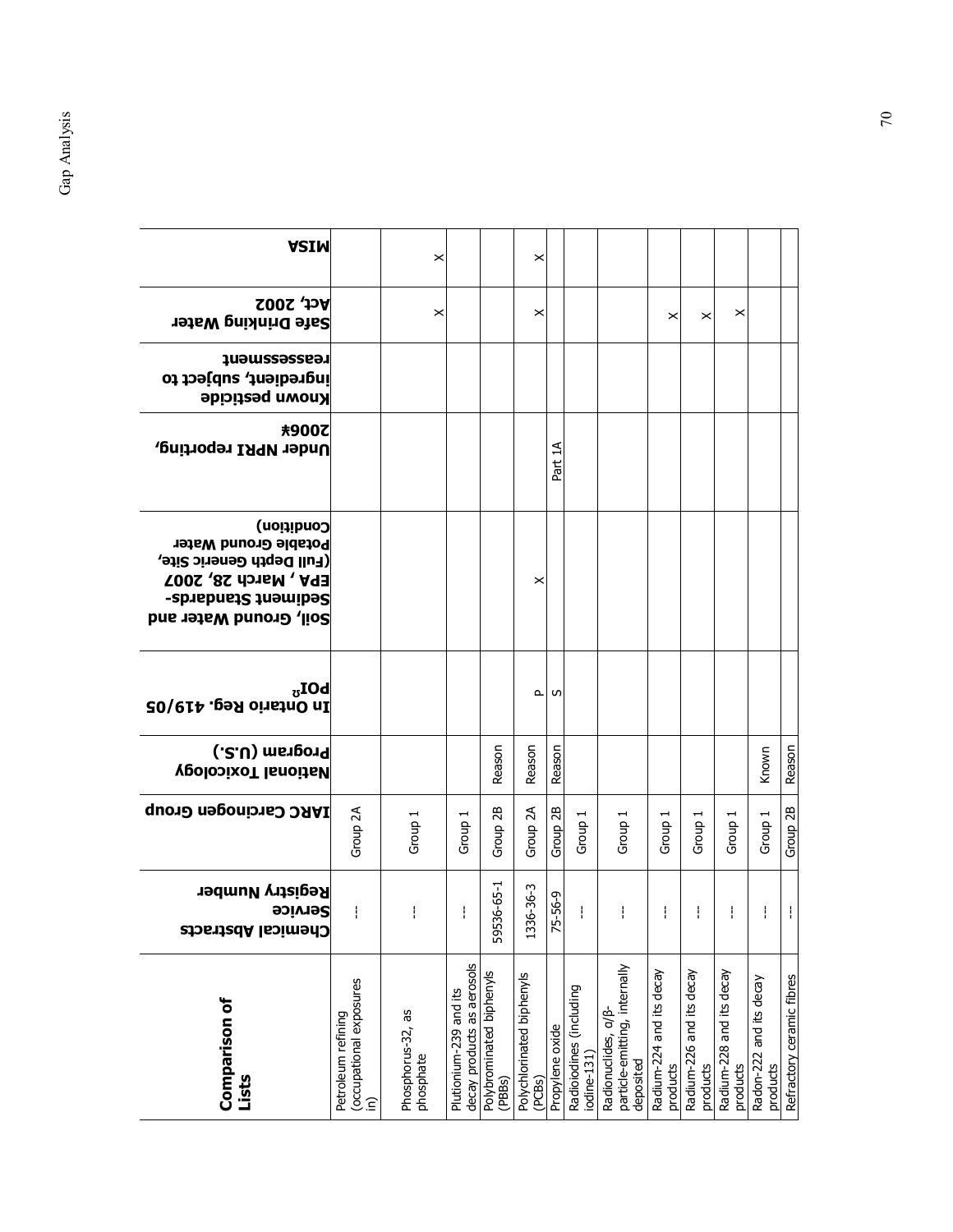| <b>ASIM</b>                                                                                                                                    |                 |               |                             |            |                    |                 |         |                                                           |                   |                                  |                                       | ×                                          |                     |                     |               |                    |                 |                                |                 |                                  |
|------------------------------------------------------------------------------------------------------------------------------------------------|-----------------|---------------|-----------------------------|------------|--------------------|-----------------|---------|-----------------------------------------------------------|-------------------|----------------------------------|---------------------------------------|--------------------------------------------|---------------------|---------------------|---------------|--------------------|-----------------|--------------------------------|-----------------|----------------------------------|
| <b>Act, 2002</b><br><b>Safe Drinking Water</b>                                                                                                 |                 |               |                             |            |                    |                 |         |                                                           |                   |                                  |                                       | ×                                          |                     |                     |               |                    |                 |                                |                 |                                  |
| <b>Teassessanent</b><br>ingredient, subject to<br><b>Known pesticide</b>                                                                       |                 |               |                             |            |                    |                 |         |                                                           |                   |                                  |                                       |                                            |                     |                     |               |                    |                 |                                |                 |                                  |
| <b>未900乙</b><br>Under NPRI reporting,                                                                                                          |                 | Part 1A       |                             |            |                    |                 |         | Part 1A                                                   | Part 1A           |                                  |                                       | Part 1A                                    |                     |                     |               | Part 1A            | Part 1A         |                                |                 | Part 1A                          |
| Condition)<br>Potable Ground Water<br>(Full Depth Generic Site,<br><b>EPA, March 28, 2007</b><br>Sediment Standards-<br>Soil, Ground Water and |                 |               |                             |            |                    |                 |         |                                                           | ×                 |                                  |                                       | ×                                          |                     |                     |               |                    |                 |                                |                 | ×                                |
| $\rm_{\sigma}$ IOd<br>In Ontario Reg. 419/05                                                                                                   |                 |               |                             |            | ௨                  |                 |         | w                                                         |                   |                                  | $\sim$                                | S/P                                        |                     |                     |               | ௳                  |                 |                                |                 | S                                |
| (.2.U) msnponq<br><b>Vedional Toxicology</b>                                                                                                   |                 | Reason        |                             |            | Known              | Known           | Known   | Known                                                     | Reason            | Known                            |                                       | Reason                                     | Reason              | Reason              | Reason        | Reason             | Known           | Known                          | Known           | Reason                           |
| <b>IARC Carcinogen Group</b>                                                                                                                   | Group           | Group 2B      | Group <sub>1</sub>          | Group 1    | Group <sub>1</sub> | Group           | Group 1 | Group 1                                                   | Group 2A          | Group 2A                         | Group 1                               | Group 2A                                   | Group <sub>2B</sub> | Group <sub>2B</sub> | Group 2B      | Group <sub>3</sub> |                 | Group 1                        | Group 1         | Group 2B                         |
| <b>Registry Number</b><br><b>Service</b><br><b>Shemical Abstrac</b>                                                                            | -11             | $94 - 59 - 7$ |                             | 68308-34-9 | 14808-60-7         |                 | ÷       | $6 - 56 - 96$<br>۴                                        | 96-09-3           | ŧ                                | 14807-96-6                            | $127 - 18 - 4$                             | 116-14-3            | $509 - 14 - 8$      | $62 - 55 - 5$ | $62 - 56 - 6$      | 1314-20-        | $\mathbf{I}$                   | ł               | 4-80-16<br>594-84-85<br>5-29-17. |
| <b>Comparison of</b><br>Lists                                                                                                                  | Rubber industry | Safrole       | Salted fish (Chinese-style) | Shale-oils | Silica             | Solar radiation | Soots   | mists containing sulfuric<br>Strong-inorganic-acid<br>ppe | Styrene-7,8-oxide | Sunlamps and sunbeds<br>(use of) | asbestiform fibres<br>Talc containing | Tetrachloroethylene<br>(Perchloroethylene) | Tetrafluoroethylene | Tetranitromethane   | Thioacetamide | Thiourea           | Thorium dioxide | Tobacco products,<br>smokeless | Tobacco smoking | Toluene diisocyanate             |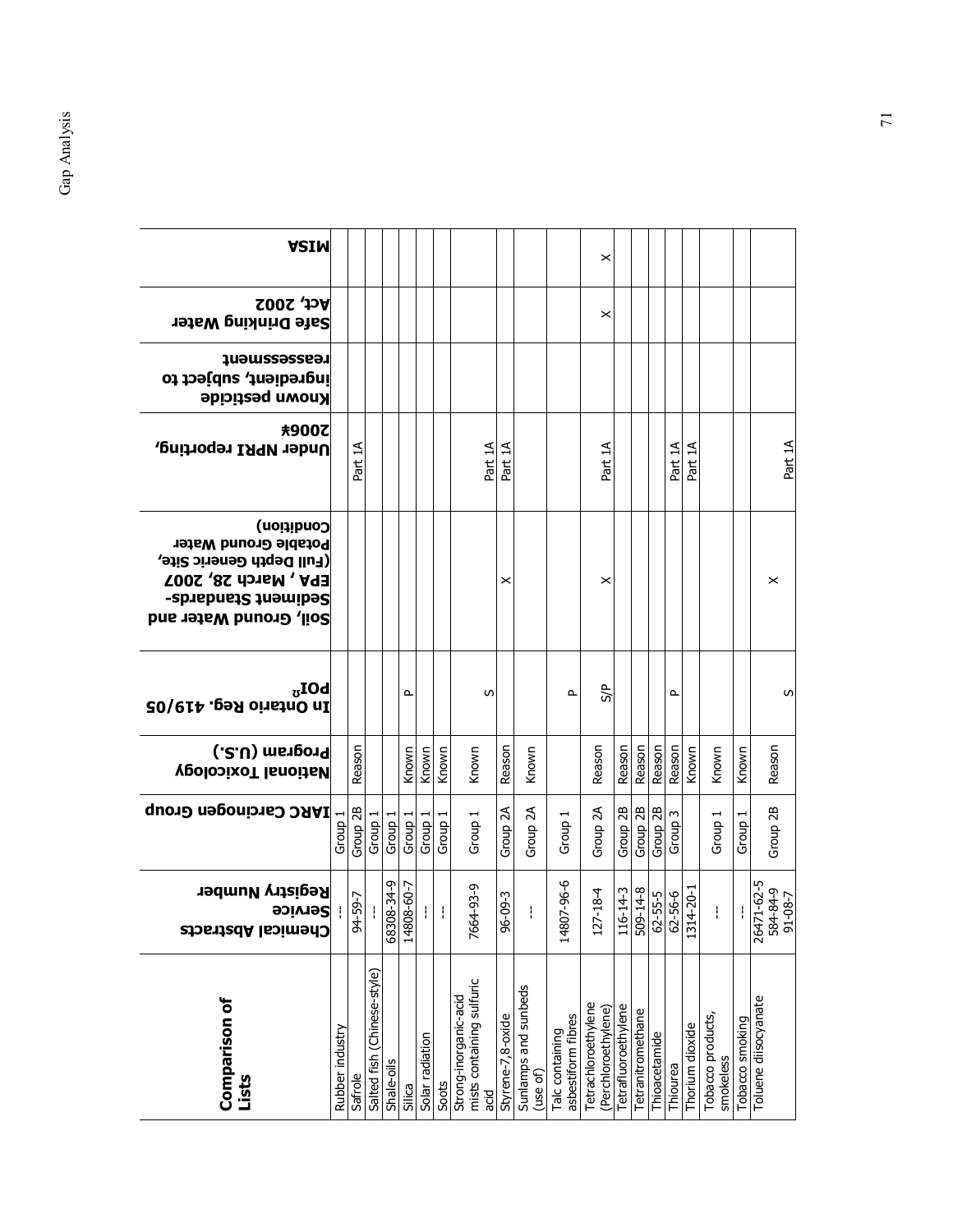| this list contains items that are on the Cancer and the Environment Stakeholder Group list, have a known presence in Ontario, are an IARC<br>×<br>×<br>×<br>×<br>Part 1A<br>Part 1A<br>Part 1A<br>×<br>×<br>S<br>S<br>௨<br>Reason<br>Reason<br>Reason<br>Reason<br>Reason<br>Reason<br>Reason<br>Known<br>Reason<br>Reason<br>Reason<br>Known<br>Known<br>Group <sub>2B</sub><br>Group <sub>2B</sub><br>Group <sub>2A</sub><br>Group <sub>2A</sub><br>Group 2A<br>Group 2A<br>Group <sub>2B</sub><br>Group 2A<br>Group 2A<br>Group 2A<br>Group 2A<br>Group <sub>1</sub><br>Group 1<br>Group 1<br>$35 - 2$<br>72-7<br>60-2<br>$700-44-7$<br>98-07-7<br>98-87-3<br>98-88-4<br>79-01-6<br>9-6<br>$5 - 2$<br>$75 - 01 - 4$<br>$\frac{2-5}{2}$<br>ł<br>$\mathbf{I}$<br>ļ.<br>ł<br>8001-<br>51-7<br>75-0<br>$57-5$<br>$593 -$<br>$126 -$<br>chloride, benzotrichloride)<br>Tris(2,3-dibromopropyl)<br>(benzal chloride, benzyl<br><b>a-Chlorinated toluenes</b><br>Ultraviolet radiation B<br>Ultraviolet radiation C<br>combined exposures<br>⋖<br>Ultraviolet radiation<br>$X$ -and Gamma $(y)$ -<br>Trichloroethylene<br>(chloroethylene)<br>(Polychlorinated<br><b>B-Propiolactone</b><br>Urethane (Ethyl<br>Vinyl bromide<br>Vinyl chloride<br>Vinyl fluoride<br>camphenes)<br>Toxaphene<br>carbamate)<br>phosphate<br>Wood dust<br>Radiation | <b>Comparison of</b><br>Lists | <b>Registry Number</b><br><b>90iv192</b><br>Chemical Abstracts | IARC Carcinogen Group | (.2.U) msnponq<br><b>VeolopixoT lanoitaM</b> | $\textrm{LOI}_\mathrm{U}$<br>In Ontario Reg. 419/05 | Condition)<br>Potable Ground Water<br>(Full Depth Generic Site,<br><b>EPA, March 28, 2007</b><br><b>Sediment Standards-</b><br>Soil, Ground Water and | <b>未900乙</b><br>Under NPRI reporting, | <b>Teassessment</b><br>ingredient, subject to<br><b>Known pesticide</b> | <b>Act, 2002</b><br>Safe Drinking Water | <b>ASIM</b> |
|----------------------------------------------------------------------------------------------------------------------------------------------------------------------------------------------------------------------------------------------------------------------------------------------------------------------------------------------------------------------------------------------------------------------------------------------------------------------------------------------------------------------------------------------------------------------------------------------------------------------------------------------------------------------------------------------------------------------------------------------------------------------------------------------------------------------------------------------------------------------------------------------------------------------------------------------------------------------------------------------------------------------------------------------------------------------------------------------------------------------------------------------------------------------------------------------------------------------------------------------------------------------------------------------------------------------------------------------|-------------------------------|----------------------------------------------------------------|-----------------------|----------------------------------------------|-----------------------------------------------------|-------------------------------------------------------------------------------------------------------------------------------------------------------|---------------------------------------|-------------------------------------------------------------------------|-----------------------------------------|-------------|
|                                                                                                                                                                                                                                                                                                                                                                                                                                                                                                                                                                                                                                                                                                                                                                                                                                                                                                                                                                                                                                                                                                                                                                                                                                                                                                                                              |                               |                                                                |                       |                                              |                                                     |                                                                                                                                                       |                                       |                                                                         |                                         |             |
|                                                                                                                                                                                                                                                                                                                                                                                                                                                                                                                                                                                                                                                                                                                                                                                                                                                                                                                                                                                                                                                                                                                                                                                                                                                                                                                                              |                               |                                                                |                       |                                              |                                                     |                                                                                                                                                       |                                       |                                                                         |                                         |             |
|                                                                                                                                                                                                                                                                                                                                                                                                                                                                                                                                                                                                                                                                                                                                                                                                                                                                                                                                                                                                                                                                                                                                                                                                                                                                                                                                              |                               |                                                                |                       |                                              |                                                     |                                                                                                                                                       |                                       |                                                                         |                                         |             |
|                                                                                                                                                                                                                                                                                                                                                                                                                                                                                                                                                                                                                                                                                                                                                                                                                                                                                                                                                                                                                                                                                                                                                                                                                                                                                                                                              |                               |                                                                |                       |                                              |                                                     |                                                                                                                                                       |                                       |                                                                         |                                         |             |
|                                                                                                                                                                                                                                                                                                                                                                                                                                                                                                                                                                                                                                                                                                                                                                                                                                                                                                                                                                                                                                                                                                                                                                                                                                                                                                                                              |                               |                                                                |                       |                                              |                                                     |                                                                                                                                                       |                                       |                                                                         |                                         |             |
|                                                                                                                                                                                                                                                                                                                                                                                                                                                                                                                                                                                                                                                                                                                                                                                                                                                                                                                                                                                                                                                                                                                                                                                                                                                                                                                                              |                               |                                                                |                       |                                              |                                                     |                                                                                                                                                       |                                       |                                                                         |                                         |             |
|                                                                                                                                                                                                                                                                                                                                                                                                                                                                                                                                                                                                                                                                                                                                                                                                                                                                                                                                                                                                                                                                                                                                                                                                                                                                                                                                              |                               |                                                                |                       |                                              |                                                     |                                                                                                                                                       |                                       |                                                                         |                                         |             |
|                                                                                                                                                                                                                                                                                                                                                                                                                                                                                                                                                                                                                                                                                                                                                                                                                                                                                                                                                                                                                                                                                                                                                                                                                                                                                                                                              |                               |                                                                |                       |                                              |                                                     |                                                                                                                                                       |                                       |                                                                         |                                         |             |
|                                                                                                                                                                                                                                                                                                                                                                                                                                                                                                                                                                                                                                                                                                                                                                                                                                                                                                                                                                                                                                                                                                                                                                                                                                                                                                                                              |                               |                                                                |                       |                                              |                                                     |                                                                                                                                                       |                                       |                                                                         |                                         |             |
|                                                                                                                                                                                                                                                                                                                                                                                                                                                                                                                                                                                                                                                                                                                                                                                                                                                                                                                                                                                                                                                                                                                                                                                                                                                                                                                                              |                               |                                                                |                       |                                              |                                                     |                                                                                                                                                       |                                       |                                                                         |                                         |             |
|                                                                                                                                                                                                                                                                                                                                                                                                                                                                                                                                                                                                                                                                                                                                                                                                                                                                                                                                                                                                                                                                                                                                                                                                                                                                                                                                              |                               |                                                                |                       |                                              |                                                     |                                                                                                                                                       |                                       |                                                                         |                                         |             |
|                                                                                                                                                                                                                                                                                                                                                                                                                                                                                                                                                                                                                                                                                                                                                                                                                                                                                                                                                                                                                                                                                                                                                                                                                                                                                                                                              |                               |                                                                |                       |                                              |                                                     |                                                                                                                                                       |                                       |                                                                         |                                         |             |
|                                                                                                                                                                                                                                                                                                                                                                                                                                                                                                                                                                                                                                                                                                                                                                                                                                                                                                                                                                                                                                                                                                                                                                                                                                                                                                                                              |                               |                                                                |                       |                                              |                                                     |                                                                                                                                                       |                                       |                                                                         |                                         |             |
|                                                                                                                                                                                                                                                                                                                                                                                                                                                                                                                                                                                                                                                                                                                                                                                                                                                                                                                                                                                                                                                                                                                                                                                                                                                                                                                                              |                               |                                                                |                       |                                              |                                                     |                                                                                                                                                       |                                       |                                                                         |                                         |             |
|                                                                                                                                                                                                                                                                                                                                                                                                                                                                                                                                                                                                                                                                                                                                                                                                                                                                                                                                                                                                                                                                                                                                                                                                                                                                                                                                              |                               |                                                                |                       |                                              |                                                     |                                                                                                                                                       |                                       |                                                                         |                                         |             |

Carcinogen of group 1 or 2A or B, and are an NTP known or probable carcinogen. Items that appear more than once denote the pure substance<br>and/or different compounds.<br>Part 1A substances are reported if manufacturered, proce Carcinogen of group 1 or 2A or B, and are an NTP known or probable carcinogen. Items that appear more than once denote the pure substance †† This list contains items that are on the Cancer and the Environment Stakeholder Group list, have a known presence in Ontario, are an IARC and/or different compounds.

 more. Part 1B substances are reported if manufactured, processed or used in quantities of 50 kilograms or more, with employees working 20,000 ¥ Part 1A substances are reported if manufacturered, processed or used quantities of 10 tonnes or more with employees working 20,000 hours or  $*$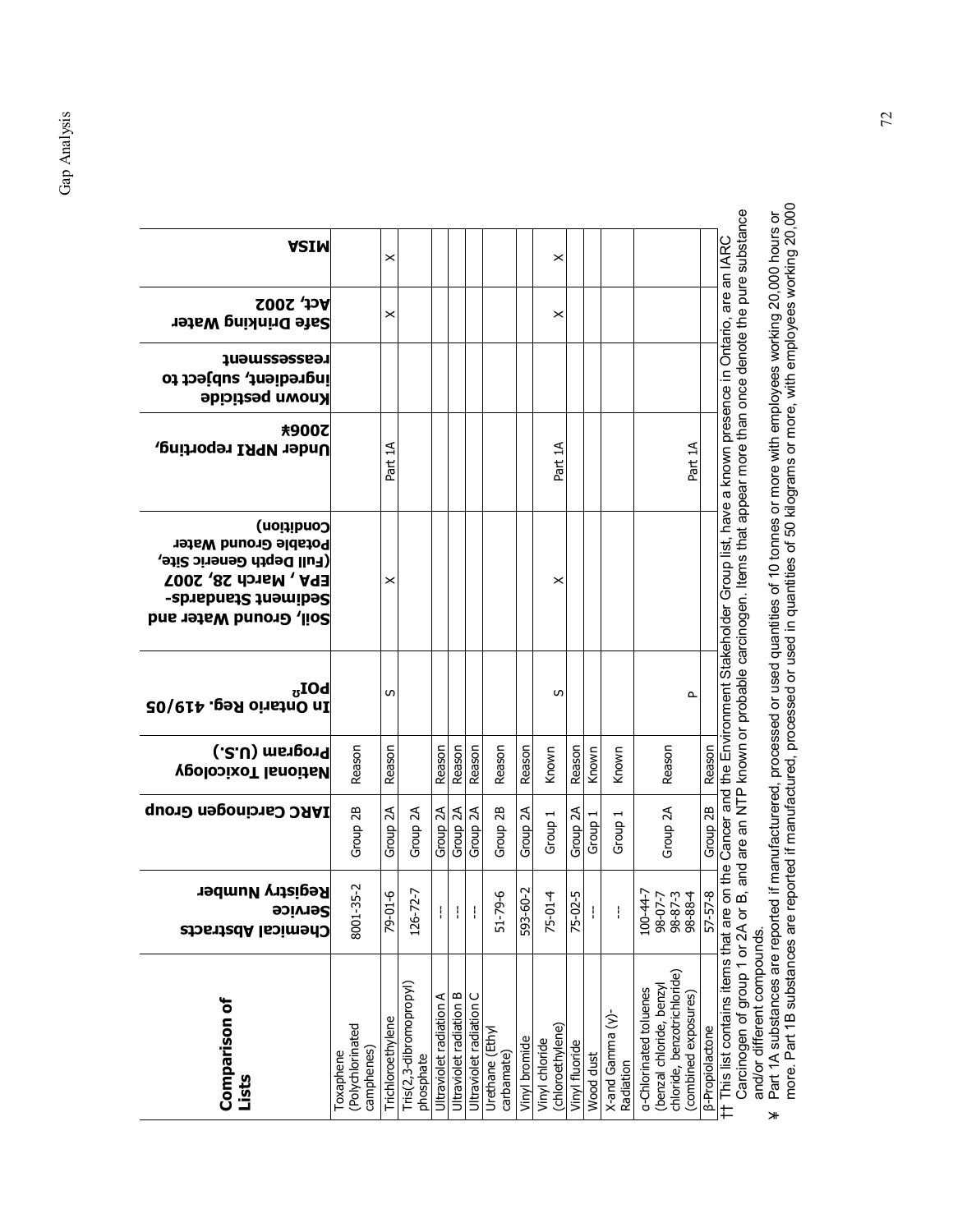hours or more. Part 2 substances are reported if incidentally manufactured, released, disposed or transferred in quantities of 50 kilograms or more<br>and employees worked 20,000 hours or more. Part 3 substances must be repor incineration, power generation and metal smelting. Part 5 substances have a mass threshold of 1 tonne of 10-tonne air release threshold for VOCs hours or more. Part 2 substances are reported if incidentally manufactured, released, disposed or transferred in quantities of 50 kilograms or more and employees worked 20,000 hours or more. Part 3 substances must be reported if the company engages in specific activities, including has been met. has been met.

- $\Omega$  S=On a schedule for phase-in. S=On a schedule for phase-in.
- P=Has a Point Of Impingement guideline or Air Quality Criteria have been Set
- For further information, see "Summary of O. REG. 419/05 Standards and Point of Impingement Guidelines &Ambient Air Quality Criteria (AAQCs)", P=Has a Point Of Impingement guideline or Air Quality Criteria have been Set<br>For further information, see "Summary of O. REG. 419/05 Standards and Point of Impingement Guidelines &Ambient Air Quality Criteria (AAQCs)", Standards Development Branch, Ontario Ministry of the Environment, December 2005. Standards Development Branch, Ontario Ministry of the Environment, December 2005.

NB: The existence of a carcinogen in a regulation does not mean that it is regulated as being a carcinogen (it is regulated as being a toxic substance). NB: The existence of a carcinogen in a regulation does not mean that it is regulated as being a carcinogen (it is regulated as being a toxic substance).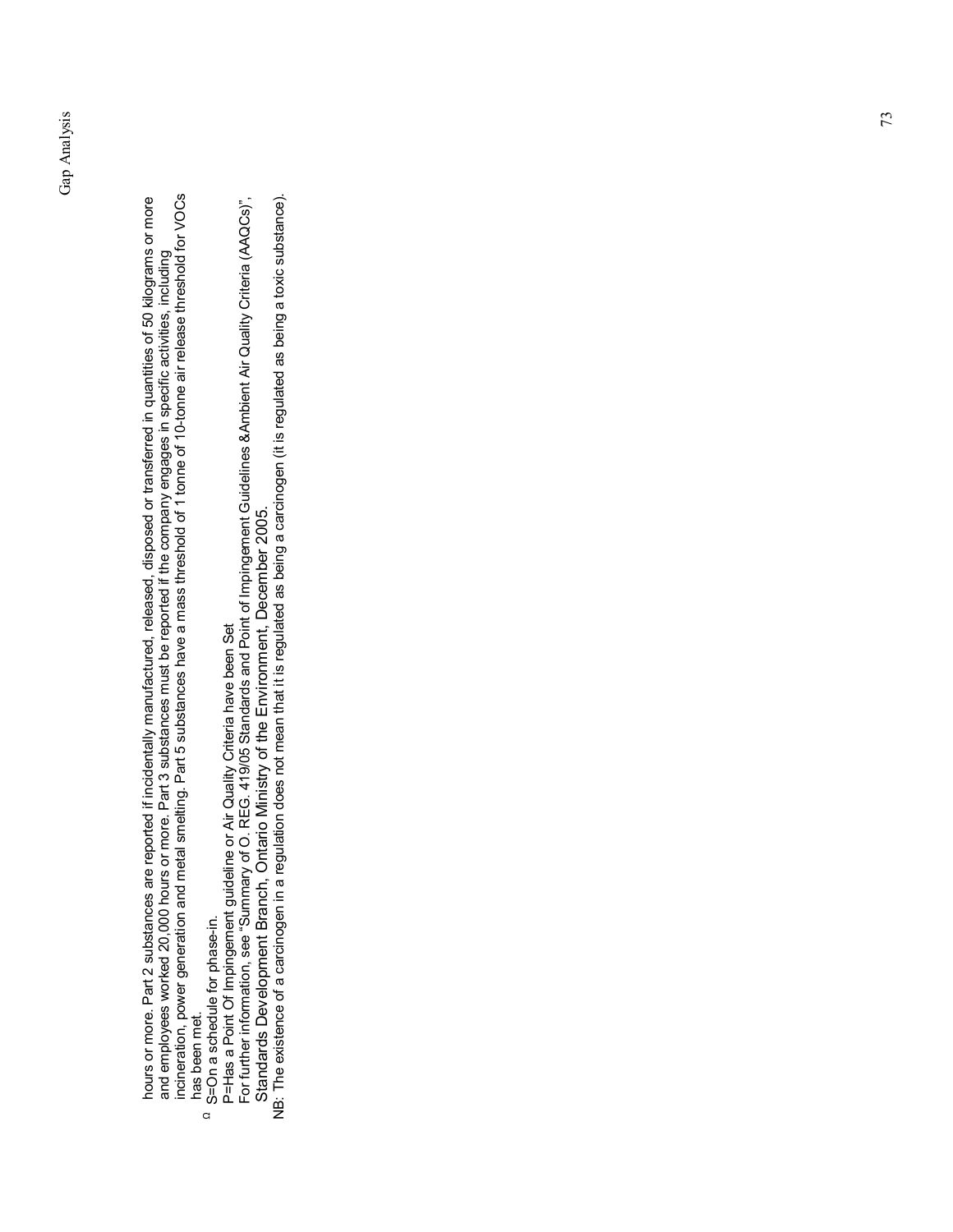## *Appendix B: The Environment and Cancer Stakeholder Group Membership*

| <b>Name</b>                                         | Organization                                                                                           |
|-----------------------------------------------------|--------------------------------------------------------------------------------------------------------|
| Abelsohn, Alan                                      | Canadian Association of Physicians for the Environment,<br>Department of Family and Community Medicine |
| Aubin, Louise                                       | <b>Ontario Public Health Association</b>                                                               |
| Bray, Riina                                         | Physician                                                                                              |
| DeCarlo, Nick                                       | National CAW Representative for Health and Safety and<br>Environment, Canadian Auto Workers            |
| Edwards, Vern                                       | Health and Safety Director, Ontario Federation of Labour                                               |
| Filsinger, Brooke                                   | Junior Research Associate, Research Unit, Cancer Care<br>Ontario                                       |
| Friesen, Krista                                     | Senior Project Manager, Pollution Probe                                                                |
| Gilbertson, Michael<br>Goldin Rosenberg,<br>Dorothy | Retired International Joint Commission Scientist<br>Ontario Institute for Studies in Education         |
|                                                     |                                                                                                        |
| Grier, Ruth<br>Grinspun, Doris                      | Provincial Council (PCSC)<br>Executive Director, Registered Nurses' Association of Ontario             |
| Hay, Bruce                                          | President, Ontario Parks Association                                                                   |
| Keen, Deb                                           | Director, Prevention Unit, Cancer Care Ontario                                                         |
| King, Andy                                          | National Health, Safety and Environment Coordinator, United<br><b>Steelworkers of America</b>          |
| Kreiger, Nancy                                      | Director of Research, Division of Preventive Oncology, Cancer<br>Care Ontario                          |
| Kyle, Robert                                        | Commissioner and Medical Officer of Health, Durham Region<br><b>Health Department</b>                  |
| Marrett, Loraine                                    | Director of Surveillance, Cancer Care Ontario                                                          |
| Macfarlane, Ronald                                  | <b>Toronto Public Health</b>                                                                           |
| Miller, Katrina                                     | <b>Toronto Environmental Alliance</b>                                                                  |
| Miller, Sarah                                       | Co-ordinator and Water Policy Researcher<br><b>Canadian Environmental Law Association</b>              |
| Nadalin, Vicki                                      | Research Associate, Research Unit, Cancer Care Ontario                                                 |
| Nelson, Fiona                                       | Chair, Toronto Cancer Prevention Coalition                                                             |
| Payne, Patti                                        | Senior Manager, Prevention,                                                                            |
|                                                     | Canadian Cancer Society, Ontario Division                                                              |
| Perley, Michael                                     | Director, Ontario Campaign for Action on Tobacco                                                       |
| Sloan, Peggy                                        | Manager, Research Unit, Cancer Care Ontario                                                            |
| Smith, Rick                                         | <b>Environmental Defence</b>                                                                           |
| Wellner, John                                       | Environmental Issues, Ontario Medical Association                                                      |
| Whate, Rich                                         | <b>Toronto Public Health</b>                                                                           |

Government experts who were not group members also provided information that informed various sections of this document: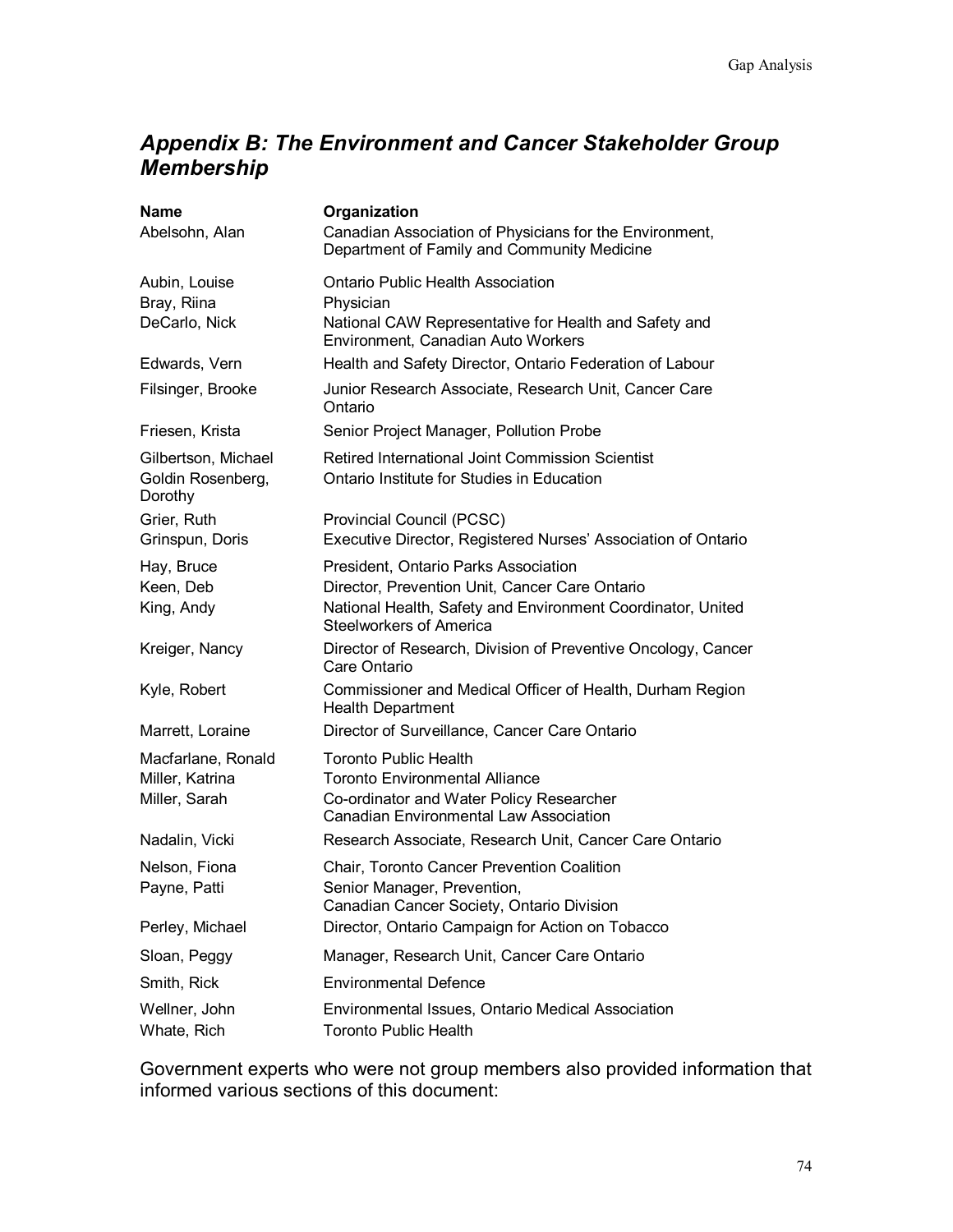| Szakolcai, Akos                    | Coordinator, Air Standards Risk Management<br>Ontario Ministry of the Environment                                                           |
|------------------------------------|---------------------------------------------------------------------------------------------------------------------------------------------|
| deJong, Minnie<br>Rachamin, Gloria | Manager, Ontario Ministry of the Environment<br>Toxicologist, Environmental Health Branch, Ontario Ministry of<br>Health and Long-Term Care |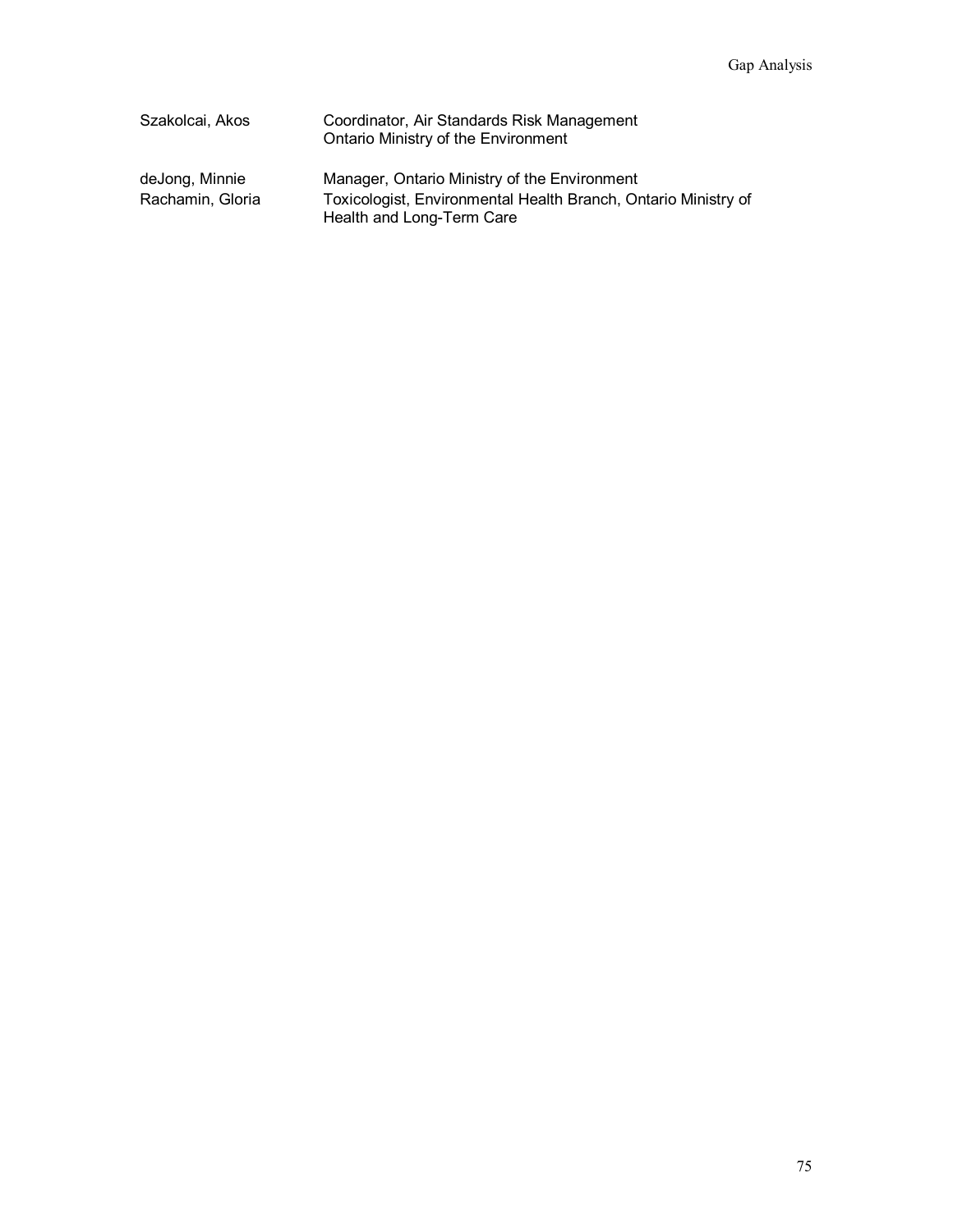#### **The Environment and Cancer Stakeholder Group**

#### **TERMS OF REFERENCE**

**Vision** Establish, as a policy and legislative priority, the elimination of occupational and environmental carcinogens in Ontario (adapted from the Provincial Cancer Prevention and Screening Council priority) **Purpose** To decrease the burden from cancer due to environmental carcinogens **Objective** To develop and support the implementation of an environmental cancer prevention strategy in Ontario **Leadership** Start-up leadership for the Stakeholder Group will be provided by Cancer Care Ontario, as the interim chair, with secretariat support provided by staff within the Prevention Unit at Cancer Care Ontario. Long-term leadership and secretariat support for the Stakeholder Group has yet to be determined, but a number of options are being considered. **Membership** Stakeholder Group members will include representatives from key provincial and regional organizations and government as well as individuals with interests in environmental and occupational carcinogens. **Term** The Stakeholder Group, formed in October 2005, will meet until its objectives have been achieved. Individual members will sit on the Stakeholder Group for at least two years before seeking replacement or resignation, to ensure continuity. **Meetings** Meetings will be a combination of full group sessions to be scheduled bi-monthly (or as needed) with teleconference calls and e-mail discussions as required. Decisions will be reached by consensus. **Accountability** The Stakeholder Group will be accountable to its members. The Stakeholder Group will provide regular updates and communication to its working groups. Members will be responsible for working within their organizations to support and facilitate the attainment of the Stakeholder Group's objectives.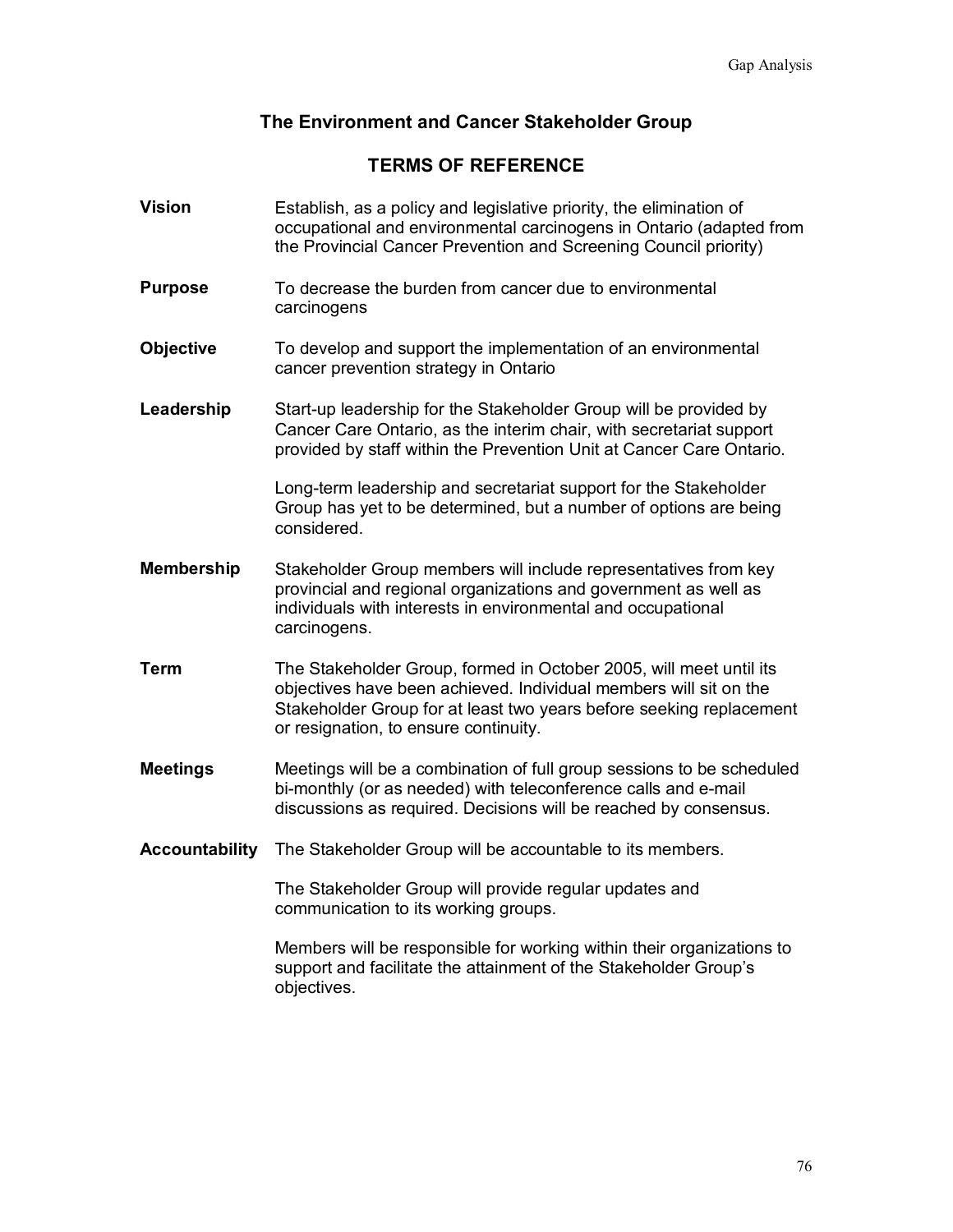## *Appendix C—The Environmental Carcinogen Use Reduction Symposium*

### *Held on February 6, 2007, in Toronto, Ontario*

The Cancer and the Environment Stakeholder Group invited stakeholders in the environment to a one-day symposium, hosted by the Canadian Cancer Society, the Canadian Strategy for Cancer Control, and Cancer Care Ontario, in order to help inform its work.

Keynote speakers at this symposium were:

Kristan Aronson, Member, Division of Cancer Care and Epidemiology at Queens University.

Devra Lee Davis, Director of the University of Pittsburgh Cancer Institute's Center of Environmental Oncology.

Ken Geiser, Co-Director, Lowell Center for Sustainable Production at the University of Massachusetts, Lowell.

Larry Stoffman, Chair, National Committee on Environmental and Occupational Exposures, Canadian Strategy for Cancer Control.

At this symposium participants developed a common understanding about cancer and the environment and its current context within Ontario, based on current evidence, learned about the environmental carcinogen use reduction experiences and practices in the United States and the European Union, and provided input on a set of draft recommendations for the environmental carcinogen use reduction strategy described in this document.

Presentations at this symposium, and input on a set of draft recommendations for this paper informed this document.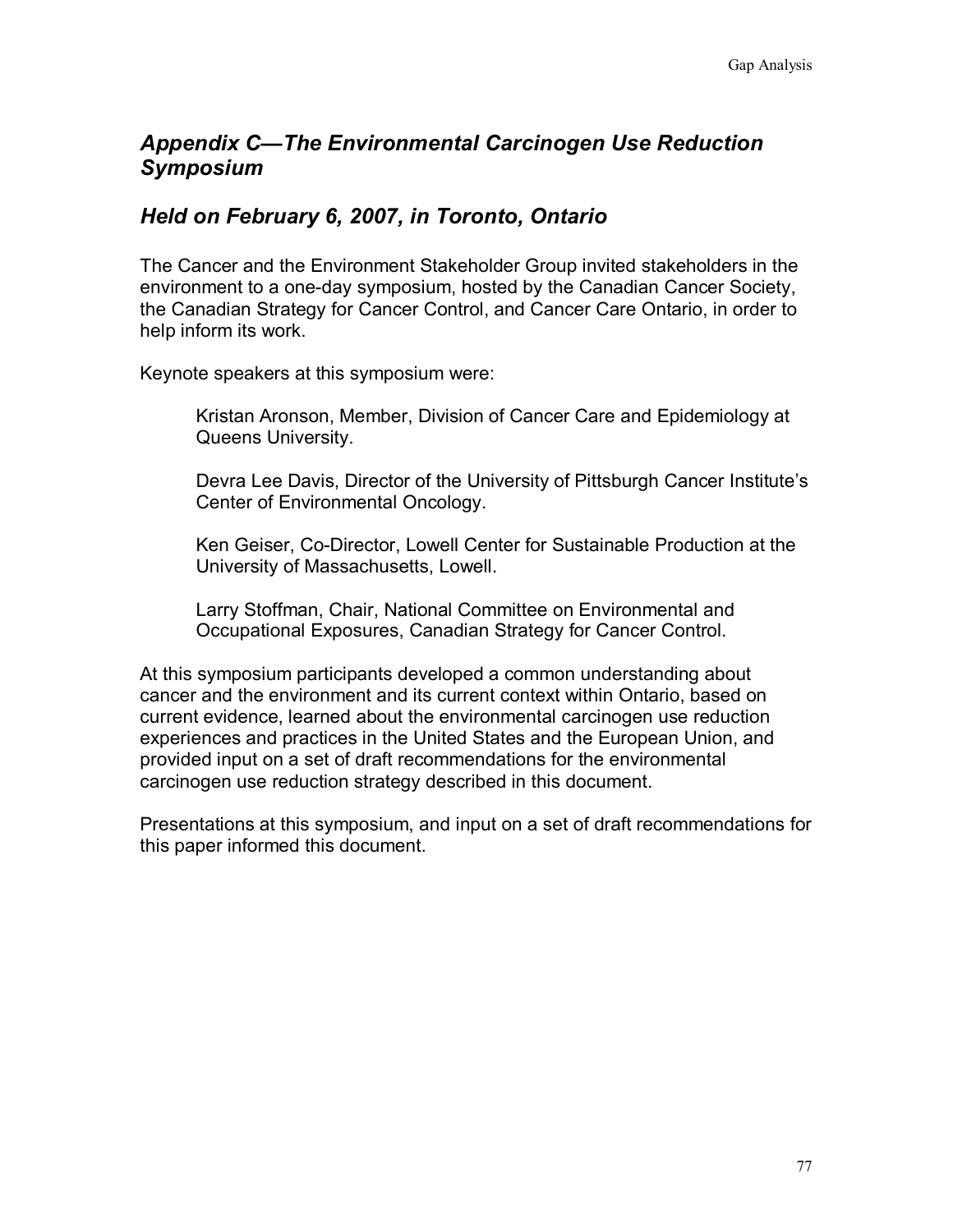# *Appendix D—Glossary and Acronyms*

| <b>Biomonitoring</b>                   | A scientific method whereby an individual's exposure to<br>chemicals is assessed, based on findings from that person's<br>tissues and fluids. These studies demonstrate the possible<br>items that can be tracked and reported, and can identify<br>emerging problems. Over time, this research can be used to<br>identify chemical exposure trends |
|----------------------------------------|-----------------------------------------------------------------------------------------------------------------------------------------------------------------------------------------------------------------------------------------------------------------------------------------------------------------------------------------------------|
| <b>Brownfield sites</b>                | Lands that are undeveloped or previously developed (such<br>as gas stations) that could be contaminated                                                                                                                                                                                                                                             |
| <b>Canada-Wide</b><br><b>Standards</b> | Standards developed by federal, provincial and territorial<br>ministers of the environment to coordinate action towards<br>reaching common environmental standards. CWSs<br>represent commitments by the Ministers to address key<br>issues of environmental protection and risk issues<br>associated with environmental health.                    |
| Canadian                               | A non-profit, public interest organization established in 1970                                                                                                                                                                                                                                                                                      |
| <b>Environmental</b>                   | to use existing laws to protect the environment and to                                                                                                                                                                                                                                                                                              |
| <b>Law Association</b>                 | advocate environmental law reforms.                                                                                                                                                                                                                                                                                                                 |
| <b>CleanerSolutions</b>                | interactive website designed to help manufacturers switch to<br>safer surface cleaning solvents, launched by the                                                                                                                                                                                                                                    |
|                                        | <b>Massachusetts Toxics Use Reduction Institute</b>                                                                                                                                                                                                                                                                                                 |
| <b>Environment and</b>                 | A group, guided by the precautionary principle, established                                                                                                                                                                                                                                                                                         |
| <b>Cancer</b>                          | to develop and support the implementation of an                                                                                                                                                                                                                                                                                                     |
| <b>Stakeholder</b>                     | environmental cancer prevention strategy in Ontario.                                                                                                                                                                                                                                                                                                |
| <b>Group</b>                           | Group members include the Ontario Medical Association,                                                                                                                                                                                                                                                                                              |
|                                        | the Canadian Environmental Law Association, the                                                                                                                                                                                                                                                                                                     |
|                                        | Registered Nurses' Association of Ontario, the Canadian<br>Cancer Society, stakeholder groups, the Ontario Federation                                                                                                                                                                                                                               |
| <b>Environmental</b>                   | of Labour, and physicians.                                                                                                                                                                                                                                                                                                                          |
| carcinogen                             | For the purposes of this report, it is a carcinogen found in<br>the environment to which the public can be expected to be                                                                                                                                                                                                                           |
| <b>Environmental</b>                   | exposed as the result of human activity.<br>A group that works with individual Canadians, decision-                                                                                                                                                                                                                                                 |
| <b>Defence</b>                         | makers and businesses to make the environment a top                                                                                                                                                                                                                                                                                                 |
|                                        | priority, focus on critical environmental and health issues of<br>the day.                                                                                                                                                                                                                                                                          |
| <b>Greenfield Site</b>                 | Undeveloped land, either currently agricultural or left to                                                                                                                                                                                                                                                                                          |
| <b>National</b>                        | nature<br>An official, publicly accessible chemical release inventory                                                                                                                                                                                                                                                                               |
| <b>Pollutant</b>                       | available in Canada, providing legislated, company-specific                                                                                                                                                                                                                                                                                         |
| <b>Release</b>                         | information about the release and transfer of a limited                                                                                                                                                                                                                                                                                             |
| <b>Inventory</b>                       | number of pollutants (under 400), including known and                                                                                                                                                                                                                                                                                               |
|                                        | probable carcinogens.                                                                                                                                                                                                                                                                                                                               |
| <b>Pest</b>                            | An agency under Health Canada, which controls pesticides                                                                                                                                                                                                                                                                                            |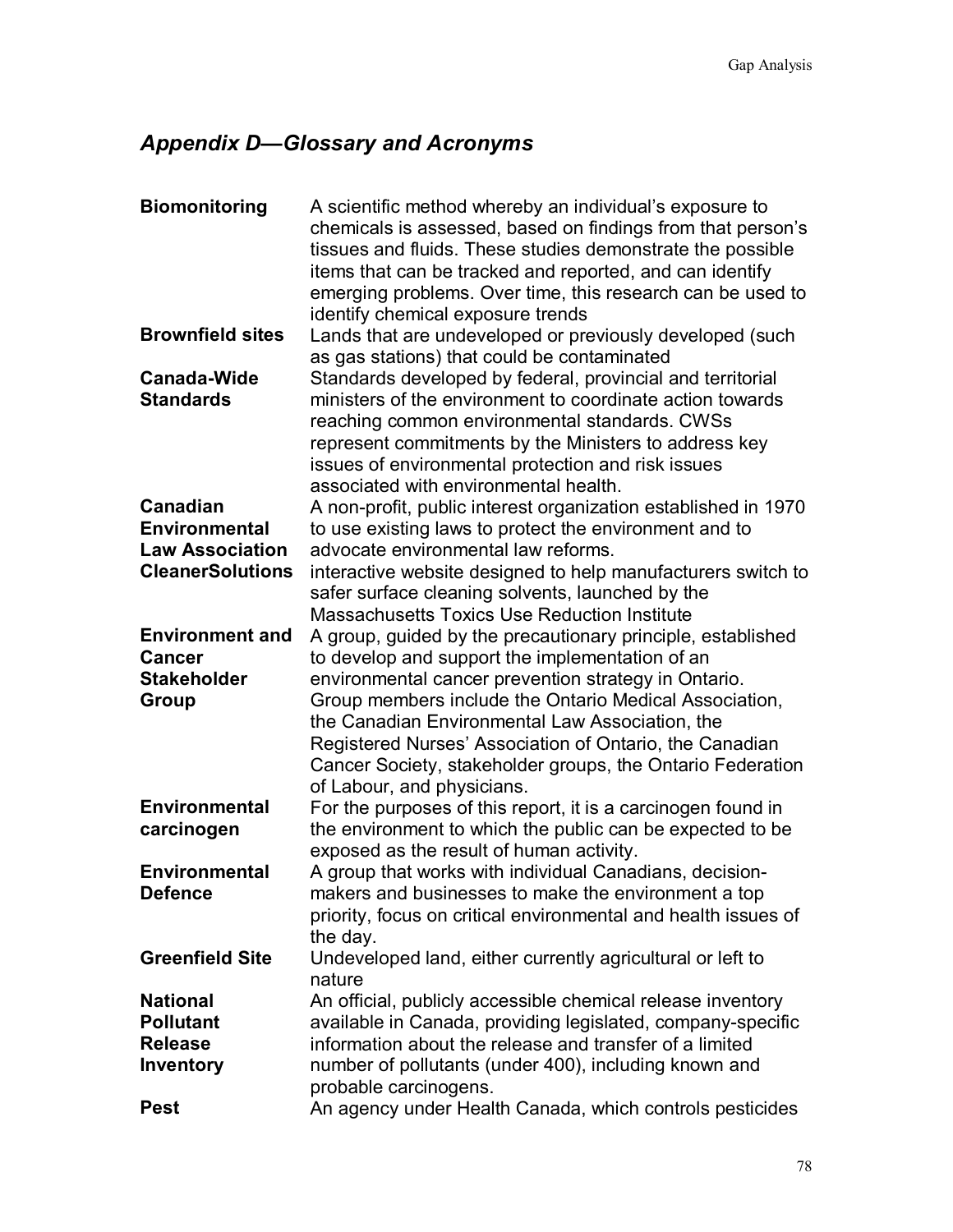| <b>Management</b><br><b>Regulatory</b><br><b>Agency</b> | through the Pest Control Products Act.                                                                                                                                                                                                                                                                                                                                                                                                                                                                                                                                                                                                                                                                                                                                                                                                                                                                                                                                                                                                       |
|---------------------------------------------------------|----------------------------------------------------------------------------------------------------------------------------------------------------------------------------------------------------------------------------------------------------------------------------------------------------------------------------------------------------------------------------------------------------------------------------------------------------------------------------------------------------------------------------------------------------------------------------------------------------------------------------------------------------------------------------------------------------------------------------------------------------------------------------------------------------------------------------------------------------------------------------------------------------------------------------------------------------------------------------------------------------------------------------------------------|
| <b>Pollution</b>                                        | A principle that states that damage to environment and                                                                                                                                                                                                                                                                                                                                                                                                                                                                                                                                                                                                                                                                                                                                                                                                                                                                                                                                                                                       |
| prevention                                              | human health is easier and less expensive to prevent than it<br>is to manage.                                                                                                                                                                                                                                                                                                                                                                                                                                                                                                                                                                                                                                                                                                                                                                                                                                                                                                                                                                |
| <b>PollutionWatch</b>                                   | A collaborative project of Environmental Defence and the<br>Canadian Environmental Law Association, provides report<br>and access to NPRI data.                                                                                                                                                                                                                                                                                                                                                                                                                                                                                                                                                                                                                                                                                                                                                                                                                                                                                              |
| <b>Precautionary</b>                                    | A principle that states when an activity raises the threat of                                                                                                                                                                                                                                                                                                                                                                                                                                                                                                                                                                                                                                                                                                                                                                                                                                                                                                                                                                                |
| principle                                               | harm, risk should be avoided through the reduction and/or<br>elimination of the exposure, even if full cause and effect<br>evidence is not yet available.                                                                                                                                                                                                                                                                                                                                                                                                                                                                                                                                                                                                                                                                                                                                                                                                                                                                                    |
| <b>Target</b>                                           | List defined by the stakeholder group for this report. A                                                                                                                                                                                                                                                                                                                                                                                                                                                                                                                                                                                                                                                                                                                                                                                                                                                                                                                                                                                     |
| carcinogen list                                         | substance was retained if it has a known presence in<br>Ontario, is a known or probable carcinogen according to the<br>International Agency for Research on Cancer (IARC), or has<br>been identified as known or reasonably anticipated to be a<br>human carcinogen by the U.S. National Toxicology Program<br>(NTP). Biological agents or those used solely as<br>pharmaceuticals were not included. The final list of<br>substances can be found in Appendix A. Does not include<br>substances where the evidence is sufficient but not yet<br>evaluated by IARC or NTP, substances that disrupt the<br>endocrine system, but for which carcinogenicity has not yet<br>been established, pharmaceuticals that enter the<br>environment during manufacture or disposal, and<br>Particulate matter. While particulates themselves may be an<br>important vehicle of carcinogen transmission, nitrogen oxide<br>and sulphur dioxide (the principle components of fine<br>particulate matter) are not themselves thought to be<br>carcinogens. |
| Toxics use                                              | A principle which focuses on the use of less toxic                                                                                                                                                                                                                                                                                                                                                                                                                                                                                                                                                                                                                                                                                                                                                                                                                                                                                                                                                                                           |
| reduction                                               | substances, that addresses the limitations of traditional<br>control methods, ensuring that substances are not replaced<br>with other substances of concern (due to other health or<br>environmental characteristics).                                                                                                                                                                                                                                                                                                                                                                                                                                                                                                                                                                                                                                                                                                                                                                                                                       |
| <b>Toxics Use</b>                                       | A university centre established under the Toxics Use                                                                                                                                                                                                                                                                                                                                                                                                                                                                                                                                                                                                                                                                                                                                                                                                                                                                                                                                                                                         |
| <b>Reduction</b>                                        | Reduction Act of Massachusetts. The Institute provides                                                                                                                                                                                                                                                                                                                                                                                                                                                                                                                                                                                                                                                                                                                                                                                                                                                                                                                                                                                       |
| <b>Institute</b>                                        | research, training, technical support and public awareness,<br>and runs a number of programs                                                                                                                                                                                                                                                                                                                                                                                                                                                                                                                                                                                                                                                                                                                                                                                                                                                                                                                                                 |
| <b>Weight of</b>                                        | An approach which combines the results of many types of                                                                                                                                                                                                                                                                                                                                                                                                                                                                                                                                                                                                                                                                                                                                                                                                                                                                                                                                                                                      |
| evidence                                                | studies investigating harm, concluding that there is a need                                                                                                                                                                                                                                                                                                                                                                                                                                                                                                                                                                                                                                                                                                                                                                                                                                                                                                                                                                                  |
| approach                                                | for action on a particular issue.                                                                                                                                                                                                                                                                                                                                                                                                                                                                                                                                                                                                                                                                                                                                                                                                                                                                                                                                                                                                            |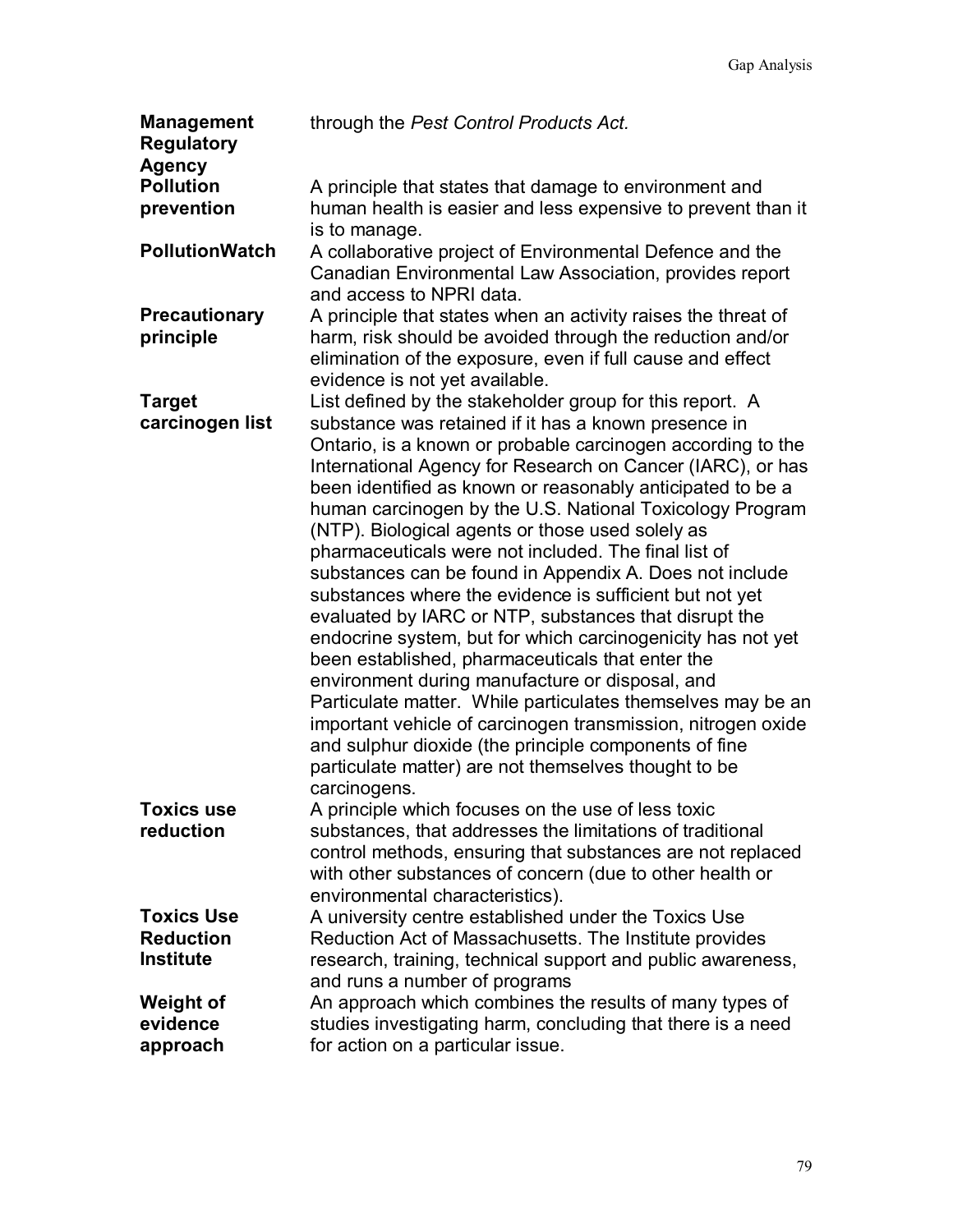### *REFERENCES*

<sup>1</sup> Canadian Cancer Society, National Cancer Institute of Canada. *Canadian Cancer Statistics 2007*. Toronto: Canadian Cancer Society, National Cancer Institute of Canada, Statistics Canada, Provincial/Territorial Cancer Registries, Public Health Agency of Canada; 2007.

2 Canadian Cancer Society, Cancer Care Ontario. *Targeting Cancer: An Action Plan for Cancer Prevention and Detection. Cancer 2020 Background Report.* Toronto: Canadian Cancer Society, Cancer Care Ontario; 2003.

<sup>3</sup> Macfarlane R. *Report to the Cancer and the Environment Stakeholder Group*. Toronto: Building a Scientific Case Working Group; May 26, 2006.

4 National Committee on Environmental and Occupational Exposures. *Prevention of Occupational and Environmental Cancers in Canada: A Best Practices Review and Recommendations.* Canadian Strategy for Cancer Control; May 2005.

5 Ibid.

 $\overline{a}$ 

6 Ibid.

7 PollutionWatch. *PollutionWatch Fact Sheet. National Pollution Highlights*. Environmental Defence and the Canadian Environmental Law Association; 2003. Available at: pollutionwatch@cela.ca

8 CTV.ca. *Politicians found to carry toxic chemical soup.* Jan 3, 2007. Available at: http://www.ctv.ca/servlet/ArticleNews/story/CTVNews/20070103/toxic\_politicians\_070103/20070103/ .

Government of Canada. *The Canadian Environmental Protection Act, 1999 (CEPA 1999). CEPA 1999 at* 

*a glance. What it is, what it does, how it works.* Her Majesty the Queen in Right of Canada; 2005.<br><sup>10</sup> Canadian Cancer Society, National Cancer Institute of Canada. *Canadian Cancer Statistics 2007*.

Toronto: Canadian Cancer Society, National Cancer Institute of Canada, Statistics Canada,

Provincial/Territorial Cancer Registries, Public Health Agency of Canada; 2007.

 $11$  Ibid.

12 Canadian Cancer Society, Cancer Care Ontario. *Targeting Cancer: An Action Plan for Cancer Prevention and Detection. Cancer 2020 Background Report.* Toronto: Canadian Cancer Society, Cancer Care Ontario; 2003.

 $13$  Ibid.

 $14$  Ibid.

15 Canadian Cancer Society, National Cancer Institute of Canada. *Canadian Cancer Statistics 2007.*  Toronto: Canadian Cancer Society, National Cancer Institute of Canada, Statistics Canada,

Provincial/Territorial Cancer Registries, Public Health Agency of Canada; 2007.

16 Ziegler RG et al. *Migration patterns and Breast Cancer risk in Asian American women*. JNCI 1993; 85(22): 1819-27.

17 Lihtenstein P, et al. *Environmental and Heritable Factors in the Causation of Cancer—Analyses of Cohorts of Twins from Sweden, Denmark and Finland*. New England Journal of Medicine 2000; 34(2)3: 78-85.

18 Shay CM. Air Pollution. PP 406-417 *in Cancer Epidemiology and Prevention, 2nded*.Edited by D Schottenfeld & JF Fraumeni. New York: Oxford University Press; 1996.

<sup>19</sup> Canadian Cancer Society, Cancer Care Ontario and the Canadian Strategy for Cancer Control.<br>*Proceedings of the Environmental Carcinogen Use Reduction Symposium*. Toronto; February 6, 2007.

<sup>20</sup> Canadian Cancer Society, Cancer Care Ontario. Targeting Cancer: An Action Plan for Cancer

*Prevention and Detection. Cancer 2020 Background Report.* Toronto: Canadian Cancer Society, Cancer Care Ontario; 2003.

 $21$  Ibid.

22 National Committee on Environmental and Occupational Exposures. *Prevention of Occupational and Environmental Cancers in Canada: A Best Practices Review and Recommendations.* Canadian Strategy for Cancer Control; May 2005.

<sup>23</sup> Clapp R, Howe GK and Jacobs MM. *Environmental and Occupational Causes of Cancer: A review of scientific literature.* Massachusetts: Boston University School of Public health and Environmental Health and Environmental Health Initiative; 2005.

24 Environment Canada. *Pollution Prevention-A new way of doing business.* The Environmental Protection Hierarcy. The Green Lane; 2004. Available at: http://www.ec.gc.ca/pollution/strategy/en/p3.cfm.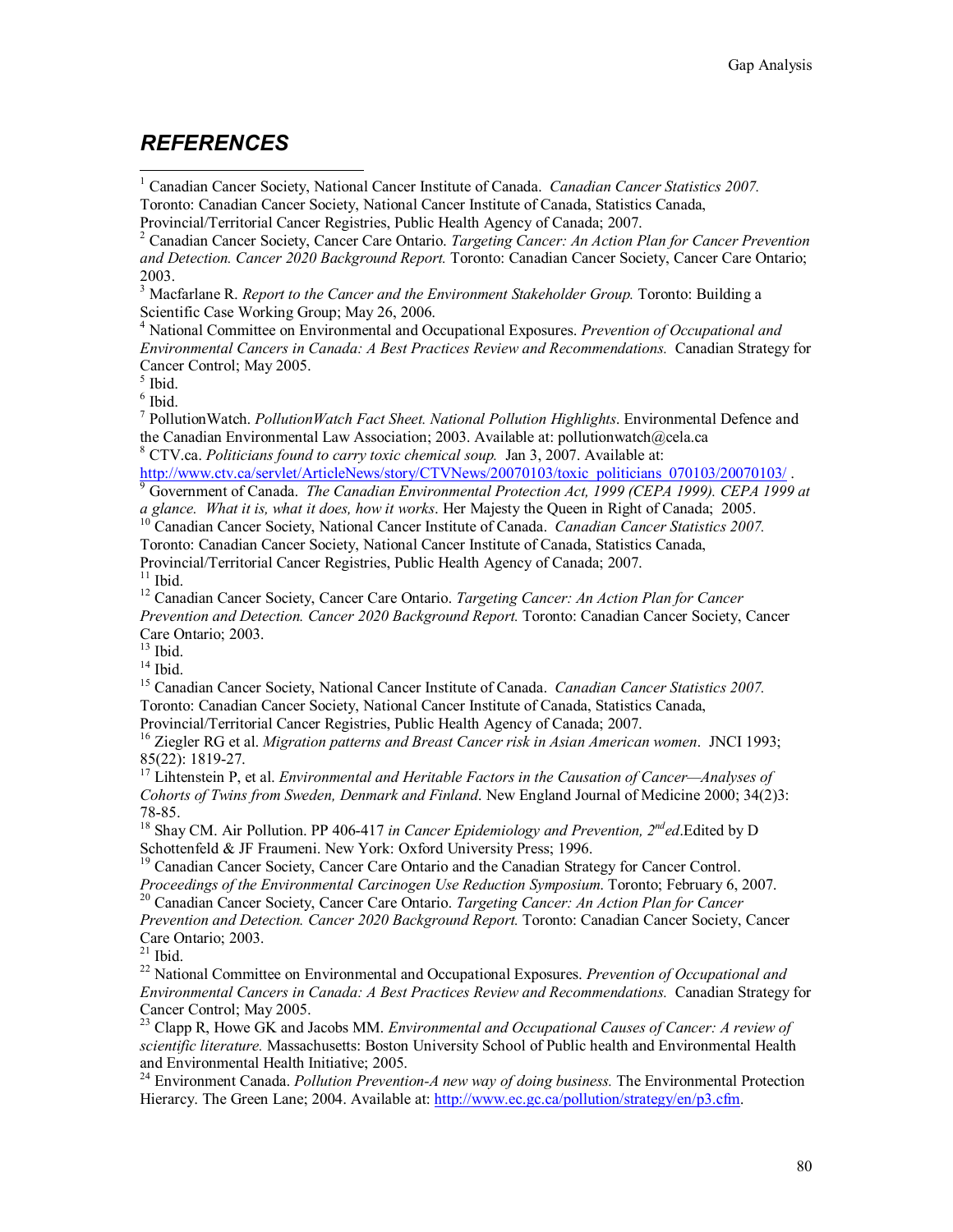$^{28}$  Ibid.

 $29$  Ibid.

 $30$  Ibid.

 $31$  Ibid.

 $32$  Ibid.

33 Human Resources and Social Development Canada. *Organizational Profiles: Husky Injection Molding* 

*Systems.* Available at: www.hrsdc.gc.ca.<br><sup>34</sup> Hyndman B. *Strategies for the Reduction and Control of Environmental Carcinogens in Canada: What's <i>Happening? What's Missing?*. Prepared for Cancer Care Ontario. Toronto: Th

 $37$  Ibid.

38 Lofstedt, RE*. Swedish Chemical Regulation: An Overview and Analysis.* Risk Analysis 2003;23 (2):411- 421.

<sup>39</sup> Government offices of Sweden. *Environmental legislation*. Stockholm: Government offices of Sweden; 2006. Available at: http://www.sweden.gov.se/sb/d/5400/a/43593;jsessionid=aNYmvnakvDoe.<br><sup>40</sup> Ibid.<br><sup>41</sup> KemI. Phase Out. Accessed at: http://www.kemi.se/templates/PRIOEngpage 4193.aspx.

<sup>41</sup> KemI. Phase Out. Accessed at: http://www.kemi.se/templates/PRIOEngpage\_\_\_4193.aspx. 42 Advisory Committee on Pesticides. *Swedish System of Comparative Assessment/Substitution*. Available

at: http://www.pesticides.gov.uk/acp.asp?id=691.<br><sup>43</sup> Ibid.

<sup>44</sup> Thorpe B, Rossi M. *The Louisville Charter. Background Paper for Reform no.1 of the Louisville Charter for Safer Chemicals. August 2005. Available at http://www.louisvillecharter.org/* 

<sup>45</sup> Ministry of Sustainable Development. *Chemicals policy in Sweden, the EU and globally*. Stockholm:<br>Government offices of Sweden: 2007. Available at: http://www.sweden.gov.se/sb/d/2969/a/17212.

<sup>46</sup> Lofstedt, RE. Swedish Chemical Regulation: An Overview and Analysis. Risk Analysis 2003;23 (2):411-421.

47Pesticides News. *Swedish experience of chemical substitution*. No.58, December 2002, pgs 14-15. Available at: http://www.pan.uk.org/pestnews/pn58p14.htm.<br><sup>48</sup> European Commission. *REACH in brief.* Enterprise and Industry Directorate General and Environment

Directorate General: 2006.<br><sup>49</sup> Ibid.

 $50$  Ibid.

 $51$  Ibid.

52 Ackerman F. *REACH—Europe's precautionary chemicals regulation*. Center for Progressive Reform; 2005.

53 Euractiv.com. REACH*: impact study will not end controversial lobbying struggle*. Accessed at: http://www.euractiv.com/en/environment/reach-impact-study-controversial-lobbying-struggle/article-

138689

54 European Commission. *Environment fact sheet: REACH—a new chemicals policy for the EU.* European Commission: 2006.<br><sup>55</sup> The swan website. Available at : <u>http://www.svanen.nu/Eng/about/</u>.

<sup>56</sup> EUROPA. *The European Eco-label scheme: part of a wider strategy on Sustainable Production and Consumption.* EUROPA: 2005. Available at: http://ec.europa.eu/environment/ecolable/whats eco/scheme  $\frac{\text{en.htm}}{57}$  Ibid.

 <sup>25</sup> Macfarlane R. *Report to the Cancer and the Environment Stakeholder Group.* Toronto: Building a Scientific Case Working Group; May 26, 2006.

<sup>&</sup>lt;sup>26</sup> Canadian Cancer Society, Cancer Care Ontario and the Canadian Strategy for Cancer Control. *Proceedings of the Environmental Carcinogen Use Reduction Symposium.* Toronto; February 6, 2007.<br><sup>27</sup> National Committee on Environmental and Occupational Exposures. *Prevention of Occupational and* 

*Environmental Cancers in Canada: A Best Practices Review and Recommendations.* Canadian Strategy for Cancer Control; May 2005.

<sup>&</sup>lt;sup>35</sup> Danish EPA. *Chemicals – a Danish Priority. December 2000 (updated 2003)*. Available at: http://www.mst.dk/chemi/01020000.htm<br><sup>36</sup> Ibid.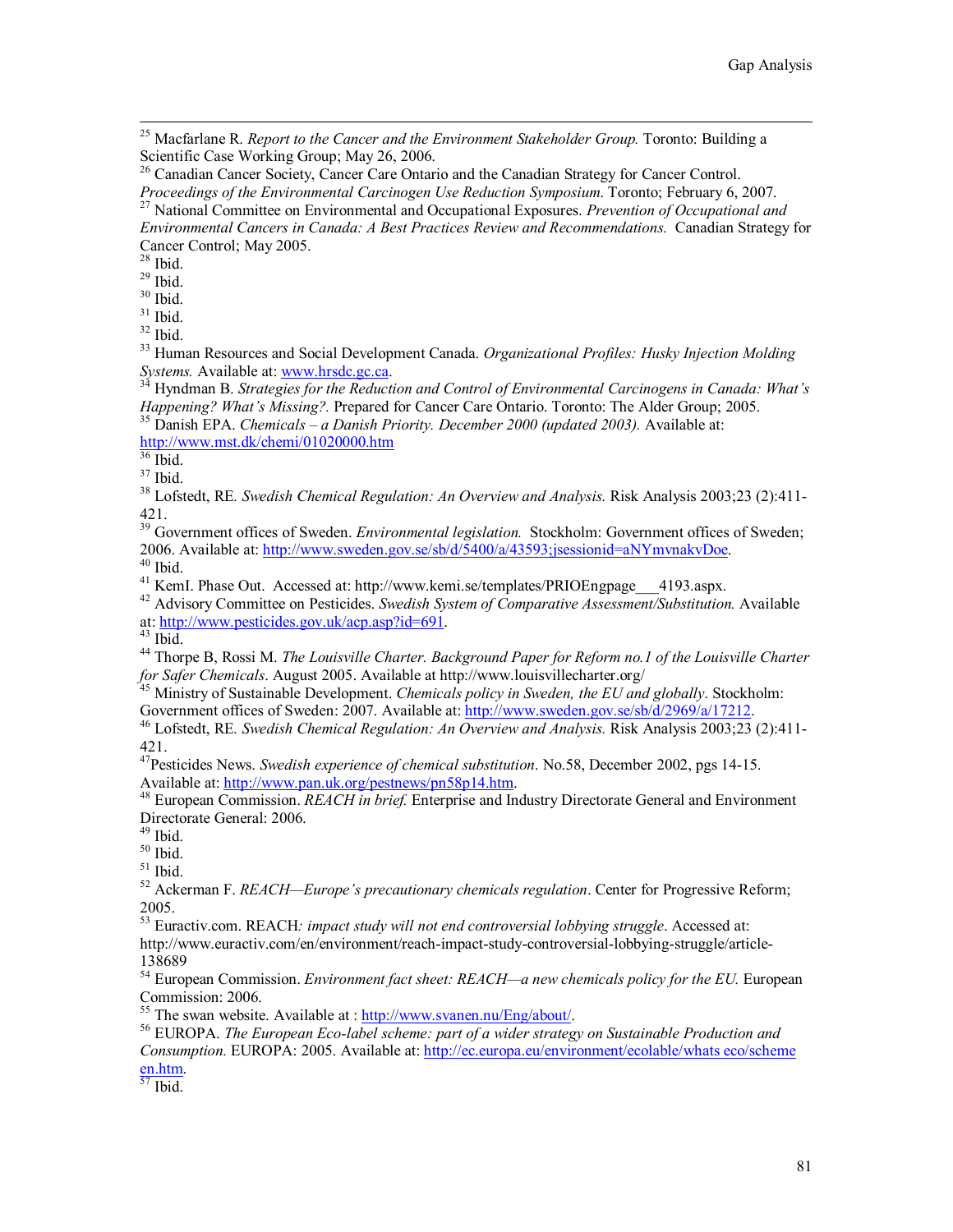58 IEFE- Universita Bocconi. *EVER: Evaluation of EMAS and Eco-label for their Revision. Executive* 

*Summary.* December 2005.<br><sup>59</sup> The Campaign for Safe Cosmetics website. The Breast Cancer Fund: San Francisco. Available at:<br>http://www.breastcancerfund.org/site/pp.aspx?c=kwKXLdPaE&b=70918&printmode=1.

 $\frac{60}{60}$  Canadian Cancer Society, Cancer Care Ontario and the Canadian Strategy for Cancer Control.<br>Proceedings of the Environmental Carcinogen Use Reduction Symposium. Toronto; February 6, 2007.

<sup>61</sup> EPA Records Schedule 153. http://www.epa.gov/records/policy/schedule/sched/153.htm

 $62$  Canadian Cancer Society, Cancer Care Ontario and the Canadian Strategy for Cancer Control.<br>Proceedings of the Environmental Carcinogen Use Reduction Symposium. Toronto; February 6, 2007.

<sup>63</sup> Hyndman B. *Strategies for the Reduction and Control of Environmental Carcinogens in Canada: What's Happening? What's Missing?. Prepared for Cancer Care Ontario. Toronto: The Alder Group; 2005.* <sup>64</sup> Lubick N. *Measuring chemicals in Californians*. Policy News; 2006: 40(20) October 11. Available at:

http://pubs/acs.org/subscribe/journals/esthag-w/2006/oct/policy/nl\_californians.html. 65 Environment California. *Detecting Toxic Chemicals*. Available at: http://www.environment California.org/environmental-health/chemicals.

66 Canadian Cancer Society. *Mandatory labeling of cosmetics in Canada.* Available at

http://www.cancer.ca/ccs/internet/standard/0,3182,3172\_1359949023\_langId-en,00.html.<br><sup>67</sup> New Jersey Technical Assistance Program for Industrial Pollution Prevention. *The New Jersey Pollution Prevention Act.* Newark; New Jersey Technical Assistance Program: 1999*.* Available at: http://www.ycees.njit.edu/njtap/njppa.htm 68 Ibid.

<sup>69</sup> Toxics Use Reduction Institute website. Available at:<br>http://turadata.turi.org/whatistura/overviewoftura.html.

 $\frac{1}{70}$  Canadian Cancer Society, Cancer Care Ontario and the Canadian Strategy for Cancer Control. *Proceedings of the Environmental Carcinogen Use Reduction Symposium.* Toronto; February 6, 2007.<br><sup>71</sup> Toxics Use Reduction Institute. Available at: http://turadata.turi.org/whatistura/overviewoftura.html.<br><sup>72</sup> Canadian Ca

*Proceedings of the Environmental Carcinogen Use Reduction Symposium.* Toronto; February 6, 2007.<br><sup>73</sup> http://www.cleanersolutions.org.<br><sup>74</sup> University of Massachusetts. *Database Offers Companies CleanerSolutions* Availab

<sup>75</sup> Toxics Use Reduction Institute. *CleanerSolutions On-Line Tool for Solvent Substitution in Surface Cleaning.* Available at: http://www.cleanersolutions.org/?action=about.

<sup>76</sup> University of Massachusetts. *Database Offers Companies CleanerSolutions* Available at:<br>http://www.uml.edu/Media/eNews/print 1 105195 105195.html.

 $\frac{1}{\sqrt{10}}$  National Committee on Environmental and Occupational Exposures. *Prevention of Occupational and Environmental Cancers in Canada: A Best Practices Review and Recommendations.* Canadian Strategy for Cancer Control; May 2005.

78 Ibid.

79 Environmental Health Research Foundation. Biomonitoring Info. Available at: http://www.biomonitoringinfo.org/

80 National Committee on Environmental and Occupational Exposures. *Prevention of Occupational and Environmental Cancers in Canada: A Best Practices Review and Recommendations.* Canadian Strategy for Cancer Control; May 2005.

81California Air Resources Board. *California Air Resources Board Homepage*. Available at: http://www.arb.ca.gov/homepage.htm

82 Government of Canada. *The Canadian Environmental Protection Act, 1999 (CEPA 1999). CEPA 1999 at a glance. What it is, what it does, how it works.* Her Majesty the Queen in Right of Canada; 2005.<br><sup>83</sup> Ibid.

84 Environment Canada. *Identifying Risk Management Tools for Toxic Substances Under CEPA 1999.* Green Lane: 2005. Available at: http://ec.gc.ca/CEPARegistry/gene\_info/fact\_02.cfm.<br><sup>85</sup> Government of Canada. *Chemical Substances*. Government of Canada: 2007.

<sup>86</sup> Environment Canada. *Identifying Risk Management Tools for Toxic Substances Under CEPA 1999*.

Green Lane: 2005. Available at: http://ec.gc.ca/CEPARegistry/gene\_info/fact\_02.cfm.

87 Ibid.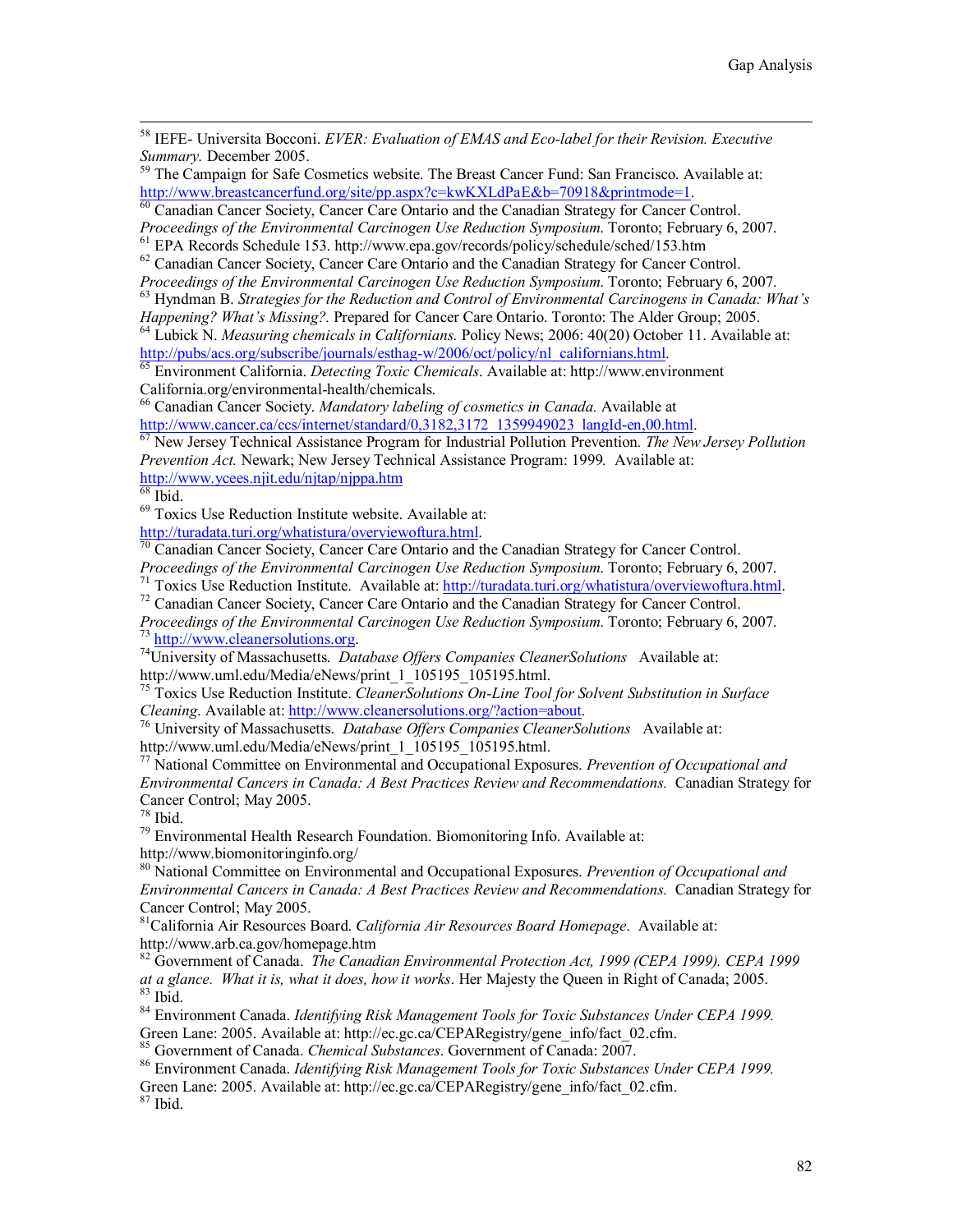88 Ibid.

 $89$  Ibid.

<sup>90</sup> Ibid.

 $91$  Ibid.

<sup>92</sup> Ibid.<br><sup>93</sup> Government of Canada. *What Does Toxic Mean under CEPA 1999?* Green Lane: 2005.

<sup>94</sup> Environment Canada. *Identifying Risk Management Tools for Toxic Substances Under CEPA 1999*. Green Lane: 2005. Available at: http://ec.gc.ca/CEPARegistry/gene\_info/fact\_02.cfm.

95 Government of Canada*. Prohibition of Certain Toxic Substances Regulation, 2005*. Canada Gazette Vol 139 (5), March 9, 2005. Available at: http://canadagazette.gc.ca/partII/2005/20050309/html/sor41-e.html. .

96 Government of Ontario. Canada-Wide Standards in Ontario. Toronto: Queen's Printer for Ontario; 2007.

97 Health Canada. *Assessment and Management of Cancer Risks from Radiological and Chemical Hazards*. Environmental and Workplace Health. Available at: http://www.hc-sc.gc.ca/ewh-

semt/pubs/radiation/98ehd-dhm216/discussion\_e.html.

98National Committee on Environmental and Occupational Exposures. *Prevention of Occupational and Environmental Cancers in Canada: A Best Practices Review and Recommendations.* Canadian Strategy for Cancer Control; May 2005.

99 Government of Canada*. What is Risk assessment?* Chemical Substances; 2007. Available at: http://www.chemicalsubstanceschimiques.gc.ca/assess-eval/what-quoi/index\_e.html

100 Health Canada. *Integrated Framework for the Health-Related Components of Categorization of the Domestic Substances List Under CEPA 1999: Questions & Answers* Environmental and Workplace Health: December 15, 2006. Available at: http://www.hc-sc.gc.ca/ewhsemt/contaminants/existsub/categor/question-1\_e.html#9

<sup>101</sup> Government of Canada. *What is categorization*? Environmental and Workplace Health: 2007.. Available at: http://www.chemicalsubstanceschimiques.gc.ca/categor/what-quoi/index\_e.html

102 Government of Canada. *The Government of Canada "Challenge" for chemical substances that are a high priority for action. Notice of Intent - Chemical Substances in Batch One.* Available at:

http://www.chemicalsubstanceschimiques.gc.ca/challenge-defi/notice-avis\_e.html#2

103 National Committee on Environmental and Occupational Exposures. *Prevention of Occupational and Environmental Cancers in Canada: A Best Practices Review and Recommendations.* Canadian Strategy for Cancer Control; May 2005.<br><sup>104</sup> Ibid.

<sup>105</sup> National Pollutant Release Inventory. *Are your required to report?* NPRI 2005.<br><sup>106</sup> Government of Canada. *The Canadian Environmental Protection Act, 1999 (CEPA 1999) and the National Pollutant Release Inventory (N* 

<sup>107</sup> Pollution Watch. *Shattering the Myth of Pollution Progress in Canada: A National Report*. Toronto: Environmental Defence, Canadian Environmental Law Association: 2004. Available at: www.pollutionwatch.org.<br><sup>108</sup> Ibid.

<sup>109</sup> Ministry of the Environment. *Managing Pesticides in Ontario*. Pibs 4525e. Green Facts. Toronto: Ministry of the Environment; November 2003.<br><sup>110</sup> Ibid.

<sup>111</sup> National Committee on Environmental and Occupational Exposures. Prevention of Occupational and *Environmental Cancers in Canada: A Best Practices Review and Recommendations.* Canadian Strategy for Cancer Control; May 2005.

112 Ministry of the Environment. *Managing Pesticides in Ontario*. Pibs 4525e. Green Facts. Toronto: Ministry of the Environment; November 2003.

113 Pest Management Regulatory Agency. *Science Policy Notice*. *Technical Paper: A Decision Framework for Risk Assessment and Risk Management in the Pest Management Regulatory Agency*. Health Canada.

<sup>115</sup> Pest Management Regulatory Agency. *Science Policy Notice. Children's Health Priorities within the Pest Management Regulatory Agency.* Health Canada SPN2002-01. January 3, 2002.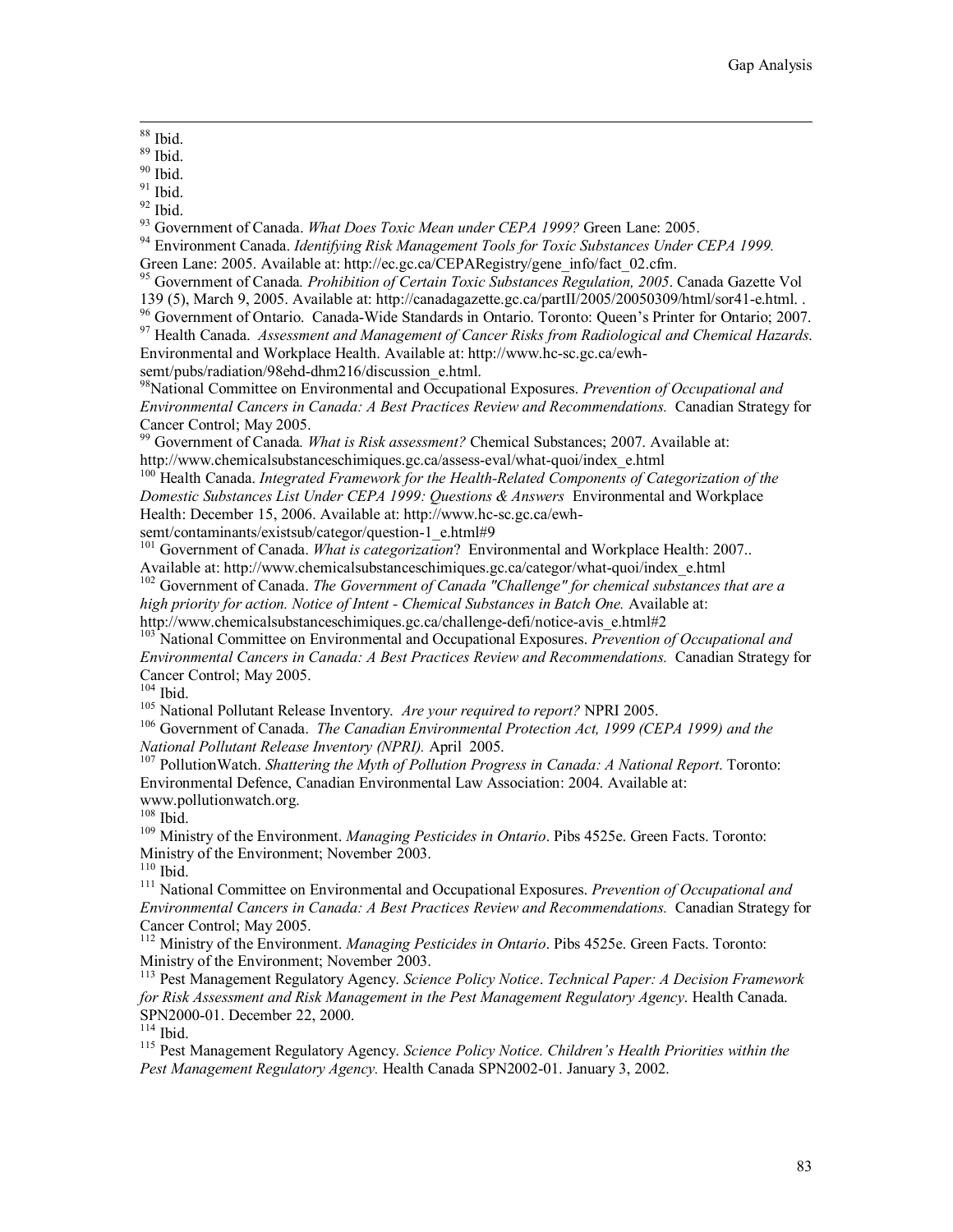116 Pest Management Regulatory Agency. *Information Note: Assessing Human Health Risks During Pesticide Review in Canada.* Health Canada: August 14, 2006. Available at: http://www.pmraarla.gc.ca/english/highlights/in20060814-e.html.

117 Pest Management Regulatory Agency. *Information Note: The New Pest Control Products Act*. Health Canada: 2006. Available at http://www.pmra-arla.gc.ca/english/highlights/in20060621-e.html.<br><sup>118</sup> Ibid.<br><sup>119</sup> Ibid.<br><sup>119</sup> Ibid.<br><sup>121</sup> Pest Management Regulatory Agency. *Fact Sheet on the Regulation of Pesticides in Canada* 

Canada. March 2003.

122 Canadian Cancer Society, Cancer Care Ontario. *Insight on Cancer: environmental exposures and cancer.* Toronto: Canadian Cancer Society, Cancer Care Ontario. Volume 4, June 2005.<br>
<sup>123</sup> Pest Management Regulatory Agency. *Information Note. Roles of the Three Levels of Governments*<br> *Regarding Pesticides in Canada.* 

<sup>125</sup> Ministry of Agriculture, Food and Rural Affairs. *SR9128-Survey of Pesticide Use and evaluation of the Changes in Pesticide Risk on Agricultural Crops in Ontario*. Toronto: Government of Ontario; 2007.<br>Available at: http://www.omafra.gov.on.ca/english/research/new directions/projects/2003/sr9128.htm

<sup>126</sup> Ministry of the Environment. *Managing Pesticides in Ontario*. Pibs 4525e. Green Facts. Toronto: Ministry of the Environment; November 2003.

<sup>127</sup> Pest Management Regulatory Agency. Information Note. Roles of the Three Levels of Governments Regarding Pesticides in Canada. Health Canada. January 11, 2005.

128 Ministry of the Environment. *Managing Pesticides in Ontario*. Pibs 4525e. Green Facts. Toronto: Ministry of the Environment; November 2003.

129 Canadian Cancer Society, Cancer Care Ontario. *Insight on Cancer: environmental exposures and cancer.* Toronto: Canadian Cancer Society, Cancer Care Ontario. Volume 4, June 2005.<br><sup>130</sup> Environment Canada. *Who is responsible for clean air*? The Green Lane: 2006. Available at:

http://www.pyr.ec.gc. Ca/air/clean\_air\_responsible\_e.htm.

<sup>132</sup> Ibid.<br><sup>133</sup> Environment Canada. *Air Quality Services*. The Green Lane: 2005. http://www.mscsmc.ec.gc.ca/aq\_smog/on/on\_e.cfm

134 Grant C. *Overview of Ontario Regulation 419: Air Pollution-Local Air Quality (O.Reg.419/05). Air & Waste Management Association (AWMA)/MOE session Toronto-October 13, 2006.* Toronto: Ontario Ministry of the Environment. 2006.<br><sup>135</sup> Ibid.

<sup>136</sup> Canadian Cancer Society, Cancer Care Ontario. *Insight on Cancer: environmental exposures and cancer*. Toronto: Canadian Cancer Society, Cancer Care Ontario. Volume 4, June 2005.

<sup>137</sup> Standards Development Branch. Summary of O.REG.419/05 STANDARDS and POINT OF *IMPINGEMENT GUIDELINES & AMBIENT AIR QUALITY CRITERIA (AAQCs)* Toronto: Ontario Ministry of the Environment; 2005.

<sup>138</sup> Ministry of the Environment. *Fact Sheet: New and Updated Standards for 40 Air Pollutants*. Toronto: The Queen's Printer for Ontario; 2007. Available at:<br>http://www.ene.gov.on.ca/envision/news/2005/082901mb3.htm.

http://www.ene.gov.on.ca/envision/air/airquality/clap.html<br>Available at http://www.ene.gov.on.ca/envision/air/airquality/clap.htm

<sup>141</sup> Ministry of the Environment. *Fact Sheet: New Regulations Ensure Cleaner Air in Ontario*. Toronto: Queen's Printer for Ontario, 2006. Available at:

http://www.ene.gov.on.ca/envision/news/2005/082901mb.htm.<br><sup>142</sup> Ibid. <sup>143</sup> Ontario Drinking Water Advisory Council. *Annual Report 2005-2006*. Ontario Drinking Water Advisory Council. Accessed at:

www.odwac.gov.on.ca/reports/073106%20ODWAC%20Annual%20Report%202005-2006.pdf -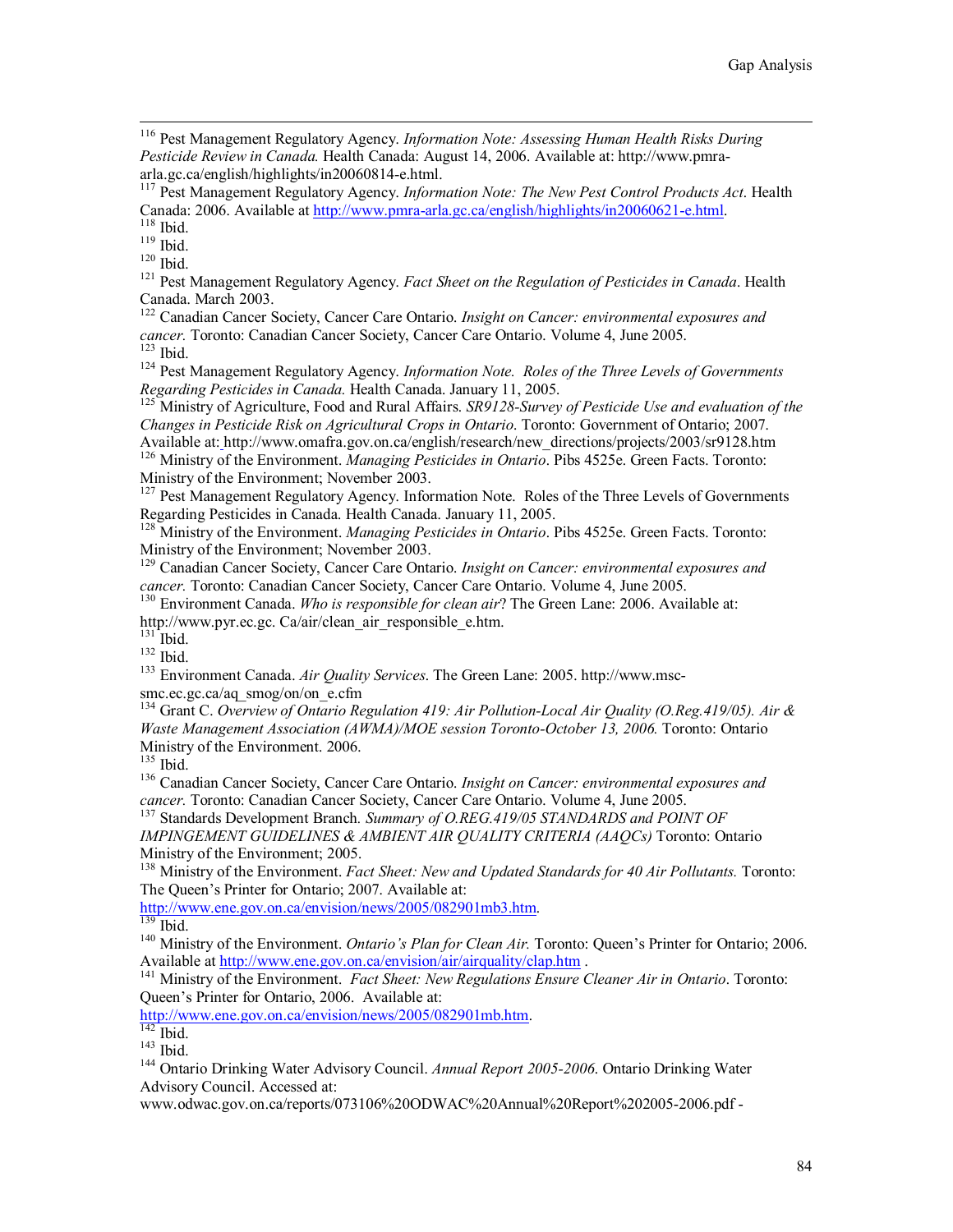<sup>145</sup> Government of Ontario. *MISA Municipal/Industrial Strategy for Abatement (MISA)*.<br>Toronto: Queen's Printer for Ontario: 2007. Available at: http://www.ene.gov.on.ca/envision/water/misa/.

<sup>146</sup>Ministry of the Environment. *Land*. Toronto: Queen's Printer for Ontario; 2007. Available at: http://www.ene.gov.on.ca/land.htm

147 Ministry of the Environment. *Record of Site Condition*. Toronto: Queen's Printer for Ontario; 2006. Available at: http://www.ene.gov.on.ca/envision/land/decomm/condition .htm.

148 Government of Ontario. *Brownfield Redevelopment in Small Urban and Rural Municipalities*. Toronto: Queen's Printer for Ontario; 2006. Available at www.brownfields.ontario.ca. <sup>149</sup> Ibid.

<sup>150</sup> Ministry of the Environment. Brownfields Redevelopment. Toronto: Queen's Printer for Ontario: 2006.<br>Available at: http://www.ene.gov.on.ca/envision/land/decomm/brownfields.htm.

<sup>151</sup> National Committee on Environmental and Occupational Exposures. *Prevention of Occupational and Environmental Cancers in Canada: A Best Practices Review and Recommendations.* Canadian Strategy for Cancer Control; May 2005.<br><sup>152</sup> Ibid.

<sup>153</sup> Government of Ontario. *Financial Tools for Brownfields Redevelopment*. Toronto: Queen's Printer for Ontario; 2006. Available at www.brownfields.on.ca.

<sup>154</sup> Environment Canada. *Municipal Governments Action on Clean Air*. CleanAir Online; 2006. Available at: http://www.ec.gc.ca/cleanair-airpur/Taking\_Action/Canadian\_Governments?municipal\_Gov.

<sup>155</sup> Cosmetics Design.com. *Canada Tightens up Cosmetic Regulations*. Decision News Media: 2006. Accessed at: http://www.cosmeticsdesign.com/news-by-

product/news.asp?id=72284&idCat=63&k=canada-tightens-up

156 Terrachoice. *Environmental Choice Program.* Terrachoice Environmental Marketing.2007. 157 Environment Canada. *Canada's Environmental Choice* 2002. Available at:

http://www.ns.ec.gc.ca/g7/eco-can.html

158 NAPS. *NAPS Network Summary*. Environment Canada: 2001. Available at: http://www.etccte.ec.gc.ca/NAPS/naps\_summary\_e.html

159 Government of Canada. *Human Biomonitoring of Environmental Chemical Substances.* Environmental and Workplace Health: 2007.

160 Health Canada. *Drinking Water Information Management System (DWIMS) (Ontario). Inventory of Federal, Provincial and Territorial Environmental and Occupational Health Data.* Health Canada 2004.<br>Accessed at: http://www.hc-sc.gc.ca/ewh-semt/pubs/eval/inventory-repertoire/dwims e.html.

<sup>161</sup> National Committee on Environmental and Occupational Exposures. *Prevention of Occupational and Environmental Cancers in Canada: A Best Practices Review and Recommendations.* Canadian Strategy for Cancer Control; May 2005.

162 Canadian Cancer Society. *Mandatory labeling of cosmetics in Canada.* Available at http://www.cancer.ca/ccs/internet/standard/0,3182,3172\_1359949023\_langId-en,00.html. Accessed on November 8, 2006.

163 National Committee on Environmental and Occupational Exposures. *Prevention of Occupational and Environmental Cancers in Canada: A Best Practices Review and Recommendations.* Canadian Strategy for Cancer Control; May 2005.

<sup>164</sup> Toronto Public Health. *Healthy People Healthy Environment. Access to Environmental Information.*<br>Toronto: Toronto Public Health; 2007. Available at: http://www.toronto.ca/health/hphe/enviro info.htm.

<sup>165</sup> Pollution Watch. Shattering the Myth of Pollution Progress in Canada: A National Report. Toronto: Environmental Defence, Canadian Environmental Law Association: 2004. Available at: www.pollutionwatch.org.

<sup>166</sup> Toronto Public Health. Healthy People Healthy Environment. Access to Environmental Information. Accessed at: http://www.toronto.ca/health/hphe/enviro\_info.htm. Accessed July 6, 2007.<br><sup>167</sup> National Committee on Environmental and Occupational Exposures. *Prevention of Occupational and* 

*Environmental Cancers in Canada: A Best Practices Review and Recommendations.* Canadian Strategy for Cancer Control; May 2005.<br><sup>168</sup> Ibid.

<sup>169</sup> PollutionWatch. *PollutionWatch Fact Sheet. National Pollution Highlights*. Environmental Defence and the Canadian Environmental Law Association; 2003. Available at: pollutionwatch@cela.ca